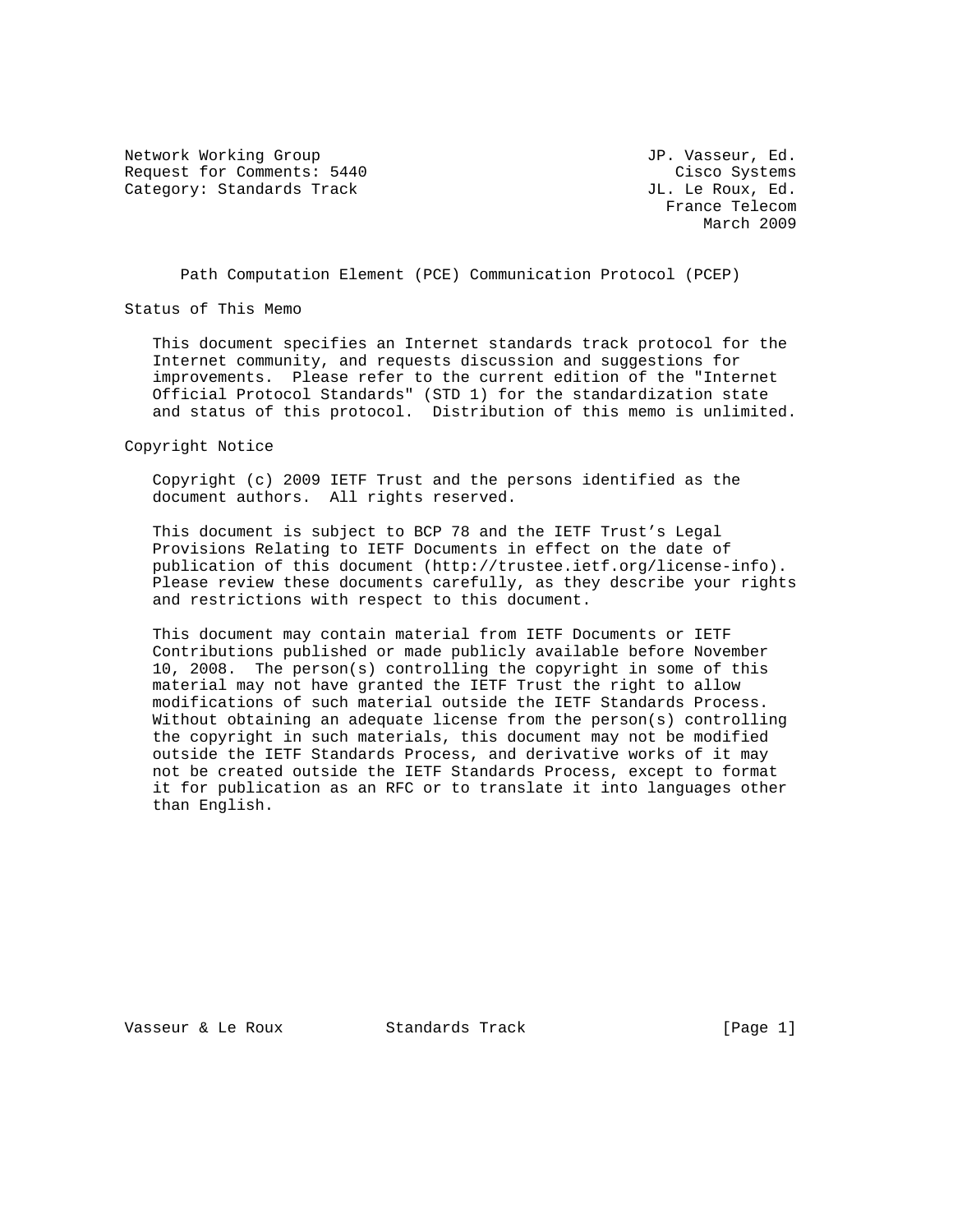# Abstract

 This document specifies the Path Computation Element (PCE) Communication Protocol (PCEP) for communications between a Path Computation Client (PCC) and a PCE, or between two PCEs. Such interactions include path computation requests and path computation replies as well as notifications of specific states related to the use of a PCE in the context of Multiprotocol Label Switching (MPLS) and Generalized MPLS (GMPLS) Traffic Engineering. PCEP is designed to be flexible and extensible so as to easily allow for the addition of further messages and objects, should further requirements be expressed in the future.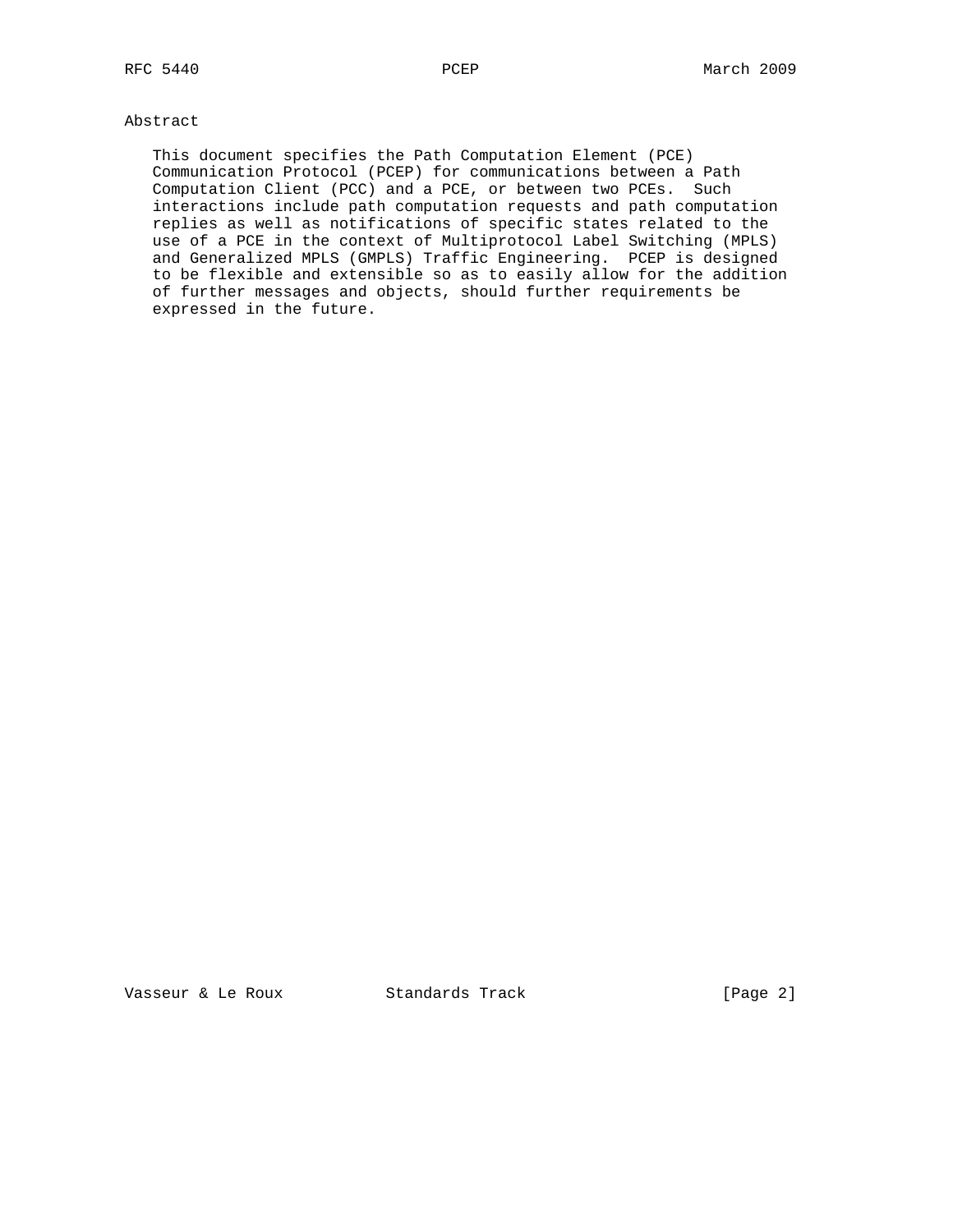Table of Contents

| 4. Architectural Protocol Overview (Model) 7              |  |
|-----------------------------------------------------------|--|
|                                                           |  |
|                                                           |  |
|                                                           |  |
|                                                           |  |
| 4.2.3. Path Computation Request Sent by a PCC to a PCE 10 |  |
| 4.2.4. Path Computation Reply Sent by The PCE to a PCC 11 |  |
|                                                           |  |
|                                                           |  |
| 4.2.7. Termination of the PCEP Session 14                 |  |
| 4.2.8. Intermittent versus Permanent PCEP Session 15      |  |
|                                                           |  |
|                                                           |  |
|                                                           |  |
|                                                           |  |
|                                                           |  |
| 6.4. Path Computation Request (PCReq) Message 19          |  |
| 6.5. Path Computation Reply (PCRep) Message 20            |  |
| 6.6. Notification (PCNtf) Message 21                      |  |
|                                                           |  |
|                                                           |  |
| 6.9. Reception of Unknown Messages 23                     |  |
|                                                           |  |
|                                                           |  |
|                                                           |  |
|                                                           |  |
|                                                           |  |
|                                                           |  |
| 7.4.2. Handling of the RP Object 30                       |  |
|                                                           |  |
|                                                           |  |
|                                                           |  |
|                                                           |  |
|                                                           |  |
|                                                           |  |
|                                                           |  |
|                                                           |  |
|                                                           |  |
| 7.13.1. Notion of Dependent and Synchronized Path         |  |
| Computation Requests 42                                   |  |
|                                                           |  |
| 7.13.3. Handling of the SVEC Object 45                    |  |

Vasseur & Le Roux Standards Track [Page 3]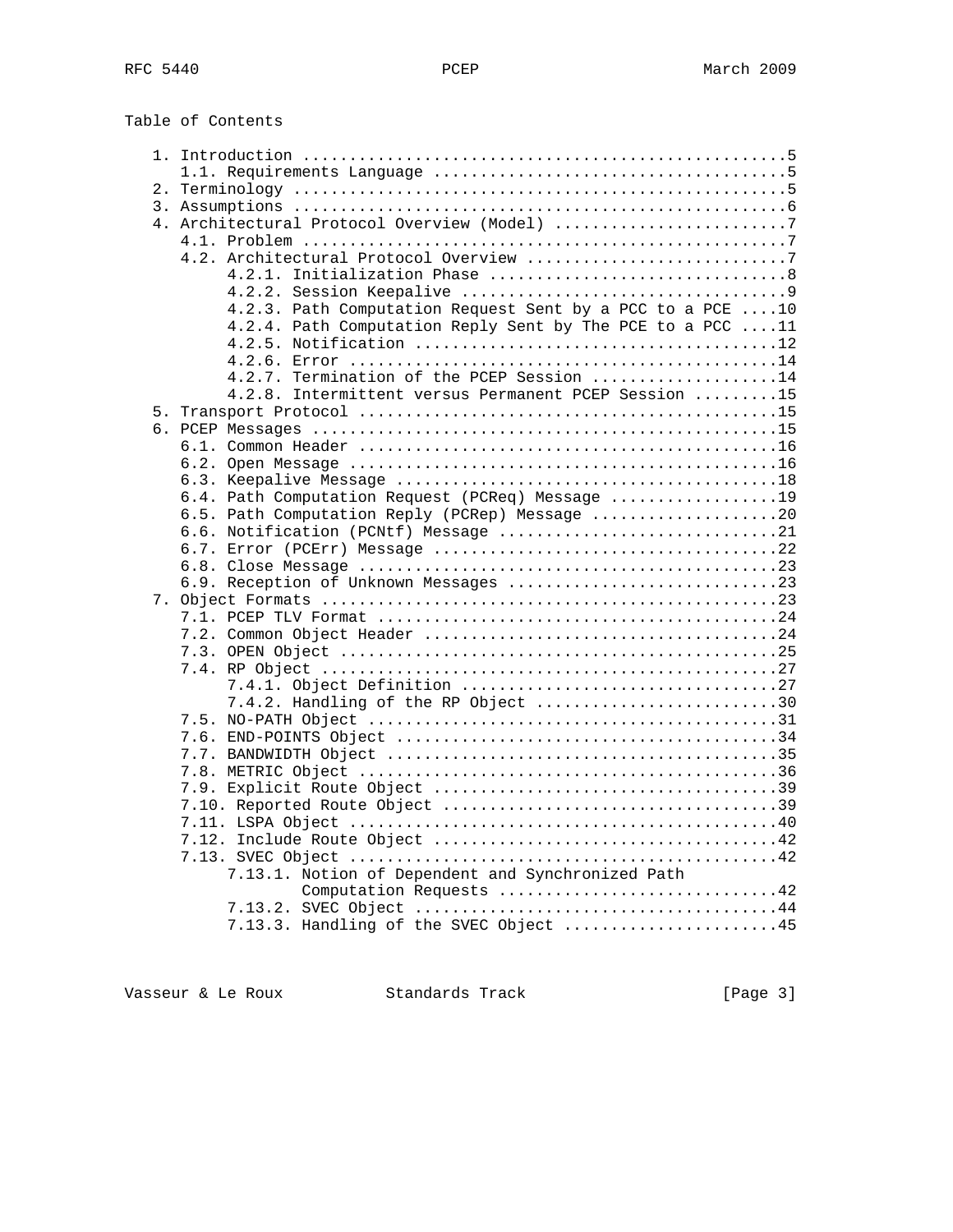| 8.1. Control of Function and Policy 56                |  |
|-------------------------------------------------------|--|
| 8.2. Information and Data Models 57                   |  |
| 8.3. Liveness Detection and Monitoring 57             |  |
| 8.4. Verifying Correct Operation 58                   |  |
| 8.5. Requirements on Other Protocols and Functional   |  |
|                                                       |  |
| 8.6. Impact on Network Operation 58                   |  |
|                                                       |  |
|                                                       |  |
|                                                       |  |
|                                                       |  |
|                                                       |  |
|                                                       |  |
|                                                       |  |
|                                                       |  |
|                                                       |  |
|                                                       |  |
|                                                       |  |
|                                                       |  |
|                                                       |  |
|                                                       |  |
|                                                       |  |
|                                                       |  |
|                                                       |  |
|                                                       |  |
|                                                       |  |
|                                                       |  |
|                                                       |  |
|                                                       |  |
|                                                       |  |
|                                                       |  |
|                                                       |  |
| 10.7. Protection against Denial-of-Service Attacks 73 |  |
| 10.7.1. Protection against TCP DoS Attacks 73         |  |
| 10.7.2. Request Input Shaping/Policing 74             |  |
|                                                       |  |
|                                                       |  |
|                                                       |  |
|                                                       |  |
|                                                       |  |
|                                                       |  |
|                                                       |  |

Vasseur & Le Roux Standards Track [Page 4]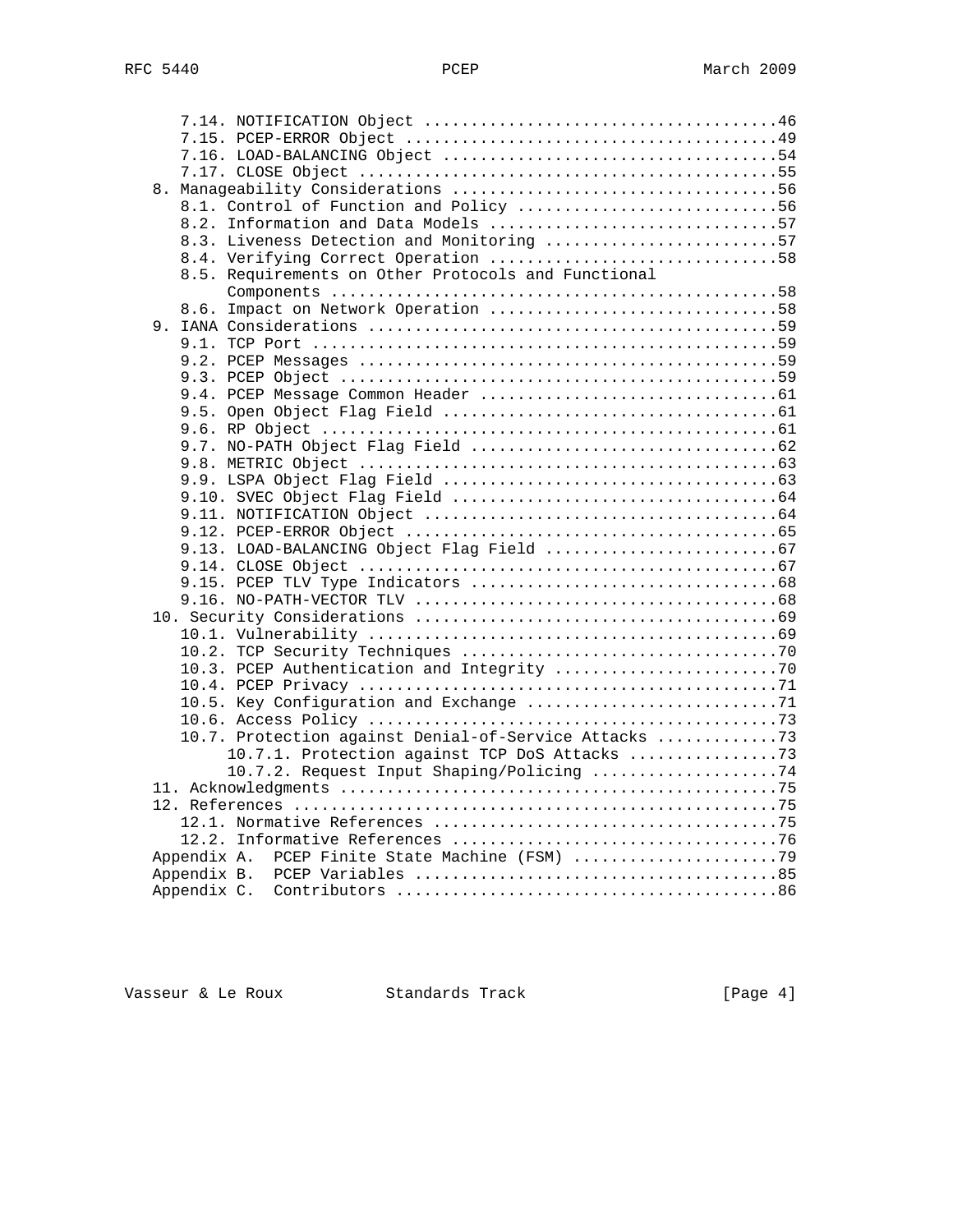# 1. Introduction

 [RFC4655] describes the motivations and architecture for a Path Computation Element (PCE) based model for the computation of Multiprotocol Label Switching (MPLS) and Generalized MPLS (GMPLS) Traffic Engineering Label Switched Paths (TE LSPs). The model allows for the separation of PCE from Path Computation Client (PCC), and allows for the cooperation between PCEs. This necessitates a communication protocol between PCC and PCE, and between PCEs. [RFC4657] states the generic requirements for such a protocol including that the same protocol be used between PCC and PCE, and between PCEs. Additional application-specific requirements (for scenarios such as inter-area, inter-AS, etc.) are not included in [RFC4657], but there is a requirement that any solution protocol must be easily extensible to handle other requirements as they are introduced in application-specific requirements documents. Examples of such application-specific requirements are [RFC4927], [RFC5376], and [INTER-LAYER].

 This document specifies the Path Computation Element Protocol (PCEP) for communications between a PCC and a PCE, or between two PCEs, in compliance with [RFC4657]. Such interactions include path computation requests and path computation replies as well as notifications of specific states related to the use of a PCE in the context of MPLS and GMPLS Traffic Engineering.

 PCEP is designed to be flexible and extensible so as to easily allow for the addition of further messages and objects, should further requirements be expressed in the future.

#### 1.1. Requirements Language

 The key words "MUST", "MUST NOT", "REQUIRED", "SHALL", "SHALL NOT", "SHOULD", "SHOULD NOT", "RECOMMENDED", "MAY", and "OPTIONAL" in this document are to be interpreted as described in RFC 2119 [RFC2119].

2. Terminology

The following terminology is used in this document.

AS: Autonomous System.

 Explicit path: Full explicit path from start to destination; made of a list of strict hops where a hop may be an abstract node such as an AS.

IGP area: OSPF area or IS-IS level.

Vasseur & Le Roux Standards Track [Page 5]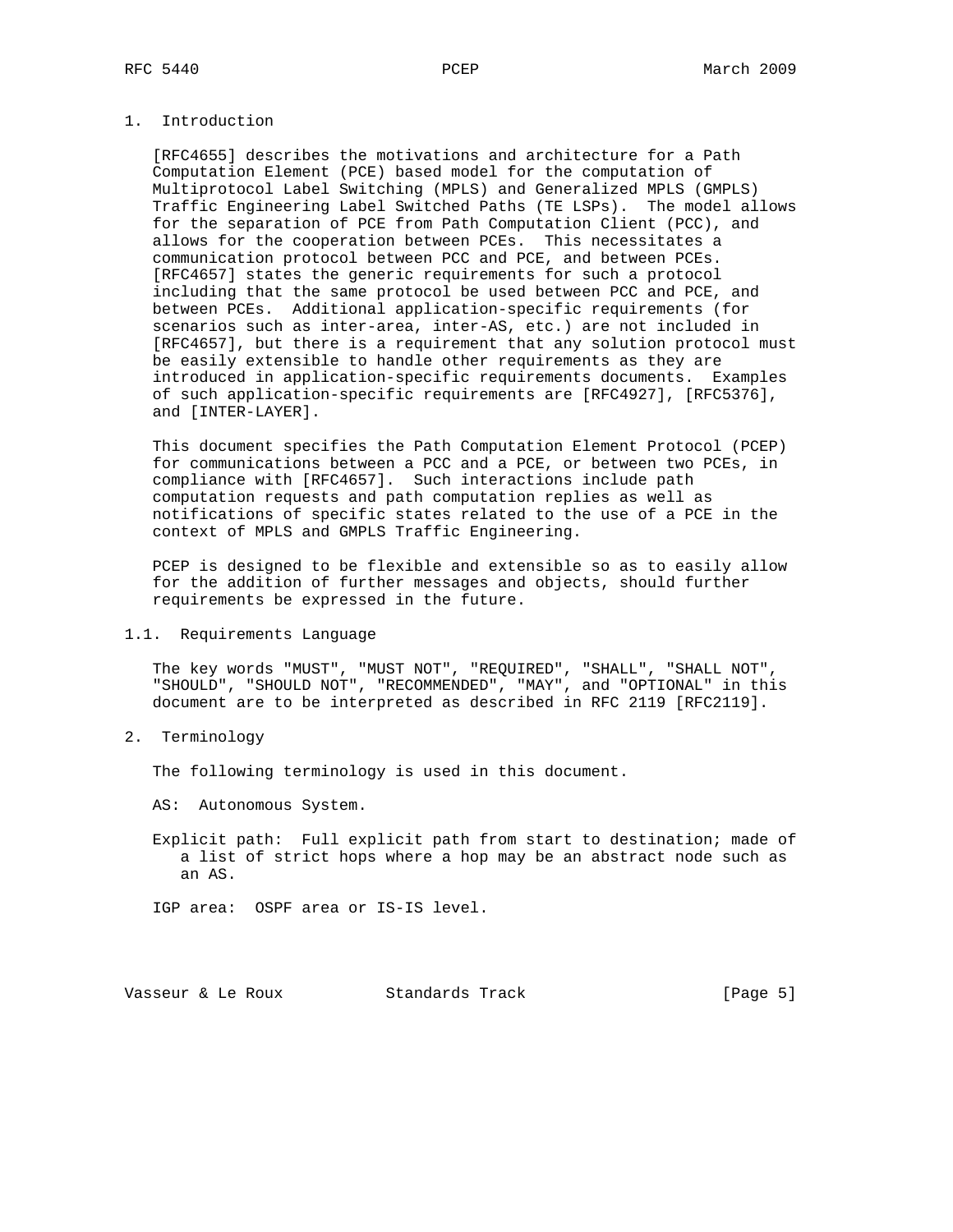- Inter-domain TE LSP: A TE LSP whose path transits at least two different domains where a domain can be an IGP area, an Autonomous System, or a sub-AS (BGP confederation).
- PCC: Path Computation Client; any client application requesting a path computation to be performed by a Path Computation Element.
- PCE: Path Computation Element; an entity (component, application, or network node) that is capable of computing a network path or route based on a network graph and applying computational constraints.
- PCEP Peer: An element involved in a PCEP session (i.e., a PCC or a PCE).
- TED: Traffic Engineering Database that contains the topology and resource information of the domain. The TED may be fed by IGP extensions or potentially by other means.
- TE LSP: Traffic Engineering Label Switched Path.
- Strict/loose path: A mix of strict and loose hops comprising at least one loose hop representing the destination where a hop may be an abstract node such as an AS.

 Within this document, when describing PCE-PCE communications, the requesting PCE fills the role of a PCC. This provides a saving in documentation without loss of function.

 The message formats in this document are specified using Backus-Naur Format (BNF) encoding as specified in [RBNF].

3. Assumptions

 [RFC4655] describes various types of PCE. PCEP does not make any assumption about, and thus does not impose any constraint on, the nature of the PCE.

 Moreover, it is assumed that the PCE has the required information (usually including network topology and resource information) so as to perform the computation of a path for a TE LSP. Such information can be gathered by routing protocols or by some other means. The way in which the information is gathered is out of the scope of this document.

 Similarly, no assumption is made about the discovery method used by a PCC to discover a set of PCEs (e.g., via static configuration or dynamic discovery) and on the algorithm used to select a PCE. For

Vasseur & Le Roux Standards Track [Page 6]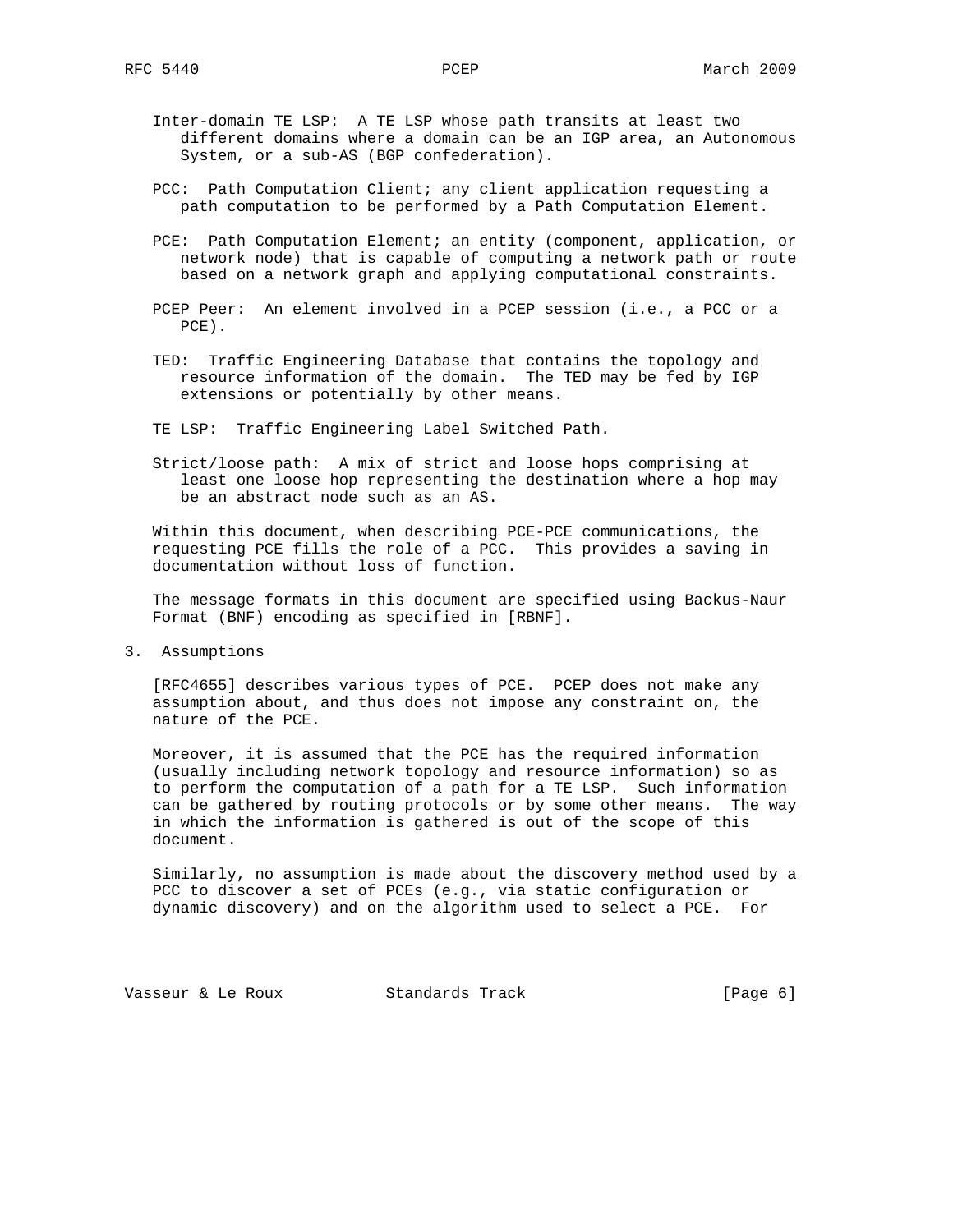reference, [RFC4674] defines a list of requirements for dynamic PCE discovery and IGP-based solutions for such PCE discovery are specified in [RFC5088] and [RFC5089].

4. Architectural Protocol Overview (Model)

 The aim of this section is to describe the PCEP model in the spirit of [RFC4101]. An architectural protocol overview (the big picture of the protocol) is provided in this section. Protocol details can be found in further sections.

4.1. Problem

 The PCE-based architecture used for the computation of paths for MPLS and GMPLS TE LSPs is described in [RFC4655]. When the PCC and the PCE are not collocated, a communication protocol between the PCC and the PCE is needed. PCEP is such a protocol designed specifically for communications between a PCC and a PCE or between two PCEs in compliance with [RFC4657]: a PCC may use PCEP to send a path computation request for one or more TE LSPs to a PCE, and the PCE may reply with a set of computed paths if one or more paths can be found that satisfies the set of constraints.

4.2. Architectural Protocol Overview

 PCEP operates over TCP, which fulfills the requirements for reliable messaging and flow control without further protocol work.

Several PCEP messages are defined:

- o Open and Keepalive messages are used to initiate and maintain a PCEP session, respectively.
- o PCReq: a PCEP message sent by a PCC to a PCE to request a path computation.
- o PCRep: a PCEP message sent by a PCE to a PCC in reply to a path computation request. A PCRep message can contain either a set of computed paths if the request can be satisfied, or a negative reply if not. The negative reply may indicate the reason why no path could be found.
- o PCNtf: a PCEP notification message either sent by a PCC to a PCE or sent by a PCE to a PCC to notify of a specific event.
- o PCErr: a PCEP message sent upon the occurrence of a protocol error condition.

Vasseur & Le Roux Standards Track [Page 7]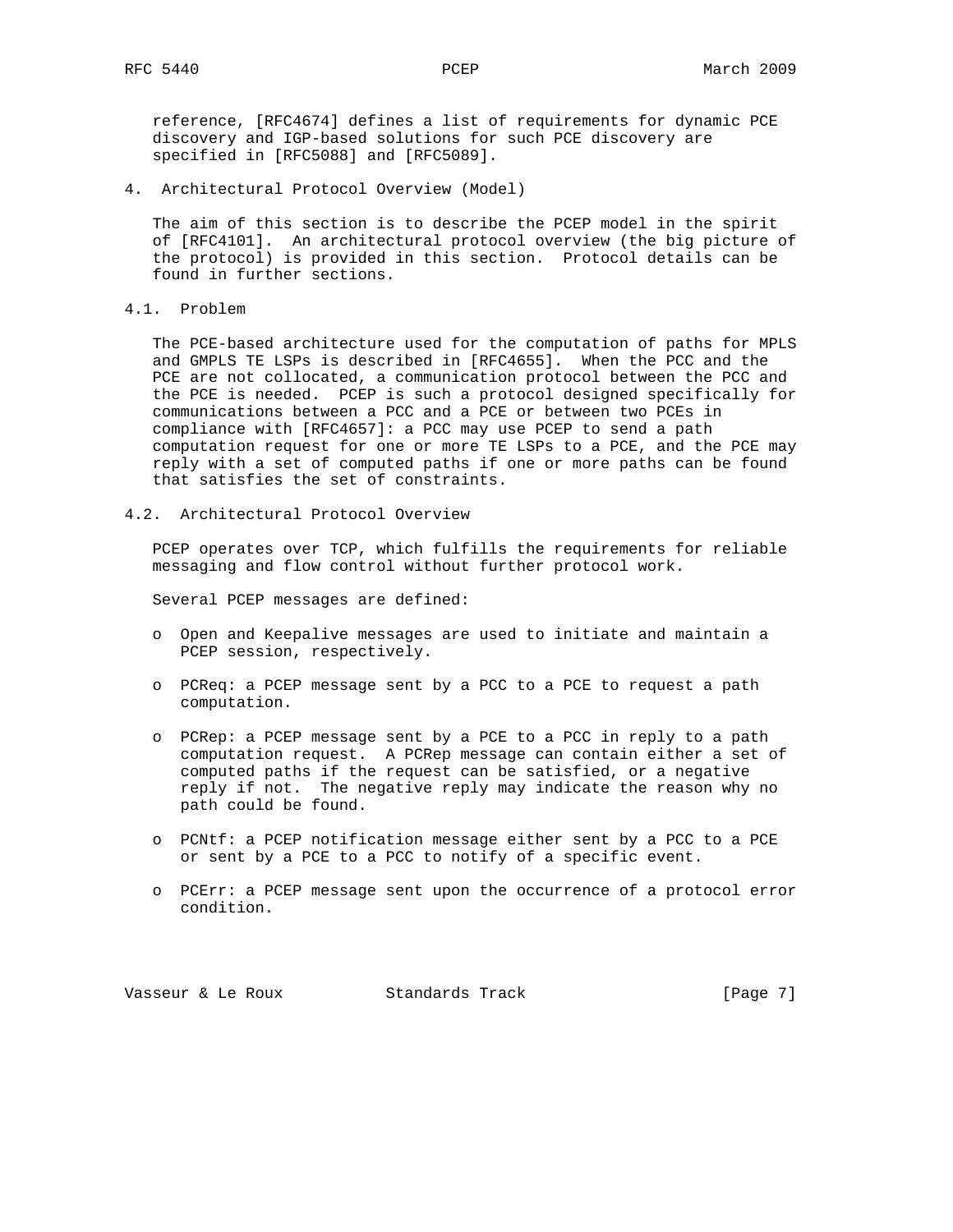o Close message: a message used to close a PCEP session.

 The set of available PCEs may be either statically configured on a PCC or dynamically discovered. The mechanisms used to discover one or more PCEs and to select a PCE are out of the scope of this document.

 A PCC may have PCEP sessions with more than one PCE, and similarly a PCE may have PCEP sessions with multiple PCCs.

 Each PCEP message is regarded as a single transmission unit and parts of messages MUST NOT be interleaved. So, for example, a PCC sending a PCReq and wishing to close the session, must complete sending the request message before starting to send a Close message.

4.2.1. Initialization Phase

 The initialization phase consists of two successive steps (described in a schematic form in Figure 1):

- 1) Establishment of a TCP connection (3-way handshake) between the PCC and the PCE.
- 2) Establishment of a PCEP session over the TCP connection.

 Once the TCP connection is established, the PCC and the PCE (also referred to as "PCEP peers") initiate PCEP session establishment during which various session parameters are negotiated. These parameters are carried within Open messages and include the Keepalive timer, the DeadTimer, and potentially other detailed capabilities and policy rules that specify the conditions under which path computation requests may be sent to the PCE. If the PCEP session establishment phase fails because the PCEP peers disagree on the session parameters or one of the PCEP peers does not answer after the expiration of the establishment timer, the TCP connection is immediately closed. Successive retries are permitted but an implementation should make use of an exponential back-off session establishment retry procedure.

 Keepalive messages are used to acknowledge Open messages, and are used once the PCEP session has been successfully established.

 Only one PCEP session can exist between a pair of PCEP peers at any one time. Only one TCP connection on the PCEP port can exist between a pair of PCEP peers at any one time.

 Details about the Open message and the Keepalive message can be found in Sections 6.2 and 6.3, respectively.

Vasseur & Le Roux Standards Track (Page 8)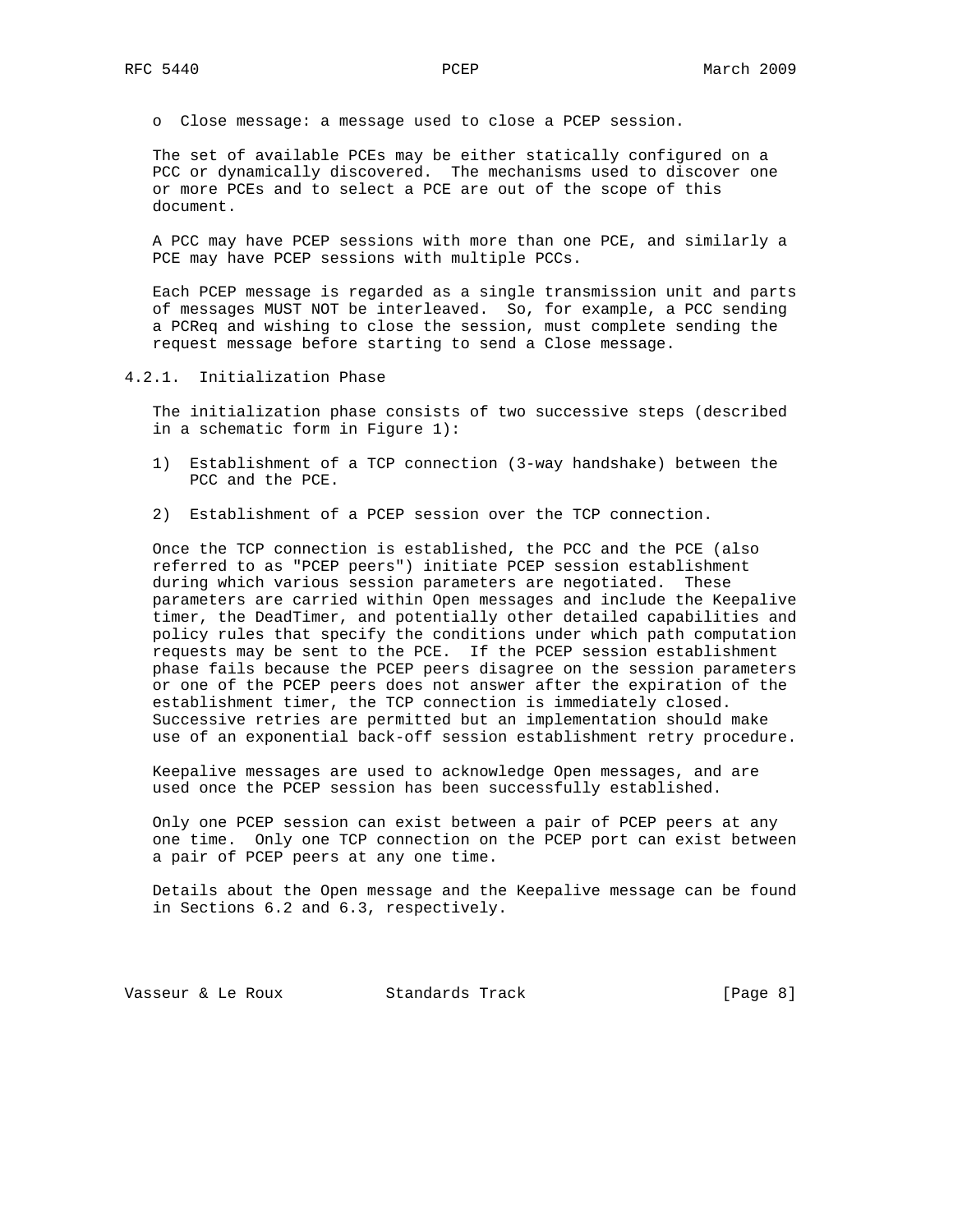

Figure 1: PCEP Initialization Phase (Initiated by a PCC)

 (Note that once the PCEP session is established, the exchange of Keepalive messages is optional.)

# 4.2.2. Session Keepalive

 Once a session has been established, a PCE or PCC may want to know that its PCEP peer is still available for use.

 It can rely on TCP for this information, but it is possible that the remote PCEP function has failed without disturbing the TCP connection. It is also possible to rely on the mechanisms built into the TCP implementations, but these might not provide failure notifications that are sufficiently timely. Lastly, a PCC could wait until it has a path computation request to send and could use its failed transmission or the failure to receive a response as evidence that the session has failed, but this is clearly inefficient.

 In order to handle this situation, PCEP includes a keepalive mechanism based on a Keepalive timer, a DeadTimer, and a Keepalive message.

 Each end of a PCEP session runs a Keepalive timer. It restarts the timer every time it sends a message on the session. When the timer expires, it sends a Keepalive message. Other traffic may serve as Keepalive (see Section 6.3).

Vasseur & Le Roux Standards Track [Page 9]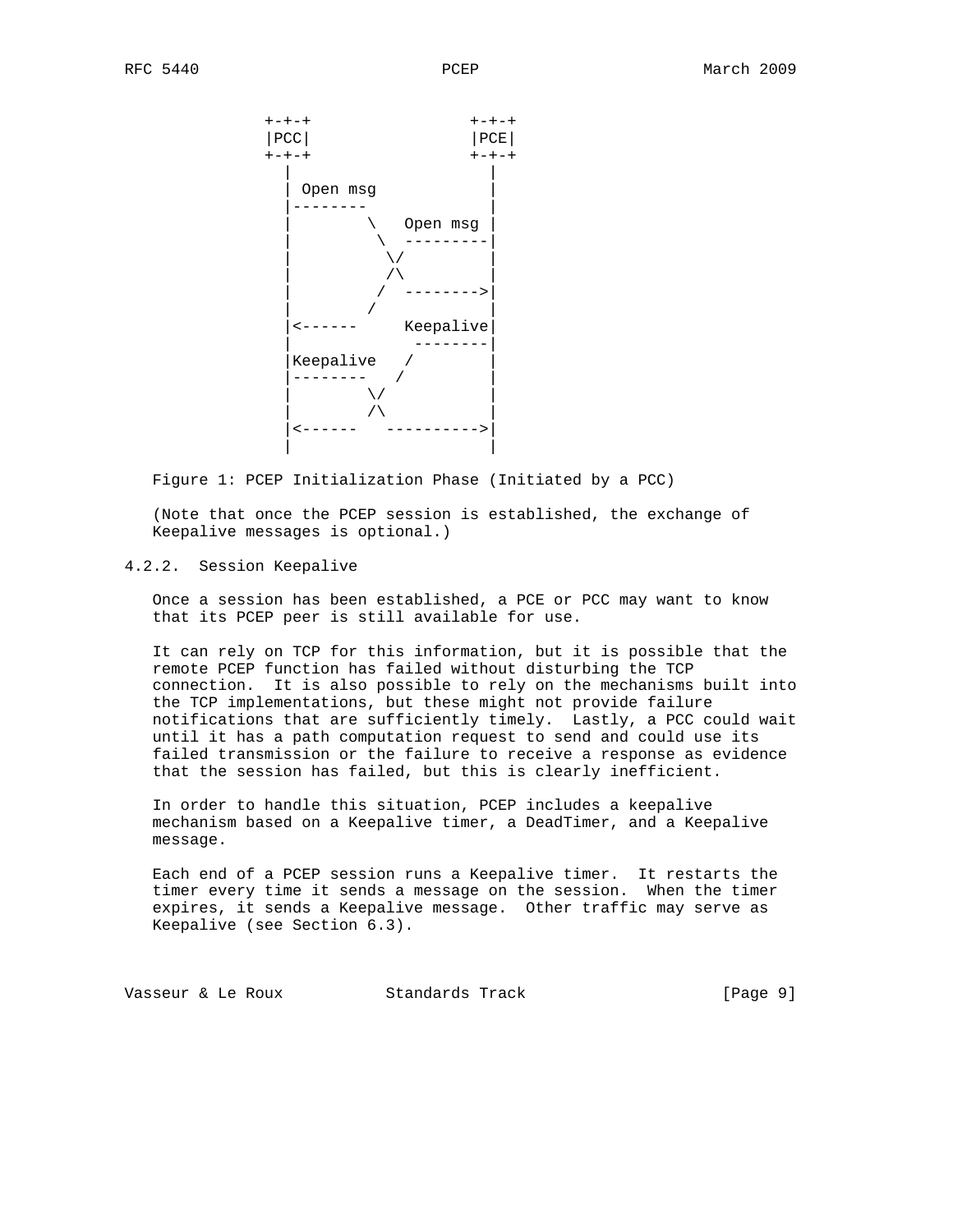The ends of the PCEP session also run DeadTimers, and they restart the timers whenever a message is received on the session. If one end of the session receives no message before the DeadTimer expires, it declares the session dead.

 Note that this means that the Keepalive message is unresponded and does not form part of a two-way keepalive handshake as used in some protocols. Also note that the mechanism is designed to reduce to a minimum the amount of keepalive traffic on the session.

 The keepalive traffic on the session may be unbalanced according to the requirements of the session ends. Each end of the session can specify (on an Open message) the Keepalive timer that it will use (i.e., how often it will transmit a Keepalive message if there is no other traffic) and a DeadTimer that it recommends its peer to use (i.e., how long the peer should wait before declaring the session dead if it receives no traffic). The session ends may use different Keepalive timer values.

 The minimum value of the Keepalive timer is 1 second, and it is specified in units of 1 second. The recommended default value is 30 seconds. The timer may be disabled by setting it to zero.

 The recommended default for the DeadTimer is 4 times the value of the Keepalive timer used by the remote peer. This means that there is never any risk of congesting TCP with excessive Keepalive messages.

4.2.3. Path Computation Request Sent by a PCC to a PCE

|                                                                                                                | $+ - + - +$<br>$+ - + - +$ |  |
|----------------------------------------------------------------------------------------------------------------|----------------------------|--|
|                                                                                                                | PCC<br>PCE'                |  |
|                                                                                                                | $+ - + - +$                |  |
| 1) Path computation<br>event<br>2) PCE Selection<br>3) Path computation<br>request sent to<br>the selected PCE | $PC$ Req messaqe--->       |  |

## Figure 2: Path Computation Request

 Once a PCC has successfully established a PCEP session with one or more PCEs, if an event is triggered that requires the computation of a set of paths, the PCC first selects one or more PCEs. Note that the PCE selection decision process may have taken place prior to the PCEP session establishment.

Vasseur & Le Roux Standards Track [Page 10]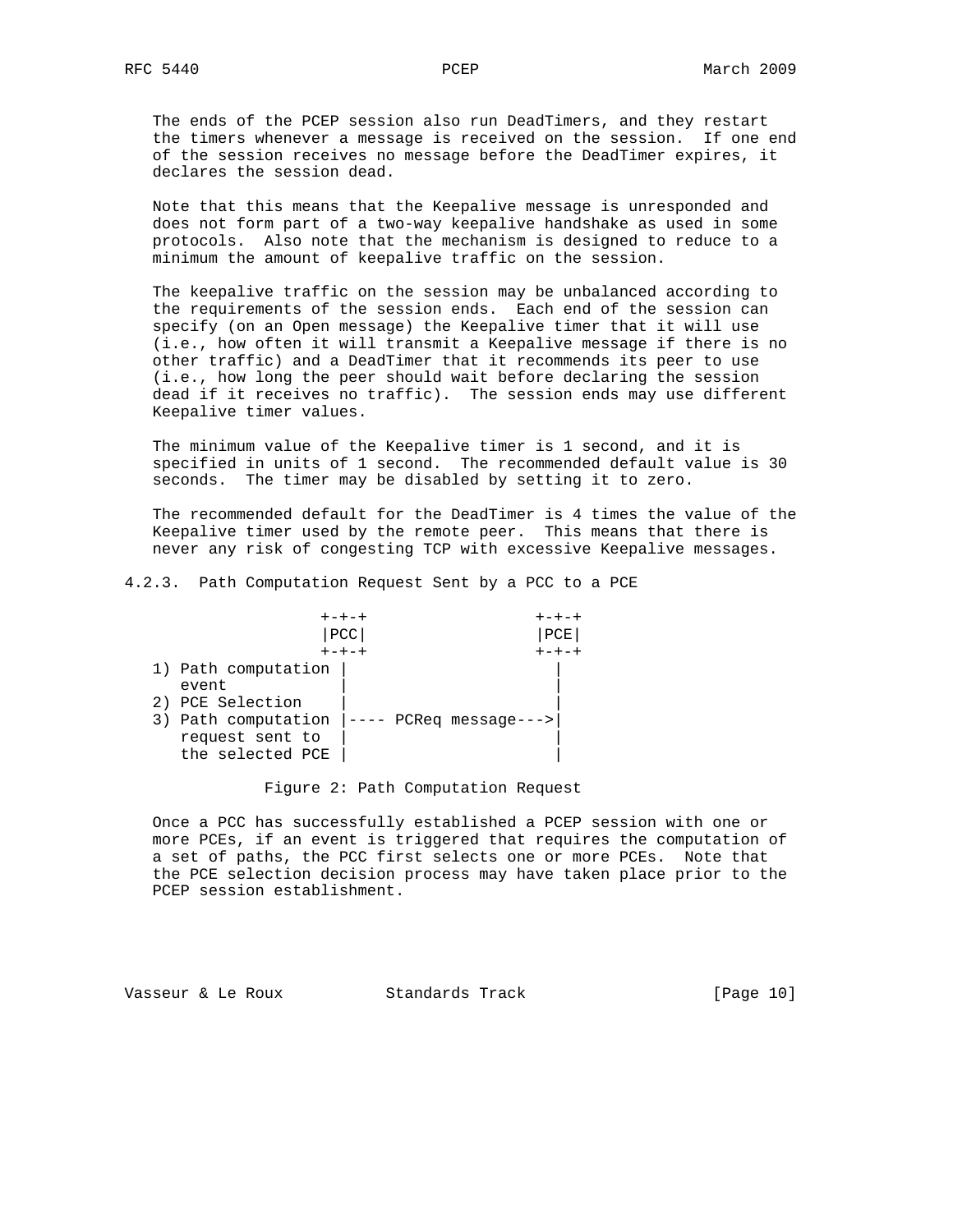Once the PCC has selected a PCE, it sends a path computation request to the PCE (PCReq message) that contains a variety of objects that specify the set of constraints and attributes for the path to be computed. For example, "Compute a TE LSP path with source IP address=x.y.z.t, destination IP address=x'.y'.z'.t', bandwidth=B Mbit/s, Setup/Holding priority=P, ...". Additionally, the PCC may desire to specify the urgency of such request by assigning a request priority. Each request is uniquely identified by a request-id number and the PCC-PCE address pair. The process is shown in a schematic form in Figure 2.

 Note that multiple path computation requests may be outstanding from a PCC to a PCE at any time.

Details about the PCReq message can be found in Section 6.4.

4.2.4. Path Computation Reply Sent by The PCE to a PCC



Path Computation

Vasseur & Le Roux Standards Track [Page 11]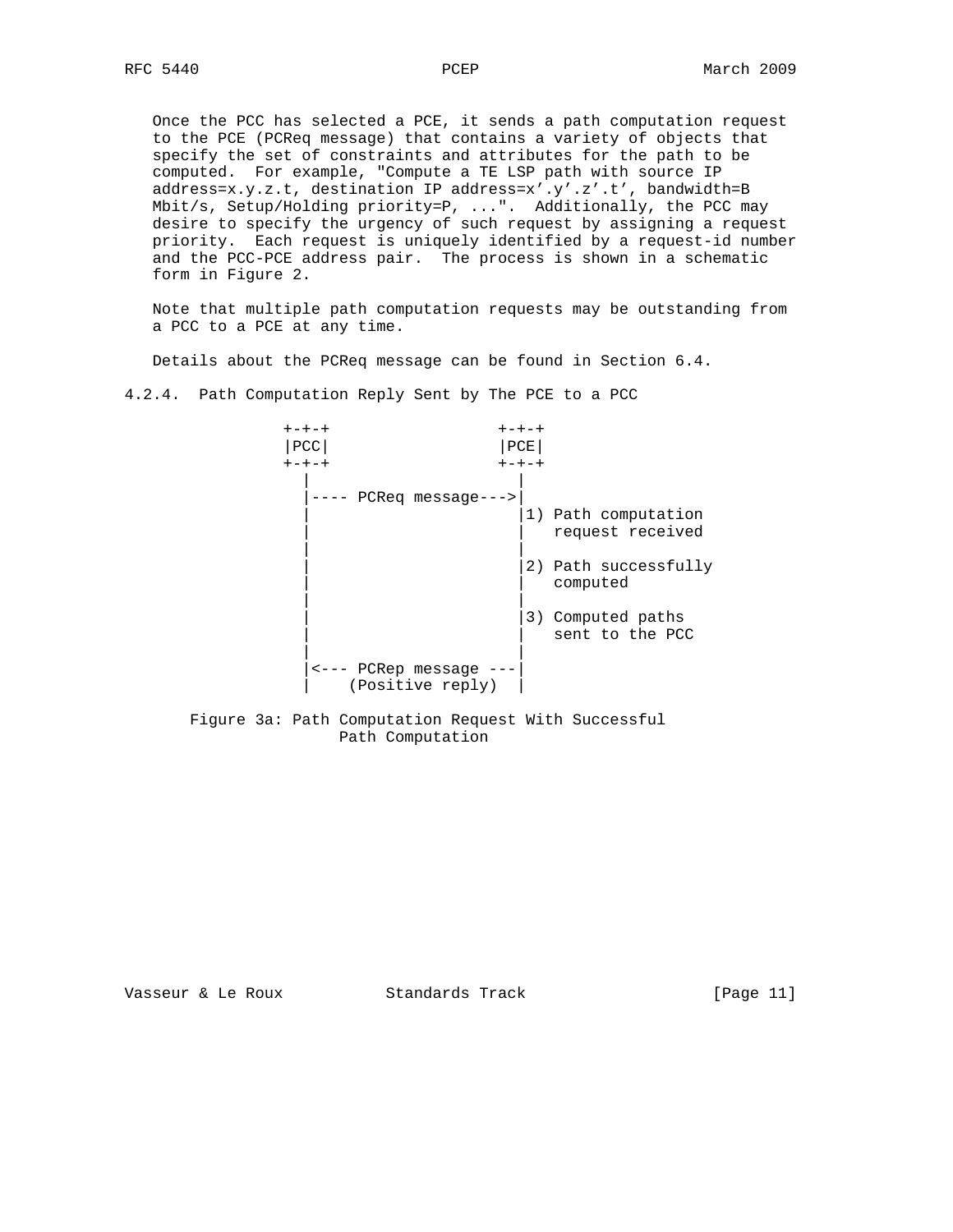

 Figure 3b: Path Computation Request With Unsuccessful Path Computation

 Upon receiving a path computation request from a PCC, the PCE triggers a path computation, the result of which can be either:

- o Positive (Figure 3a): the PCE manages to compute a path that satisfies the set of required constraints. In this case, the PCE returns the set of computed paths to the requesting PCC. Note that PCEP supports the capability to send a single request that requires the computation of more than one path (e.g., computation of a set of link-diverse paths).
- o Negative (Figure 3b): no path could be found that satisfies the set of constraints. In this case, a PCE may provide the set of constraints that led to the path computation failure. Upon receiving a negative reply, a PCC may decide to resend a modified request or take any other appropriate action.

Details about the PCRep message can be found in Section 6.5.

## 4.2.5. Notification

 There are several circumstances in which a PCE may want to notify a PCC of a specific event. For example, suppose that the PCE suddenly gets overloaded, potentially leading to unacceptable response times. The PCE may want to notify one or more PCCs that some of their requests (listed in the notification) will not be satisfied or may experience unacceptable delays. Upon receiving such notification,

Vasseur & Le Roux Standards Track [Page 12]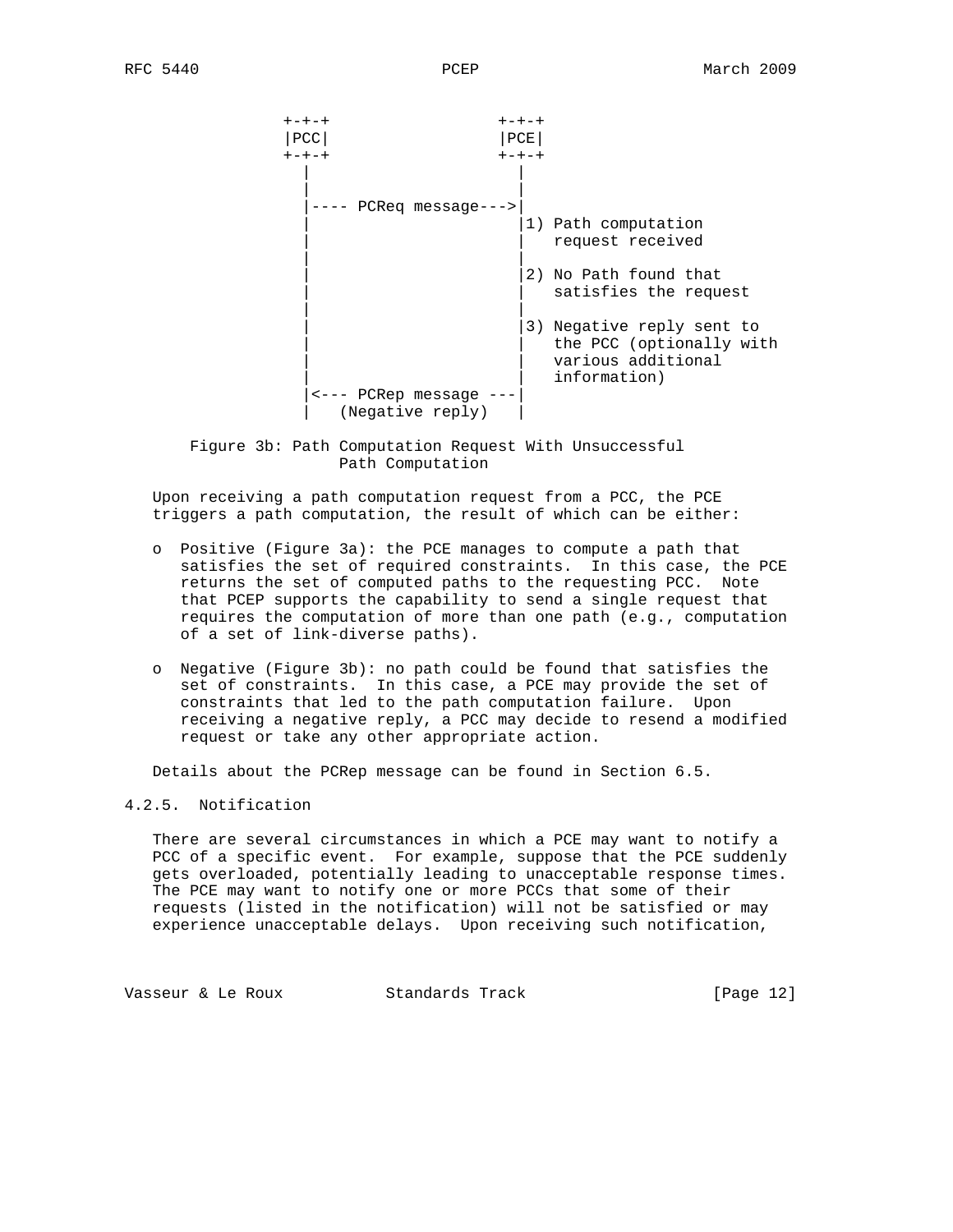the PCC may decide to redirect its path computation requests to another PCE should an alternate PCE be available. Similarly, a PCC may desire to notify a PCE of a particular event such as the cancellation of pending requests.



Details about the PCNtf message can be found in Section 6.6.

Vasseur & Le Roux Standards Track [Page 13]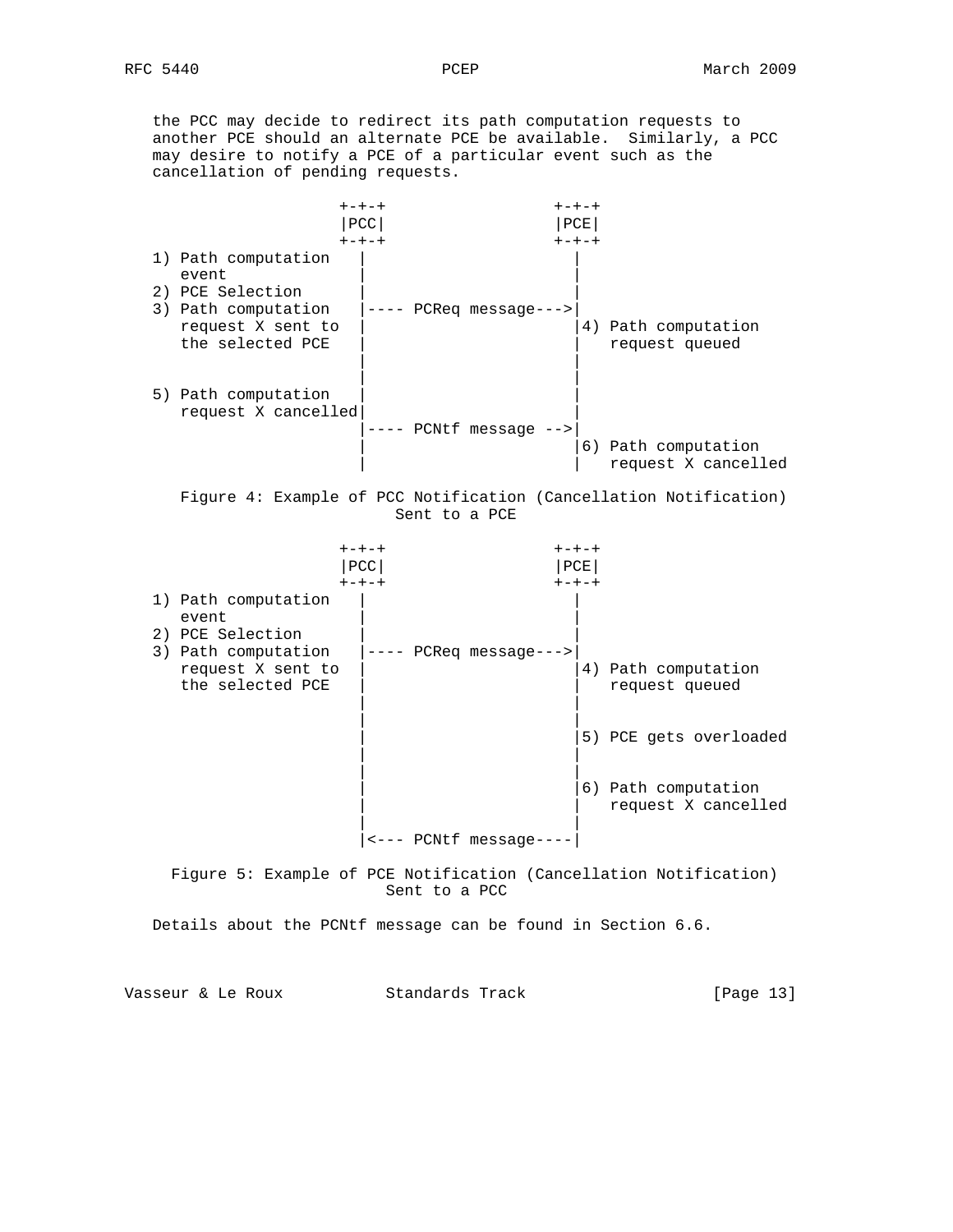# 4.2.6. Error

 The PCEP Error message (also referred to as a PCErr message) is sent in several situations: when a protocol error condition is met or when the request is not compliant with the PCEP specification (e.g., capability not supported, reception of a message with a mandatory missing object, policy violation, unexpected message, unknown request reference).

|                                                                                                                  | $+ - + - +$<br><b>PCC</b><br>$+ - + - +$ | $+ - + - +$<br>PCE<br>$+ - + - +$ |                                                            |
|------------------------------------------------------------------------------------------------------------------|------------------------------------------|-----------------------------------|------------------------------------------------------------|
| 1) Path computation<br>event<br>2) PCE Selection<br>3) Path computation<br>request X sent to<br>the selected PCE | $PC$ Req message--->                     | 5)                                | 4) Reception of a<br>malformed object<br>Request discarded |
|                                                                                                                  | PCErr message                            |                                   |                                                            |

 Figure 6: Example of Error Message Sent by a PCE to a PCC in Reply to the Reception of a Malformed Object

Details about the PCErr message can be found in Section 6.7.

4.2.7. Termination of the PCEP Session

 When one of the PCEP peers desires to terminate a PCEP session it first sends a PCEP Close message and then closes the TCP connection. If the PCEP session is terminated by the PCE, the PCC clears all the states related to pending requests previously sent to the PCE. Similarly, if the PCC terminates a PCEP session, the PCE clears all pending path computation requests sent by the PCC in question as well as the related states. A Close message can only be sent to terminate a PCEP session if the PCEP session has previously been established.

 In case of TCP connection failure, the PCEP session is immediately terminated.

Details about the Close message can be found in Section 6.8.

Vasseur & Le Roux Standards Track [Page 14]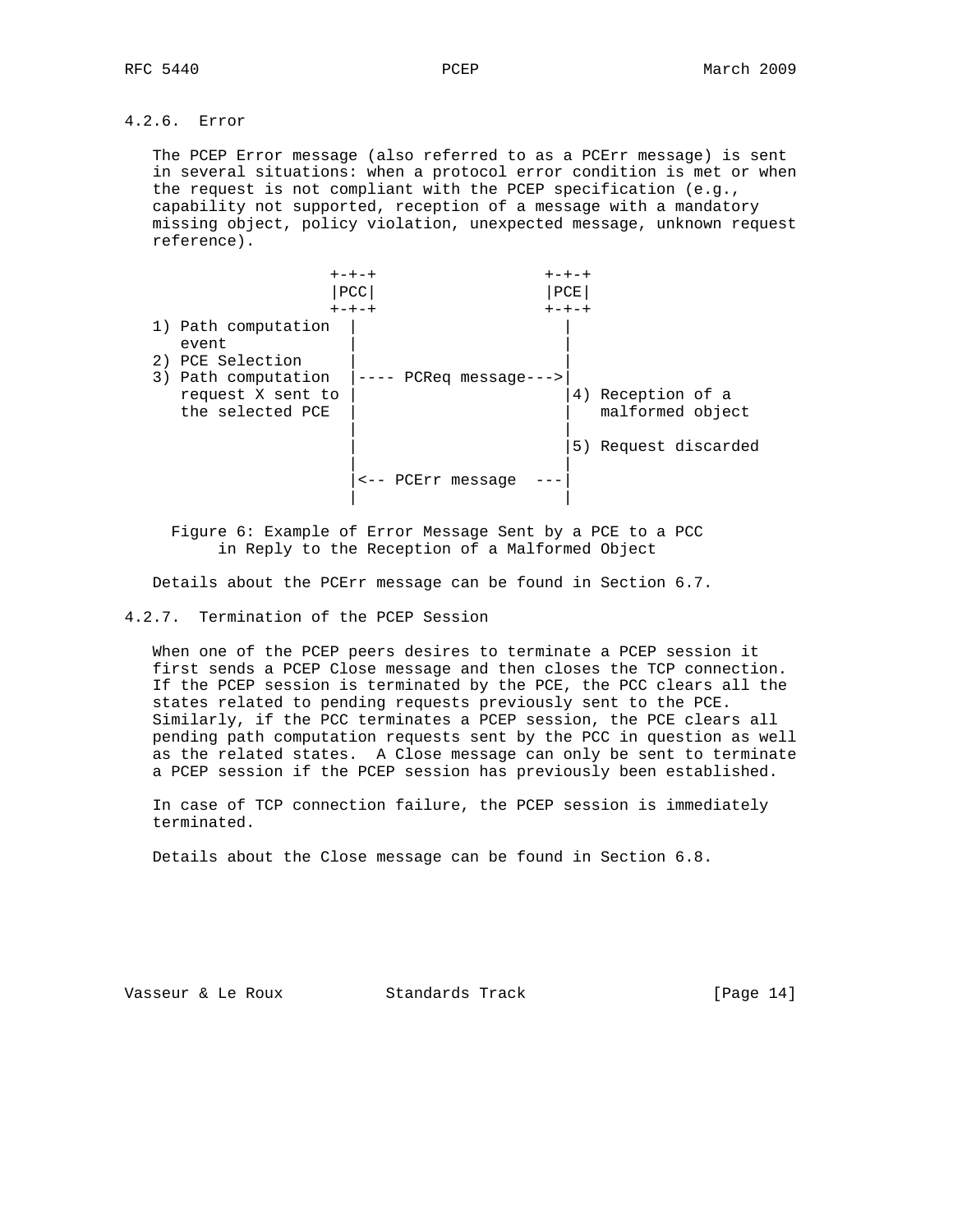### 4.2.8. Intermittent versus Permanent PCEP Session

 An implementation may decide to keep the PCEP session alive (and thus the corresponding TCP connection) for an unlimited time. (For instance, this may be appropriate when path computation requests are sent on a frequent basis so as to avoid opening a TCP connection each time a path computation request is needed, which would incur additional processing delays.) Conversely, in some other circumstances, it may be desirable to systematically open and close a PCEP session for each PCEP request (for instance, when sending a path computation request is a rare event).

#### 5. Transport Protocol

 PCEP operates over TCP using a registered TCP port (4189). This allows the requirements of reliable messaging and flow control to be met without further protocol work. All PCEP messages MUST be sent using the registered TCP port for the source and destination TCP port.

## 6. PCEP Messages

 A PCEP message consists of a common header followed by a variable length body made of a set of objects that can either be mandatory or optional. In the context of this document, an object is said to be mandatory in a PCEP message when the object MUST be included for the message to be considered valid. A PCEP message with a missing mandatory object MUST trigger an Error message (see Section 7.15). Conversely, if an object is optional, the object may or may not be present.

 A flag referred to as the P flag is defined in the common header of each PCEP object (see Section 7.2). When this flag is set in an object in a PCReq, the PCE MUST take the information carried in the object into account during the path computation. For example, the METRIC object defined in Section 7.8 allows a PCC to specify a bounded acceptable path cost. The METRIC object is optional, but a PCC may set a flag to ensure that the constraint is taken into account. In this case, if the constraint cannot be taken into account by the PCE, the PCE MUST trigger an Error message.

 For each PCEP message type, rules are defined that specify the set of objects that the message can carry. We use the Backus-Naur Form (BNF) (see [RBNF]) to specify such rules. Square brackets refer to optional sub-sequences. An implementation MUST form the PCEP messages using the object ordering specified in this document.

Vasseur & Le Roux Standards Track [Page 15]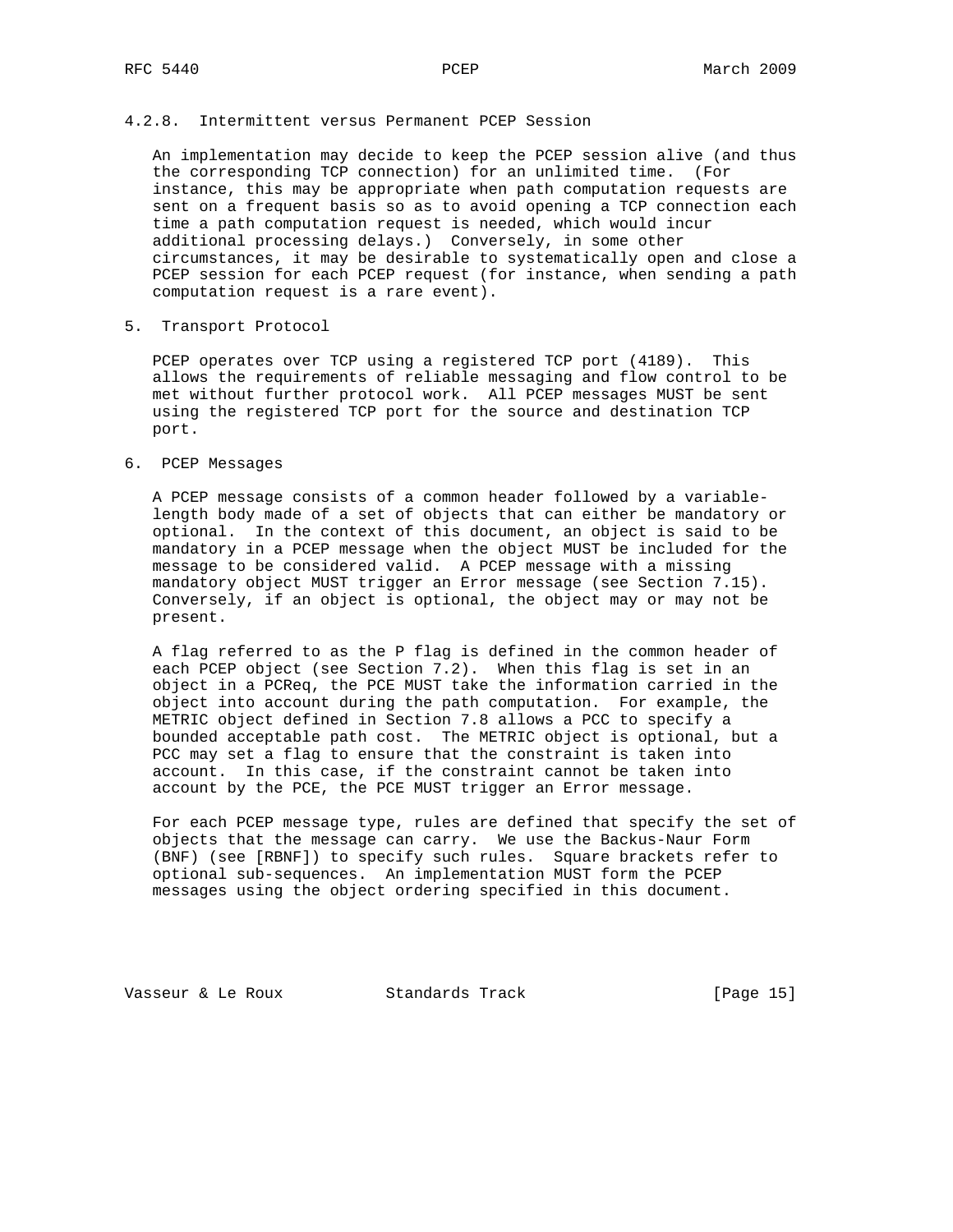6.1. Common Header

 $0$  and  $1$  and  $2$  3 0 1 2 3 4 5 6 7 8 9 0 1 2 3 4 5 6 7 8 9 0 1 2 3 4 5 6 7 8 9 0 1 +-+-+-+-+-+-+-+-+-+-+-+-+-+-+-+-+-+-+-+-+-+-+-+-+-+-+-+-+-+-+-+-+ | Ver | Flags | Message-Type | Message-Length | +-+-+-+-+-+-+-+-+-+-+-+-+-+-+-+-+-+-+-+-+-+-+-+-+-+-+-+-+-+-+-+-+

Figure 7: PCEP Message Common Header

- Ver (Version 3 bits): PCEP version number. Current version is version 1.
- Flags (5 bits): No flags are currently defined. Unassigned bits are considered as reserved. They MUST be set to zero on transmission and MUST be ignored on receipt.
- Message-Type (8 bits): The following message types are currently defined:

| Value | Meaning   |                          |  |
|-------|-----------|--------------------------|--|
|       | Open      |                          |  |
|       | Keepalive |                          |  |
| ર     |           | Path Computation Request |  |
|       |           | Path Computation Reply   |  |
| 5     |           | Notification             |  |
|       | Error     |                          |  |
|       | Close     |                          |  |

 Message-Length (16 bits): total length of the PCEP message including the common header, expressed in bytes.

### 6.2. Open Message

 The Open message is a PCEP message sent by a PCC to a PCE and by a PCE to a PCC in order to establish a PCEP session. The Message-Type field of the PCEP common header for the Open message is set to 1.

 Once the TCP connection has been successfully established, the first message sent by the PCC to the PCE or by the PCE to the PCC MUST be an Open message as specified in Appendix A.

 Any message received prior to an Open message MUST trigger a protocol error condition causing a PCErr message to be sent with Error-Type "PCEP session establishment failure" and Error-value "reception of an invalid Open message or a non Open message" and the PCEP session establishment attempt MUST be terminated by closing the TCP connection.

Vasseur & Le Roux Standards Track [Page 16]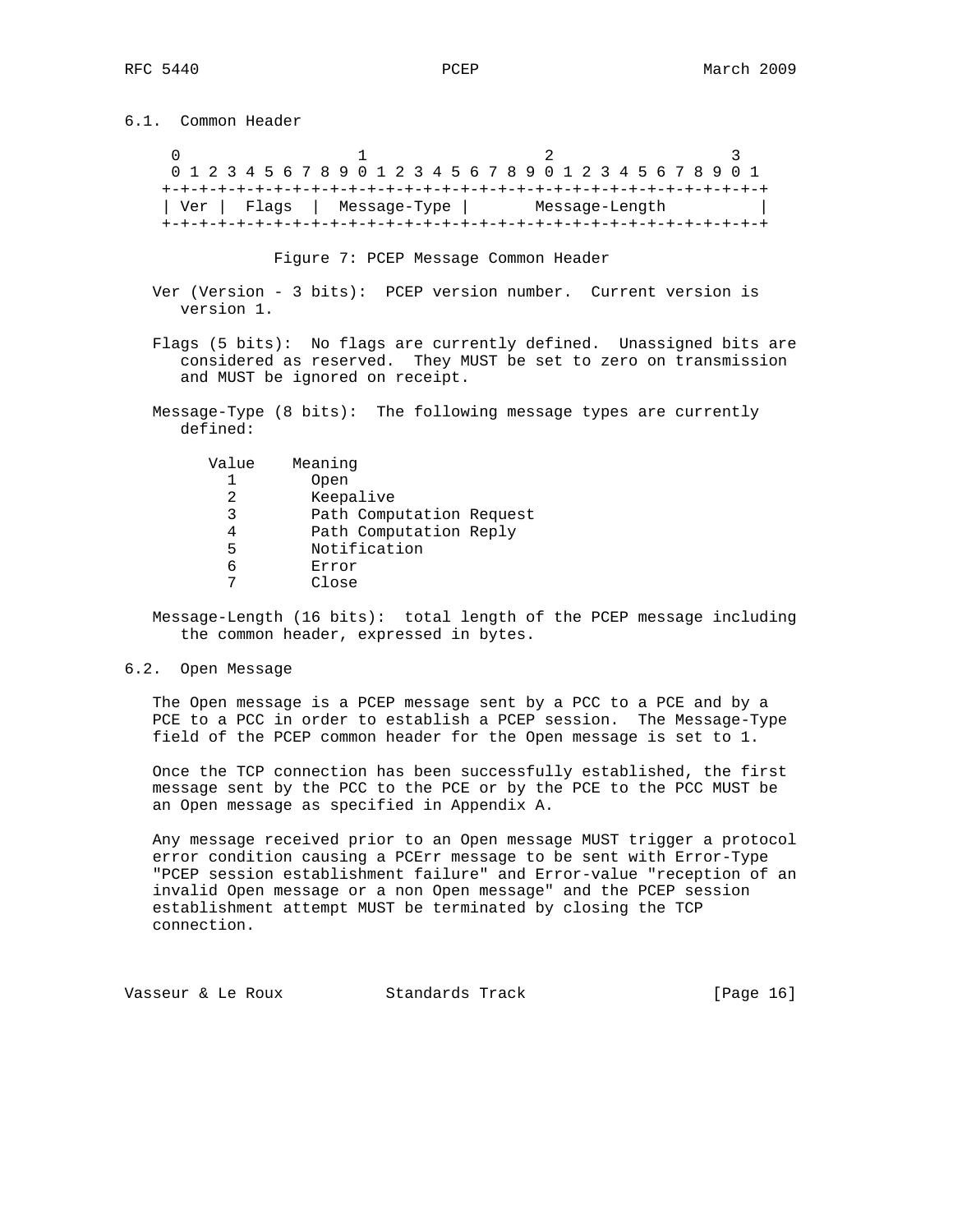The Open message is used to establish a PCEP session between the PCEP peers. During the establishment phase, the PCEP peers exchange several session characteristics. If both parties agree on such characteristics, the PCEP session is successfully established.

The format of an Open message is as follows:

 <Open Message>::= <Common Header> <OPEN>

 The Open message MUST contain exactly one OPEN object (see Section 7.3).

 Various session characteristics are specified within the OPEN object. Once the TCP connection has been successfully established, the sender MUST start an initialization timer called OpenWait after the expiration of which, if no Open message has been received, it sends a PCErr message and releases the TCP connection (see Appendix A for details).

 Once an Open message has been sent to a PCEP peer, the sender MUST start an initialization timer called KeepWait after the expiration of which, if neither a Keepalive message has been received nor a PCErr message in case of disagreement of the session characteristics, a PCErr message MUST be sent and the TCP connection MUST be released (see Appendix A for details).

The OpenWait and KeepWait timers have a fixed value of 1 minute.

 Upon the receipt of an Open message, the receiving PCEP peer MUST determine whether the suggested PCEP session characteristics are acceptable. If at least one of the characteristics is not acceptable to the receiving peer, it MUST send an Error message. The Error message SHOULD also contain the related OPEN object and, for each unacceptable session parameter, an acceptable parameter value SHOULD be proposed in the appropriate field of the OPEN object in place of the originally proposed value. The PCEP peer MAY decide to resend an Open message with different session characteristics. If a second Open message is received with the same set of parameters or with parameters that are still unacceptable, the receiving peer MUST send an Error message and it MUST immediately close the TCP connection. Details about error messages can be found in Section 7.15. Successive retries are permitted, but an implementation SHOULD make use of an exponential back-off session establishment retry procedure.

 If the PCEP session characteristics are acceptable, the receiving PCEP peer MUST send a Keepalive message (defined in Section 6.3) that serves as an acknowledgment.

Vasseur & Le Roux Standards Track [Page 17]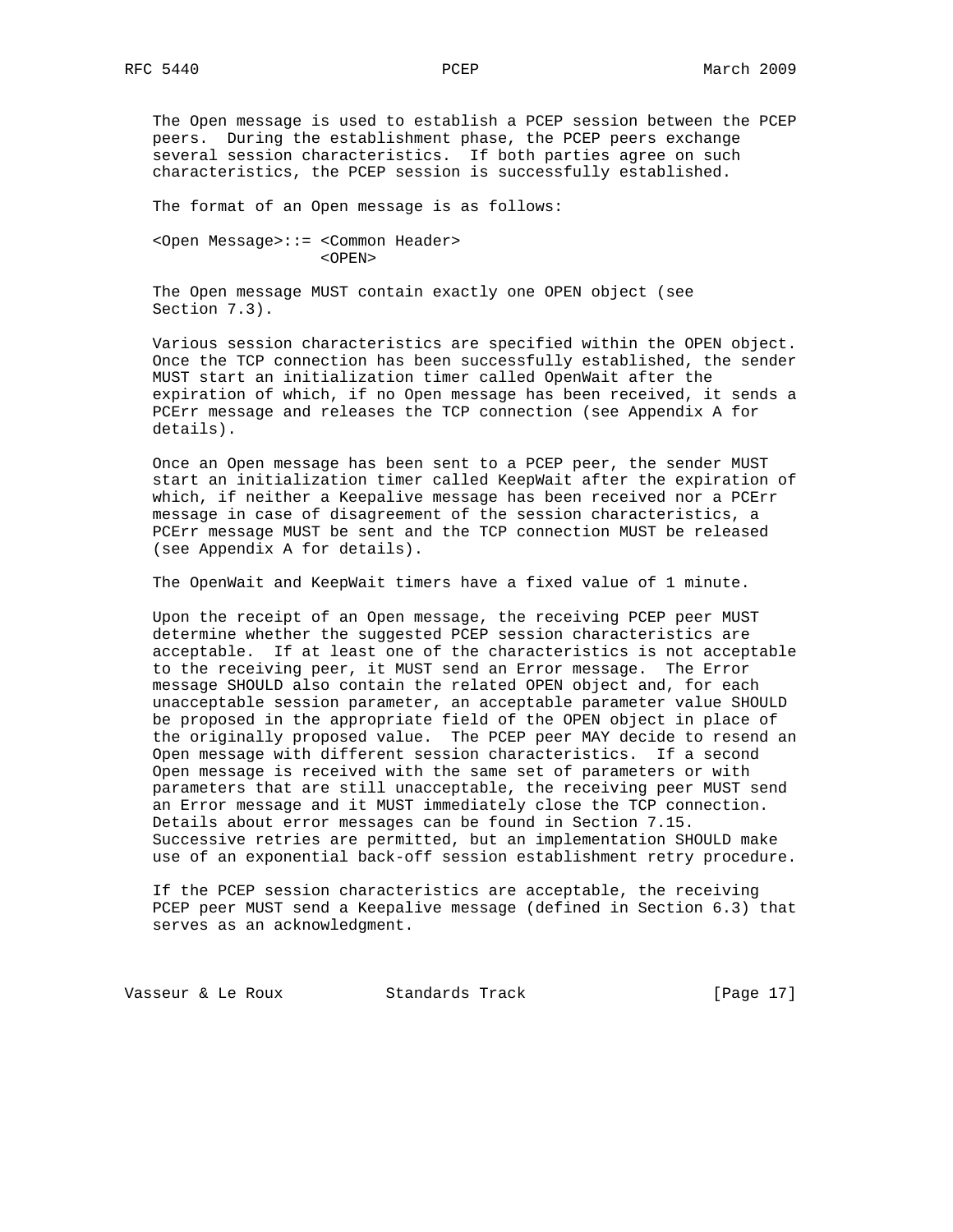The PCEP session is considered as established once both PCEP peers have received a Keepalive message from their peer.

#### 6.3. Keepalive Message

 A Keepalive message is a PCEP message sent by a PCC or a PCE in order to keep the session in active state. The Keepalive message is also used in response to an Open message to acknowledge that an Open message has been received and that the PCEP session characteristics are acceptable. The Message-Type field of the PCEP common header for the Keepalive message is set to 2. The Keepalive message does not contain any object.

 PCEP has its own keepalive mechanism used to ensure the liveness of the PCEP session. This requires the determination of the frequency at which each PCEP peer sends Keepalive messages. Asymmetric values may be chosen; thus, there is no constraint mandating the use of identical keepalive frequencies by both PCEP peers. The DeadTimer is defined as the period of time after the expiration of which a PCEP peer declares the session down if no PCEP message has been received (Keepalive or any other PCEP message); thus, any PCEP message acts as a Keepalive message. Similarly, there are no constraints mandating the use of identical DeadTimers by both PCEP peers. The minimum Keepalive timer value is 1 second. Deployments SHOULD consider carefully the impact of using low values for the Keepalive timer as these might not give rise to the expected results in periods of temporary network instability.

 Keepalive messages are sent at the frequency specified in the OPEN object carried within an Open message according to the rules specified in Section 7.3. Because any PCEP message may serve as Keepalive, an implementation may either decide to send Keepalive messages at fixed intervals regardless of whether other PCEP messages might have been sent since the last sent Keepalive message, or may decide to differ the sending of the next Keepalive message based on the time at which the last PCEP message (other than Keepalive) was sent.

 Note that sending Keepalive messages to keep the session alive is optional, and PCEP peers may decide not to send Keepalive messages once the PCEP session is established; in which case, the peer that does not receive Keepalive messages does not expect to receive them and MUST NOT declare the session as inactive.

The format of a Keepalive message is as follows:

<Keepalive Message>::= <Common Header>

Vasseur & Le Roux Standards Track [Page 18]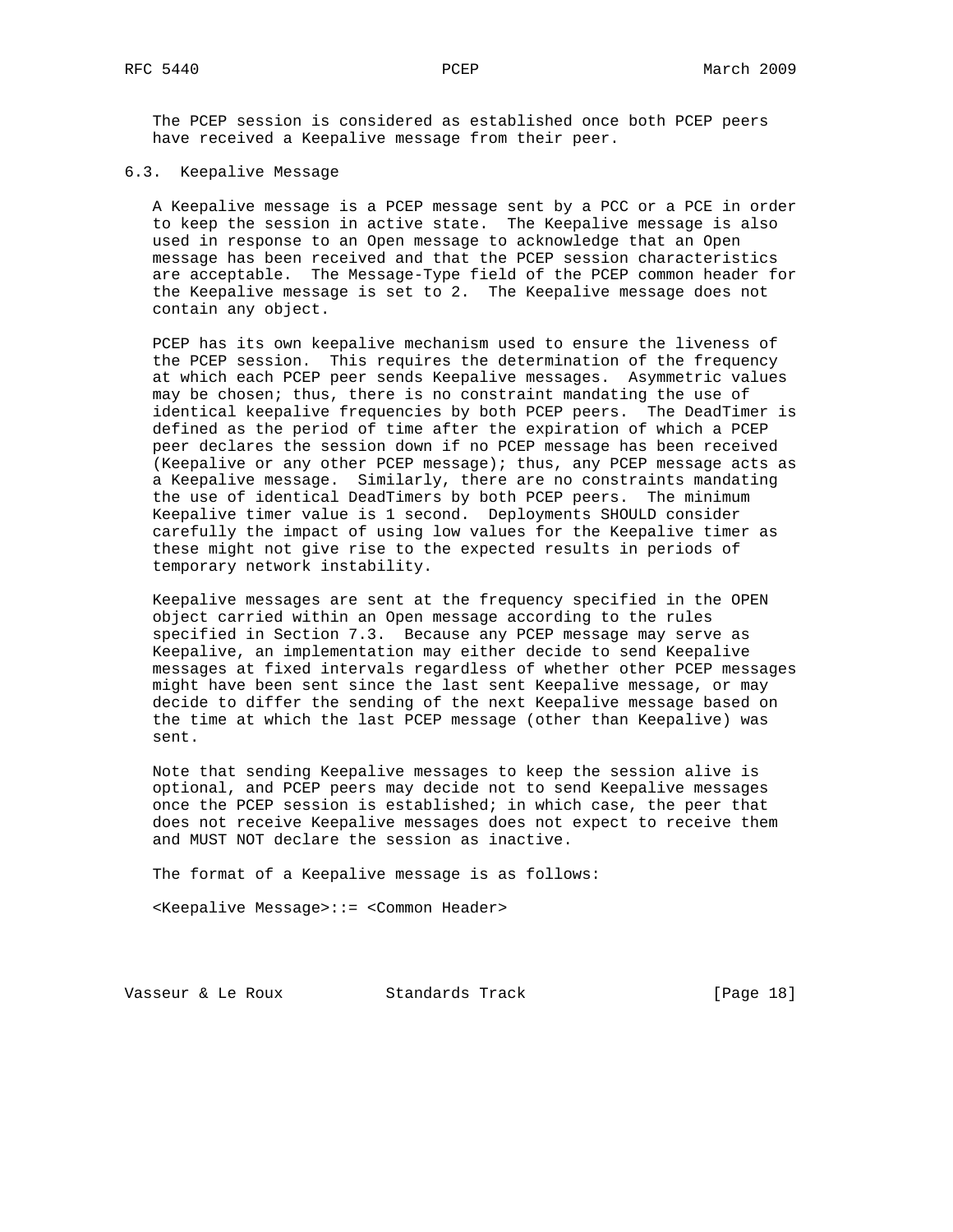6.4. Path Computation Request (PCReq) Message

 A Path Computation Request message (also referred to as a PCReq message) is a PCEP message sent by a PCC to a PCE to request a path computation. A PCReq message may carry more than one path computation request. The Message-Type field of the PCEP common header for the PCReq message is set to 3.

 There are two mandatory objects that MUST be included within a PCReq message: the RP and the END-POINTS objects (see Section 7). If one or both of these objects is missing, the receiving PCE MUST send an error message to the requesting PCC. Other objects are optional.

The format of a PCReq message is as follows:

 <PCReq Message>::= <Common Header> [<svec-list>] <request-list>

where:

```
 <svec-list>::=<SVEC>[<svec-list>]
 <request-list>::=<request>[<request-list>]
```

```
 <request>::= <RP>
               <END-POINTS>
               [<LSPA>]
               [<BANDWIDTH>]
               [<metric-list>]
               [<RRO>[<BANDWIDTH>]]
               [<IRO>]
               [<LOAD-BALANCING>]
```
where:

<metric-list>::=<METRIC>[<metric-list>]

 The SVEC, RP, END-POINTS, LSPA, BANDWIDTH, METRIC, RRO, IRO, and LOAD-BALANCING objects are defined in Section 7. The special case of two BANDWIDTH objects is discussed in detail in Section 7.7.

 A PCEP implementation is free to process received requests in any order. For example, the requests may be processed in the order they are received, reordered and assigned priority according to local policy, reordered according to the priority encoded in the RP object (Section 7.4.1), or processed in parallel.

Vasseur & Le Roux Standards Track [Page 19]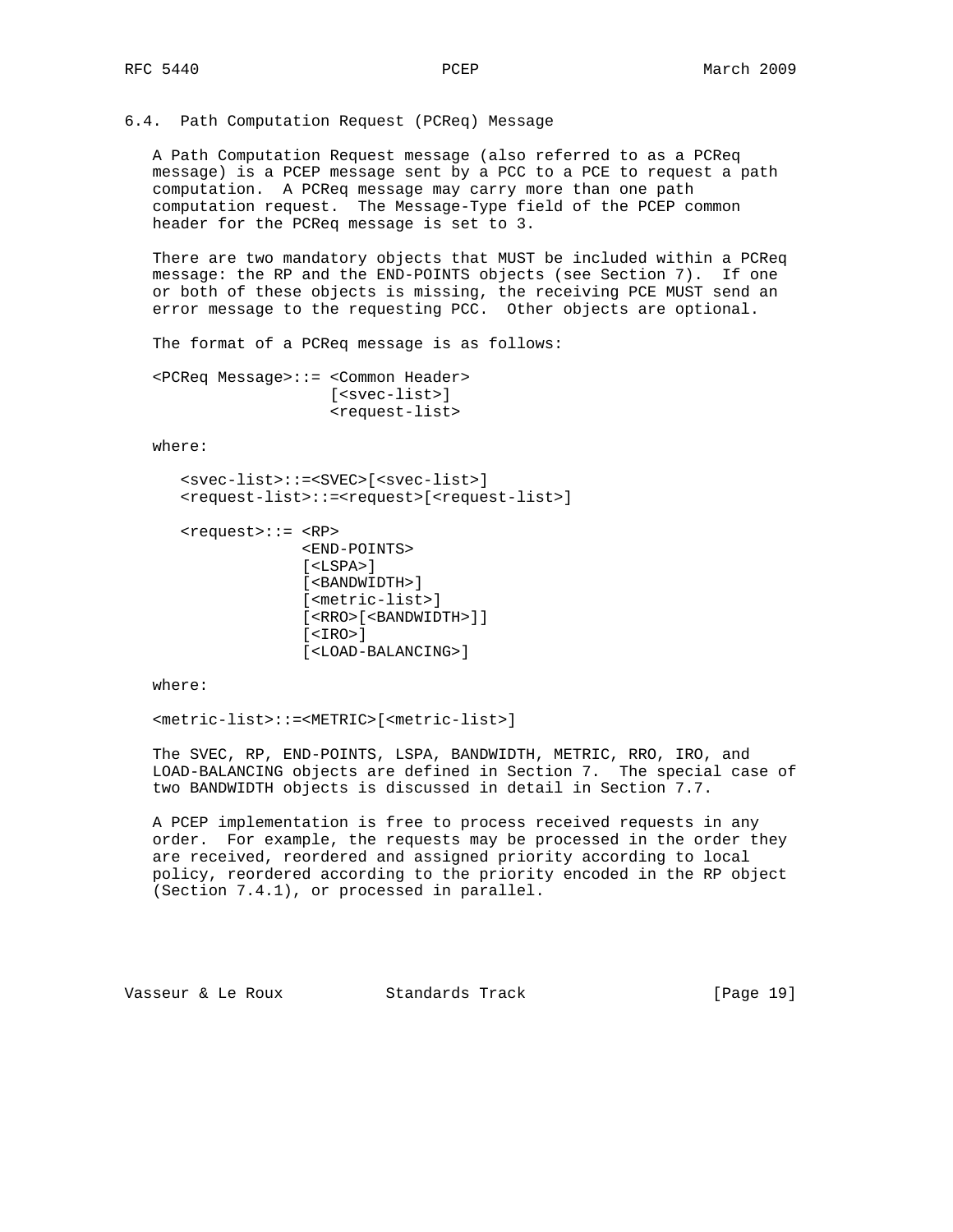### 6.5. Path Computation Reply (PCRep) Message

 The PCEP Path Computation Reply message (also referred to as a PCRep message) is a PCEP message sent by a PCE to a requesting PCC in response to a previously received PCReq message. The Message-Type field of the PCEP common header for the PCRep message is set to 4.

 The bundling of multiple replies to a set of path computation requests within a single PCRep message is supported by PCEP. If a PCE receives non-synchronized path computation requests by means of one or more PCReq messages from a requesting PCC, it MAY decide to bundle the computed paths within a single PCRep message so as to reduce the control plane load. Note that the counter side of such an approach is the introduction of additional delays for some path computation requests of the set. Conversely, a PCE that receives multiple requests within the same PCReq message MAY decide to provide each computed path in separate PCRep messages or within the same PCRep message. A PCRep message may contain positive and negative replies.

 A PCRep message may contain a set of computed paths corresponding to either a single path computation request with load-balancing (see Section 7.16) or multiple path computation requests originated by a requesting PCC. The PCRep message may also contain multiple acceptable paths corresponding to the same request.

 The PCRep message MUST contain at least one RP object. For each reply that is bundled into a single PCReq message, an RP object MUST be included that contains a Request-ID-number identical to the one specified in the RP object carried in the corresponding PCReq message (see Section 7.4 for the definition of the RP object).

 If the path computation request can be satisfied (i.e., the PCE finds a set of paths that satisfy the set of constraints), the set of computed paths specified by means of Explicit Route Objects (EROs) is inserted in the PCRep message. The ERO is defined in Section 7.9. The situation where multiple computed paths are provided in a PCRep message is discussed in detail in Section 7.13. Furthermore, when a PCC requests the computation of a set of paths for a total amount of bandwidth by means of a LOAD-BALANCING object carried within a PCReq message, the ERO of each computed path may be followed by a BANDWIDTH object as discussed in section Section 7.16.

 If the path computation request cannot be satisfied, the PCRep message MUST include a NO-PATH object. The NO-PATH object (described in Section 7.5) may also contain other information (e.g, reasons for the path computation failure).

Vasseur & Le Roux Standards Track [Page 20]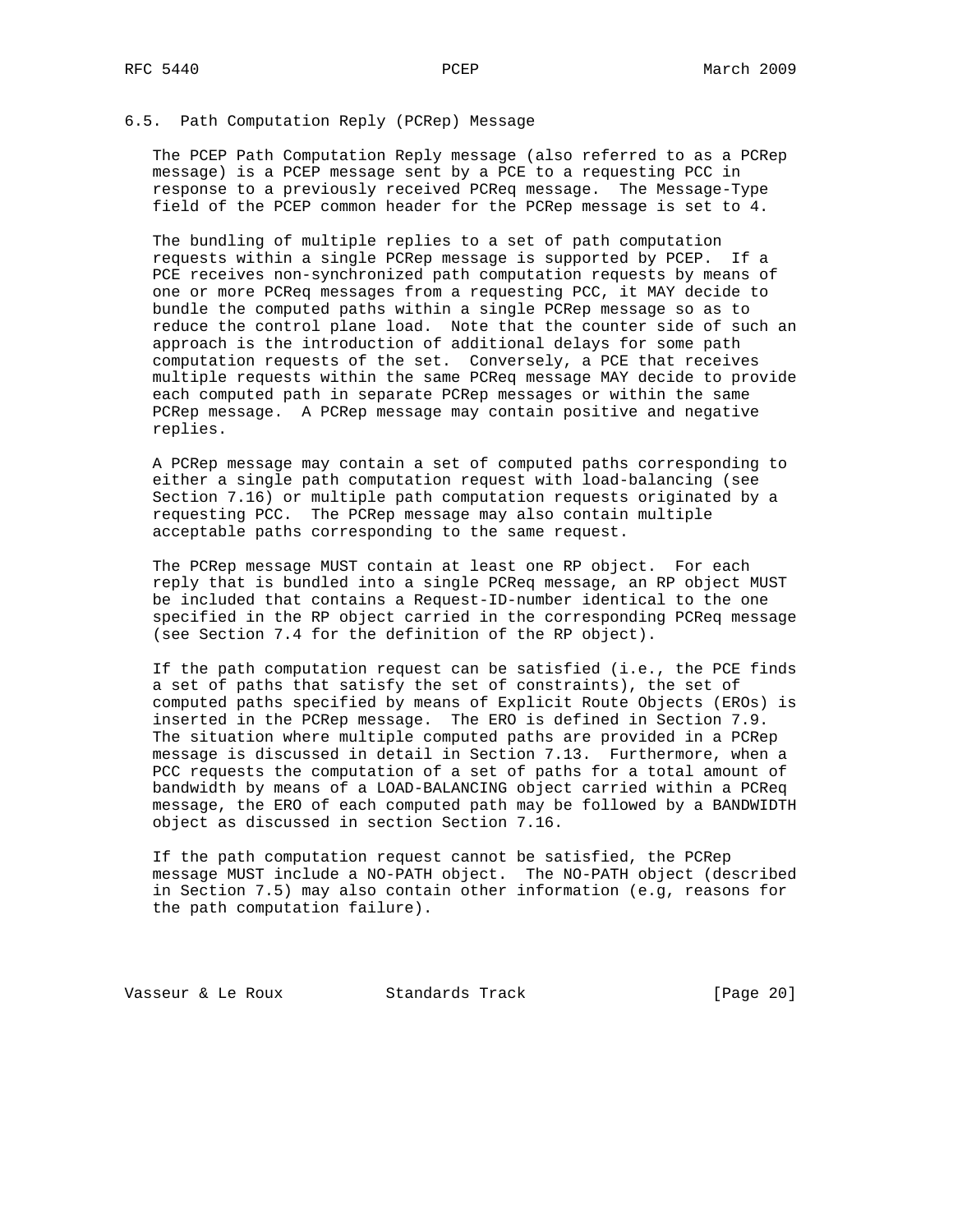```
 The format of a PCRep message is as follows:
 <PCRep Message> ::= <Common Header>
                     <response-list>
 where:
    <response-list>::=<response>[<response-list>]
    <response>::=<RP>
                [<NO-PATH>]
                [<attribute-list>]
               [<path-list>]
    <path-list>::=<path>[<path-list>]
    <path>::= <ERO><attribute-list>
```
where:

```
 <attribute-list>::=[<LSPA>]
                     [<BANDWIDTH>]
                     [<metric-list>]
                     [<IRO>]
```
<metric-list>::=<METRIC>[<metric-list>]

6.6. Notification (PCNtf) Message

 The PCEP Notification message (also referred to as the PCNtf message) can be sent either by a PCE to a PCC, or by a PCC to a PCE, to notify of a specific event. The Message-Type field of the PCEP common header for the PCNtf message is set to 5.

 The PCNtf message MUST carry at least one NOTIFICATION object and MAY contain several NOTIFICATION objects should the PCE or the PCC intend to notify of multiple events. The NOTIFICATION object is defined in Section 7.14. The PCNtf message MAY also contain RP objects (see Section 7.4) when the notification refers to particular path computation requests.

 The PCNtf message may be sent by a PCC or a PCE in response to a request or in an unsolicited manner.

Vasseur & Le Roux Standards Track [Page 21]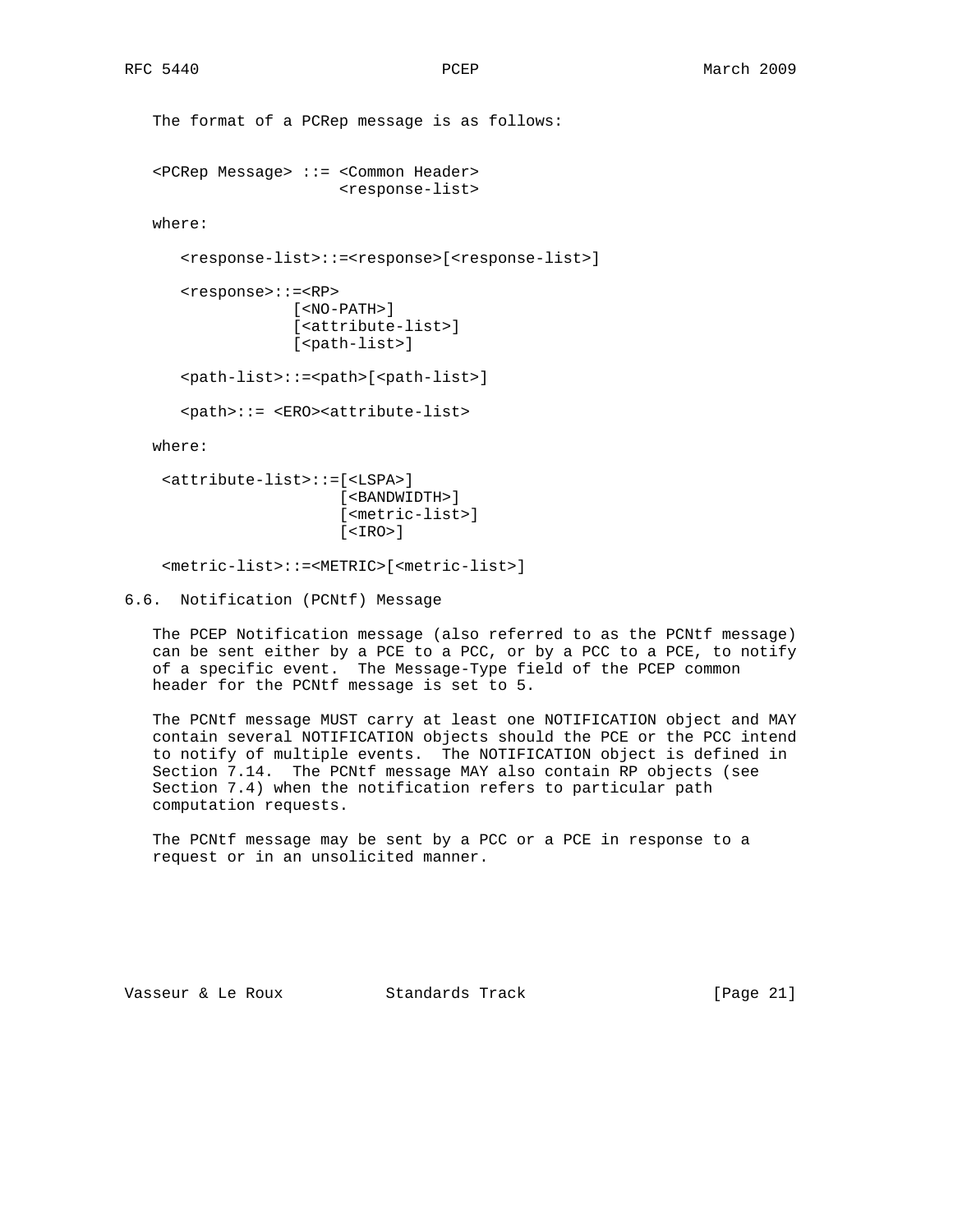The format of a PCNtf message is as follows:

 <PCNtf Message>::=<Common Header> <notify-list>

<notify-list>::=<notify> [<notify-list>]

 <notify>::= [<request-id-list>] <notification-list>

<request-id-list>::=<RP>[<request-id-list>]

<notification-list>::=<NOTIFICATION>[<notification-list>]

## 6.7. Error (PCErr) Message

 The PCEP Error message (also referred to as a PCErr message) is sent in several situations: when a protocol error condition is met or when the request is not compliant with the PCEP specification (e.g., reception of a malformed message, reception of a message with a mandatory missing object, policy violation, unexpected message, unknown request reference). The Message-Type field of the PCEP common header for the PCErr message is set to 6.

 The PCErr message is sent by a PCC or a PCE in response to a request or in an unsolicited manner. If the PCErr message is sent in response to a request, the PCErr message MUST include the set of RP objects related to the pending path computation requests that triggered the error condition. In the latter case (unsolicited), no RP object is inserted in the PCErr message. For example, no RP object is inserted in a PCErr when the error condition occurred during the initialization phase. A PCErr message MUST contain a PCEP-ERROR object specifying the PCEP error condition. The PCEP- ERROR object is defined in Section 7.15.

The format of a PCErr message is as follows:

 <PCErr Message> ::= <Common Header> ( <error-obj-list> [<Open>] ) | <error> [<error-list>]

<error-obj-list>::=<PCEP-ERROR>[<error-obj-list>]

 <error>::=[<request-id-list>] <error-obj-list>

<request-id-list>::=<RP>[<request-id-list>]

Vasseur & Le Roux Standards Track [Page 22]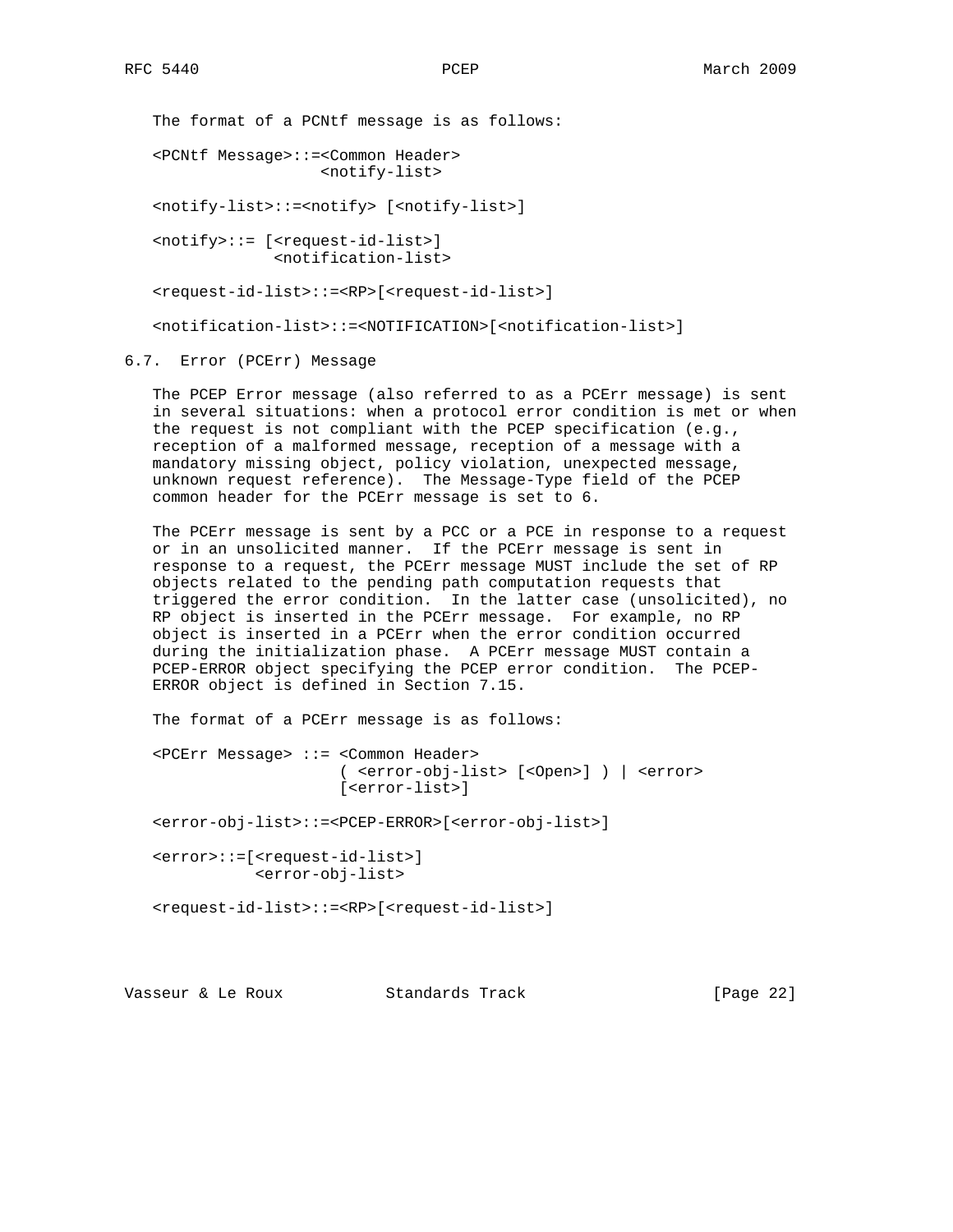<error-list>::=<error>[<error-list>]

 The procedure upon the receipt of a PCErr message is defined in Section 7.15.

6.8. Close Message

 The Close message is a PCEP message that is either sent by a PCC to a PCE or by a PCE to a PCC in order to close an established PCEP session. The Message-Type field of the PCEP common header for the Close message is set to 7.

The format of a Close message is as follows:

 <Close Message>::= <Common Header> <CLOSE>

 The Close message MUST contain exactly one CLOSE object (see Section 6.8). If more than one CLOSE object is present, the first MUST be processed and subsequent objects ignored.

 Upon the receipt of a valid Close message, the receiving PCEP peer MUST cancel all pending requests, it MUST close the TCP connection and MUST NOT send any further PCEP messages on the PCEP session.

## 6.9. Reception of Unknown Messages

 A PCEP implementation that receives an unrecognized PCEP message MUST send a PCErr message with Error-value=2 (capability not supported).

 If a PCC/PCE receives unrecognized messages at a rate equal or greater than MAX-UNKNOWN-MESSAGES unknown message requests per minute, the PCC/PCE MUST send a PCEP CLOSE message with close value="Reception of an unacceptable number of unknown PCEP message". A RECOMMENDED value for MAX-UNKNOWN-MESSAGES is 5. The PCC/PCE MUST close the TCP session and MUST NOT send any further PCEP messages on the PCEP session.

## 7. Object Formats

 PCEP objects have a common format. They begin with a common object header (see Section 7.2). This is followed by object-specific fields defined for each different object. The object may also include one or more type-length-value (TLV) encoded data sets. Each TLV has the same structure as described in Section 7.1.

Vasseur & Le Roux Standards Track [Page 23]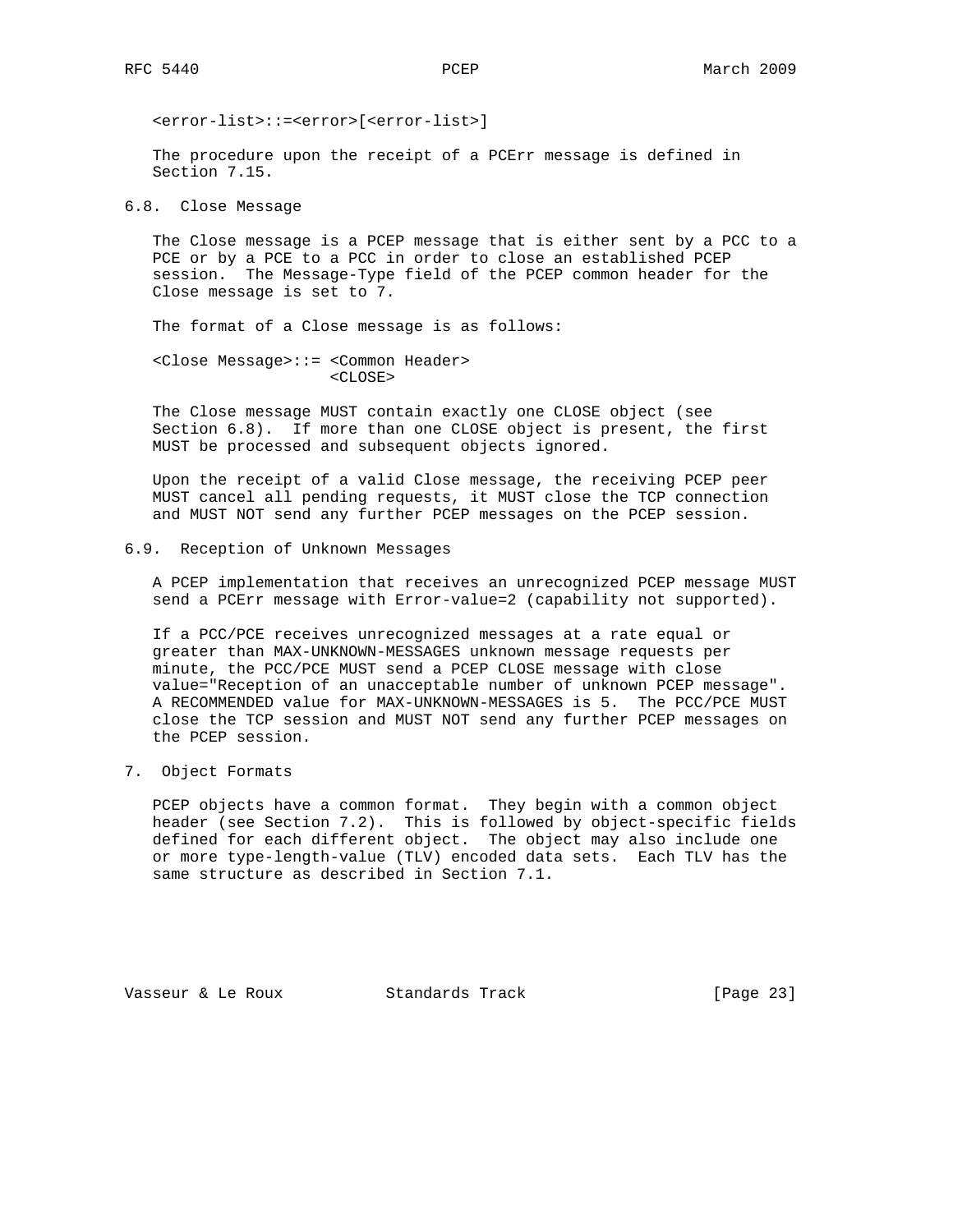7.1. PCEP TLV Format

A PCEP object may include a set of one or more optional TLVs.

All PCEP TLVs have the following format:

 Type: 2 bytes Length: 2 bytes Value: variable

 A PCEP object TLV is comprised of 2 bytes for the type, 2 bytes specifying the TLV length, and a value field.

 The Length field defines the length of the value portion in bytes. The TLV is padded to 4-bytes alignment; padding is not included in the Length field (so a 3-byte value would have a length of 3, but the total size of the TLV would be 8 bytes).

Unrecognized TLVs MUST be ignored.

 IANA management of the PCEP Object TLV type identifier codespace is described in Section 9.

7.2. Common Object Header

 A PCEP object carried within a PCEP message consists of one or more 32-bit words with a common header that has the following format:

| 0 1 2 3 4 5 6 7 8 9 0 1 2 3 4 5 6 7 8 9 0 1 2 3 4 5 6 7 8 9 0 1 |  |  |  |  |                                   |  |  |  |  |  |  |  |  |
|-----------------------------------------------------------------|--|--|--|--|-----------------------------------|--|--|--|--|--|--|--|--|
|                                                                 |  |  |  |  |                                   |  |  |  |  |  |  |  |  |
| Object-Class                                                    |  |  |  |  | OT Res P I  Object Length (bytes) |  |  |  |  |  |  |  |  |
|                                                                 |  |  |  |  |                                   |  |  |  |  |  |  |  |  |
|                                                                 |  |  |  |  |                                   |  |  |  |  |  |  |  |  |
|                                                                 |  |  |  |  | (Object body)                     |  |  |  |  |  |  |  |  |
|                                                                 |  |  |  |  |                                   |  |  |  |  |  |  |  |  |
|                                                                 |  |  |  |  |                                   |  |  |  |  |  |  |  |  |
|                                                                 |  |  |  |  |                                   |  |  |  |  |  |  |  |  |

Figure 8: PCEP Common Object Header

Object-Class (8 bits): identifies the PCEP object class.

OT (Object-Type - 4 bits): identifies the PCEP object type.

The Object-Class and Object-Type fields are managed by IANA.

 The Object-Class and Object-Type fields uniquely identify each PCEP object.

Vasseur & Le Roux Standards Track [Page 24]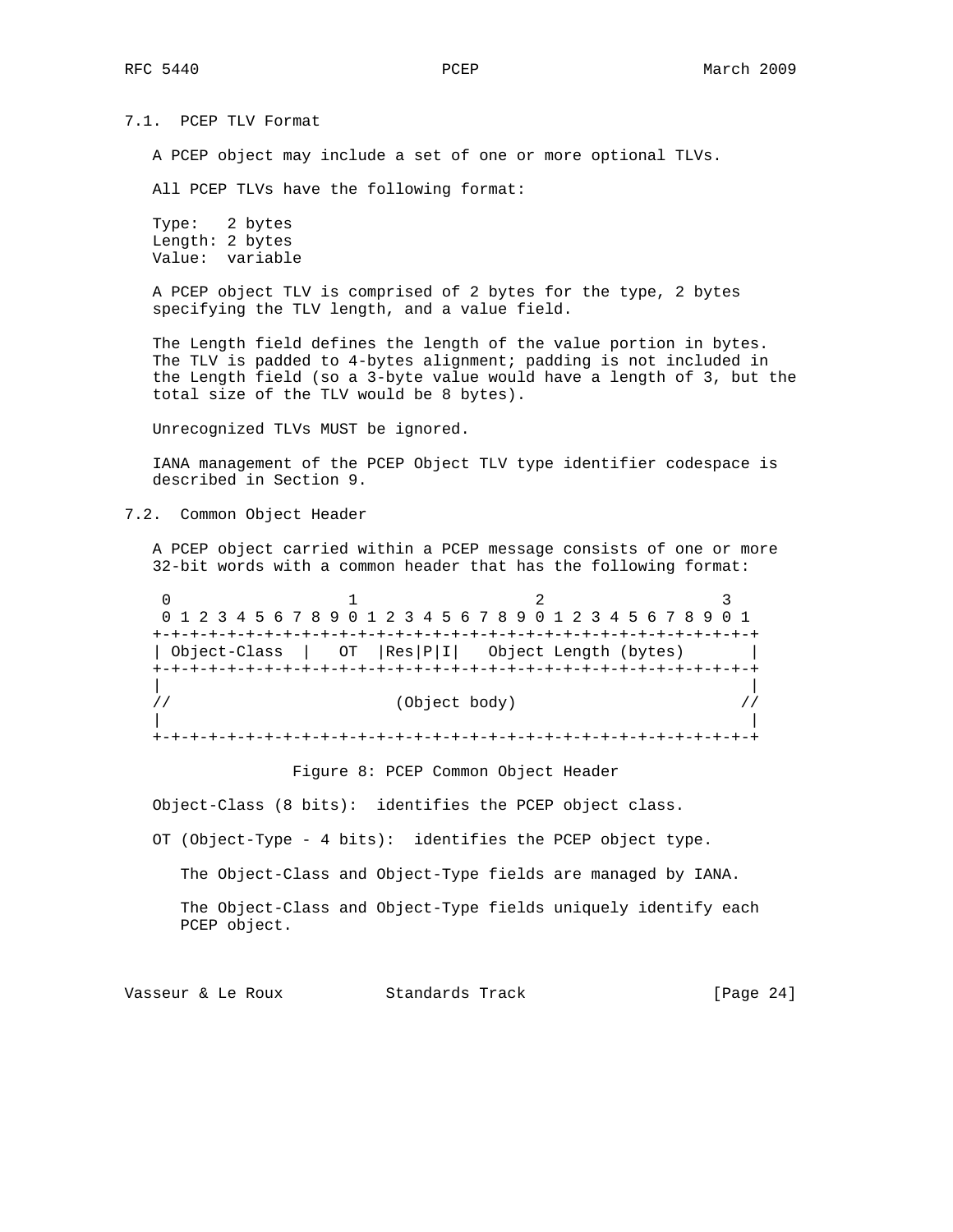- Res flags (2 bits): Reserved field. This field MUST be set to zero on transmission and MUST be ignored on receipt.
- P flag (Processing-Rule 1-bit): the P flag allows a PCC to specify in a PCReq message sent to a PCE whether the object must be taken into account by the PCE during path computation or is just optional. When the P flag is set, the object MUST be taken into account by the PCE. Conversely, when the P flag is cleared, the object is optional and the PCE is free to ignore it.
- I flag (Ignore 1 bit): the I flag is used by a PCE in a PCRep message to indicate to a PCC whether or not an optional object was processed. The PCE MAY include the ignored optional object in its reply and set the I flag to indicate that the optional object was ignored during path computation. When the I flag is cleared, the PCE indicates that the optional object was processed during the path computation. The setting of the I flag for optional objects is purely indicative and optional. The I flag has no meaning in a PCRep message when the P flag has been set in the corresponding PCReq message.

 If the PCE does not understand an object with the P flag set or understands the object but decides to ignore the object, the entire PCEP message MUST be rejected and the PCE MUST send a PCErr message with Error-Type="Unknown Object" or "Not supported Object" along with the corresponding RP object. Note that if a PCReq includes multiple requests, only requests for which an object with the P flag set is unknown/unrecognized MUST be rejected.

- Object Length (16 bits): Specifies the total object length including the header, in bytes. The Object Length field MUST always be a multiple of 4, and at least 4. The maximum object content length is 65528 bytes.
- 7.3. OPEN Object

 The OPEN object MUST be present in each Open message and MAY be present in a PCErr message. There MUST be only one OPEN object per Open or PCErr message.

 The OPEN object contains a set of fields used to specify the PCEP version, Keepalive frequency, DeadTimer, and PCEP session ID, along with various flags. The OPEN object may also contain a set of TLVs used to convey various session characteristics such as the detailed PCE capabilities, policy rules, and so on. No TLVs are currently defined.

Vasseur & Le Roux Standards Track [Page 25]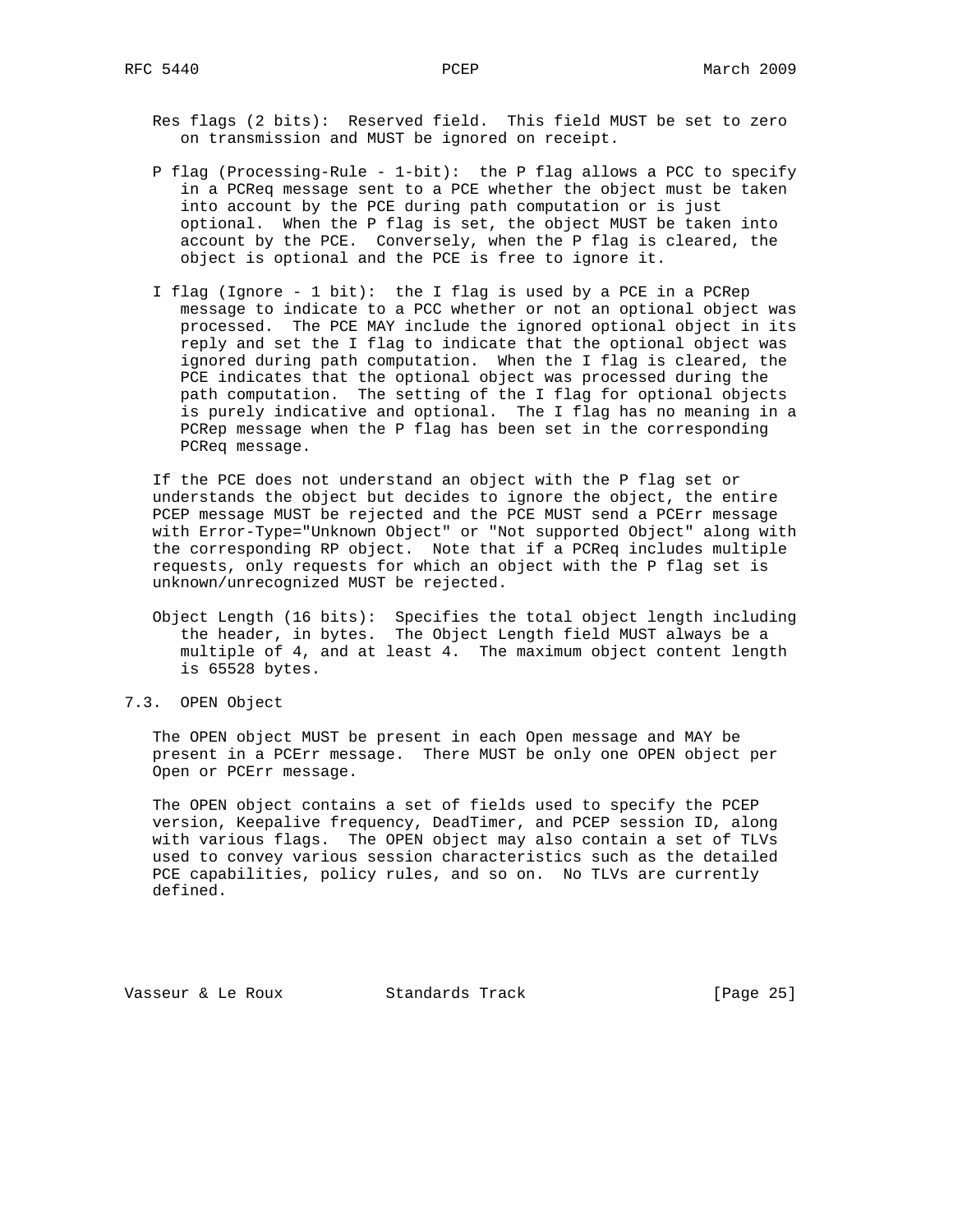```
 OPEN Object-Class is 1.
  OPEN Object-Type is 1.
  The format of the OPEN object body is as follows:
0 1 2 3
   0 1 2 3 4 5 6 7 8 9 0 1 2 3 4 5 6 7 8 9 0 1 2 3 4 5 6 7 8 9 0 1
   +-+-+-+-+-+-+-+-+-+-+-+-+-+-+-+-+-+-+-+-+-+-+-+-+-+-+-+-+-+-+-+-+
   | Ver | Flags | Keepalive | DeadTimer | SID |
   +-+-+-+-+-+-+-+-+-+-+-+-+-+-+-+-+-+-+-+-+-+-+-+-+-+-+-+-+-+-+-+-+
 | |
  \frac{1}{2} // \frac{1}{2} optional TLVs \frac{1}{2} //
 | |
   +-+-+-+-+-+-+-+-+-+-+-+-+-+-+-+-+-+-+-+-+-+-+-+-+-+-+-+-+-+-+-+-+
```
Figure 9: OPEN Object Format

Ver (3 bits): PCEP version. Current version is 1.

- Flags (5 bits): No flags are currently defined. Unassigned bits are considered as reserved. They MUST be set to zero on transmission and MUST be ignored on receipt.
- Keepalive (8 bits): maximum period of time (in seconds) between two consecutive PCEP messages sent by the sender of this message. The minimum value for the Keepalive is 1 second. When set to 0, once the session is established, no further Keepalive messages are sent to the remote peer. A RECOMMENDED value for the keepalive frequency is 30 seconds.
- DeadTimer (8 bits): specifies the amount of time after the expiration of which the PCEP peer can declare the session with the sender of the Open message to be down if no PCEP message has been received. The DeadTimer SHOULD be set to 0 and MUST be ignored if the Keepalive is set to 0. A RECOMMENDED value for the DeadTimer is 4 times the value of the Keepalive.

Example:

 A sends an Open message to B with Keepalive=10 seconds and DeadTimer=40 seconds. This means that A sends Keepalive messages (or any other PCEP message) to B every 10 seconds and B can declare the PCEP session with A down if no PCEP message has been received from A within any 40-second period.

Vasseur & Le Roux Standards Track [Page 26]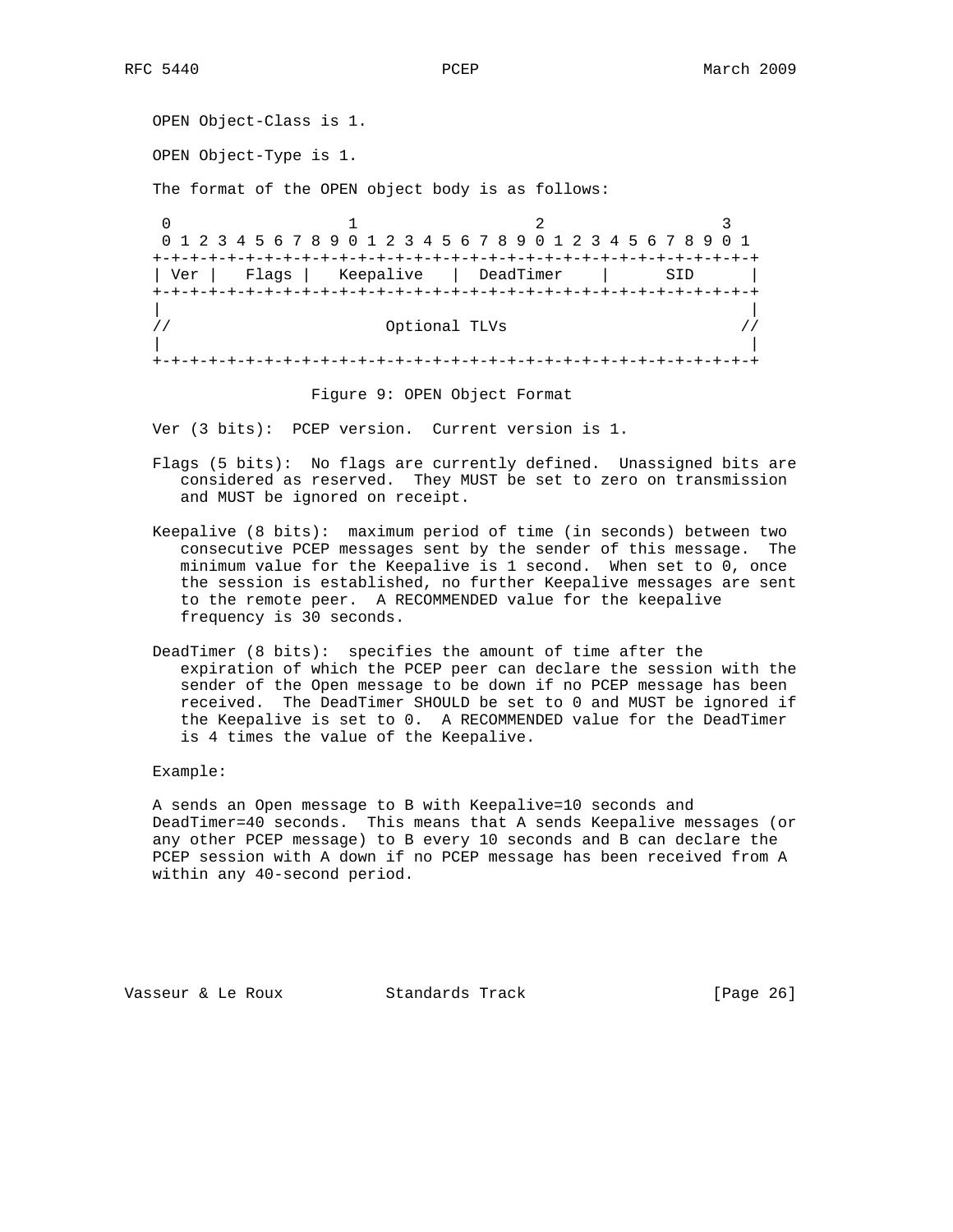SID (PCEP session ID - 8 bits): unsigned PCEP session number that identifies the current session. The SID MUST be incremented each time a new PCEP session is established. It is used for logging and troubleshooting purposes. Each increment SHOULD have a value of 1 and may cause a wrap back to zero.

 The SID is used to disambiguate instances of sessions to the same peer. A PCEP implementation could use a single source of SIDs across all peers, or one source for each peer. The former might constrain the implementation to only 256 concurrent sessions. The latter potentially requires more states. There is one SID number in each direction.

 Optional TLVs may be included within the OPEN object body to specify PCC or PCE characteristics. The specification of such TLVs is outside the scope of this document.

 When present in an Open message, the OPEN object specifies the proposed PCEP session characteristics. Upon receiving unacceptable PCEP session characteristics during the PCEP session initialization phase, the receiving PCEP peer (PCE) MAY include an OPEN object within the PCErr message so as to propose alternative acceptable session characteristic values.

## 7.4. RP Object

 The RP (Request Parameters) object MUST be carried within each PCReq and PCRep messages and MAY be carried within PCNtf and PCErr messages. The RP object is used to specify various characteristics of the path computation request.

 The P flag of the RP object MUST be set in PCReq and PCRep messages and MUST be cleared in PCNtf and PCErr messages. If the RP object is received with the P flag set incorrectly according to the rules stated above, the receiving peer MUST send a PCErr message with Error-Type=10 and Error-value=1. The corresponding path computation request MUST be cancelled by the PCE without further notification.

## 7.4.1. Object Definition

RP Object-Class is 2.

RP Object-Type is 1.

Vasseur & Le Roux Standards Track [Page 27]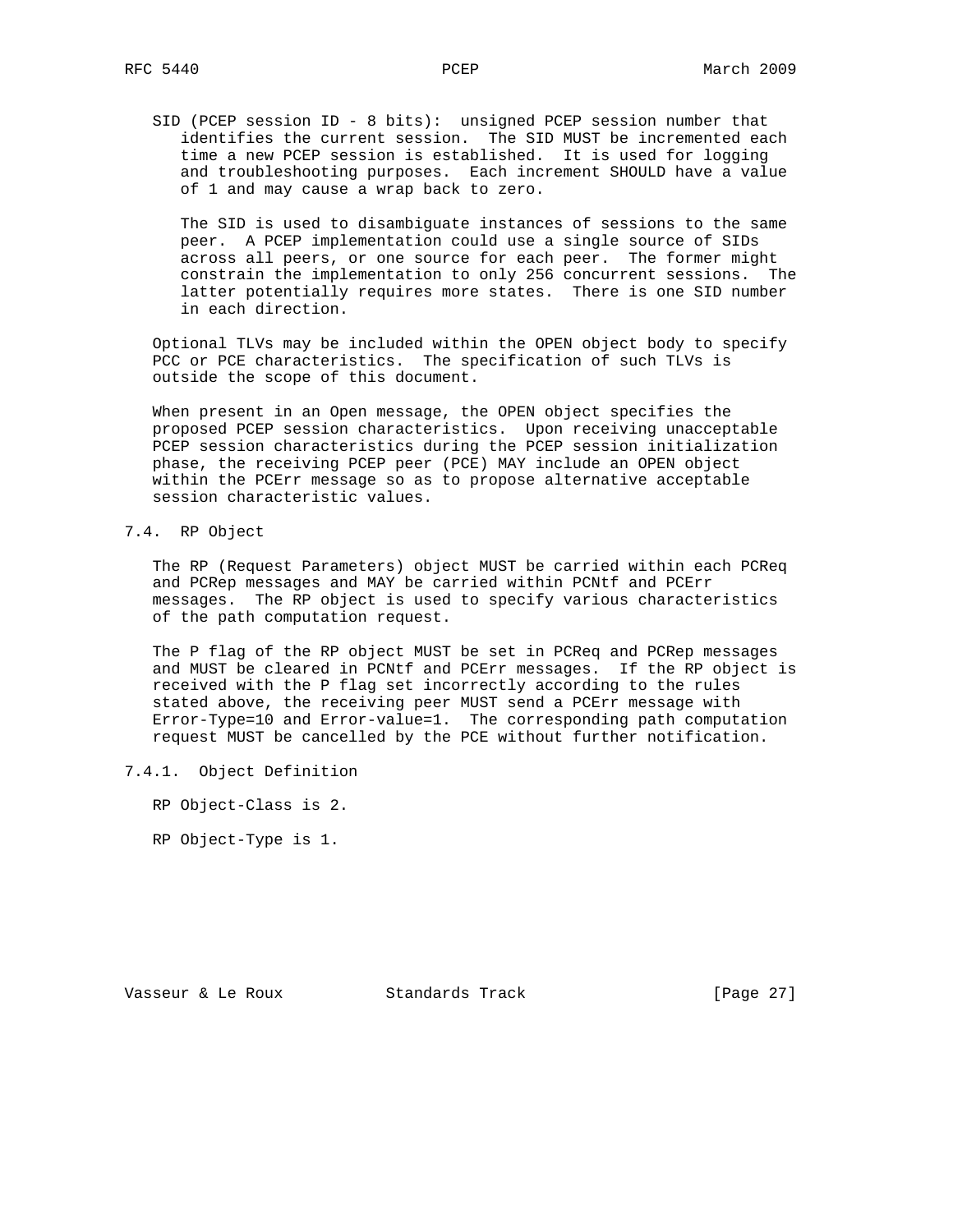The format of the RP object body is as follows:

0  $1$  2 3 0 1 2 3 4 5 6 7 8 9 0 1 2 3 4 5 6 7 8 9 0 1 2 3 4 5 6 7 8 9 0 1 +-+-+-+-+-+-+-+-+-+-+-+-+-+-+-+-+-+-+-+-+-+-+-+-+-+-+-+-+-+-+-+-+ Flags | O|B|R| Pri | +-+-+-+-+-+-+-+-+-+-+-+-+-+-+-+-+-+-+-+-+-+-+-+-+-+-+-+-+-+-+-+-+ | Request-ID-number | +-+-+-+-+-+-+-+-+-+-+-+-+-+-+-+-+-+-+-+-+-+-+-+-+-+-+-+-+-+-+-+-+ | | // Optional TLVs // | | +-+-+-+-+-+-+-+-+-+-+-+-+-+-+-+-+-+-+-+-+-+-+-+-+-+-+-+-+-+-+-+-+

Figure 10: RP Object Body Format

 The RP object body has a variable length and may contain additional TLVs. No TLVs are currently defined.

Flags (32 bits)

The following flags are currently defined:

 o Pri (Priority - 3 bits): the Priority field may be used by the requesting PCC to specify to the PCE the request's priority from 1 to 7. The decision of which priority should be used for a specific request is a local matter; it MUST be set to 0 when unused. Furthermore, the use of the path computation request priority by the PCE's scheduler is implementation specific and out of the scope of this document. Note that it is not required for a PCE to support the priority field: in this case, it is RECOMMENDED that the PCC set the priority field to 0 in the RP object. If the PCE does not take into account the request priority, it is RECOMMENDED to set the priority field to 0 in the RP object carried within the corresponding PCRep message, regardless of the priority value contained in the RP object carried within the corresponding PCReq message. A higher numerical value of the priority field reflects a higher priority. Note that it is the responsibility of the network administrator to make use of the priority values in a consistent manner across the various PCCs. The ability of a PCE to support request prioritization MAY be dynamically discovered by the PCCs by means of PCE capability discovery. If not advertised by the PCE, a PCC may decide to set the request priority and will learn the ability of the PCE to support request prioritization by observing the Priority field of the RP object received in the PCRep message. If the value of the Pri field is set to 0, this means that the PCE does not support

Vasseur & Le Roux Standards Track [Page 28]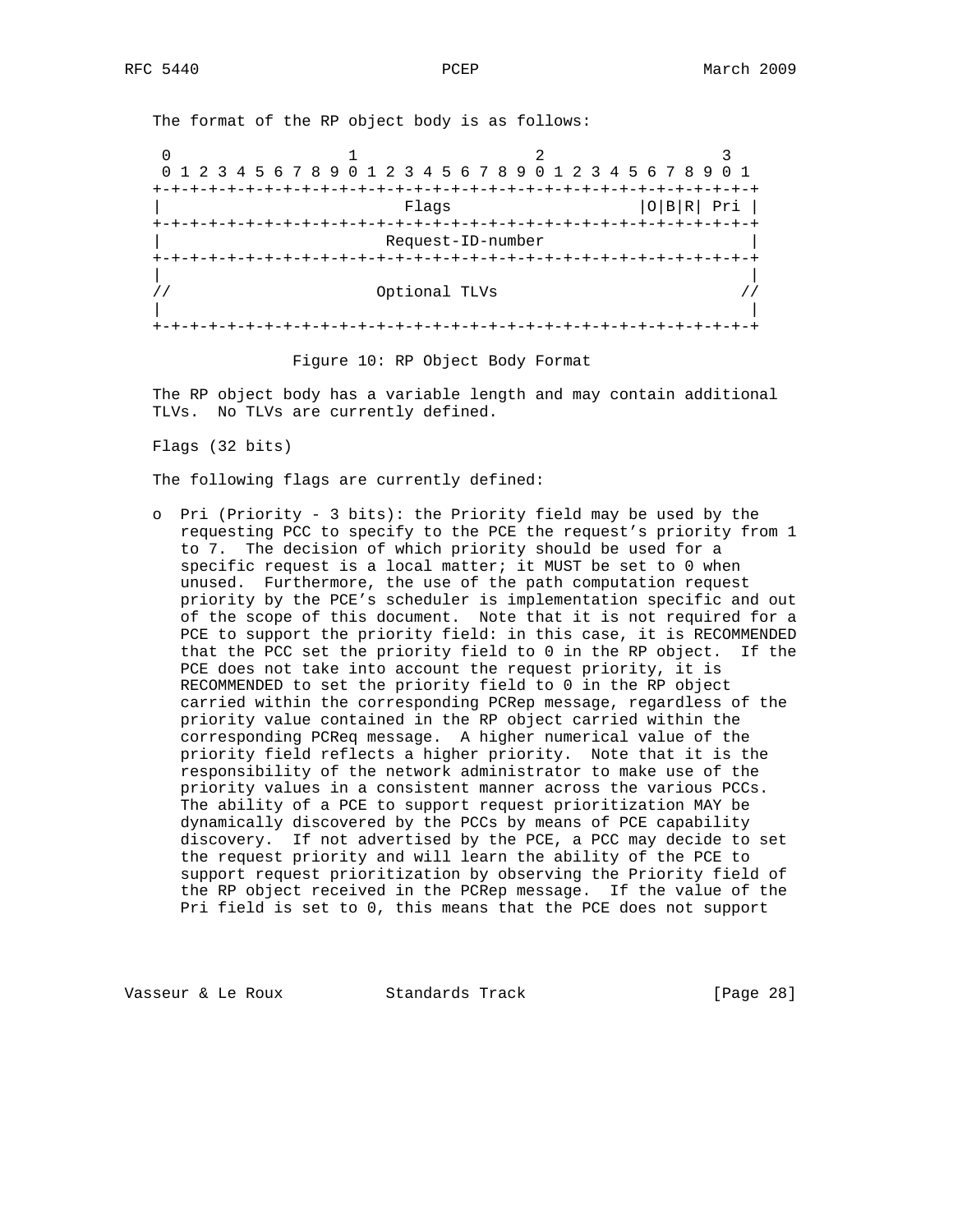the handling of request priorities: in other words, the path computation request has been honored but without taking the request priority into account.

- o R (Reoptimization 1 bit): when set, the requesting PCC specifies that the PCReq message relates to the reoptimization of an existing TE LSP. For all TE LSPs except zero-bandwidth LSPs, when the R bit is set, an RRO (see Section 7.10) MUST be included in the PCReq message to show the path of the existing TE LSP. Also, for all TE LSPs except zero-bandwidth LSPs, when the R bit is set, the existing bandwidth of the TE LSP to be reoptimized MUST be supplied in a BANDWIDTH object (see Section 7.7). This BANDWIDTH object is in addition to the instance of that object used to describe the desired bandwidth of the reoptimized LSP. For zero bandwidth LSPs, the RRO and BANDWIDTH objects that report the characteristics of the existing TE LSP are optional.
- o B (Bi-directional 1 bit): when set, the PCC specifies that the path computation request relates to a bi-directional TE LSP that has the same traffic engineering requirements including fate sharing, protection and restoration, LSRs, TE links, and resource requirements (e.g., latency and jitter) in each direction. When cleared, the TE LSP is unidirectional.
- o O (strict/loose 1 bit): when set, in a PCReq message, this indicates that a loose path is acceptable. Otherwise, when cleared, this indicates to the PCE that a path exclusively made of strict hops is required. In a PCRep message, when the O bit is set this indicates that the returned path is a loose path; otherwise (when the O bit is cleared), the returned path is made of strict hops.

 Unassigned bits are considered reserved. They MUST be set to zero on transmission and MUST be ignored on receipt.

 Request-ID-number (32 bits): The Request-ID-number value combined with the source IP address of the PCC and the PCE address uniquely identify the path computation request context. The Request-ID number is used for disambiguation between pending requests, and thus it MUST be changed (such as by incrementing it) each time a new request is sent to the PCE, and may wrap.

The value 0x00000000 is considered invalid.

 If no path computation reply is received from the PCE (e.g., the request is dropped by the PCE because of memory overflow), and the PCC wishes to resend its request, the same Request-ID-number MUST be used. Upon receiving a path computation request from a PCC

Vasseur & Le Roux Standards Track [Page 29]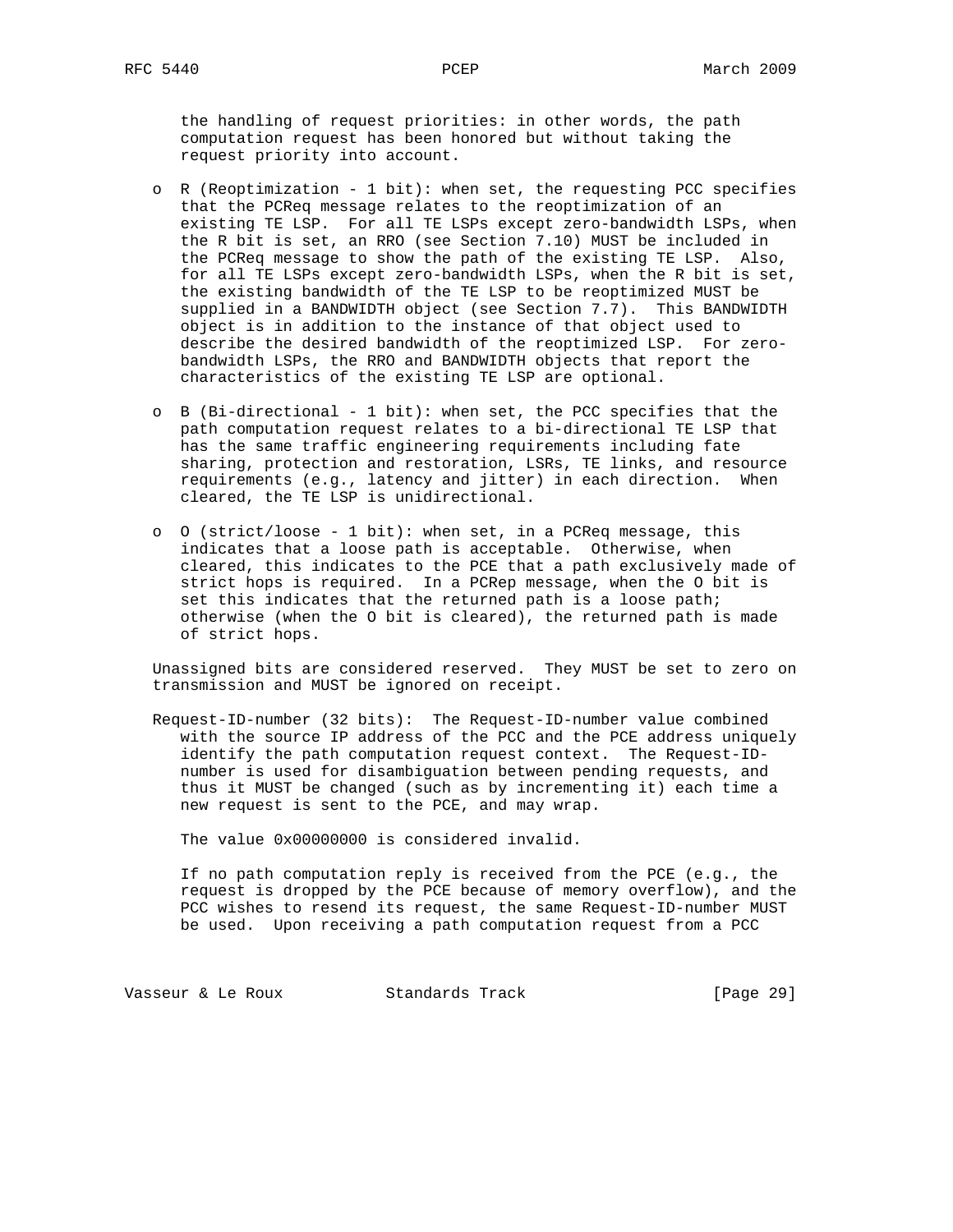with the same Request-ID-number, the PCE SHOULD treat the request as a new request. An implementation MAY choose to cache path computation replies in order to quickly handle retransmission without having to process a path computation request twice (in the case that the first request was dropped or lost). Upon receiving a path computation reply from a PCE with the same Request-ID number, the PCC SHOULD silently discard the path computation reply.

 Conversely, different Request-ID-numbers MUST be used for different requests sent to a PCE.

 The same Request-ID-number MAY be used for path computation requests sent to different PCEs. The path computation reply is unambiguously identified by the IP source address of the replying PCE.

7.4.2. Handling of the RP Object

 If a PCReq message is received that does not contain an RP object, the PCE MUST send a PCErr message to the requesting PCC with Error- Type="Required Object missing" and Error-value="RP Object missing".

 If the O bit of the RP message carried within a PCReq message is cleared and local policy has been configured on the PCE to not provide explicit paths (for instance, for confidentiality reasons), a PCErr message MUST be sent by the PCE to the requesting PCC and the pending path computation request MUST be discarded. The Error-Type is "Policy Violation" and Error-value is "O bit cleared".

 When the R bit of the RP object is set in a PCReq message, this indicates that the path computation request relates to the reoptimization of an existing TE LSP. In this case, the PCC MUST also provide the strict/loose path by including an RRO object in the PCReq message so as to avoid/limit double-bandwidth counting if and only if the TE LSP is a non-zero-bandwidth TE LSP. If the PCC has not requested a strict path (O bit set), a reoptimization can still be requested by the PCC, but this requires that the PCE either be stateful (keep track of the previously computed path with the associated list of strict hops), or have the ability to retrieve the complete required path segment. Alternatively, the PCC MUST inform the PCE about the working path and the associated list of strict hops in PCReq. The absence of an RRO in the PCReq message for a non-zero bandwidth TE LSP (when the R bit of the RP object is set) MUST trigger the sending of a PCErr message with Error-Type="Required Object Missing" and Error-value="RRO Object missing for reoptimization".

Vasseur & Le Roux Standards Track [Page 30]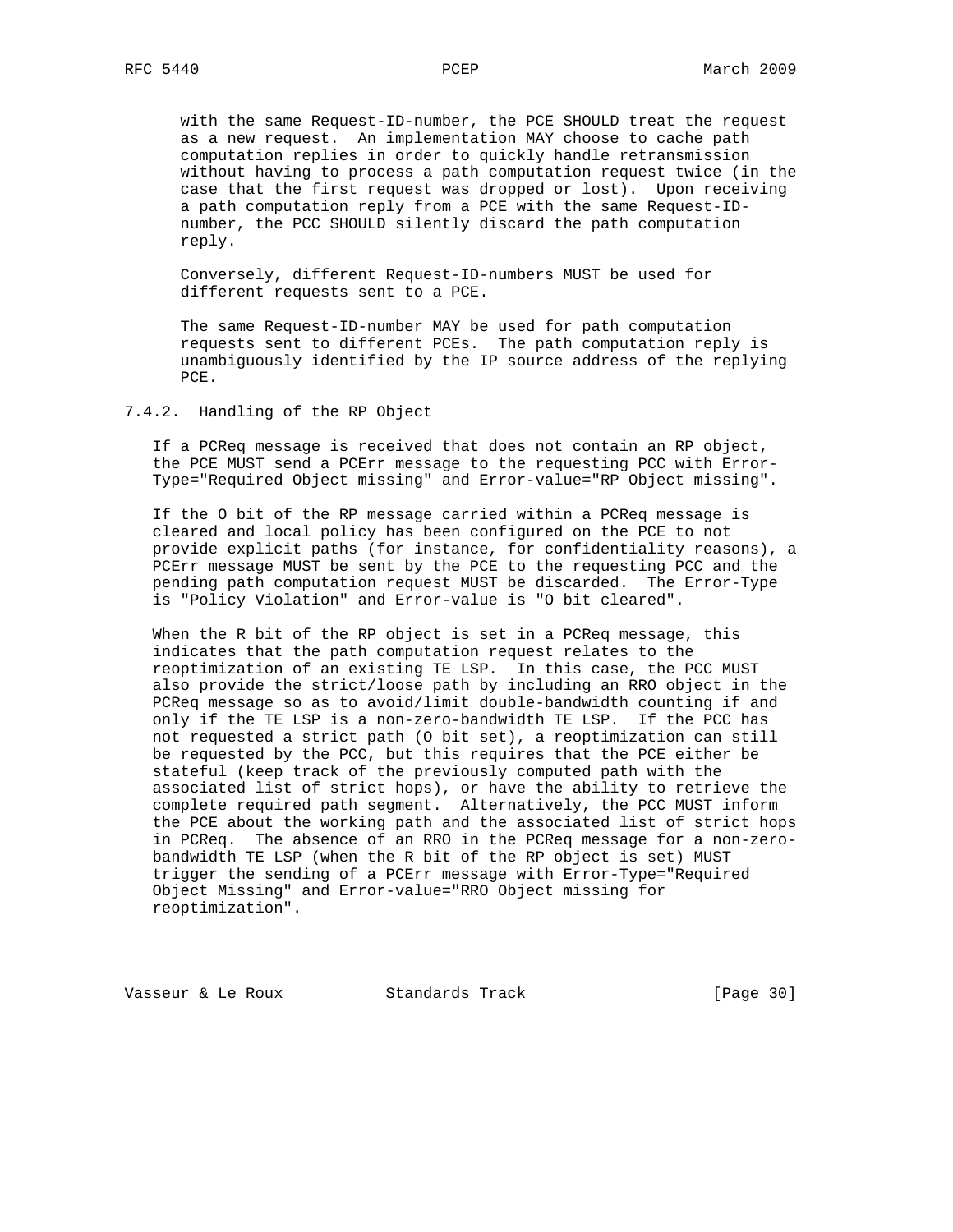If a PCC/PCE receives a PCRep/PCReq message that contains an RP object referring to an unknown Request-ID-number, the PCC/PCE MUST send a PCErr message with Error-Type="Unknown request reference". This is used for debugging purposes. If a PCC/PCE receives PCRep/ PCReq messages with unknown requests at a rate equal or greater than MAX-UNKNOWN-REQUESTS unknown requests per minute, the PCC/PCE MUST send a PCEP CLOSE message with close value="Reception of an unacceptable number of unknown requests/replies". A RECOMMENDED value for MAX-UNKNOWN-REQUESTS is 5. The PCC/PCE MUST close the TCP session and MUST NOT send any further PCEP messages on the PCEP session.

 The reception of a PCEP message that contains an RP object referring to a Request-ID-number=0x00000000 MUST be treated in similar manner as an unknown request.

#### 7.5. NO-PATH Object

 The NO-PATH object is used in PCRep messages in response to an unsuccessful path computation request (the PCE could not find a path satisfying the set of constraints). When a PCE cannot find a path satisfying a set of constraints, it MUST include a NO-PATH object in the PCRep message.

 There are several categories of issue that can lead to a negative reply. For example, the PCE chain might be broken (should there be more than one PCE involved in the path computation) or no path obeying the set constraints could be found. The "NI (Nature of Issue)" field in the NO-PATH object is used to report the error category.

 Optionally, if the PCE supports such capability, the NO-PATH object MAY contain an optional NO-PATH-VECTOR TLV defined below and used to provide more information on the reasons that led to a negative reply. The PCRep message MAY also contain a list of objects that specify the set of constraints that could not be satisfied. The PCE MAY just replicate the set of objects that was received that was the cause of the unsuccessful computation or MAY optionally report a suggested value for which a path could have been found (in which case, the value differs from the value in the original request).

NO-PATH Object-Class is 3.

NO-PATH Object-Type is 1.

Vasseur & Le Roux Standards Track [Page 31]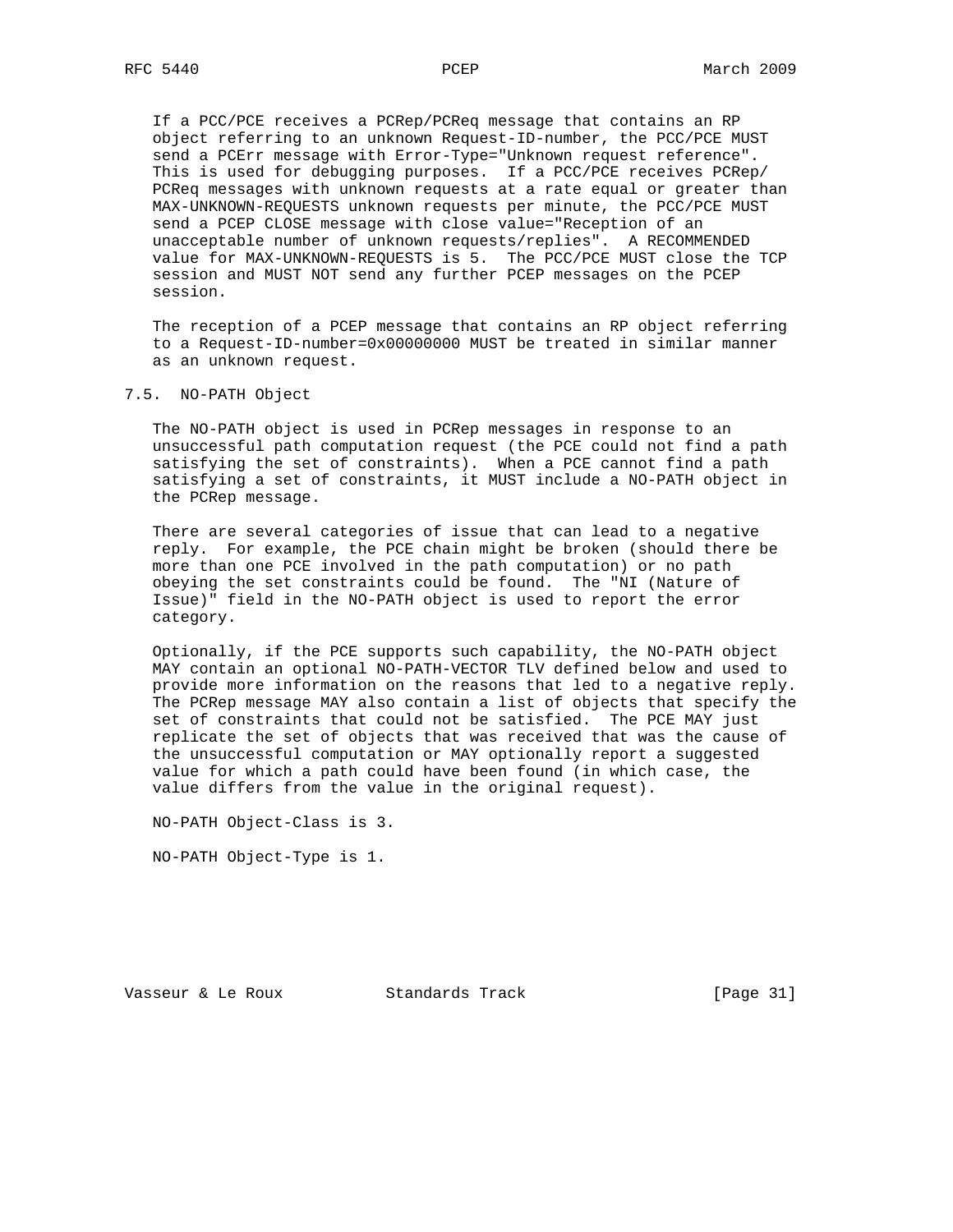The format of the NO-PATH object body is as follows:

0  $1$  2 3 0 1 2 3 4 5 6 7 8 9 0 1 2 3 4 5 6 7 8 9 0 1 2 3 4 5 6 7 8 9 0 1 +-+-+-+-+-+-+-+-+-+-+-+-+-+-+-+-+-+-+-+-+-+-+-+-+-+-+-+-+-+-+-+-+ |Nature of Issue|C| Flags | Reserved | +-+-+-+-+-+-+-+-+-+-+-+-+-+-+-+-+-+-+-+-+-+-+-+-+-+-+-+-+-+-+-+-+ | | // Optional TLVs // | | +-+-+-+-+-+-+-+-+-+-+-+-+-+-+-+-+-+-+-+-+-+-+-+-+-+-+-+-+-+-+-+-+

Figure 11: NO-PATH Object Format

- NI Nature of Issue (8 bits): The NI field is used to report the nature of the issue that led to a negative reply. Two values are currently defined:
	- 0: No path satisfying the set of constraints could be found
	- 1: PCE chain broken

 The Nature of Issue field value can be used by the PCC for various purposes:

- \* Constraint adjustment before reissuing a new path computation request,
- \* Explicit selection of a new PCE chain,
- \* Logging of the error type for further action by the network administrator.

 IANA management of the NI field codespace is described in Section 9.

Flags (16 bits).

The following flag is currently defined:

 o C flag (1 bit): when set, the PCE indicates the set of unsatisfied constraints (reasons why a path could not be found) in the PCRep message by including the relevant PCEP objects. When cleared, no failing constraints are specified. The C flag has no meaning and is ignored unless the NI field is set to 0x00.

 Unassigned bits are considered as reserved. They MUST be set to zero on transmission and MUST be ignored on receipt.

Vasseur & Le Roux Standards Track [Page 32]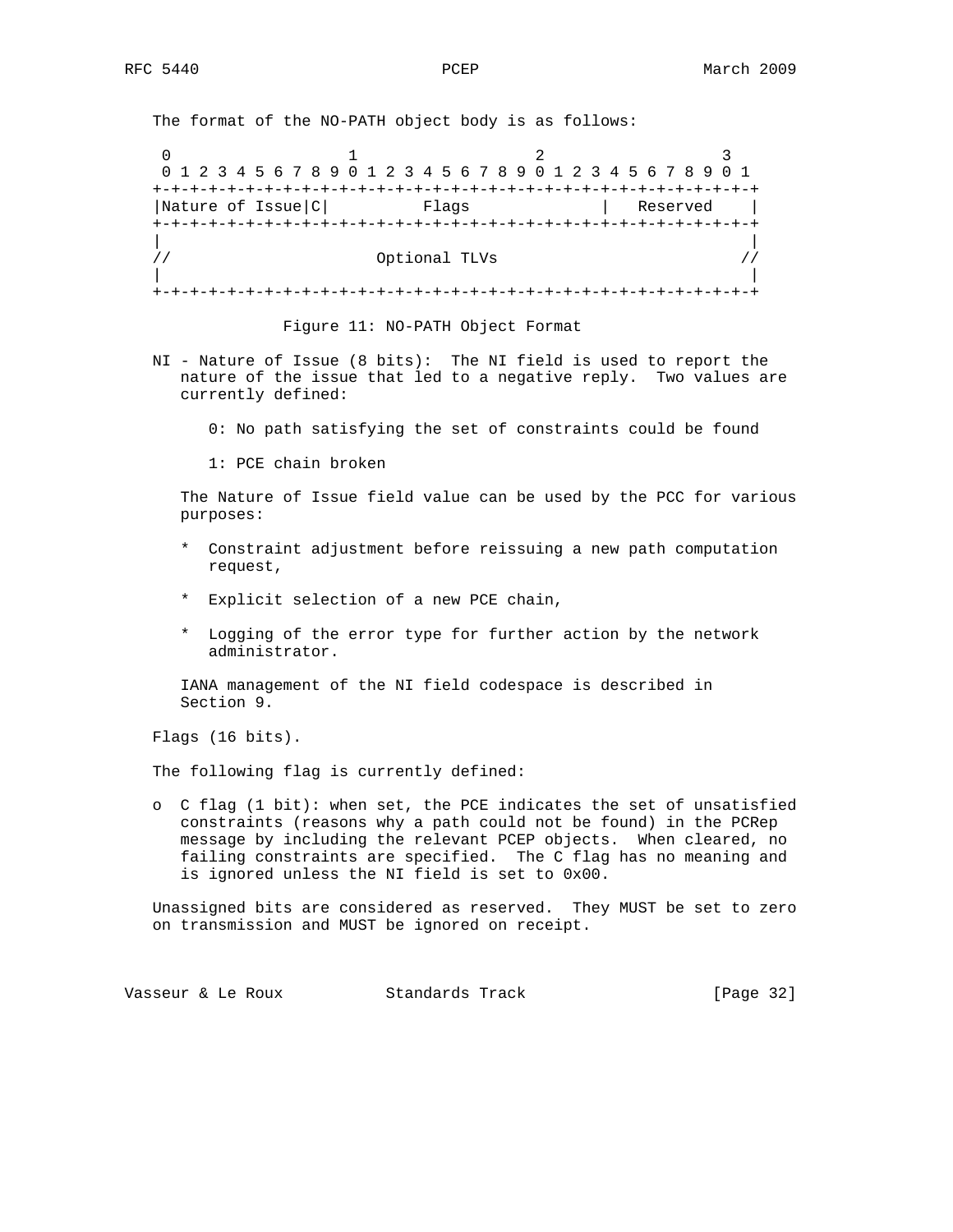Reserved (8 bits): This field MUST be set to zero on transmission and MUST be ignored on receipt.

 The NO-PATH object body has a variable length and may contain additional TLVs. The only TLV currently defined is the NO-PATH- VECTOR TLV defined below.

 Example: consider the case of a PCC that sends a path computation request to a PCE for a TE LSP of X Mbit/s. Suppose that PCE cannot find a path for X Mbit/s. In this case, the PCE must include in the PCRep message a NO-PATH object. Optionally, the PCE may also include the original BANDWIDTH object so as to indicate that the reason for the unsuccessful computation is the bandwidth constraint (in this case, the NI field value is 0x00 and C flag is set). If the PCE supports such capability, it may alternatively include the BANDWIDTH object and report a value of Y in the bandwidth field of the BANDWIDTH object (in this case, the C flag is set) where Y refers to the bandwidth for which a TE LSP with the same other characteristics (such as Setup/Holding priorities, TE LSP attribute, local protection, etc.) could have been computed.

 When the NO-PATH object is absent from a PCRep message, the path computation request has been fully satisfied and the corresponding paths are provided in the PCRep message.

 An optional TLV named NO-PATH-VECTOR MAY be included in the NO-PATH object in order to provide more information on the reasons that led to a negative reply.

 The NO-PATH-VECTOR TLV is compliant with the PCEP TLV format defined in Section 7.1 and is comprised of 2 bytes for the type, 2 bytes specifying the TLV length (length of the value portion in bytes) followed by a fixed-length 32-bit flags field.

 Type: 1 Length: 4 bytes Value: 32-bit flags field

 IANA manages the space of flags carried in the NO-PATH-VECTOR TLV (see Section 9).

The following flags are currently defined:

o Bit number: 31 - PCE currently unavailable

o Bit number: 30 - Unknown destination

o Bit number: 29 - Unknown source

Vasseur & Le Roux Standards Track [Page 33]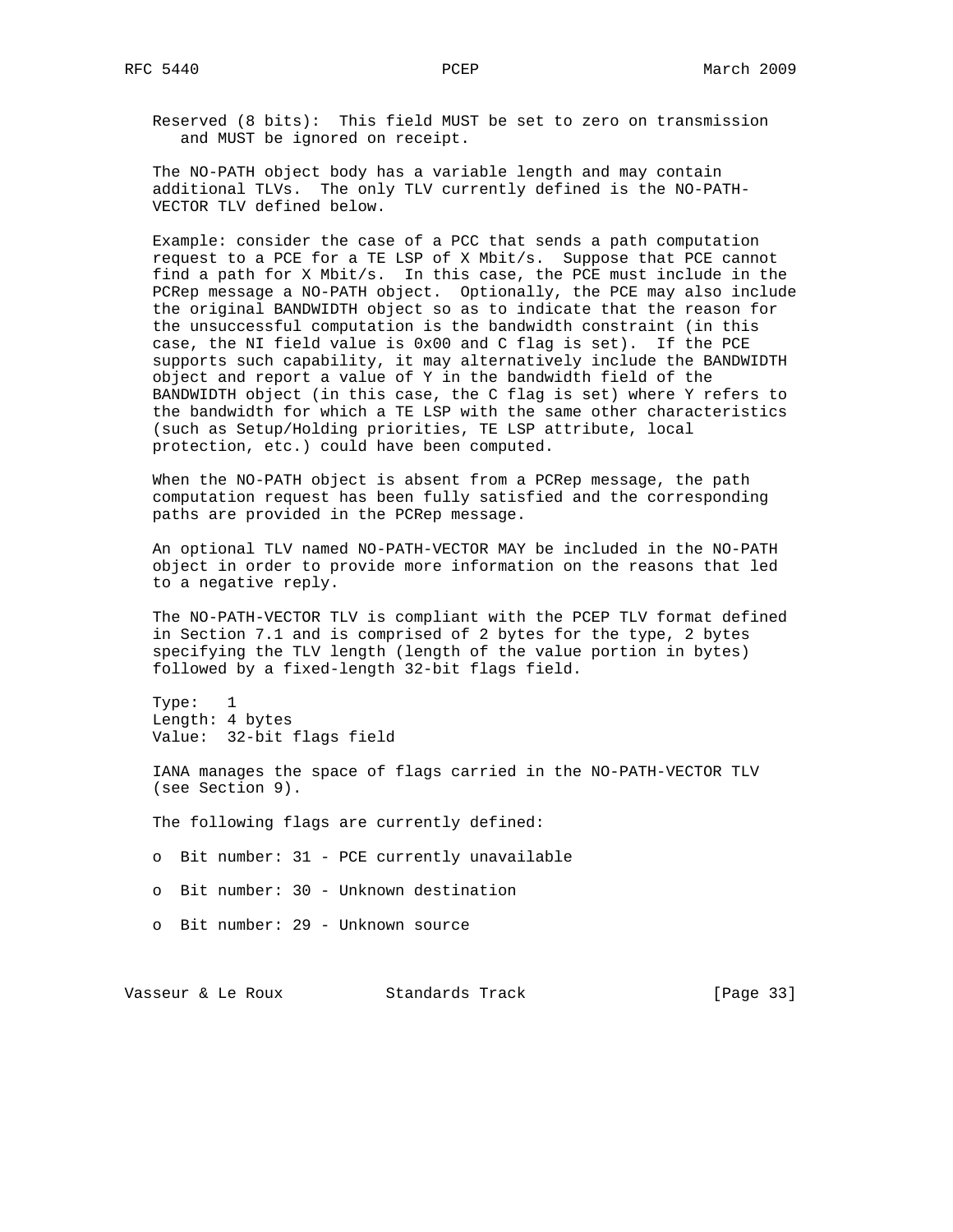7.6. END-POINTS Object

 The END-POINTS object is used in a PCReq message to specify the source IP address and the destination IP address of the path for which a path computation is requested. The P flag of the END-POINTS object MUST be set. If the END-POINTS object is received with the P flag cleared, the receiving peer MUST send a PCErr message with Error-Type=10 and Error-value=1. The corresponding path computation request MUST be cancelled by the PCE without further notification.

 Note that the source and destination addresses specified in the END- POINTS object may correspond to the source and destination IP address of the TE LSP or to those of a path segment. Two END-POINTS objects (for IPv4 and IPv6) are defined.

END-POINTS Object-Class is 4.

END-POINTS Object-Type is 1 for IPv4 and 2 for IPv6.

 The format of the END-POINTS object body for IPv4 (Object-Type=1) is as follows:

 $0$  1 2 3 0 1 2 3 4 5 6 7 8 9 0 1 2 3 4 5 6 7 8 9 0 1 2 3 4 5 6 7 8 9 0 1 +-+-+-+-+-+-+-+-+-+-+-+-+-+-+-+-+-+-+-+-+-+-+-+-+-+-+-+-+-+-+-+-+ Source IPv4 address +-+-+-+-+-+-+-+-+-+-+-+-+-+-+-+-+-+-+-+-+-+-+-+-+-+-+-+-+-+-+-+-+ Destination IPv4 address +-+-+-+-+-+-+-+-+-+-+-+-+-+-+-+-+-+-+-+-+-+-+-+-+-+-+-+-+-+-+-+-+

Figure 12: END-POINTS Object Body Format for IPv4

Vasseur & Le Roux Standards Track [Page 34]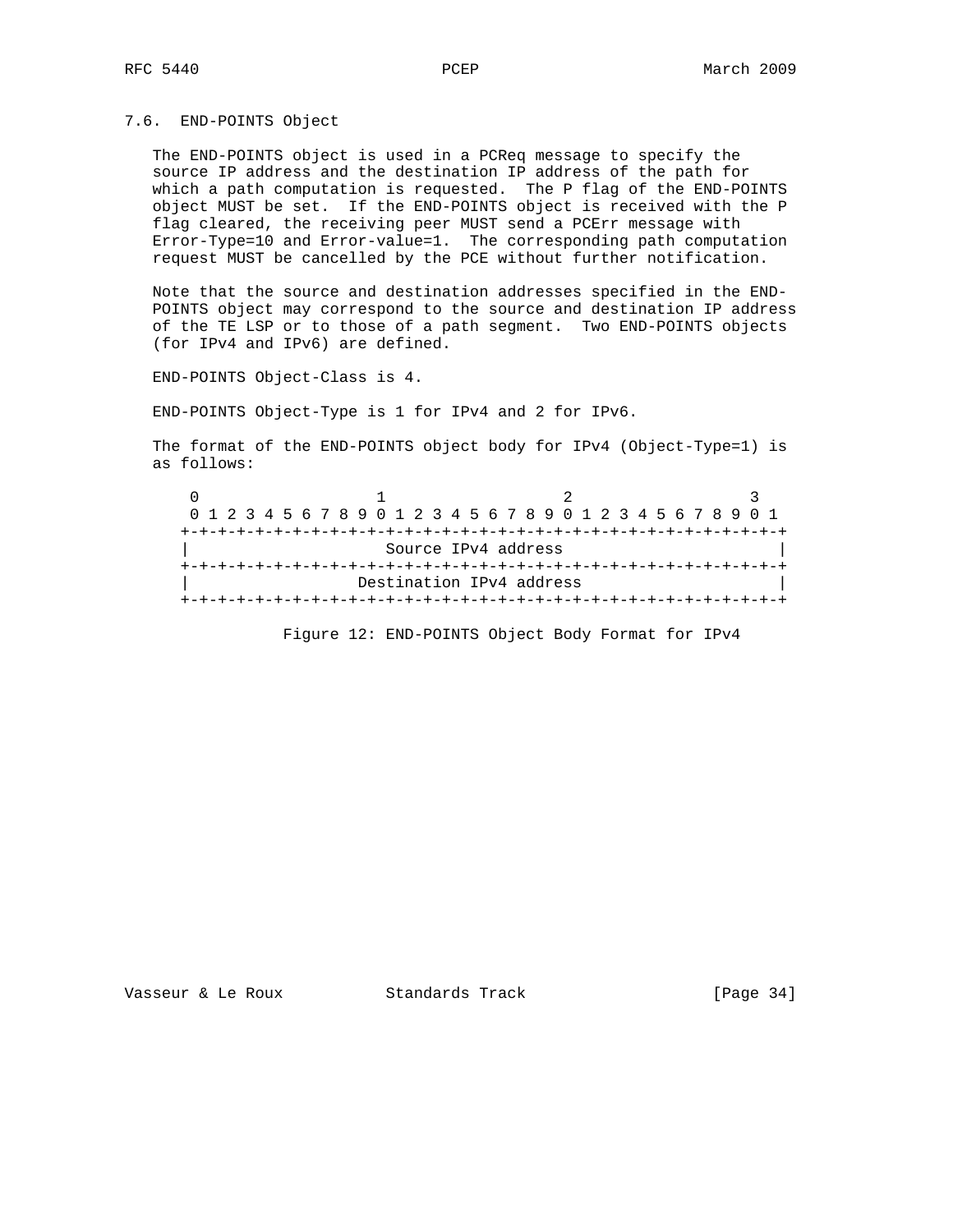The format of the END-POINTS object for IPv6 (Object-Type=2) is as follows:

 $0$  1 2 3 0 1 2 3 4 5 6 7 8 9 0 1 2 3 4 5 6 7 8 9 0 1 2 3 4 5 6 7 8 9 0 1 +-+-+-+-+-+-+-+-+-+-+-+-+-+-+-+-+-+-+-+-+-+-+-+-+-+-+-+-+-+-+-+-+ | | Source IPv6 address (16 bytes) | | | | +-+-+-+-+-+-+-+-+-+-+-+-+-+-+-+-+-+-+-+-+-+-+-+-+-+-+-+-+-+-+-+-+ | | Destination IPv6 address (16 bytes) | | | | +-+-+-+-+-+-+-+-+-+-+-+-+-+-+-+-+-+-+-+-+-+-+-+-+-+-+-+-+-+-+-+-+

Figure 13: END-POINTS Object Body Format for IPv6

 The END-POINTS object body has a fixed length of 8 bytes for IPv4 and 32 bytes for IPv6.

 If more than one END-POINTS object is present, the first MUST be processed and subsequent objects ignored.

# 7.7. BANDWIDTH Object

 The BANDWIDTH object is used to specify the requested bandwidth for a TE LSP. The notion of bandwidth is similar to the one used for RSVP signaling in [RFC2205], [RFC3209], and [RFC3473].

 If the requested bandwidth is equal to 0, the BANDWIDTH object is optional. Conversely, if the requested bandwidth is not equal to 0, the PCReq message MUST contain a BANDWIDTH object.

 In the case of the reoptimization of a TE LSP, the bandwidth of the existing TE LSP MUST also be included in addition to the requested bandwidth if and only if the two values differ. Consequently, two Object-Type values are defined that refer to the requested bandwidth and the bandwidth of the TE LSP for which a reoptimization is being performed.

The BANDWIDTH object may be carried within PCReq and PCRep messages.

BANDWIDTH Object-Class is 5.

Vasseur & Le Roux Standards Track [Page 35]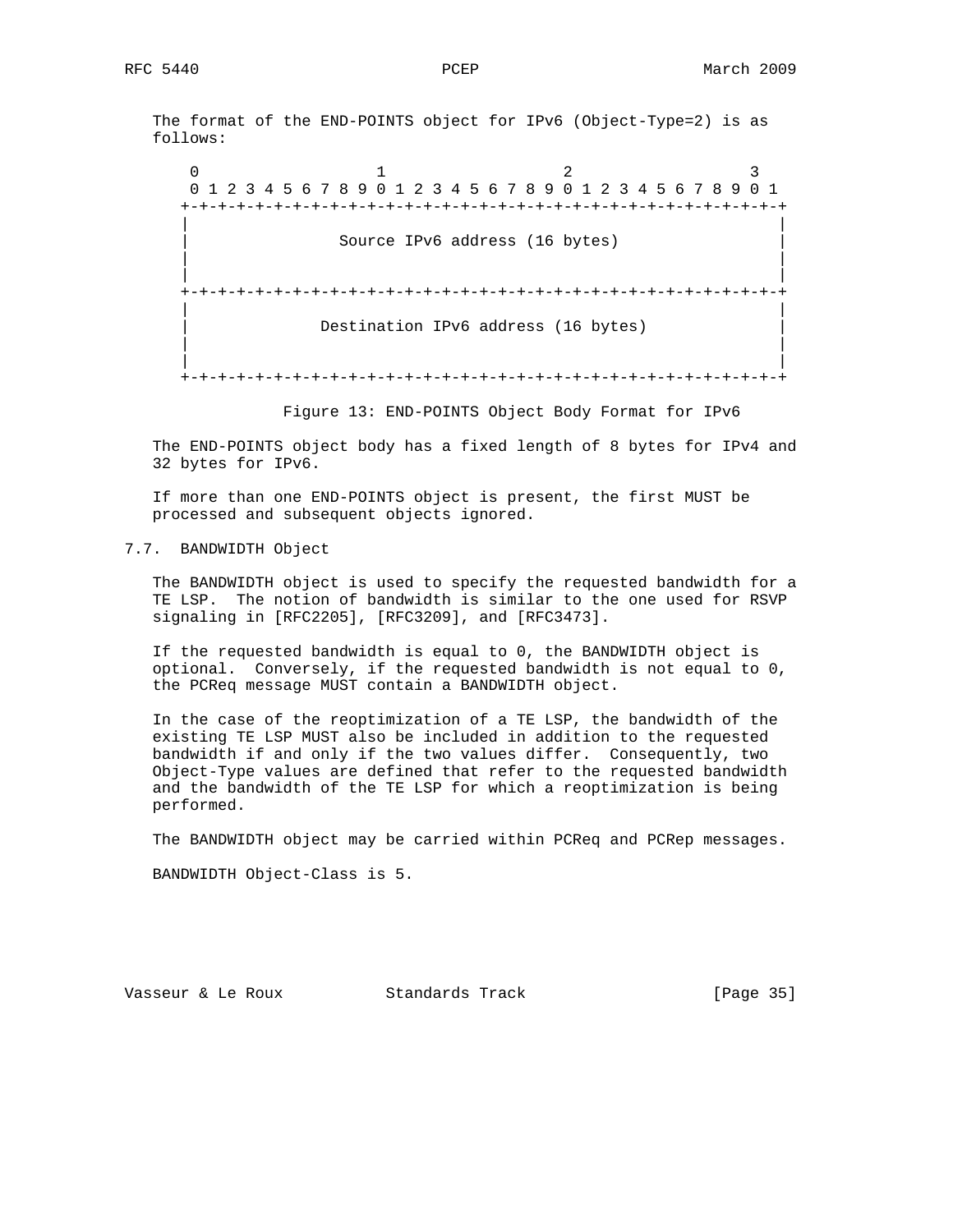Two Object-Type values are defined for the BANDWIDTH object:

- o Requested bandwidth: BANDWIDTH Object-Type is 1.
- o Bandwidth of an existing TE LSP for which a reoptimization is requested. BANDWIDTH Object-Type is 2.

The format of the BANDWIDTH object body is as follows:

| 0 1 2 3 4 5 6 7 8 9 0 1 2 3 4 5 6 7 8 9 0 1 2 3 4 5 6 7 8 9 0 1 |  |  |  |  |  |  |  |  |  |  |  |  |  |  |  |  |  |  |  |  |  |  |  |  |  |  |  |  |  |  |
|-----------------------------------------------------------------|--|--|--|--|--|--|--|--|--|--|--|--|--|--|--|--|--|--|--|--|--|--|--|--|--|--|--|--|--|--|
|                                                                 |  |  |  |  |  |  |  |  |  |  |  |  |  |  |  |  |  |  |  |  |  |  |  |  |  |  |  |  |  |  |
| Bandwidth                                                       |  |  |  |  |  |  |  |  |  |  |  |  |  |  |  |  |  |  |  |  |  |  |  |  |  |  |  |  |  |  |
|                                                                 |  |  |  |  |  |  |  |  |  |  |  |  |  |  |  |  |  |  |  |  |  |  |  |  |  |  |  |  |  |  |

Figure 14: BANDWIDTH Object Body Format

 Bandwidth (32 bits): The requested bandwidth is encoded in 32 bits in IEEE floating point format (see [IEEE.754.1985]), expressed in bytes per second. Refer to Section 3.1.2 of [RFC3471] for a table of commonly used values.

The BANDWIDTH object body has a fixed length of 4 bytes.

7.8. METRIC Object

The METRIC object is optional and can be used for several purposes.

In a PCReq message, a PCC MAY insert one or more METRIC objects:

- o To indicate the metric that MUST be optimized by the path computation algorithm (IGP metric, TE metric, hop counts). Currently, three metrics are defined: the IGP cost, the TE metric (see [RFC3785]), and the number of hops traversed by a TE LSP.
- o To indicate a bound on the path cost that MUST NOT be exceeded for the path to be considered as acceptable by the PCC.

 In a PCRep message, the METRIC object MAY be inserted so as to provide the cost for the computed path. It MAY also be inserted within a PCRep with the NO-PATH object to indicate that the metric constraint could not be satisfied.

 The path computation algorithmic aspects used by the PCE to optimize a path with respect to a specific metric are outside the scope of this document.

Vasseur & Le Roux Standards Track [Page 36]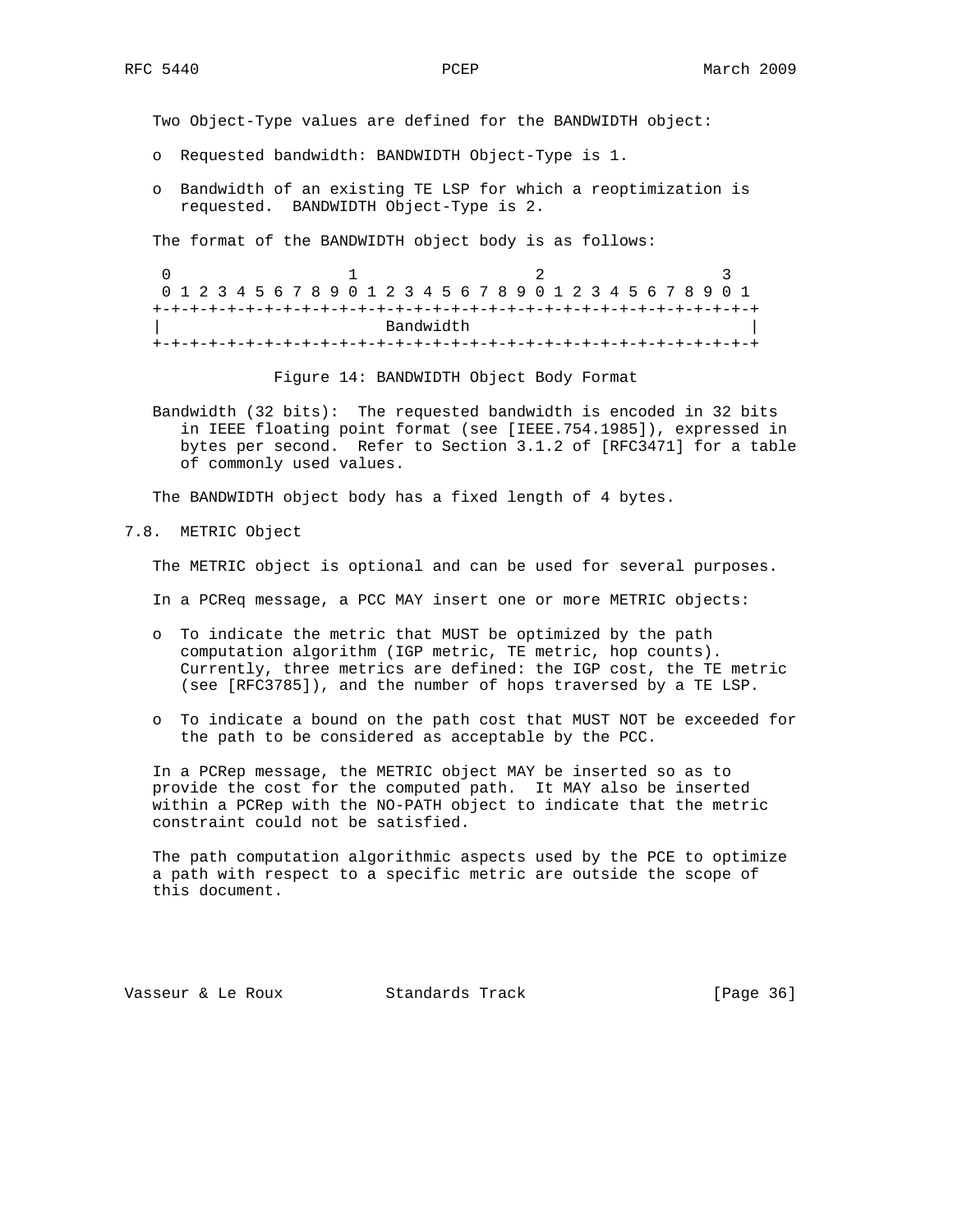It must be understood that such path metrics are only meaningful if used consistently: for instance, if the delay of a computed path segment is exchanged between two PCEs residing in different domains, consistent ways of defining the delay must be used.

 The absence of the METRIC object MUST be interpreted by the PCE as a path computation request for which no constraints need be applied to any of the metrics.

METRIC Object-Class is 6.

METRIC Object-Type is 1.

The format of the METRIC object body is as follows:

| 0 1 2 3 4 5 6 7 8 9 0 1 2 3 4 5 6 7 8 9 0 1 2 3 4 5 6 7 8 9 0 1 |  |  |          |  |  |  |              |  |  |               |  |  |  |  |  |  |
|-----------------------------------------------------------------|--|--|----------|--|--|--|--------------|--|--|---------------|--|--|--|--|--|--|
|                                                                 |  |  |          |  |  |  |              |  |  |               |  |  |  |  |  |  |
|                                                                 |  |  | Reserved |  |  |  |              |  |  | Flags   C   B |  |  |  |  |  |  |
|                                                                 |  |  |          |  |  |  |              |  |  |               |  |  |  |  |  |  |
|                                                                 |  |  |          |  |  |  | metric-value |  |  |               |  |  |  |  |  |  |
|                                                                 |  |  |          |  |  |  |              |  |  |               |  |  |  |  |  |  |

Figure 15: METRIC Object Body Format

The METRIC object body has a fixed length of 8 bytes.

- Reserved (16 bits): This field MUST be set to zero on transmission and MUST be ignored on receipt.
- T (Type 8 bits): Specifies the metric type.

Three values are currently defined:

- \* T=1: IGP metric
- \* T=2: TE metric
- \* T=3: Hop Counts

Flags (8 bits): Two flags are currently defined:

 \* B (Bound - 1 bit): When set in a PCReq message, the metric value indicates a bound (a maximum) for the path metric that must not be exceeded for the PCC to consider the computed path as acceptable. The path metric must be less than or equal to the value specified in the metric-value field. When the B flag is cleared, the metric-value field is not used to reflect a bound constraint.

Vasseur & Le Roux Standards Track [Page 37]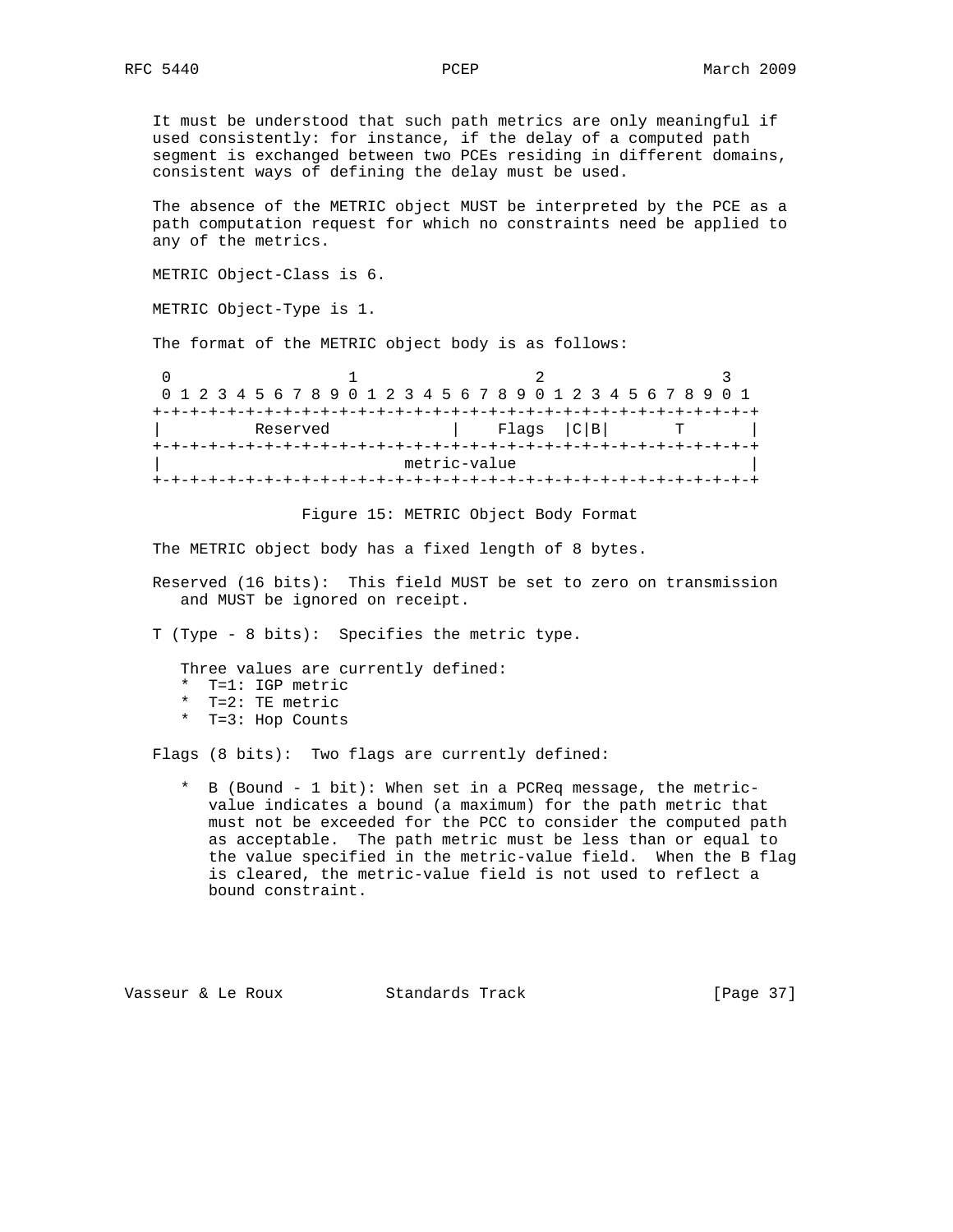\* C (Computed Metric - 1 bit): When set in a PCReq message, this indicates that the PCE MUST provide the computed path metric value (should a path satisfying the constraints be found) in the PCRep message for the corresponding metric.

 Unassigned flags MUST be set to zero on transmission and MUST be ignored on receipt.

 Metric-value (32 bits): metric value encoded in 32 bits in IEEE floating point format (see [IEEE.754.1985]).

 Multiple METRIC objects MAY be inserted in a PCRep or a PCReq message for a given request (i.e., for a given RP). For a given request, there MUST be at most one instance of the METRIC object for each metric type with the same B flag value. If, for a given request, two or more instances of a METRIC object with the same B flag value are present for a metric type, only the first instance MUST be considered and other instances MUST be ignored.

 For a given request, the presence of two METRIC objects of the same type with a different value of the B flag is allowed. Furthermore, it is also allowed to insert, for a given request, two METRIC objects with different types that have both their B flag cleared: in this case, an objective function must be used by the PCE to solve a multi parameter optimization problem.

 A METRIC object used to indicate the metric to optimize during the path computation MUST have the B flag cleared and the C flag set to the appropriate value. When the path computation relates to the reoptimization of an exiting TE LSP (in which case, the R flag of the RP object is set), an implementation MAY decide to set the metric value field to the computed value of the metric of the TE LSP to be reoptimized with regards to a specific metric type.

 A METRIC object used to reflect a bound MUST have the B flag set, and the C flag and metric-value field set to the appropriate values.

 In a PCRep message, unless not allowed by PCE policy, at least one METRIC object MUST be present that reports the computed path metric if the C flag of the METRIC object was set in the corresponding path computation request (the B flag MUST be cleared). The C flag has no meaning in a PCRep message. Optionally, the PCRep message MAY contain additional METRIC objects that correspond to bound constraints; in which case, the metric-value MUST be equal to the corresponding computed path metric (the B flag MUST be set). If no path satisfying the constraints could be found by the PCE, the METRIC objects MAY also be present in the PCRep message with the NO-PATH object to indicate the constraint metric that could be satisfied.

Vasseur & Le Roux Standards Track [Page 38]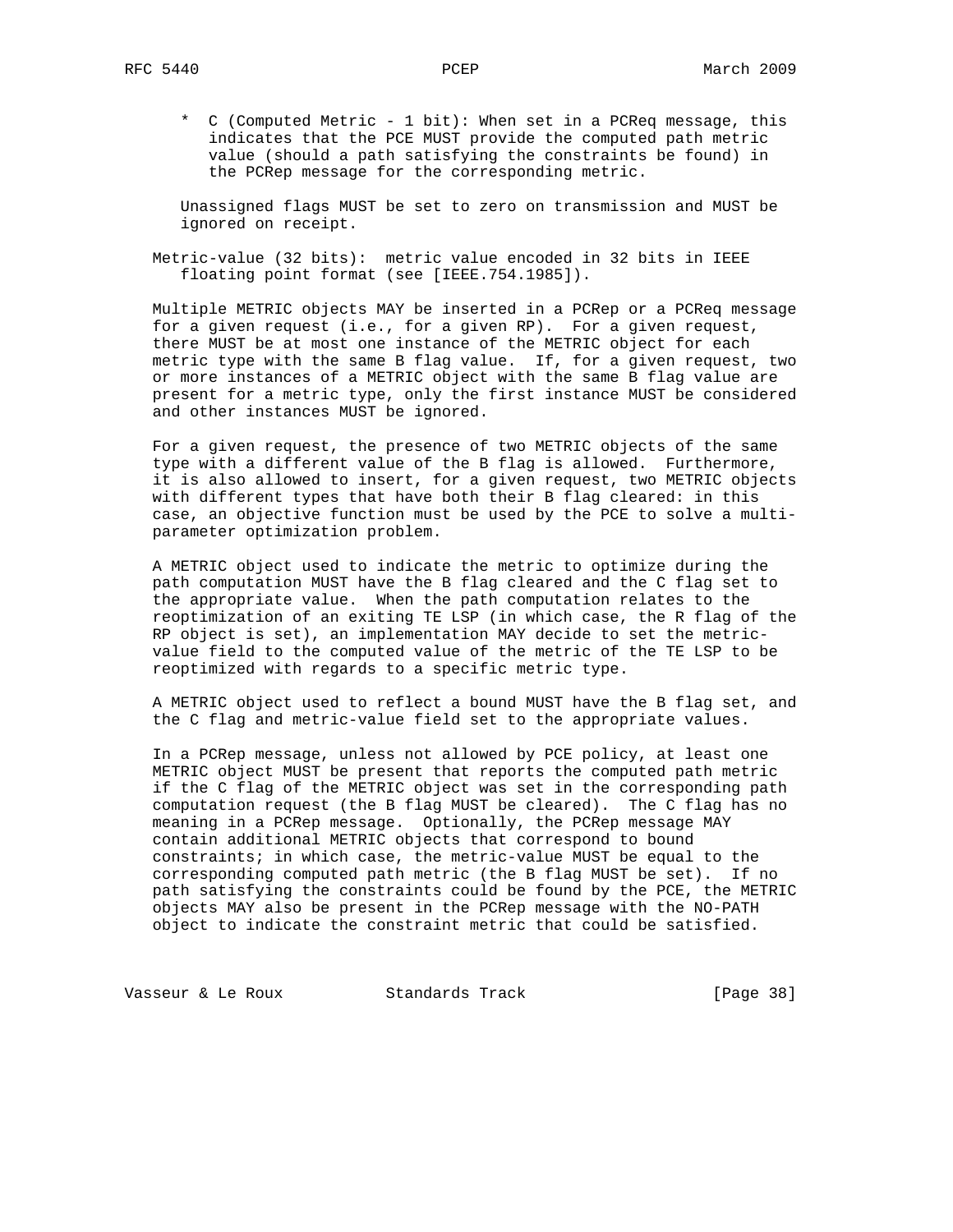Example: if a PCC sends a path computation request to a PCE where the metric to optimize is the IGP metric and the TE metric must not exceed the value of M, two METRIC objects are inserted in the PCReq message:

o First METRIC object with B=0, T=1, C=1, metric-value=0x0000

o Second METRIC object with B=1, T=2, metric-value=M

 If a path satisfying the set of constraints can be found by the PCE and there is no policy that prevents the return of the computed metric, the PCE inserts one METRIC object with B=0, T=1, metric value= computed IGP path cost. Additionally, the PCE may insert a second METRIC object with B=1, T=2, metric-value= computed TE path cost.

7.9. Explicit Route Object

 The ERO is used to encode the path of a TE LSP through the network. The ERO is carried within a PCRep message to provide the computed TE LSP if the path computation was successful.

 The contents of this object are identical in encoding to the contents of the Resource Reservation Protocol Traffic Engineering Extensions (RSVP-TE) Explicit Route Object (ERO) defined in [RFC3209], [RFC3473], and [RFC3477]. That is, the object is constructed from a series of sub-objects. Any RSVP-TE ERO sub-object already defined or that could be defined in the future for use in the RSVP-TE ERO is acceptable in this object.

PCEP ERO sub-object types correspond to RSVP-TE ERO sub-object types.

 Since the explicit path is available for immediate signaling by the MPLS or GMPLS control plane, the meanings of all of the sub-objects and fields in this object are identical to those defined for the ERO.

ERO Object-Class is 7.

ERO Object-Type is 1.

7.10. Reported Route Object

 The RRO is exclusively carried within a PCReq message so as to report the route followed by a TE LSP for which a reoptimization is desired.

 The contents of this object are identical in encoding to the contents of the Route Record Object defined in [RFC3209], [RFC3473], and [RFC3477]. That is, the object is constructed from a series of sub-

Vasseur & Le Roux Standards Track [Page 39]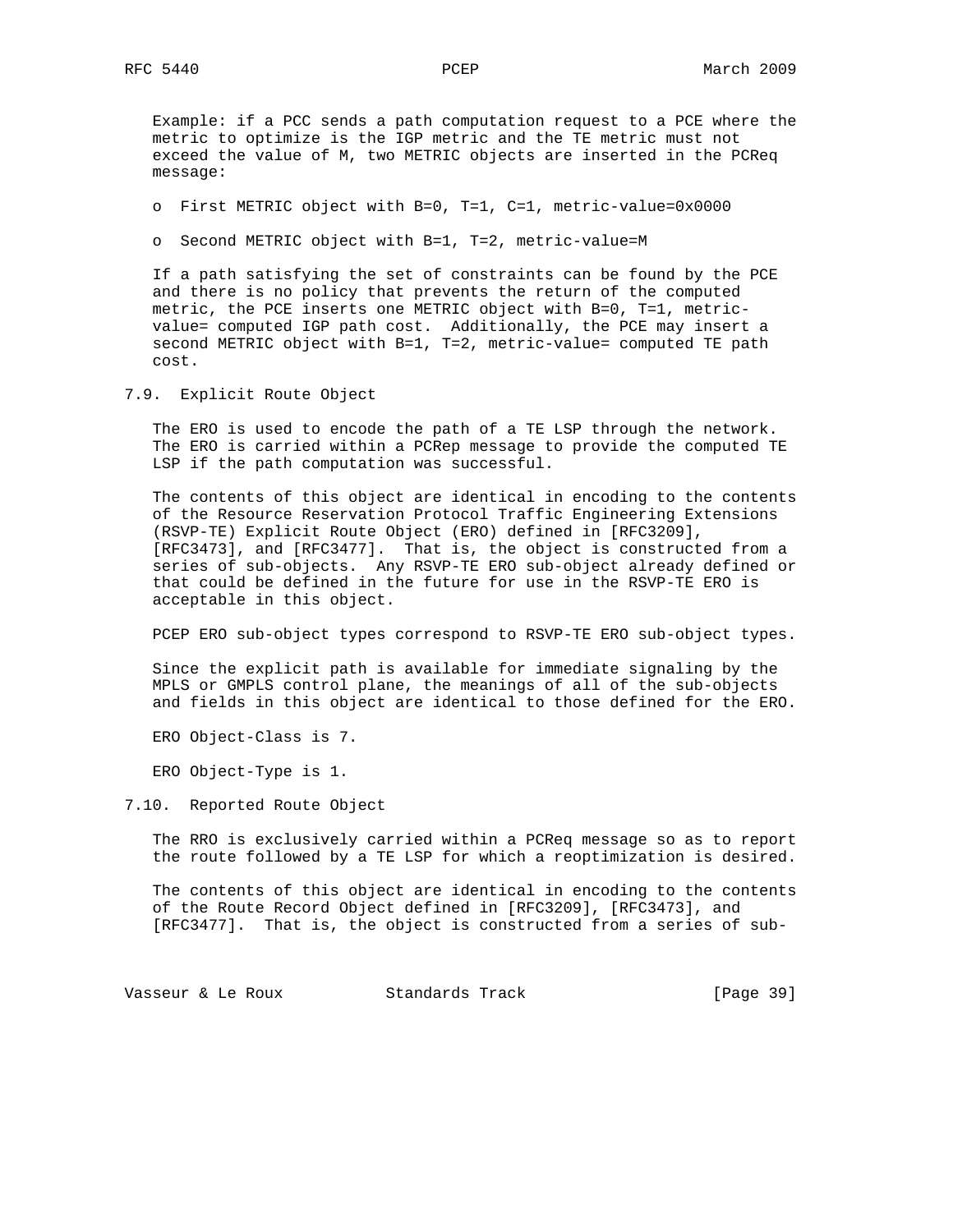objects. Any RSVP-TE RRO sub-object already defined or that could be defined in the future for use in the RSVP-TE RRO is acceptable in this object.

 The meanings of all of the sub-objects and fields in this object are identical to those defined for the RSVP-TE RRO.

PCEP RRO sub-object types correspond to RSVP-TE RRO sub-object types.

RRO Object-Class is 8.

RRO Object-Type is 1.

7.11. LSPA Object

 The LSPA (LSP Attributes) object is optional and specifies various TE LSP attributes to be taken into account by the PCE during path computation. The LSPA object can be carried within a PCReq message, or a PCRep message in case of unsuccessful path computation (in this case, the PCRep message also contains a NO-PATH object, and the LSPA object is used to indicate the set of constraints that could not be satisfied). Most of the fields of the LSPA object are identical to the fields of the SESSION-ATTRIBUTE object (C-Type = 7) defined in [RFC3209] and [RFC4090]. When absent from the PCReq message, this means that the Setup and Holding priorities are equal to 0, and there are no affinity constraints. See Section 4.7.4 of [RFC3209] for a detailed description of the use of resource affinities.

LSPA Object-Class is 9.

LSPA Object-Types is 1.

Vasseur & Le Roux Standards Track [Page 40]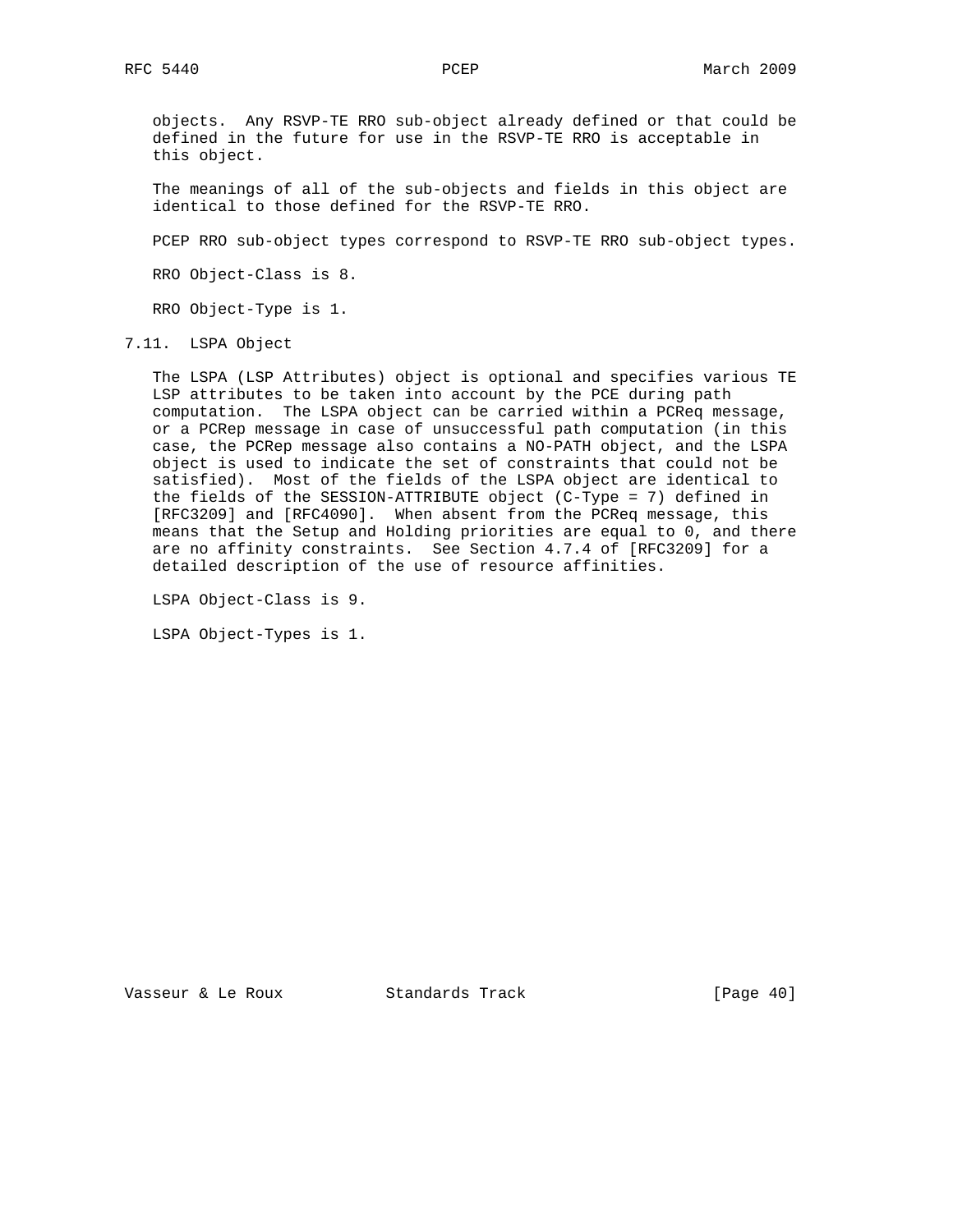The format of the LSPA object body is:

0  $1$  2 3 0 1 2 3 4 5 6 7 8 9 0 1 2 3 4 5 6 7 8 9 0 1 2 3 4 5 6 7 8 9 0 1 +-+-+-+-+-+-+-+-+-+-+-+-+-+-+-+-+-+-+-+-+-+-+-+-+-+-+-+-+-+-+-+-+ | Exclude-any | +-+-+-+-+-+-+-+-+-+-+-+-+-+-+-+-+-+-+-+-+-+-+-+-+-+-+-+-+-+-+-+-+ | Include-any | +-+-+-+-+-+-+-+-+-+-+-+-+-+-+-+-+-+-+-+-+-+-+-+-+-+-+-+-+-+-+-+-+ | Include-all | +-+-+-+-+-+-+-+-+-+-+-+-+-+-+-+-+-+-+-+-+-+-+-+-+-+-+-+-+-+-+-+-+ | Setup Prio | Holding Prio | Flags |L| Reserved | +-+-+-+-+-+-+-+-+-+-+-+-+-+-+-+-+-+-+-+-+-+-+-+-+-+-+-+-+-+-+-+-+ | |  $\frac{1}{2}$  //  $\frac{1}{2}$  optional TLVs  $\frac{1}{2}$  // | | +-+-+-+-+-+-+-+-+-+-+-+-+-+-+-+-+-+-+-+-+-+-+-+-+-+-+-+-+-+-+-+-+

Figure 16: LSPA Object Body Format

- Setup Prio (Setup Priority 8 bits): The priority of the TE LSP with respect to taking resources, in the range of 0 to 7. The value 0 is the highest priority. The Setup Priority is used in deciding whether this session can preempt another session.
- Holding Prio (Holding Priority 8 bits): The priority of the TE LSP with respect to holding resources, in the range of 0 to 7. The value 0 is the highest priority. Holding Priority is used in deciding whether this session can be preempted by another session.

Flags (8 bits)

 L flag: Corresponds to the "Local Protection Desired" bit ([RFC3209]) of the SESSION-ATTRIBUTE Object. When set, this means that the computed path must include links protected with Fast Reroute as defined in [RFC4090].

 Unassigned flags MUST be set to zero on transmission and MUST be ignored on receipt.

 Reserved (8 bits): This field MUST be set to zero on transmission and MUST be ignored on receipt.

 Note that optional TLVs may be defined in the future to carry additional TE LSP attributes such as those defined in [RFC5420].

Vasseur & Le Roux Standards Track [Page 41]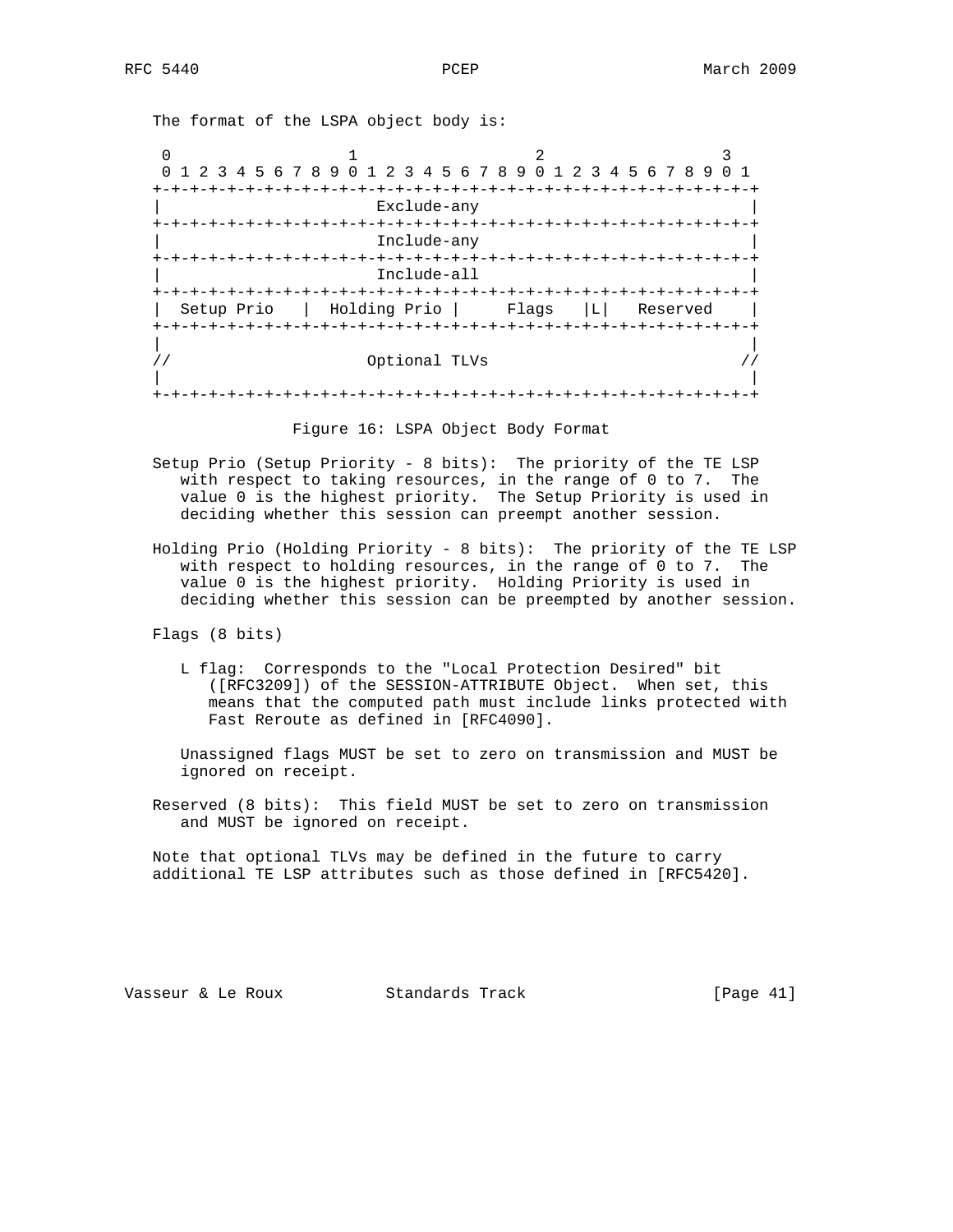7.12. Include Route Object

 The IRO (Include Route Object) is optional and can be used to specify that the computed path MUST traverse a set of specified network elements. The IRO MAY be carried within PCReq and PCRep messages. When carried within a PCRep message with the NO-PATH object, the IRO indicates the set of elements that cause the PCE to fail to find a path.

 IRO Object-Class is 10. IRO Object-Type is 1.  $0$  1 2 0 1 2 3 4 5 6 7 8 9 0 1 2 3 4 5 6 7 8 9 0 1 2 3 4 5 6 7 8 9 0 1 +-+-+-+-+-+-+-+-+-+-+-+-+-+-+-+-+-+-+-+-+-+-+-+-+-+-+-+-+-+-+-+-+ | |  $\frac{1}{1}$  (Sub-objects)  $\frac{1}{1}$  | | +-+-+-+-+-+-+-+-+-+-+-+-+-+-+-+-+-+-+-+-+-+-+-+-+-+-+-+-+-+-+-+-+

#### Figure 17: IRO Body Format

 Sub-objects: The IRO is made of sub-objects identical to the ones defined in [RFC3209], [RFC3473], and [RFC3477], where the IRO sub object type is identical to the sub-object type defined in the related documents.

The following sub-object types are supported.

- Type Sub-object
- 1 IPv4 prefix
- 2 IPv6 prefix
- 4 Unnumbered Interface ID
- 32 Autonomous system number

The L bit of such sub-object has no meaning within an IRO.

7.13. SVEC Object

7.13.1. Notion of Dependent and Synchronized Path Computation Requests

 Independent versus dependent path computation requests: path computation requests are said to be independent if they are not related to each other. Conversely, a set of dependent path computation requests is such that their computations cannot be performed independently of each other (a typical example of dependent requests is the computation of a set of diverse paths).

Vasseur & Le Roux Standards Track [Page 42]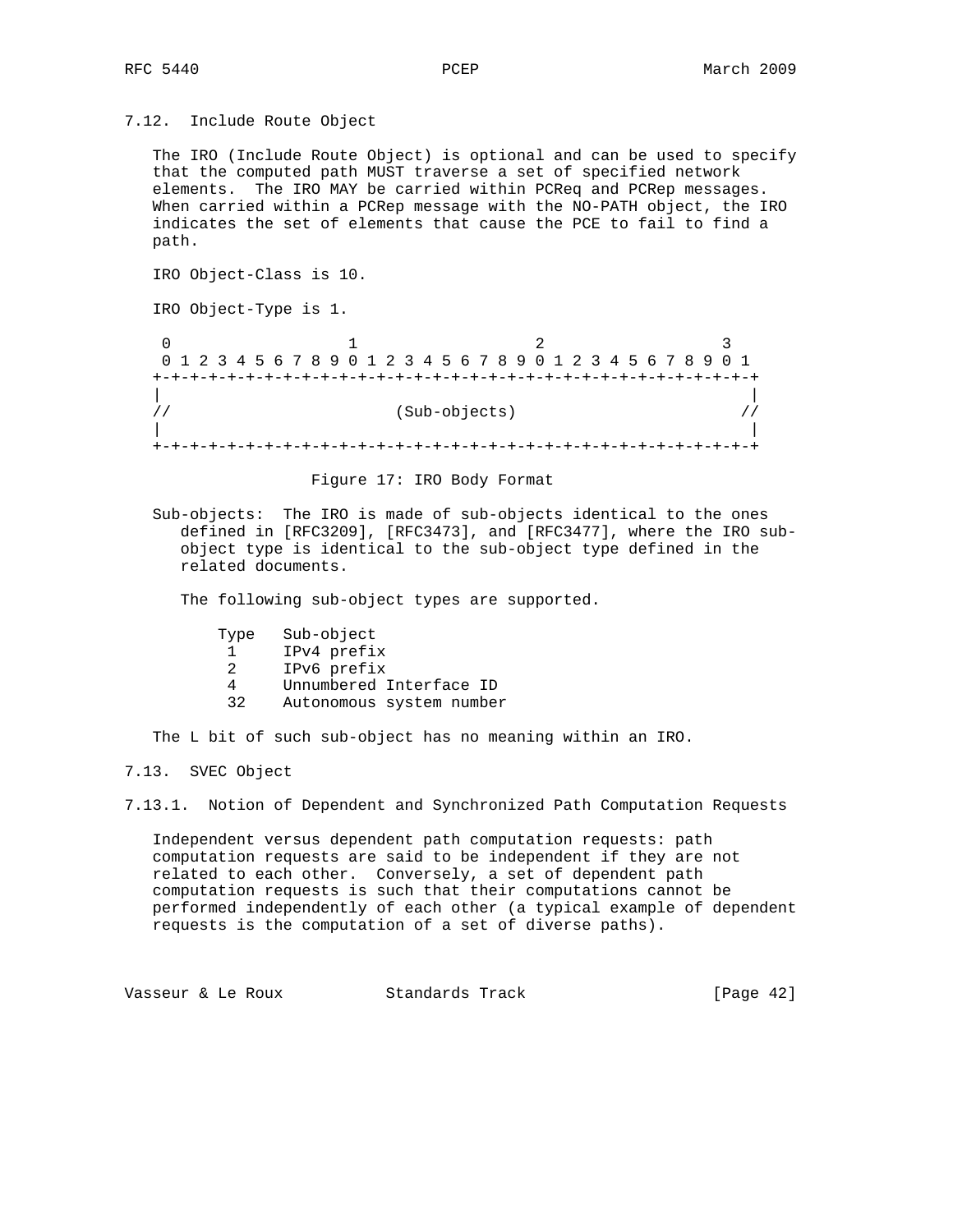Synchronized versus non-synchronized path computation requests: a set of path computation requests is said to be non-synchronized if their respective treatment (path computations) can be performed by a PCE in a serialized and independent fashion.

 There are various circumstances where the synchronization of a set of path computations may be beneficial or required.

 Consider the case of a set of N TE LSPs for which a PCC needs to send path computation requests to a PCE. The first solution consists of sending N separate PCReq messages to the selected PCE. In this case, the path computation requests are non-synchronized. Note that the PCC may chose to distribute the set of N requests across K PCEs for load balancing purposes. Considering that M (with M<N) requests are sent to a particular PCEi, as described above, such M requests can be sent in the form of successive PCReq messages destined to PCEi or bundled within a single PCReq message (since PCEP allows for the bundling of multiple path computation requests within a single PCReq message). That said, even in the case of independent requests, it can be desirable to request from the PCE the computation of their paths in a synchronized fashion that is likely to lead to more optimal path computations and/or reduced blocking probability if the PCE is a stateless PCE. In other words, the PCE should not compute the corresponding paths in a serialized and independent manner, but it should rather "simultaneously" compute their paths. For example, trying to "simultaneously" compute the paths of M TE LSPs may allow the PCE to improve the likelihood to meet multiple constraints.

 Consider the case of two TE LSPs requesting N1 Mbit/s and N2 Mbit/s, respectively, and a maximum tolerable end-to-end delay for each TE LSP of X ms. There may be circumstances where the computation of the first TE LSP, irrespectively of the second TE LSP, may lead to the impossibility to meet the delay constraint for the second TE LSP.

 A second example is related to the bandwidth constraint. It is quite straightforward to provide examples where a serialized independent path computation approach would lead to the impossibility to satisfy both requests (due to bandwidth fragmentation), while a synchronized path computation would successfully satisfy both requests.

 A last example relates to the ability to avoid the allocation of the same resource to multiple requests, thus helping to reduce the call setup failure probability compared to the serialized computation of independent requests.

 Dependent path computations are usually synchronized. For example, in the case of the computation of M diverse paths, if such paths are computed in a non-synchronized fashion, this seriously increases the

Vasseur & Le Roux Standards Track [Page 43]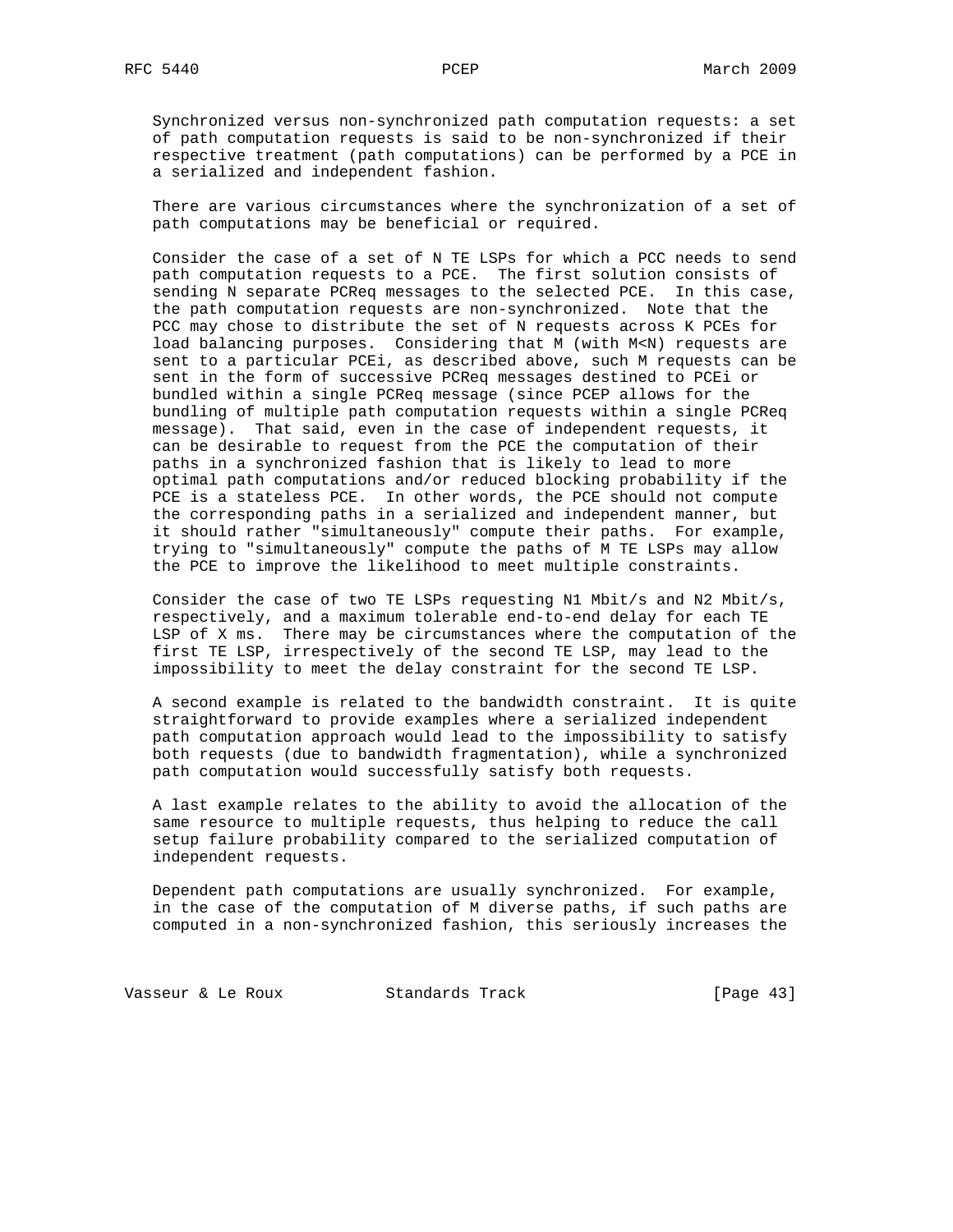probability of not being able to satisfy all requests (sometimes also referred to as the well-known "trapping problem").

 Furthermore, this would not allow a PCE to implement objective functions such as trying to minimize the sum of the TE LSP costs. In such a case, the path computation requests must be synchronized: they cannot be computed independently of each other.

 Conversely, a set of independent path computation requests may or may not be synchronized.

 The synchronization of a set of path computation requests is achieved by using the SVEC object that specifies the list of synchronized requests that can either be dependent or independent.

PCEP supports the following three modes:

- o Bundle of a set of independent and non-synchronized path computation requests,
- o Bundle of a set of independent and synchronized path computation requests (requires the SVEC object defined below),
- o Bundle of a set of dependent and synchronized path computation requests (requires the SVEC object defined below).

#### 7.13.2. SVEC Object

 Section 7.13.1 details the circumstances under which it may be desirable and/or required to synchronize a set of path computation requests. The SVEC (Synchronization VECtor) object allows a PCC to request the synchronization of a set of dependent or independent path computation requests. The SVEC object is optional and may be carried within a PCReq message.

 The aim of the SVEC object carried within a PCReq message is to request the synchronization of M path computation requests. The SVEC object is a variable-length object that lists the set of M path computation requests that must be synchronized. Each path computation request is uniquely identified by the Request-ID-number carried within the respective RP object. The SVEC object also contains a set of flags that specify the synchronization type.

SVEC Object-Class is 11.

SVEC Object-Type is 1.

Vasseur & Le Roux Standards Track [Page 44]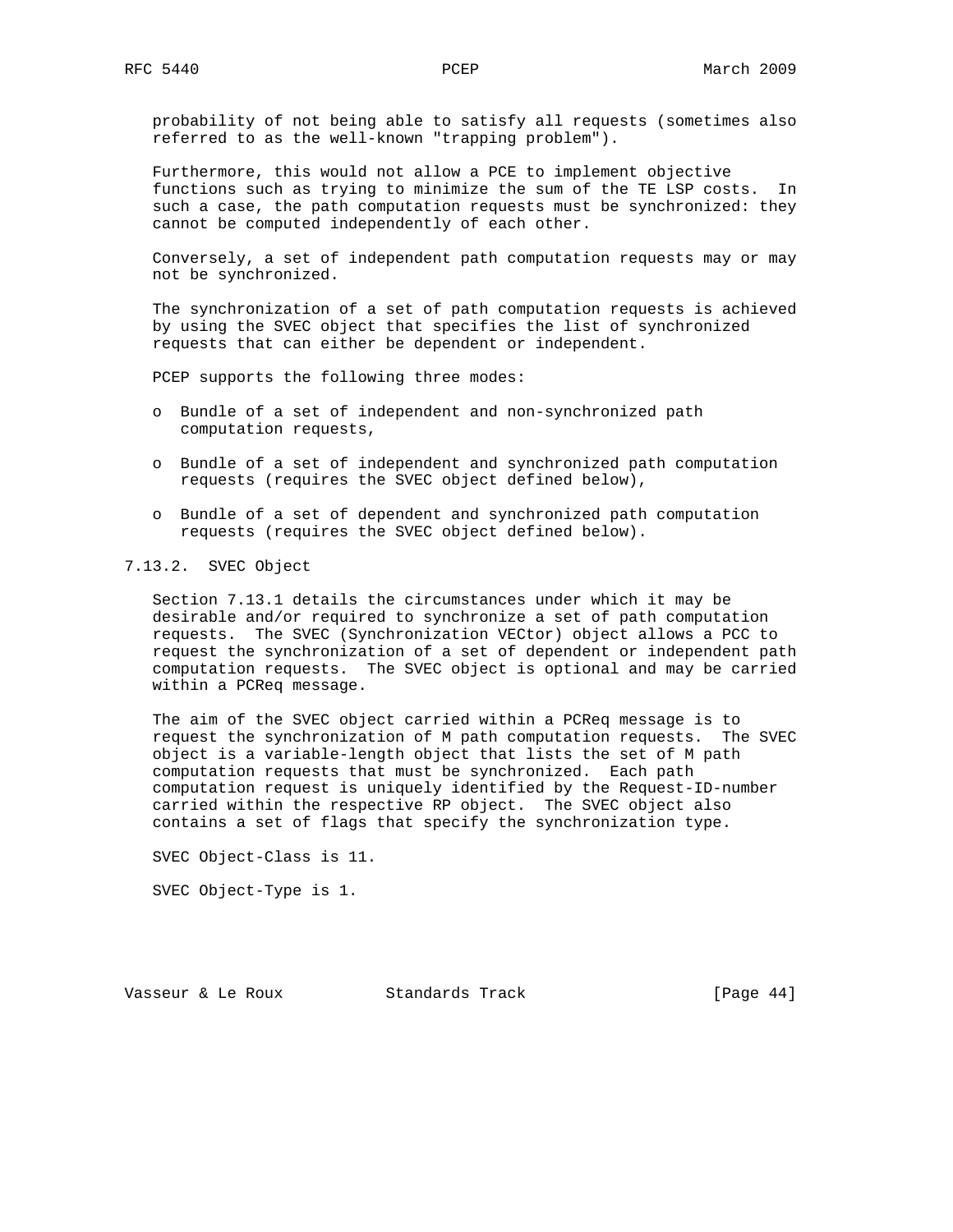The format of the SVEC object body is as follows:

0  $1$  2 3 0 1 2 3 4 5 6 7 8 9 0 1 2 3 4 5 6 7 8 9 0 1 2 3 4 5 6 7 8 9 0 1 +-+-+-+-+-+-+-+-+-+-+-+-+-+-+-+-+-+-+-+-+-+-+-+-+-+-+-+-+-+-+-+-+  $\vert$  Reserved  $\vert$  Flags  $\vert$  S|N|L| +-+-+-+-+-+-+-+-+-+-+-+-+-+-+-+-+-+-+-+-+-+-+-+-+-+-+-+-+-+-+-+-+ |<br>| Request-ID-number #1<br>| |  $\frac{1}{2}$  //  $\frac{1}{2}$  //  $\frac{1}{2}$  //  $\frac{1}{2}$  //  $\frac{1}{2}$  //  $\frac{1}{2}$  //  $\frac{1}{2}$  //  $\frac{1}{2}$  //  $\frac{1}{2}$  //  $\frac{1}{2}$  //  $\frac{1}{2}$  //  $\frac{1}{2}$  //  $\frac{1}{2}$  //  $\frac{1}{2}$  //  $\frac{1}{2}$  //  $\frac{1}{2}$  //  $\frac{1}{2}$  // | Request-ID-number #M | +-+-+-+-+-+-+-+-+-+-+-+-+-+-+-+-+-+-+-+-+-+-+-+-+-+-+-+-+-+-+-+-+

Figure 18: SVEC Body Object Format

 Reserved (8 bits): This field MUST be set to zero on transmission and MUST be ignored on receipt.

 Flags (24 bits): Defines the potential dependency between the set of path computation requests.

- \* L (Link diverse) bit: when set, this indicates that the computed paths corresponding to the requests specified by the following RP objects MUST NOT have any link in common.
- \* N (Node diverse) bit: when set, this indicates that the computed paths corresponding to the requests specified by the following RP objects MUST NOT have any node in common.
- \* S (SRLG diverse) bit: when set, this indicates that the computed paths corresponding to the requests specified by the following RP objects MUST NOT share any SRLG (Shared Risk Link Group).

 In case of a set of M synchronized independent path computation requests, the bits L, N, and S are cleared.

 Unassigned flags MUST be set to zero on transmission and MUST be ignored on receipt.

The flags defined above are not exclusive.

7.13.3. Handling of the SVEC Object

 The SVEC object allows a PCC to specify a list of M path computation requests that MUST be synchronized along with a potential dependency. The set of M path computation requests may be sent within a single PCReq message or multiple PCReq messages. In the latter case, it is RECOMMENDED for the PCE to implement a local timer (called the

Vasseur & Le Roux Standards Track [Page 45]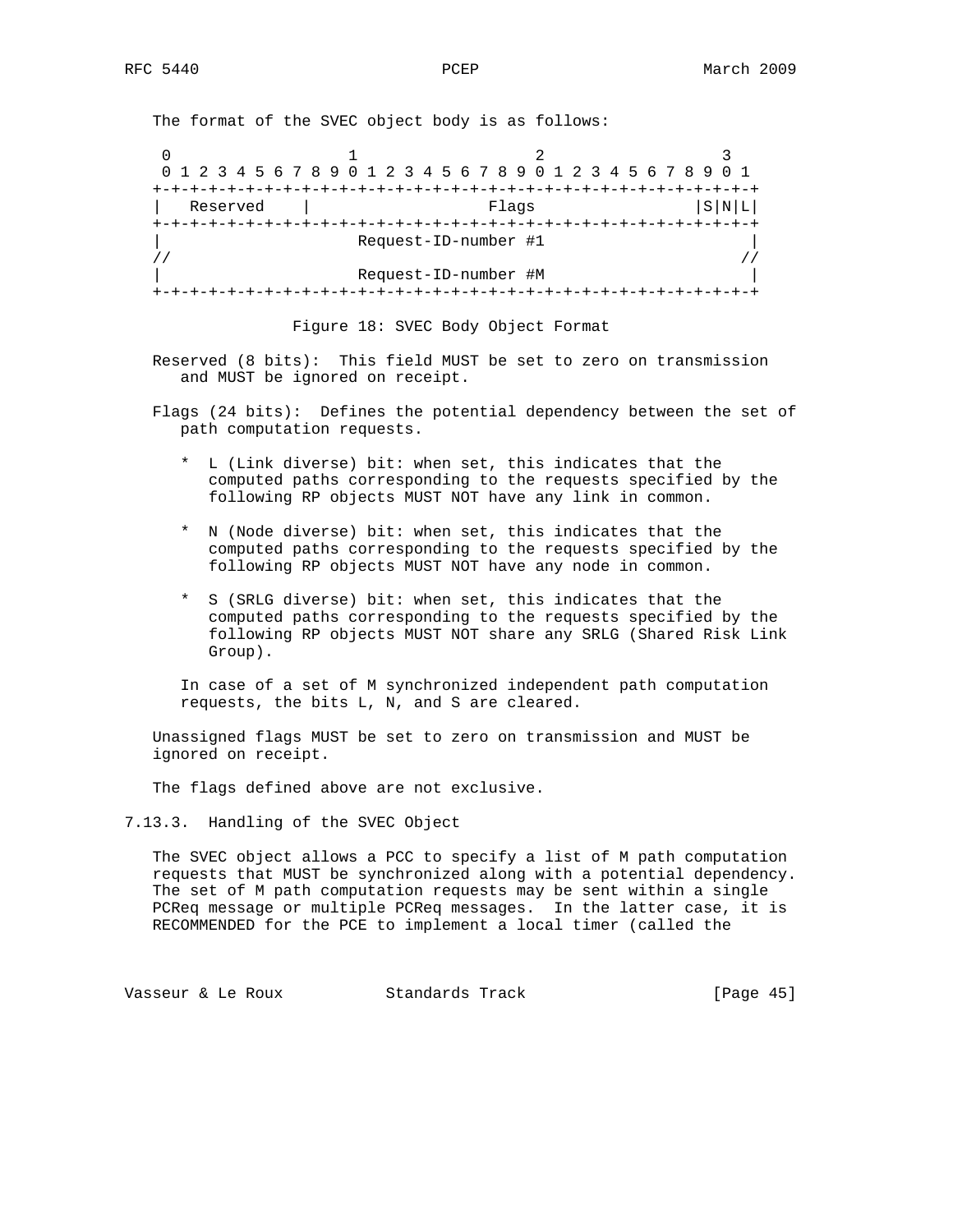SyncTimer) activated upon the receipt of the first PCReq message that contains the SVEC object after the expiration of which, if all the M path computation requests have not been received, a protocol error is triggered. When a PCE receives a path computation request that cannot be satisfied (for example, because the PCReq message contains an object with the P bit set that is not supported), the PCE sends a PCErr message for this request (see Section 7.2), the PCE MUST cancel the whole set of related path computation requests and MUST send a PCErr message with Error-Type="Synchronized path computation request missing".

 Note that such PCReq messages may also contain non-synchronized path computation requests. For example, the PCReq message may comprise N synchronized path computation requests that are related to RP  $1, \ldots,$  RP N and are listed in the SVEC object along with any other path computation requests that are processed as normal.

7.14. NOTIFICATION Object

 The NOTIFICATION object is exclusively carried within a PCNtf message and can either be used in a message sent by a PCC to a PCE or by a PCE to a PCC so as to notify of an event.

NOTIFICATION Object-Class is 12.

NOTIFICATION Object-Type is 1.

The format of the NOTIFICATION body object is as follows:

|          | 0 1 2 3 4 5 6 7 8 9 0 1 2 3 4 5 6 7 8 9 0 1 2 3 4 5 6 7 8 9 0 1 |    |    |  |
|----------|-----------------------------------------------------------------|----|----|--|
|          |                                                                 |    |    |  |
| Reserved | Flaqs                                                           | ΝT | ΝV |  |
|          |                                                                 |    |    |  |
|          |                                                                 |    |    |  |
|          | Optional TLVs                                                   |    |    |  |
|          |                                                                 |    |    |  |
|          |                                                                 |    |    |  |

Figure 19: NOTIFICATION Body Object Format

 Reserved (8 bits): This field MUST be set to zero on transmission and MUST be ignored on receipt.

 Flags (8 bits): No flags are currently defined. Unassigned flags MUST be set to zero on transmission and MUST be ignored on receipt.

Vasseur & Le Roux Standards Track [Page 46]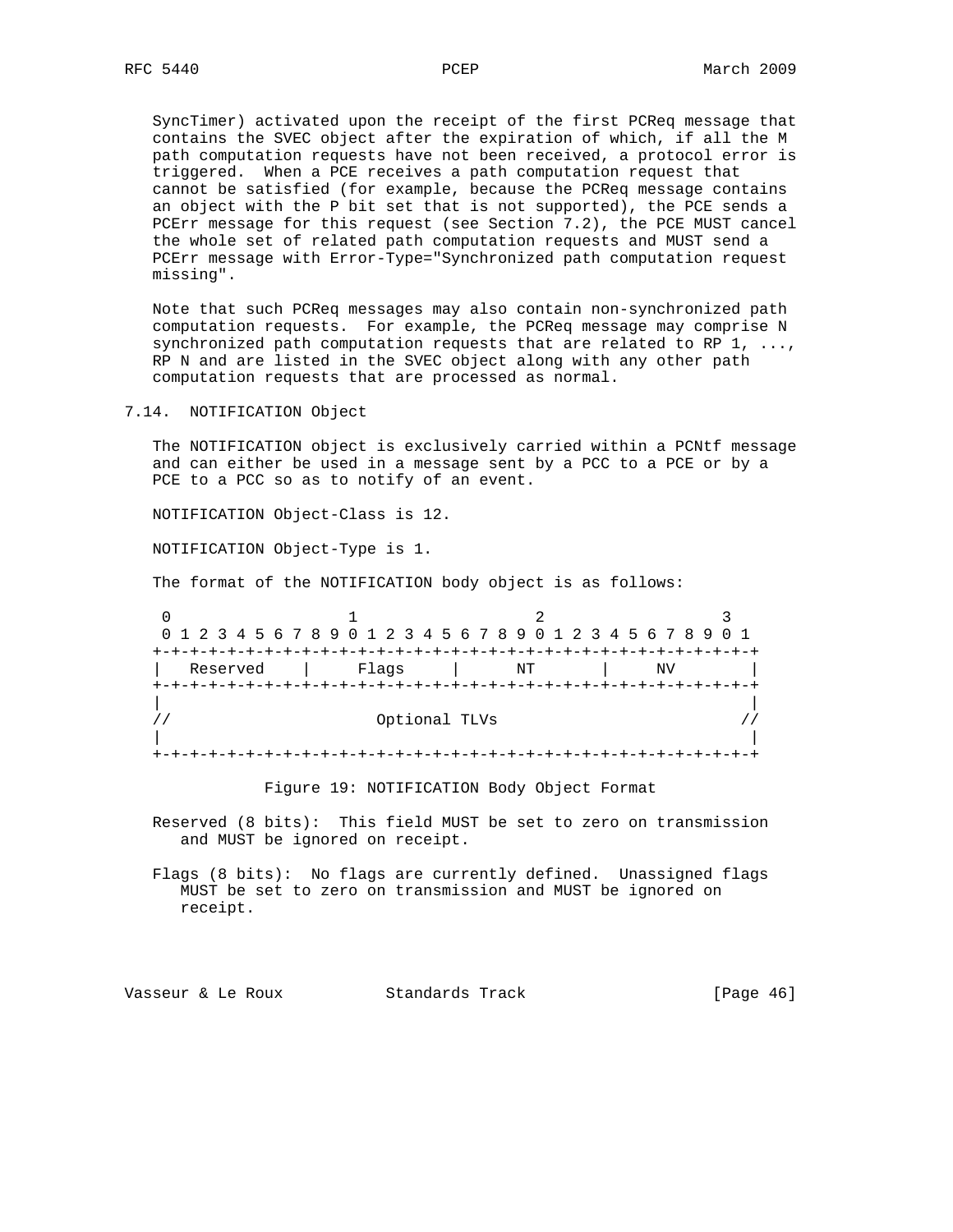- NT (Notification Type 8 bits): The Notification-type specifies the class of notification.
- NV (Notification Value 8 bits): The Notification-value provides addition information related to the nature of the notification.

 Both the Notification-type and Notification-value are managed by IANA.

 The following Notification-type and Notification-value values are currently defined:

- o Notification-type=1: Pending Request cancelled
	- \* Notification-value=1: PCC cancels a set of pending requests. A Notification-type=1, Notification-value=1 indicates that the PCC wants to inform a PCE of the cancellation of a set of pending requests. Such an event could be triggered because of external conditions such as the receipt of a positive reply from another PCE (should the PCC have sent multiple requests to a set of PCEs for the same path computation request), a network event such as a network failure rendering the request obsolete, or any other events local to the PCC. A NOTIFICATION object with Notification-type=1, Notification-value=1 is carried within a PCNtf message sent by the PCC to the PCE. The RP object corresponding to the cancelled request MUST also be present in the PCNtf message. Multiple RP objects may be carried within the PCNtf message; in which case, the notification applies to all of them. If such a notification is received by a PCC from a PCE, the PCC MUST silently ignore the notification and no errors should be generated.
	- \* Notification-value=2: PCE cancels a set of pending requests. A Notification-type=1, Notification-value=2 indicates that the PCE wants to inform a PCC of the cancellation of a set of pending requests. A NOTIFICATION object with Notification type=1, Notification-value=2 is carried within a PCNtf message sent by a PCE to a PCC. The RP object corresponding to the cancelled request MUST also be present in the PCNtf message. Multiple RP objects may be carried within the PCNtf message; in which case, the notification applies to all of them. If such notification is received by a PCE from a PCC, the PCE MUST silently ignore the notification and no errors should be generated.
- o Notification-type=2: Overloaded PCE
	- \* Notification-value=1: A Notification-type=2, Notification-

Vasseur & Le Roux Standards Track [Page 47]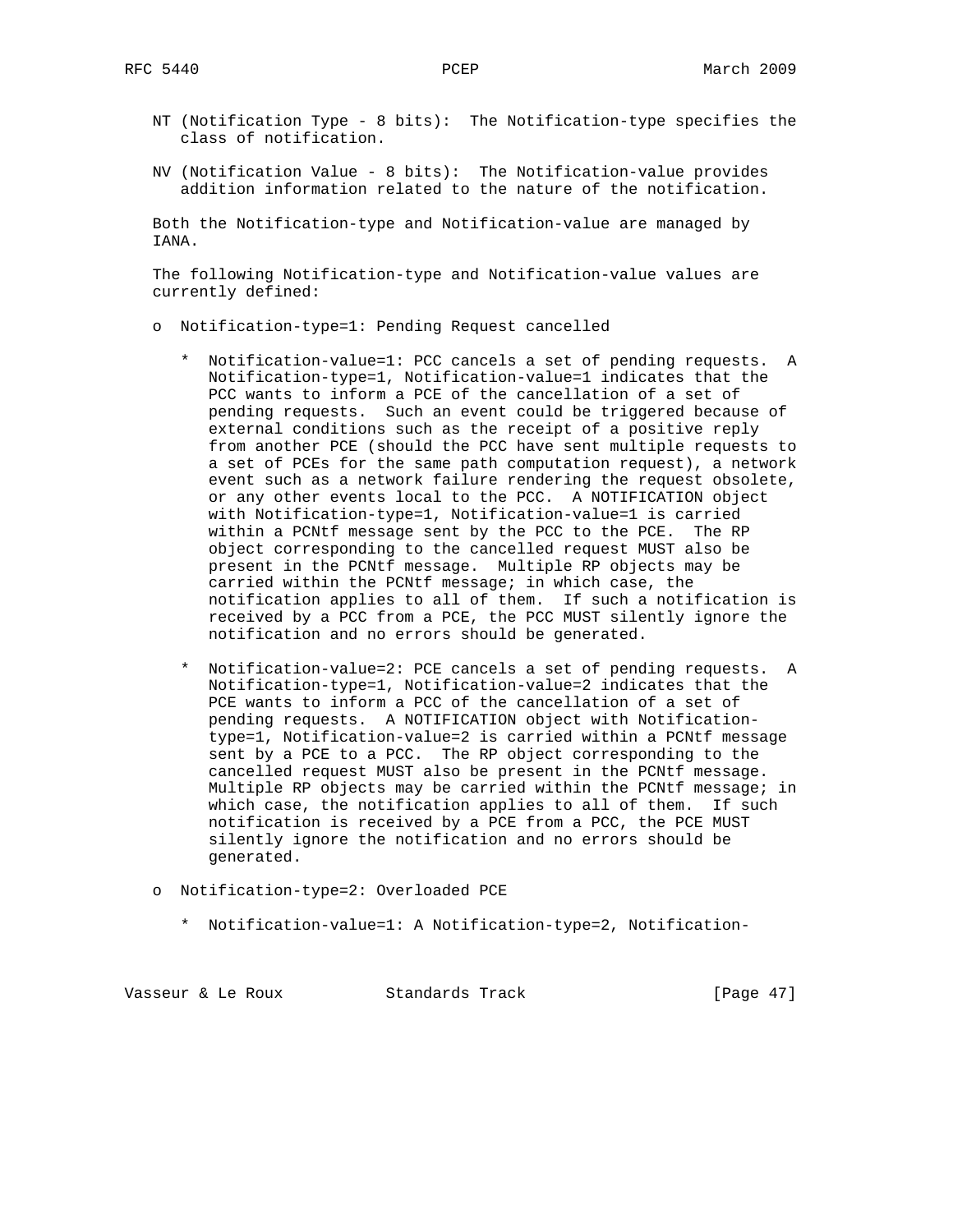value=1 indicates to the PCC that the PCE is currently in an overloaded state. If no RP objects are included in the PCNtf message, this indicates that no other requests SHOULD be sent to that PCE until the overloaded state is cleared: the pending requests are not affected and will be served. If some pending requests cannot be served due to the overloaded state, the PCE MUST also include a set of RP objects that identifies the set of pending requests that are cancelled by the PCE and will not be honored. In this case, the PCE does not have to send an additional PCNtf message with Notification-type=1 and Notification-value=2 since the list of cancelled requests is specified by including the corresponding set of RP objects. If such notification is received by a PCE from a PCC, the PCE MUST silently ignore the notification and no errors should be generated.

- \* A PCE implementation SHOULD use a dual-threshold mechanism used to determine whether it is in a congestion state with regards to specific resource monitoring (e.g. CPU, memory). The use of such thresholds is to avoid oscillations between overloaded/ non-overloaded state that may result in oscillations of request targets by the PCCs.
- \* Optionally, a TLV named OVERLOADED-DURATION may be included in the NOTIFICATION object that specifies the period of time during which no further request should be sent to the PCE. Once this period of time has elapsed, the PCE should no longer be considered in a congested state.

 The OVERLOADED-DURATION TLV is compliant with the PCEP TLV format defined in Section 7.1 and is comprised of 2 bytes for the type, 2 bytes specifying the TLV length (length of the value portion in bytes), followed by a fixed-length value field of a 32-bit flags field.

 Type: 2 Length: 4 bytes Value: 32-bit flags field indicates the estimated PCE congestion duration in seconds.

 \* Notification-value=2: A Notification-type=2, Notification value=2 indicates that the PCE is no longer in an overloaded state and is available to process new path computation requests. An implementation SHOULD make sure that a PCE sends such notification to every PCC to which a Notification message (with Notification-type=2, Notification-value=1) has been sent unless an OVERLOADED-DURATION TLV has been included in the corresponding message and the PCE wishes to wait for the

Vasseur & Le Roux Standards Track [Page 48]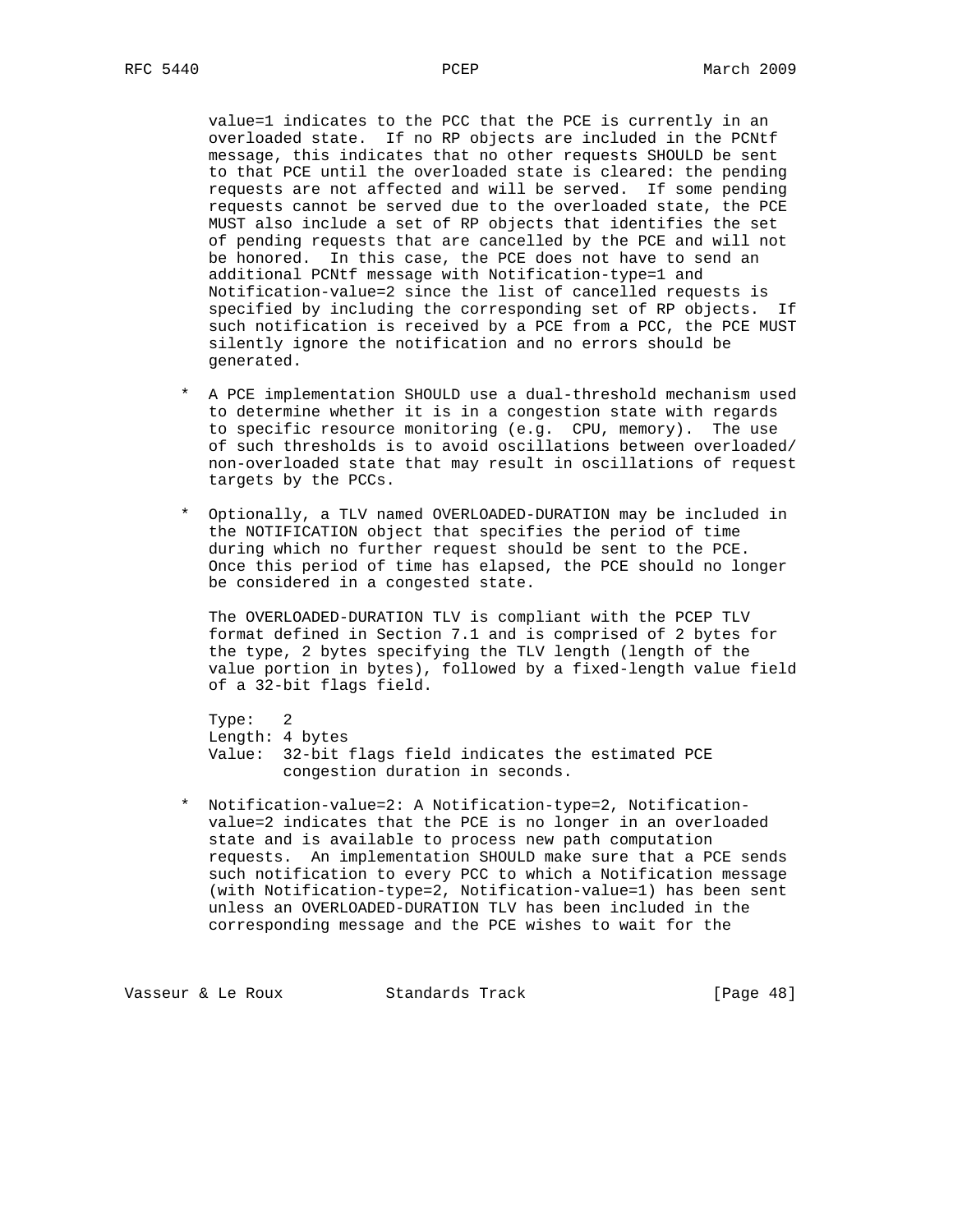expiration of that period of time before receiving new requests. If such notification is received by a PCE from a PCC, the PCE MUST silently ignore the notification and no errors should be generated. It is RECOMMENDED to support some dampening notification procedure on the PCE so as to avoid too frequent congestion state and congestion state release notifications. For example, an implementation could make use of an hysteresis approach using a dual-threshold mechanism that triggers the sending of congestion state notifications. Furthermore, in case of high instabilities of the PCE resources, an additional dampening mechanism SHOULD be used (linear or exponential) to pace the notification frequency and avoid oscillation of path computation requests.

 When a PCC receives an overload indication from a PCE, it should consider the impact on the entire network. It must be remembered that other PCCs may also receive the notification, and so many path computation requests could be redirected to other PCEs. This may, in turn, cause further overloading at PCEs in the network. Therefore, an application at a PCC receiving an overload notification should consider applying some form of back-off (e.g., exponential) to the rate at which it generates path computation requests into the network. This is especially the case as the number of PCEs reporting overload grows.

7.15. PCEP-ERROR Object

 The PCEP-ERROR object is exclusively carried within a PCErr message to notify of a PCEP error.

PCEP-ERROR Object-Class is 13.

PCEP-ERROR Object-Type is 1.

The format of the PCEP-ERROR object body is as follows:

0  $1$  2 3 0 1 2 3 4 5 6 7 8 9 0 1 2 3 4 5 6 7 8 9 0 1 2 3 4 5 6 7 8 9 0 1 +-+-+-+-+-+-+-+-+-+-+-+-+-+-+-+-+-+-+-+-+-+-+-+-+-+-+-+-+-+-+-+-+ | Reserved | Flags | Error-Type | Error-value | +-+-+-+-+-+-+-+-+-+-+-+-+-+-+-+-+-+-+-+-+-+-+-+-+-+-+-+-+-+-+-+-+ | | // Optional TLVs // | | +-+-+-+-+-+-+-+-+-+-+-+-+-+-+-+-+-+-+-+-+-+-+-+-+-+-+-+-+-+-+-+-+

Figure 20: PCEP-ERROR Object Body Format

Vasseur & Le Roux Standards Track [Page 49]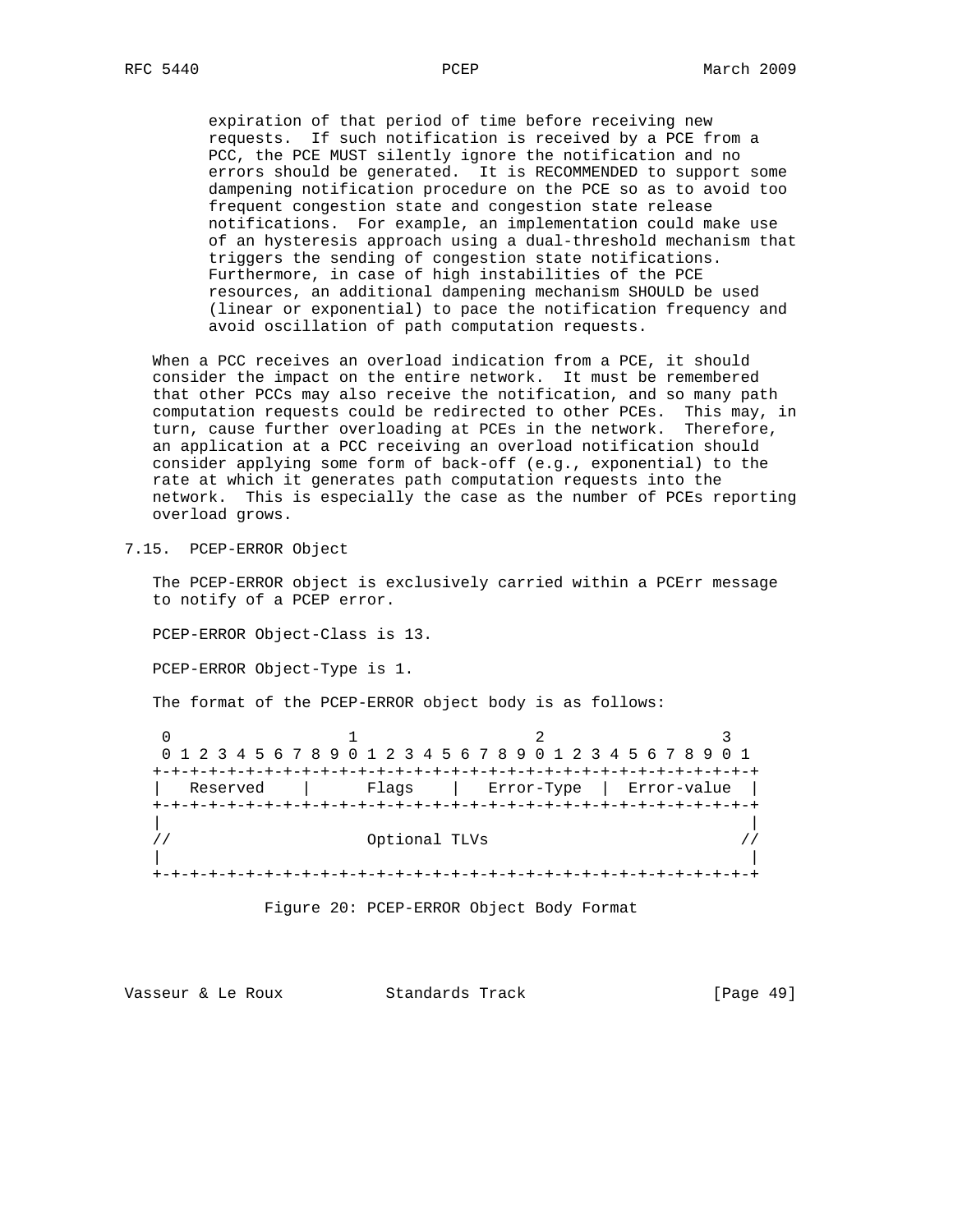A PCEP-ERROR object is used to report a PCEP error and is characterized by an Error-Type that specifies the type of error and an Error-value that provides additional information about the error type. Both the Error-Type and the Error-value are managed by IANA (see the IANA section).

 Reserved (8 bits): This field MUST be set to zero on transmission and MUST be ignored on receipt.

 Flags (8 bits): no flag is currently defined. This flag MUST be set to zero on transmission and MUST be ignored on receipt.

Error-Type (8 bits): defines the class of error.

Error-value (8 bits): provides additional details about the error.

 Optionally, the PCEP-ERROR object may contain additional TLVs so as to provide further information about the encountered error.

A single PCErr message may contain multiple PCEP-ERROR objects.

Vasseur & Le Roux Standards Track [Page 50]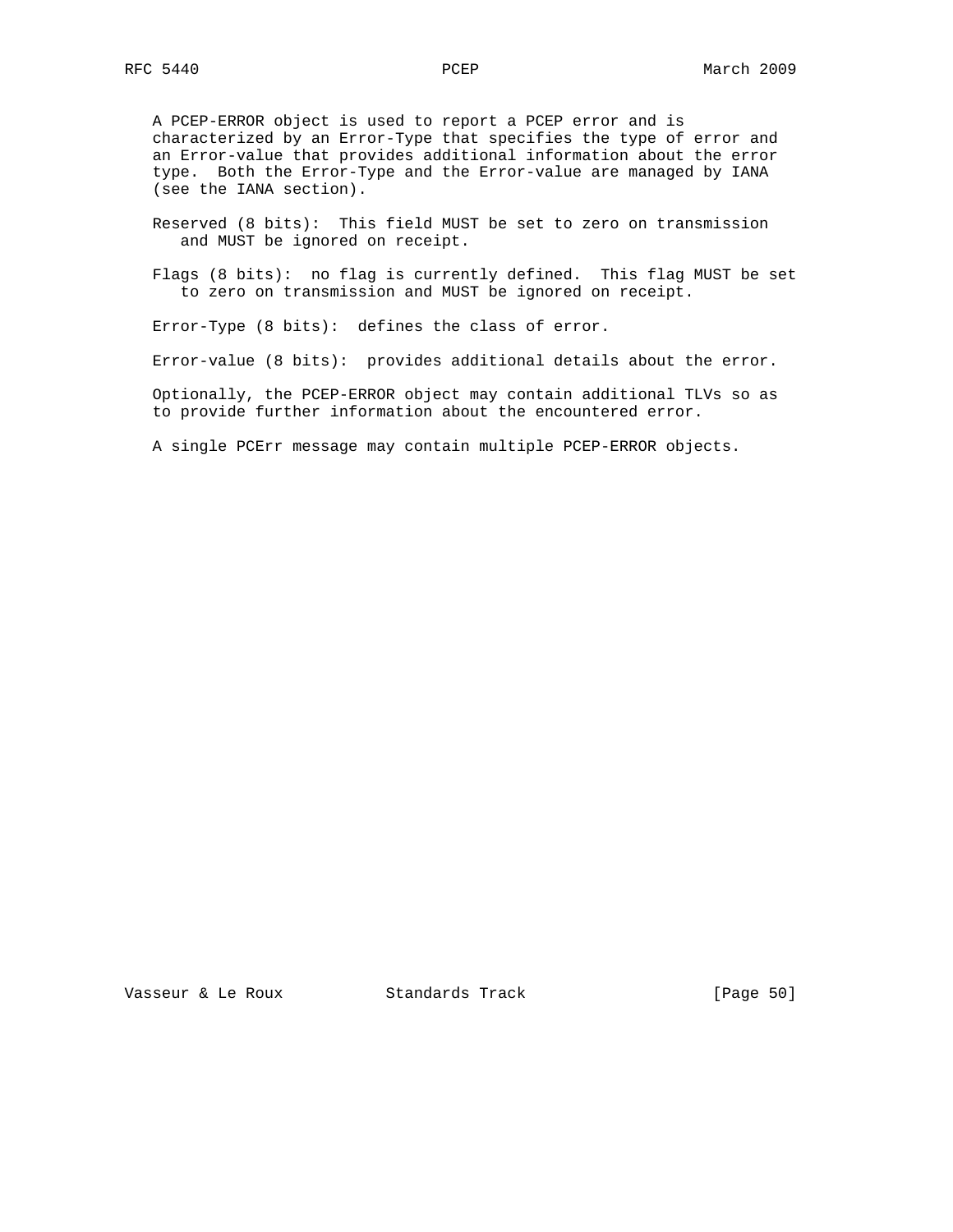|              | For each PCEP error, an Error-Type and an Error-value are defined.                                                               |
|--------------|----------------------------------------------------------------------------------------------------------------------------------|
| Error-Type   | Meaning                                                                                                                          |
| $\mathbf{1}$ | PCEP session establishment failure                                                                                               |
|              | Error-value=1: reception of an invalid Open message or                                                                           |
|              | a non Open message.                                                                                                              |
|              | Error-value=2: no Open message received before the<br>expiration of the OpenWait timer                                           |
|              | Error-value=3: unacceptable and non-negotiable session<br>characteristics                                                        |
|              | Error-value=4: unacceptable but negotiable session<br>characteristics                                                            |
|              | Error-value=5: reception of a second Open message with<br>still unacceptable session                                             |
|              | characteristics                                                                                                                  |
|              | Error-value=6: reception of a PCErr message proposing<br>unacceptable session characteristics                                    |
|              | Error-value=7: No Keepalive or PCErr message received<br>before the expiration of the KeepWait                                   |
|              | timer                                                                                                                            |
| 2<br>3       | Capability not supported                                                                                                         |
|              | Unknown Object                                                                                                                   |
|              | Error-value=1: Unrecognized object class<br>Error-value=2: Unrecognized object Type                                              |
| 4            | Not supported object                                                                                                             |
|              | Error-value=1: Not supported object class                                                                                        |
|              | Error-value=2: Not supported object Type                                                                                         |
| 5            | Policy violation                                                                                                                 |
|              | Error-value=1: C bit of the METRIC object set                                                                                    |
|              | (request rejected)                                                                                                               |
|              | Error-value=2: 0 bit of the RP object set                                                                                        |
|              | (request rejected)                                                                                                               |
| 6            | Mandatory Object missing                                                                                                         |
|              | Error-value=1: RP object missing                                                                                                 |
|              | Error-value=2: RRO object missing for a reoptimization                                                                           |
|              | request (R bit of the RP object set)                                                                                             |
|              | when bandwidth is not equal to 0.                                                                                                |
|              | Error-value=3: END-POINTS object missing                                                                                         |
| 7            | Synchronized path computation request missing                                                                                    |
| 8            | Unknown request reference                                                                                                        |
| 9            | Attempt to establish a second PCEP session                                                                                       |
| 10           | Reception of an invalid object                                                                                                   |
|              | Error-value=1: reception of an object with P flag not<br>set although the P flag must be set according to this<br>specification. |

Vasseur & Le Roux Standards Track [Page 51]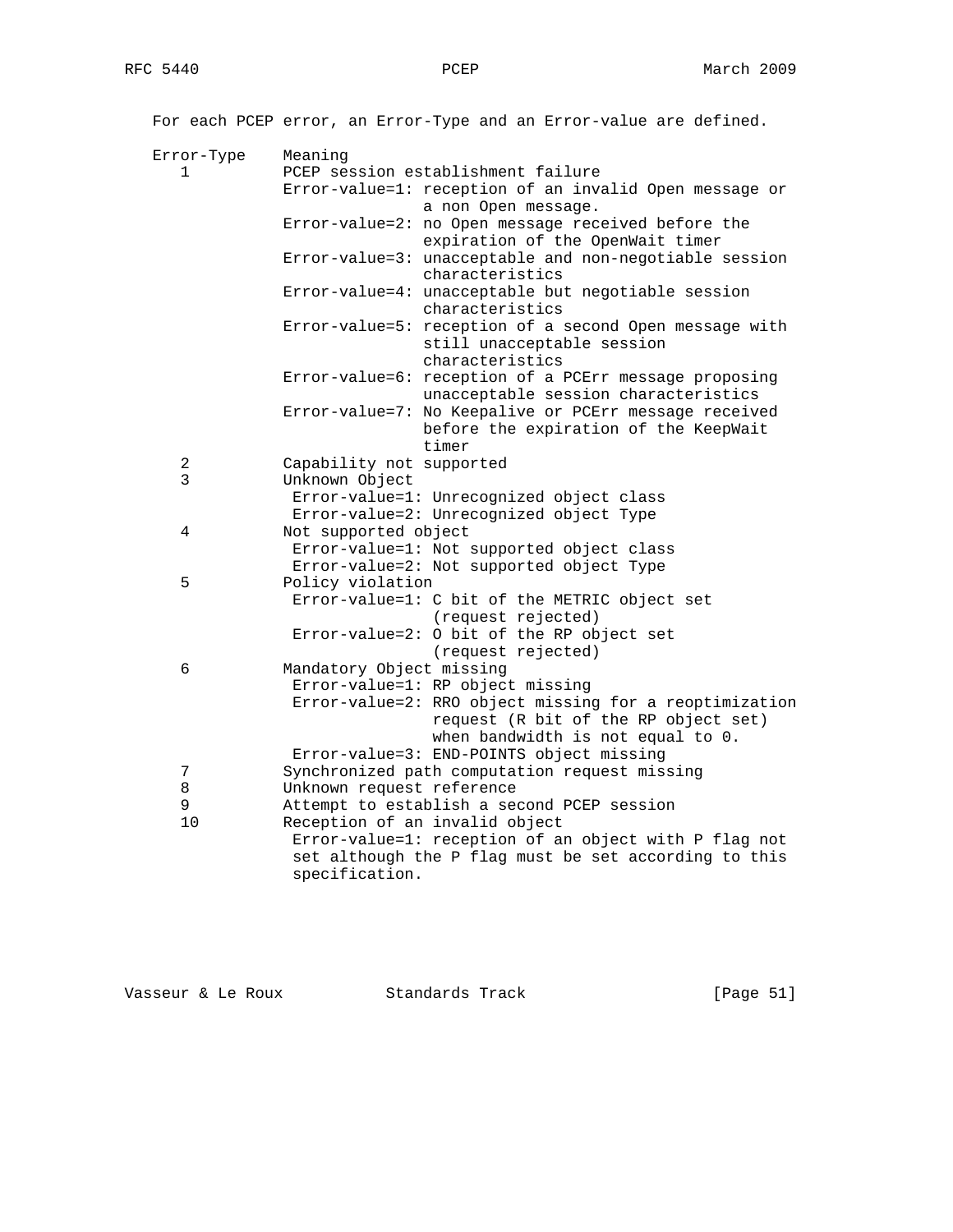The error types listed above are described below.

Error-Type=1: PCEP session establishment failure.

 If a malformed message is received, the receiving PCEP peer MUST send a PCErr message with Error-Type=1, Error-value=1.

 If no Open message is received before the expiration of the OpenWait timer, the receiving PCEP peer MUST send a PCErr message with Error-Type=1, Error-value=2 (see Appendix A for details).

 If one or more PCEP session characteristics are unacceptable by the receiving peer and are not negotiable, it MUST send a PCErr message with Error-Type=1, Error-value=3.

 If an Open message is received with unacceptable session characteristics but these characteristics are negotiable, the receiving PCEP peer MUST send a PCErr message with Error-Type-1, Error-value=4 (see Section 6.2 for details).

 If a second Open message is received during the PCEP session establishment phase and the session characteristics are still unacceptable, the receiving PCEP peer MUST send a PCErr message with Error-Type-1, Error-value=5 (see Section 6.2 for details).

 If a PCErr message is received during the PCEP session establishment phase that contains an Open message proposing unacceptable session characteristics, the receiving PCEP peer MUST send a PCErr message with Error-Type=1, Error-value=6.

 If neither a Keepalive message nor a PCErr message is received before the expiration of the KeepWait timer during the PCEP session establishment phase, the receiving PCEP peer MUST send a PCErr message with Error-Type=1, Error-value=7.

- Error-Type=2: the PCE indicates that the path computation request cannot be honored because it does not support one or more required capability. The corresponding path computation request MUST be cancelled.
- Error-Type=3 or Error-Type=4: if a PCEP message is received that carries a PCEP object (with the P flag set) not recognized by the PCE or recognized but not supported, then the PCE MUST send a PCErr message with a PCEP-ERROR object (Error-Type=3 and 4, respectively). In addition, the PCE MAY include in the PCErr message the unknown or not supported object. The corresponding path computation request MUST be cancelled by the PCE without further notification.

Vasseur & Le Roux Standards Track [Page 52]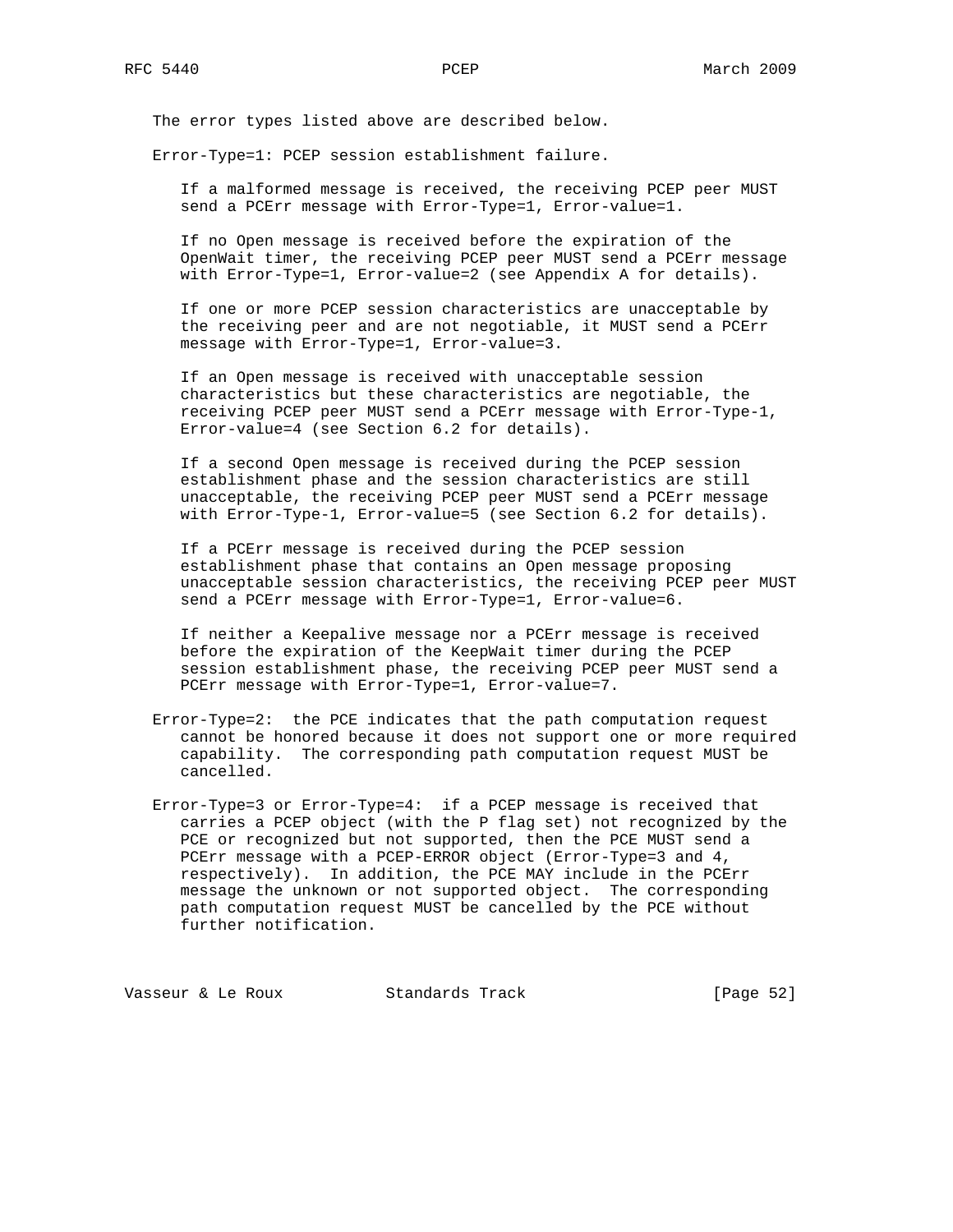- Error-Type=5: if a path computation request is received that is not compliant with an agreed policy between the PCC and the PCE, the PCE MUST send a PCErr message with a PCEP-ERROR object (Error- Type=5). The corresponding path computation MUST be cancelled. Policy-specific TLVs carried within the PCEP-ERROR object may be defined in other documents to specify the nature of the policy violation.
- Error-Type=6: if a path computation request is received that does not contain a mandatory object, the PCE MUST send a PCErr message with a PCEP-ERROR object (Error-Type=6). If there are multiple mandatory objects missing, the PCErr message MUST contain one PCEP-ERROR object per missing object. The corresponding path computation MUST be cancelled.
- Error-Type=7: if a PCC sends a synchronized path computation request to a PCE and the PCE does not receive all the synchronized path computation requests listed within the corresponding SVEC object after the expiration of the timer SyncTimer defined in Section 7.13.3, the PCE MUST send a PCErr message with a PCEP- ERROR object (Error-Type=7). The corresponding synchronized path computation MUST be cancelled. It is RECOMMENDED for the PCE to include the REQ-MISSING TLVs (defined below) that identify the missing requests.

 The REQ-MISSING TLV is compliant with the PCEP TLV format defined in section 7.1 and is comprised of 2 bytes for the type, 2 bytes specifying the TLV length (length of the value portion in bytes), followed by a fixed-length value field of 4 bytes.

 Type: 3 Length: 4 bytes Value: 4 bytes that indicate the Request-ID-number that corresponds to the missing request.

- Error-Type=8: if a PCC receives a PCRep message related to an unknown path computation request, the PCC MUST send a PCErr message with a PCEP-ERROR object (Error-Type=8). In addition, the PCC MUST include in the PCErr message the unknown RP object.
- Error-Type=9: if a PCEP peer detects an attempt from another PCEP peer to establish a second PCEP session, it MUST send a PCErr message with Error-Type=9, Error-value=1. The existing PCEP session MUST be preserved and all subsequent messages related to the tentative establishment of the second PCEP session MUST be silently ignored.

Vasseur & Le Roux Standards Track [Page 53]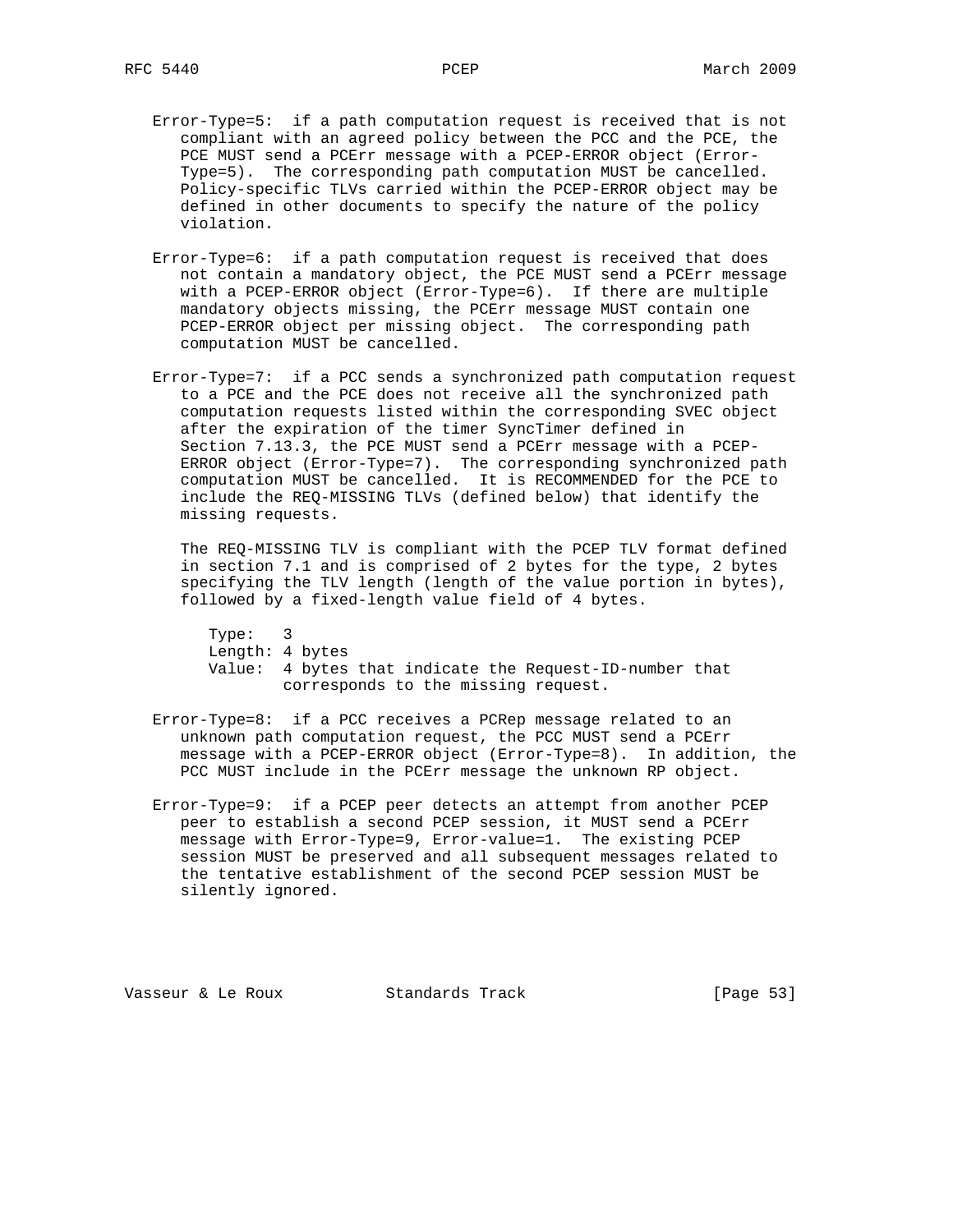Error-Type=10: if a PCEP peers receives an object with the P flag not set although the P flag must be set according to this specification, it MUST send a PCErr message with Error-Type=10, Error-value=1.

7.16. LOAD-BALANCING Object

 There are situations where no TE LSP with a bandwidth of X could be found by a PCE although such a bandwidth requirement could be satisfied by a set of TE LSPs such that the sum of their bandwidths is equal to X. Thus, it might be useful for a PCC to request a set of TE LSPs so that the sum of their bandwidth is equal to X Mbit/s, with potentially some constraints on the number of TE LSPs and the minimum bandwidth of each of these TE LSPs. Such a request is made by inserting a LOAD-BALANCING object in a PCReq message sent to a PCE.

The LOAD-BALANCING object is optional.

LOAD-BALANCING Object-Class is 14.

LOAD-BALANCING Object-Type is 1.

The format of the LOAD-BALANCING object body is as follows:

| 0 1 2 3 4 5 6 7 8 9 0 1 2 3 4 5 6 7 8 9 0 1 2 3 4 5 6 7 8 9 0 1 |  |  |          |  |  |  |  |               |  |       |  |  |  |                                        |         |  |  |
|-----------------------------------------------------------------|--|--|----------|--|--|--|--|---------------|--|-------|--|--|--|----------------------------------------|---------|--|--|
|                                                                 |  |  |          |  |  |  |  |               |  |       |  |  |  |                                        |         |  |  |
|                                                                 |  |  | Reserved |  |  |  |  |               |  | Flags |  |  |  |                                        | Max-LSP |  |  |
|                                                                 |  |  |          |  |  |  |  |               |  |       |  |  |  | +-+-+-+-+-+-+-+-+-+-+-+-+-+-+-+-+-+-+- |         |  |  |
|                                                                 |  |  |          |  |  |  |  | Min-Bandwidth |  |       |  |  |  |                                        |         |  |  |
|                                                                 |  |  |          |  |  |  |  |               |  |       |  |  |  |                                        |         |  |  |

Figure 21: LOAD-BALANCING Object Body Format

 Reserved (16 bits): This field MUST be set to zero on transmission and MUST be ignored on receipt.

 Flags (8 bits): No flag is currently defined. The Flags field MUST be set to zero on transmission and MUST be ignored on receipt.

Max-LSP (8 bits): maximum number of TE LSPs in the set.

 Min-Bandwidth (32 bits): Specifies the minimum bandwidth of each element of the set of TE LSPs. The bandwidth is encoded in 32 bits in IEEE floating point format (see [IEEE.754.1985]), expressed in bytes per second.

Vasseur & Le Roux Standards Track [Page 54]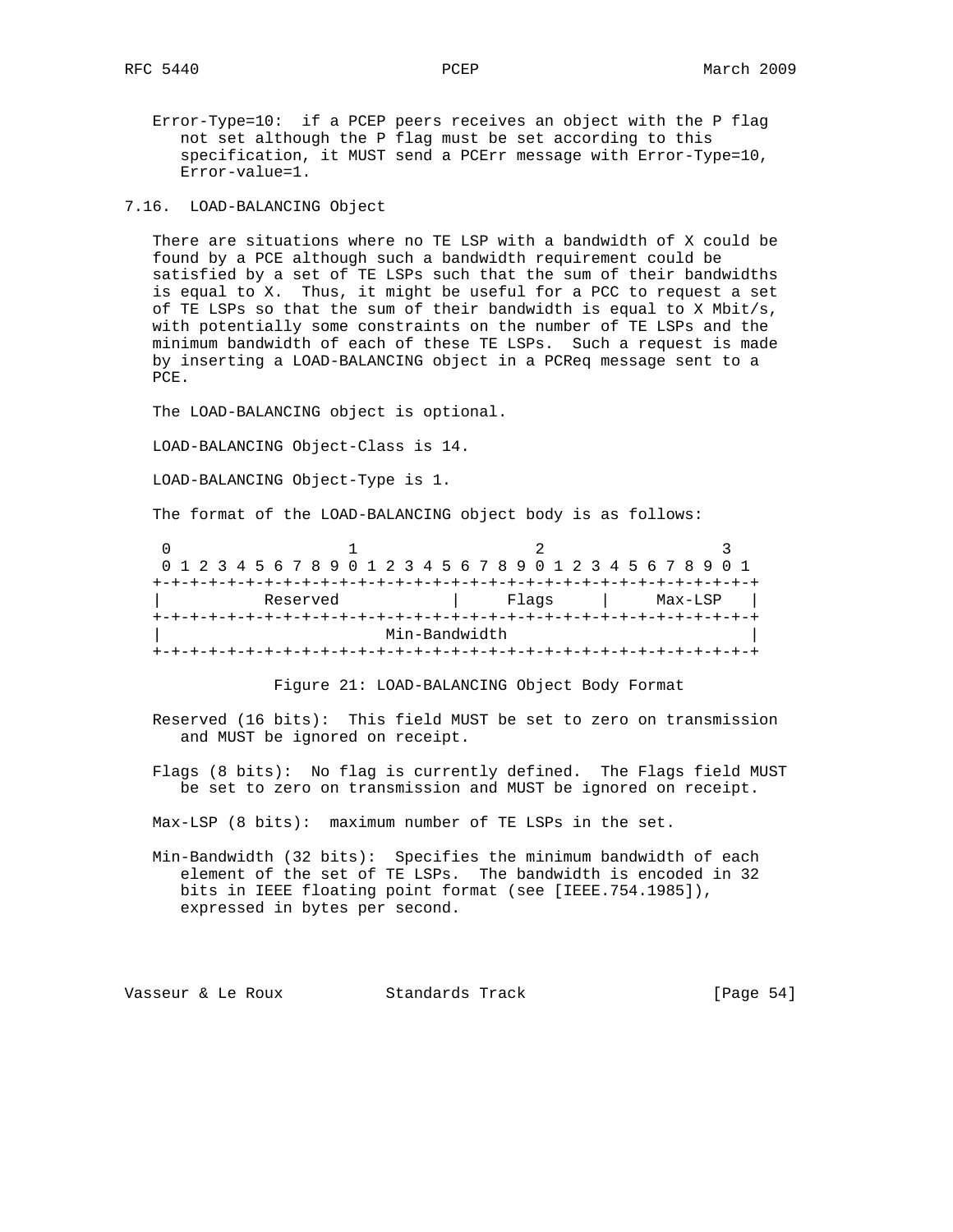The LOAD-BALANCING object body has a fixed length of 8 bytes.

 If a PCC requests the computation of a set of TE LSPs so that the sum of their bandwidth is X, the maximum number of TE LSPs is N, and each TE LSP must at least have a bandwidth of B, it inserts a BANDWIDTH object specifying X as the required bandwidth and a LOAD-BALANCING object with the Max-LSP and Min-Bandwidth fields set to N and B, respectively.

7.17. CLOSE Object

 The CLOSE object MUST be present in each Close message. There MUST be only one CLOSE object per Close message. If a Close message is received that contains more than one CLOSE object, the first CLOSE object is the one that must be processed. Other CLOSE objects MUST be silently ignored.

CLOSE Object-Class is 15.

CLOSE Object-Type is 1.

The format of the CLOSE object body is as follows:

| 0 1 2 3 4 5 6 7 8 9 0 1 2 3 4 5 6 7 8 9 0 1 2 3 4 5 6 7 8 9 0 1 |               |       |        |
|-----------------------------------------------------------------|---------------|-------|--------|
|                                                                 |               |       |        |
| Reserved                                                        |               | Flags | Reason |
|                                                                 |               |       |        |
|                                                                 |               |       |        |
|                                                                 | Optional TLVs |       |        |
|                                                                 |               |       |        |
|                                                                 |               |       |        |

#### Figure 22: CLOSE Object Format

 Reserved (16 bits): This field MUST be set to zero on transmission and MUST be ignored on receipt.

 Flags (8 bits): No flags are currently defined. The Flag field MUST be set to zero on transmission and MUST be ignored on receipt.

 Reason (8 bits): specifies the reason for closing the PCEP session. The setting of this field is optional. IANA manages the codespace of the Reason field. The following values are currently defined:

Vasseur & Le Roux Standards Track [Page 55]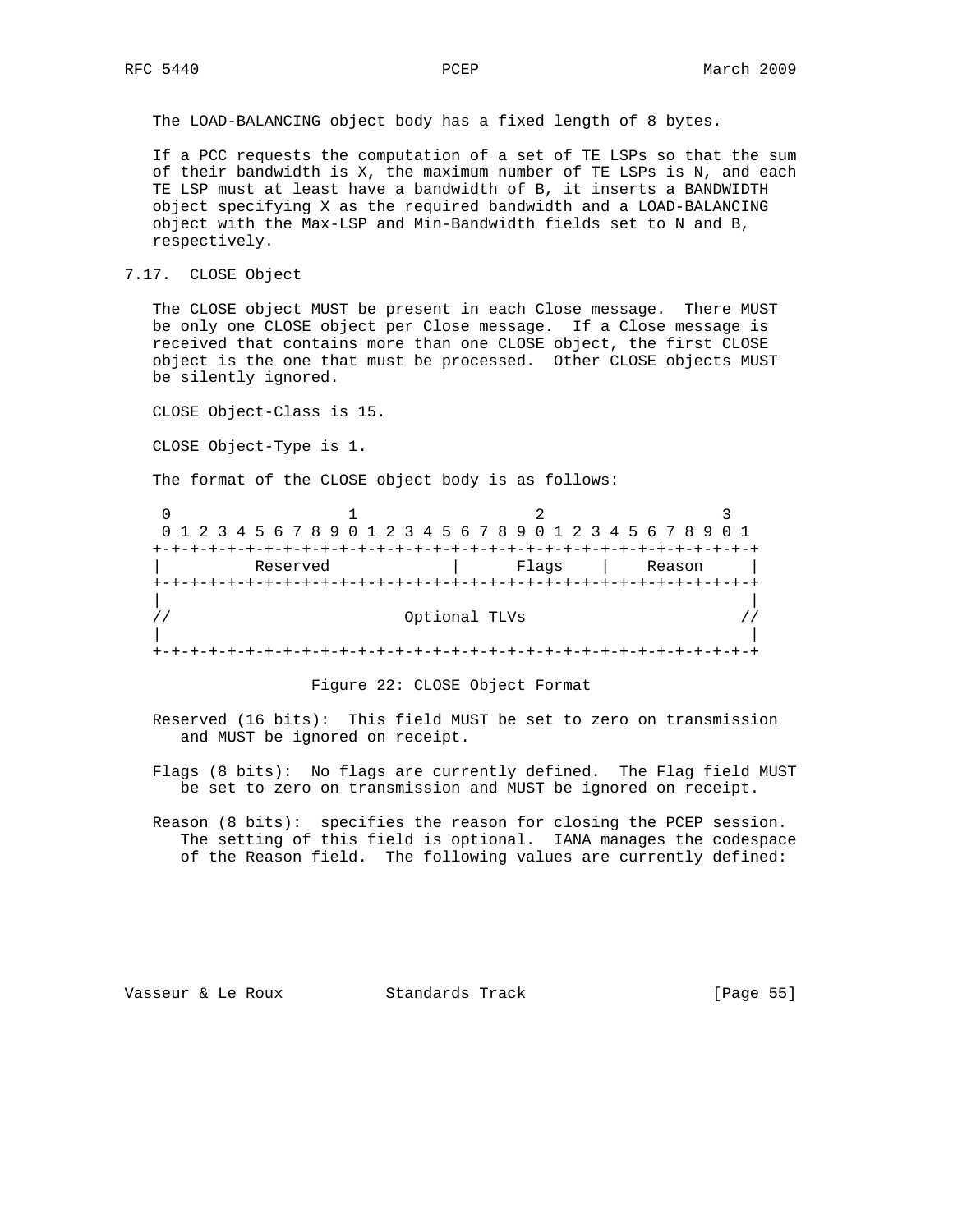| Reasons |                                                                      |
|---------|----------------------------------------------------------------------|
| Value   | Meaning                                                              |
|         | No explanation provided                                              |
| 2       | DeadTimer expired                                                    |
| 3       | Reception of a malformed PCEP message                                |
| 4       | Reception of an unacceptable number of unknown<br>requests/replies   |
| 5       | Reception of an unacceptable number of unrecognized<br>PCEP messages |

 Optional TLVs may be included within the CLOSE object body. The specification of such TLVs is outside the scope of this document.

8. Manageability Considerations

This section follows the guidance of [PCE-MANAGE].

8.1. Control of Function and Policy

 A PCEP implementation SHOULD allow configuring the following PCEP session parameters on the implementation:

- o The local Keepalive and DeadTimer (i.e., parameters sent by the PCEP peer in an Open message),
- o The maximum acceptable remote Keepalive and DeadTimer (i.e., parameters received from a peer in an Open message),
- o Whether negotiation is enabled or disabled,
- o If negotiation is allowed, the minimum acceptable Keepalive and DeadTimer timers received from a PCEP peer,
- o The SyncTimer,
- o The maximum number of sessions that can be set up,
- o The request timer, the amount of time a PCC waits for a reply before resending its path computation requests (potentially to an alternate PCE),
- o The MAX-UNKNOWN-REQUESTS,
- o The MAX-UNKNOWN-MESSAGES.

 These parameters may be configured as default parameters for any PCEP session the PCEP speaker participates in, or may apply to a specific session with a given PCEP peer or to a specific group of sessions

Vasseur & Le Roux Standards Track [Page 56]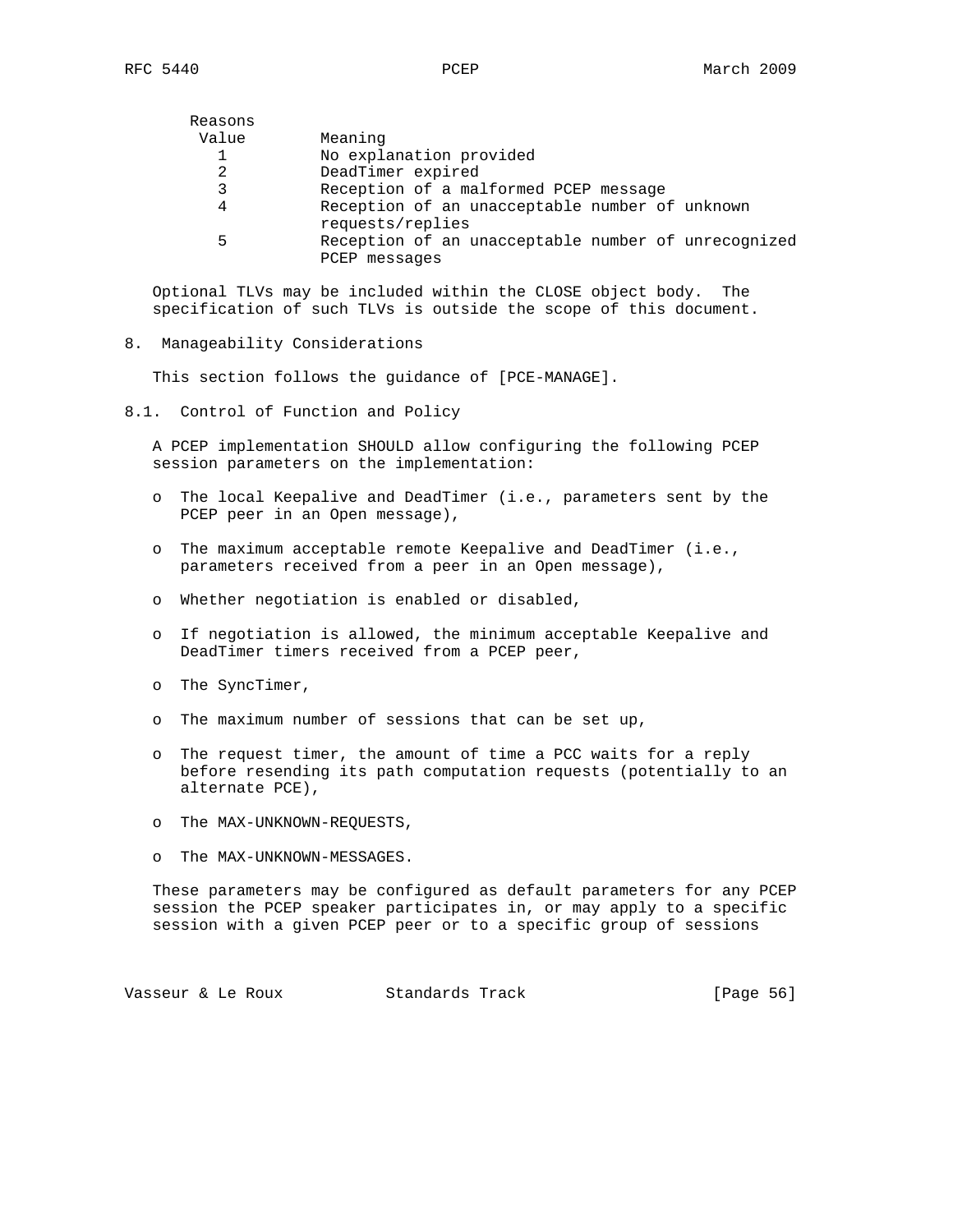with a specific group of PCEP peers. A PCEP implementation SHOULD allow configuring the initiation of a PCEP session with a selected subset of discovered PCEs. Note that PCE selection is a local implementation issue. A PCEP implementation SHOULD allow configuring a specific PCEP session with a given PCEP peer. This includes the configuration of the following parameters:

- o The IP address of the PCEP peer,
- o The PCEP speaker role: PCC, PCE, or both,
- o Whether the PCEP speaker should initiate the PCEP session or wait for initiation by the peer,
- o The PCEP session parameters, as listed above, if they differ from the default parameters,
- o A set of PCEP policies including the type of operations allowed for the PCEP peer (e.g., diverse path computation, synchronization, etc.).

 A PCEP implementation MUST allow restricting the set of PCEP peers that can initiate a PCEP session with the PCEP speaker (e.g., list of authorized PCEP peers, all PCEP peers in the area, all PCEP peers in the AS).

8.2. Information and Data Models

 A PCEP MIB module is defined in [PCEP-MIB] that describes managed objects for modeling of PCEP communication including:

- o PCEP client configuration and status,
- o PCEP peer configuration and information,
- o PCEP session configuration and information,
- o Notifications to indicate PCEP session changes.

# 8.3. Liveness Detection and Monitoring

 PCEP includes a keepalive mechanism to check the liveliness of a PCEP peer and a notification procedure allowing a PCE to advertise its overloaded state to a PCC. Also, procedures in order to monitor the liveliness and performances of a given PCE chain (in case of multiple-PCE path computation) are defined in [PCE-MONITOR].

Vasseur & Le Roux Standards Track [Page 57]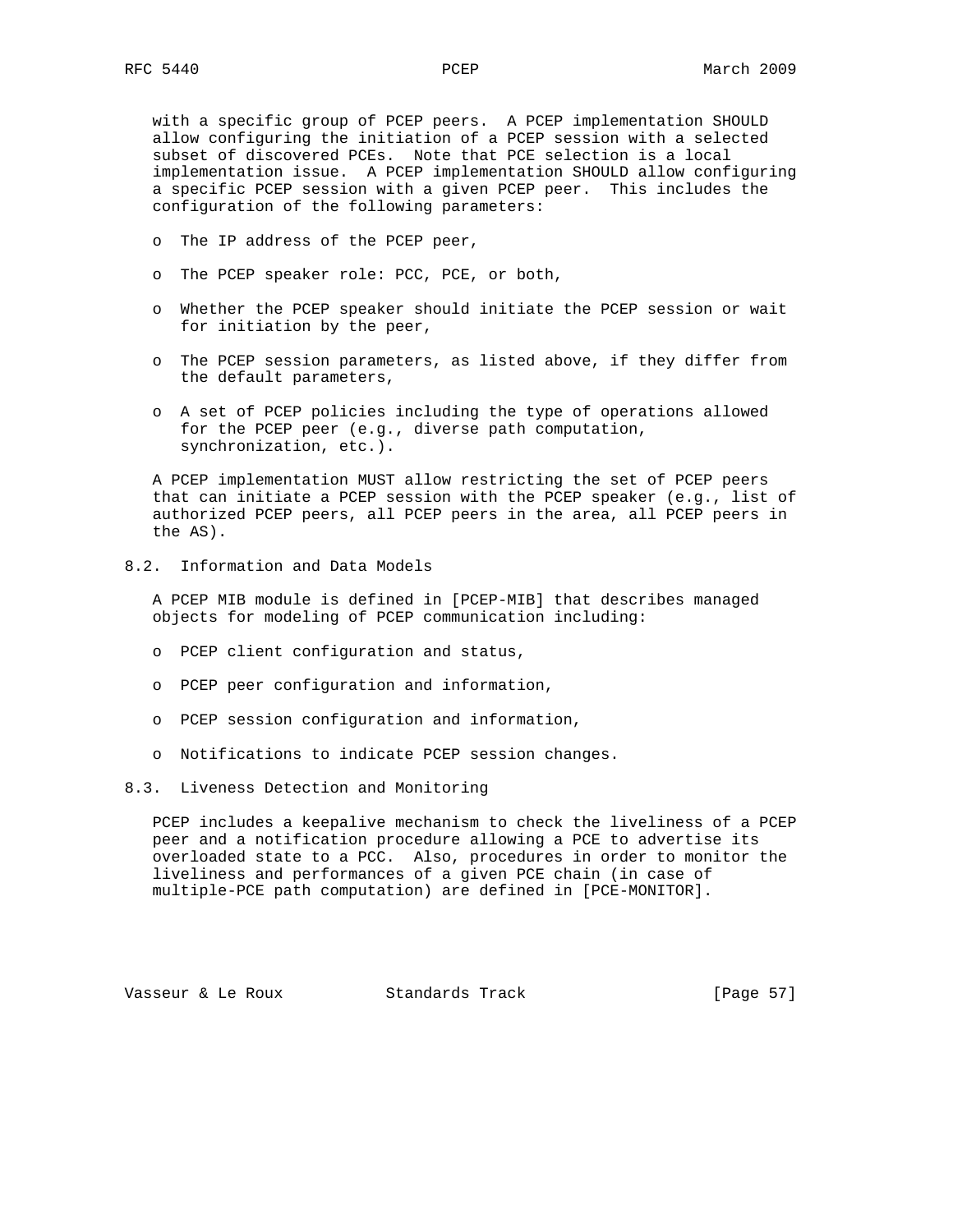8.4. Verifying Correct Operation

 Verifying the correct operation of a PCEP communication can be performed by monitoring various parameters. A PCEP implementation SHOULD provide the following parameters:

- o Response time (minimum, average, and maximum), on a per-PCE-peer basis,
- o PCEP session failures,
- o Amount of time the session has been in active state,
- o Number of corrupted messages,
- o Number of failed computations,
- o Number of requests for which no reply has been received after the expiration of a configurable timer and by verifying that at least one path exists that satisfies the set of constraints.

 A PCEP implementation SHOULD log error events (e.g., corrupted messages, unrecognized objects).

8.5. Requirements on Other Protocols and Functional Components

 PCEP does not put any new requirements on other protocols. As PCEP relies on the TCP transport protocol, PCEP management can make use of TCP management mechanisms (such as the TCP MIB defined in [RFC4022]).

 The PCE Discovery mechanisms ([RFC5088], [RFC5089]) may have an impact on PCEP. To avoid that a high frequency of PCE Discoveries/ Disappearances triggers a high frequency of PCEP session setups/ deletions, it is RECOMMENDED to introduce some dampening for establishment of PCEP sessions.

8.6. Impact on Network Operation

 In order to avoid any unacceptable impact on network operations, an implementation SHOULD allow a limit to be placed on the number of sessions that can be set up on a PCEP speaker, and MAY allow a limit to be placed on the rate of messages sent by a PCEP speaker and received from a peer. It MAY also allow sending a notification when a rate threshold is reached.

Vasseur & Le Roux Standards Track [Page 58]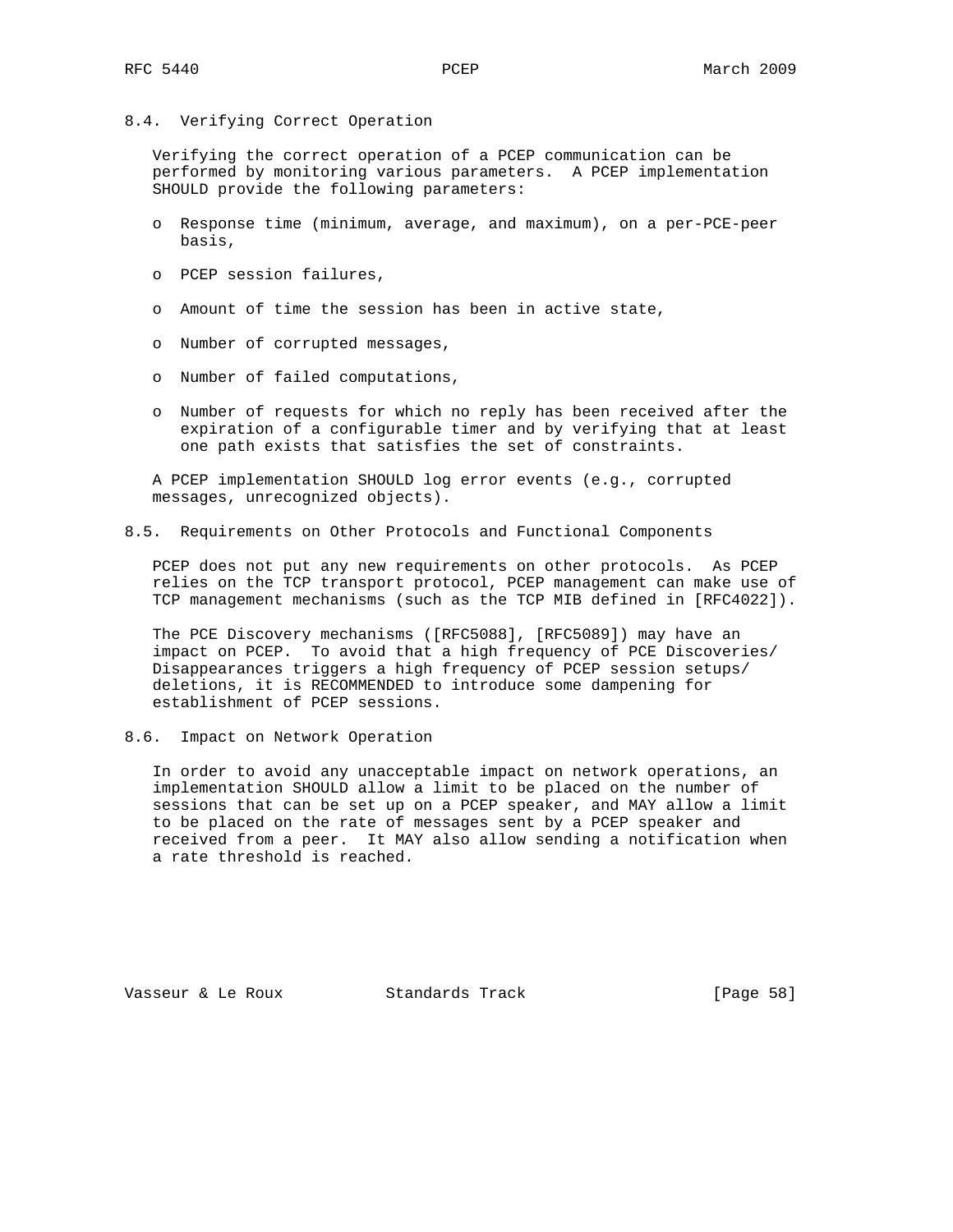9. IANA Considerations

 IANA assigns values to the PCEP protocol parameters (messages, objects, TLVs).

 IANA established a new top-level registry to contain all PCEP codepoints and sub-registries.

 The allocation policy for each new registry is by IETF Consensus: new values are assigned through the IETF consensus process (see [RFC5226]). Specifically, new assignments are made via RFCs approved by the IESG. Typically, the IESG will seek input on prospective assignments from appropriate persons (e.g., a relevant Working Group if one exists).

9.1. TCP Port

PCEP has been registered as TCP port 4189.

9.2. PCEP Messages

 IANA created a registry for PCEP messages. Each PCEP message has a message type value.

| Value | Meaning                  | Reference     |
|-------|--------------------------|---------------|
| 1     | Open                     | This document |
| 2     | Keepalive                | This document |
| 3     | Path Computation Request | This document |
| 4     | Path Computation Reply   | This document |
| 5     | Notification             | This document |
| 6     | Error                    | This document |
| 7     | Close                    | This document |

# 9.3. PCEP Object

 IANA created a registry for PCEP objects. Each PCEP object has an Object-Class and an Object-Type.

| Object-Class Value | Name                | Reference     |
|--------------------|---------------------|---------------|
| 1                  | OPEN<br>Object-Type | This document |
| 2                  | RP<br>Object-Type   | This document |

| Vasseur & Le Roux |  | Standards Track | [Page 59] |  |
|-------------------|--|-----------------|-----------|--|
|                   |  |                 |           |  |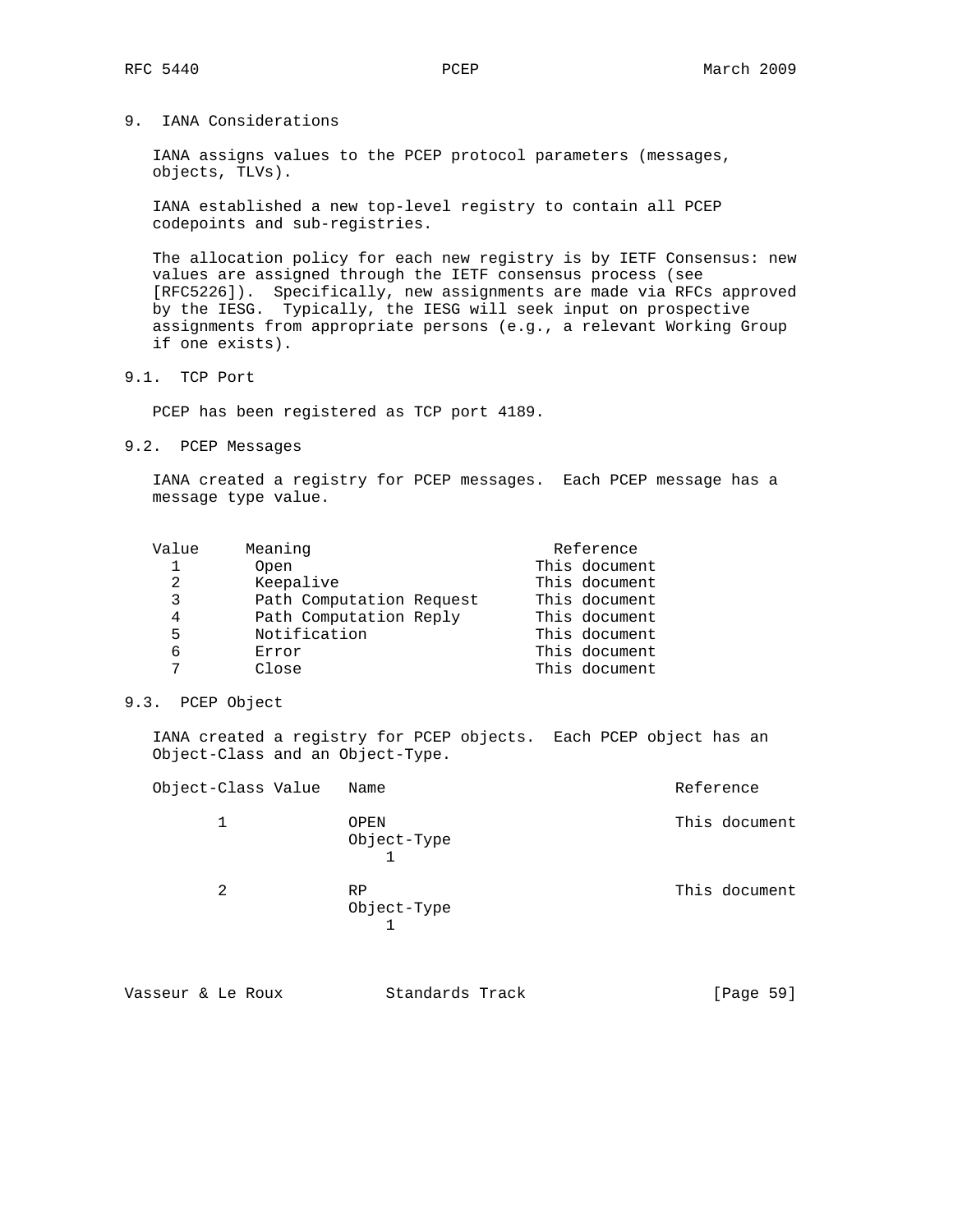| 3  | $NO-PATH$<br>Object-Type<br>$\mathbf{1}$                            |                                                                                | This document |
|----|---------------------------------------------------------------------|--------------------------------------------------------------------------------|---------------|
| 4  | END-POINTS<br>Object-Type<br>1: IPv4 addresses<br>2: IPv6 addresses |                                                                                | This document |
| 5  | BANDWIDTH<br>Object-Type<br>1: Requested bandwidth                  | 2: Bandwidth of an existing TE LSP<br>for which a reoptimization is performed. | This document |
| 6  | METRIC<br>Object-Type<br>1                                          |                                                                                | This document |
| 7  | ERO<br>Object-Type<br>1                                             |                                                                                | This document |
| 8  | RRO<br>Object-Type<br>1                                             |                                                                                | This document |
| 9  | LSPA<br>Object-Type<br>1                                            |                                                                                | This document |
| 10 | IRO<br>Object-Type<br>1                                             |                                                                                | This document |
| 11 | <b>SVEC</b><br>Object-Type<br>1                                     |                                                                                | This document |
| 12 | NOTIFICATION<br>Object-Type<br>1                                    |                                                                                | This document |
| 13 | PCEP-ERROR<br>Object-Type<br>1                                      |                                                                                | This document |

| [Page 60]<br>Standards Track<br>Vasseur & Le Roux |  |
|---------------------------------------------------|--|
|---------------------------------------------------|--|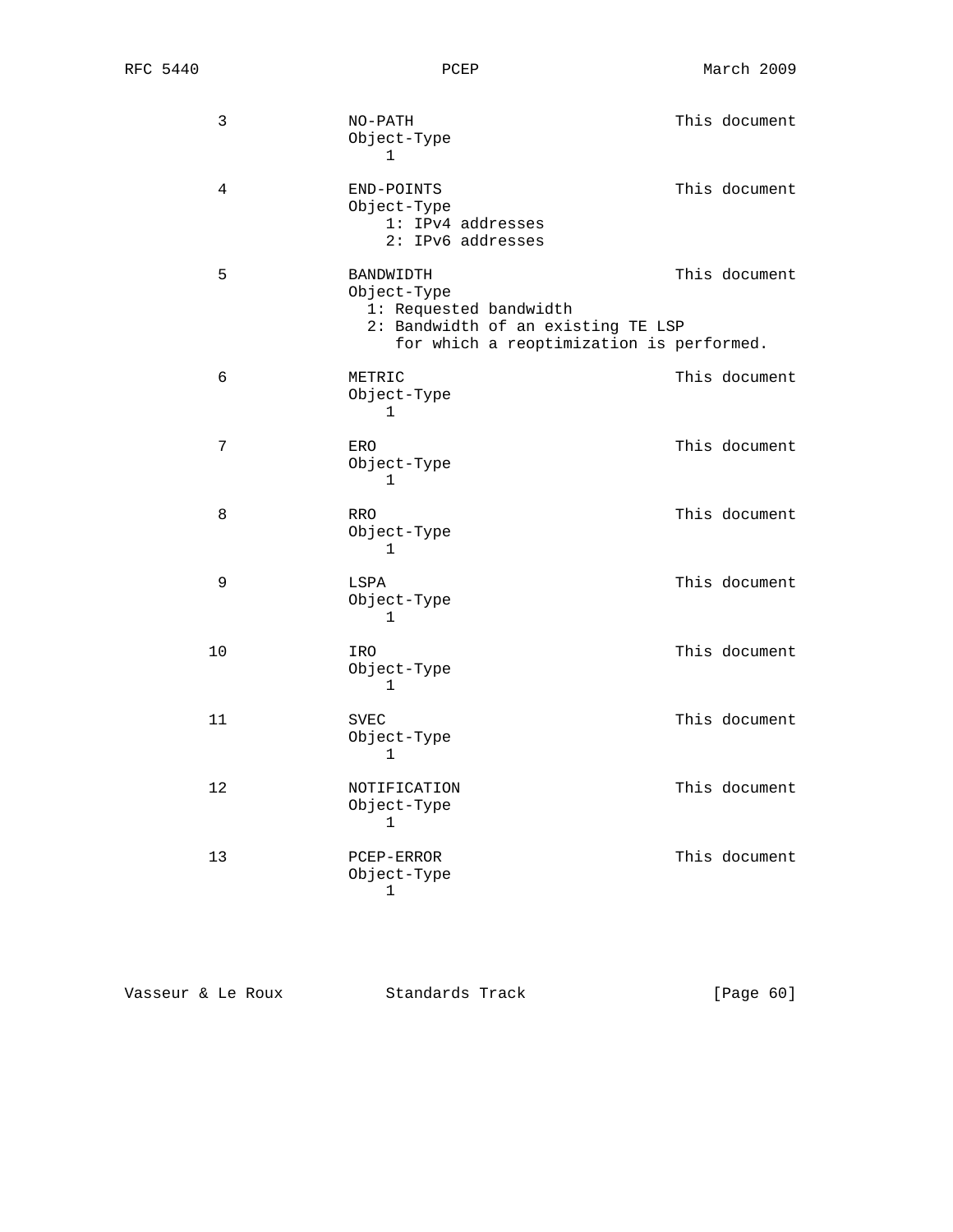| 14 | LOAD-BALANCING<br>Object-Type | This document |
|----|-------------------------------|---------------|
| 15 | CLOSE<br>Object-Type          | This document |

#### 9.4. PCEP Message Common Header

 IANA created a registry to manage the Flag field of the PCEP Message Common Header.

 New bit numbers may be allocated only by an IETF Consensus action. Each bit should be tracked with the following qualities:

- o Bit number (counting from bit 0 as the most significant bit)
- o Capability description
- o Defining RFC

No bits are currently defined for the PCEP message common header.

9.5. Open Object Flag Field

IANA created a registry to manage the Flag field of the OPEN object.

 New bit numbers may be allocated only by an IETF Consensus action. Each bit should be tracked with the following qualities:

- o Bit number (counting from bit 0 as the most significant bit)
- o Capability description
- o Defining RFC

No bits are currently for the OPEN Object flag field.

9.6. RP Object

 New bit numbers may be allocated only by an IETF Consensus action. Each bit should be tracked with the following qualities:

- o Bit number (counting from bit 0 as the most significant bit)
- o Capability description

Vasseur & Le Roux Standards Track [Page 61]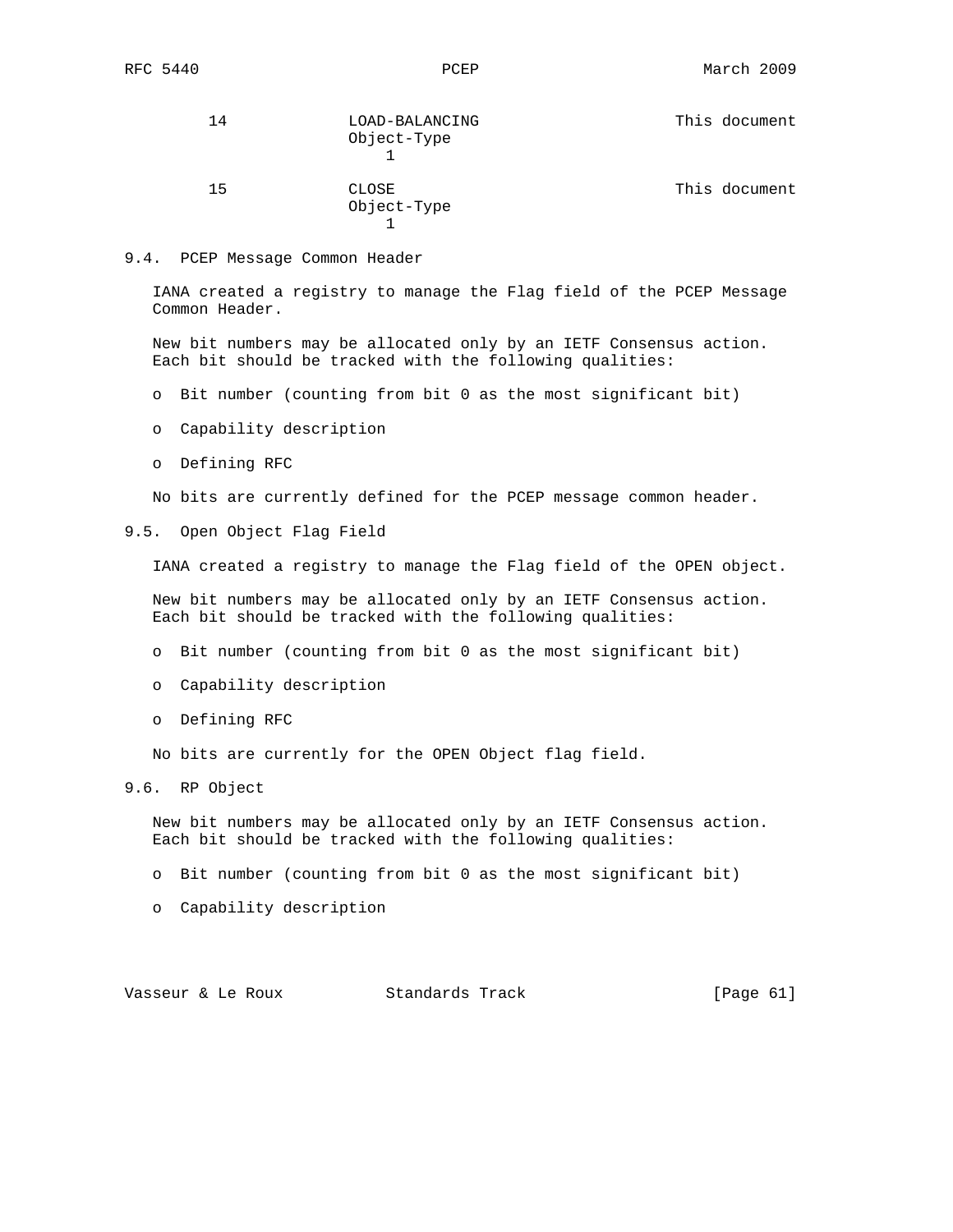o Defining RFC

 Several bits are defined for the RP Object flag field in this document. The following values have been assigned:

Codespace of the Flag field (RP Object)

| Bit.      | Description    | Reference     |
|-----------|----------------|---------------|
| 2.6       | Strict/Loose   | This document |
| 27        | Bi-directional | This document |
| 2.8       | Reoptimization | This document |
| $29 - 31$ | Priority       | This document |

# 9.7. NO-PATH Object Flag Field

 IANA created a registry to manage the codespace of the NI field and the Flag field of the NO-PATH object.

| Value | Meaning                                                     | Reference     |
|-------|-------------------------------------------------------------|---------------|
|       | No path satisfying the set<br>of constraints could be found | This document |
|       | PCE chain broken                                            | This document |

 New bit numbers may be allocated only by an IETF Consensus action. Each bit should be tracked with the following qualities:

o Bit number (counting from bit 0 as the most significant bit)

o Capability description

o Defining RFC

 One bit is defined for the NO-PATH Object flag field in this document:

Codespace of the Flag field (NO-PATH Object)

| Bit | Description | Reference<br>_____ |
|-----|-------------|--------------------|
|-----|-------------|--------------------|

0 Unsatisfied constraint indicated This document

| Standards Track<br>Vasseur & Le Roux | [Page $62$ ] |
|--------------------------------------|--------------|
|--------------------------------------|--------------|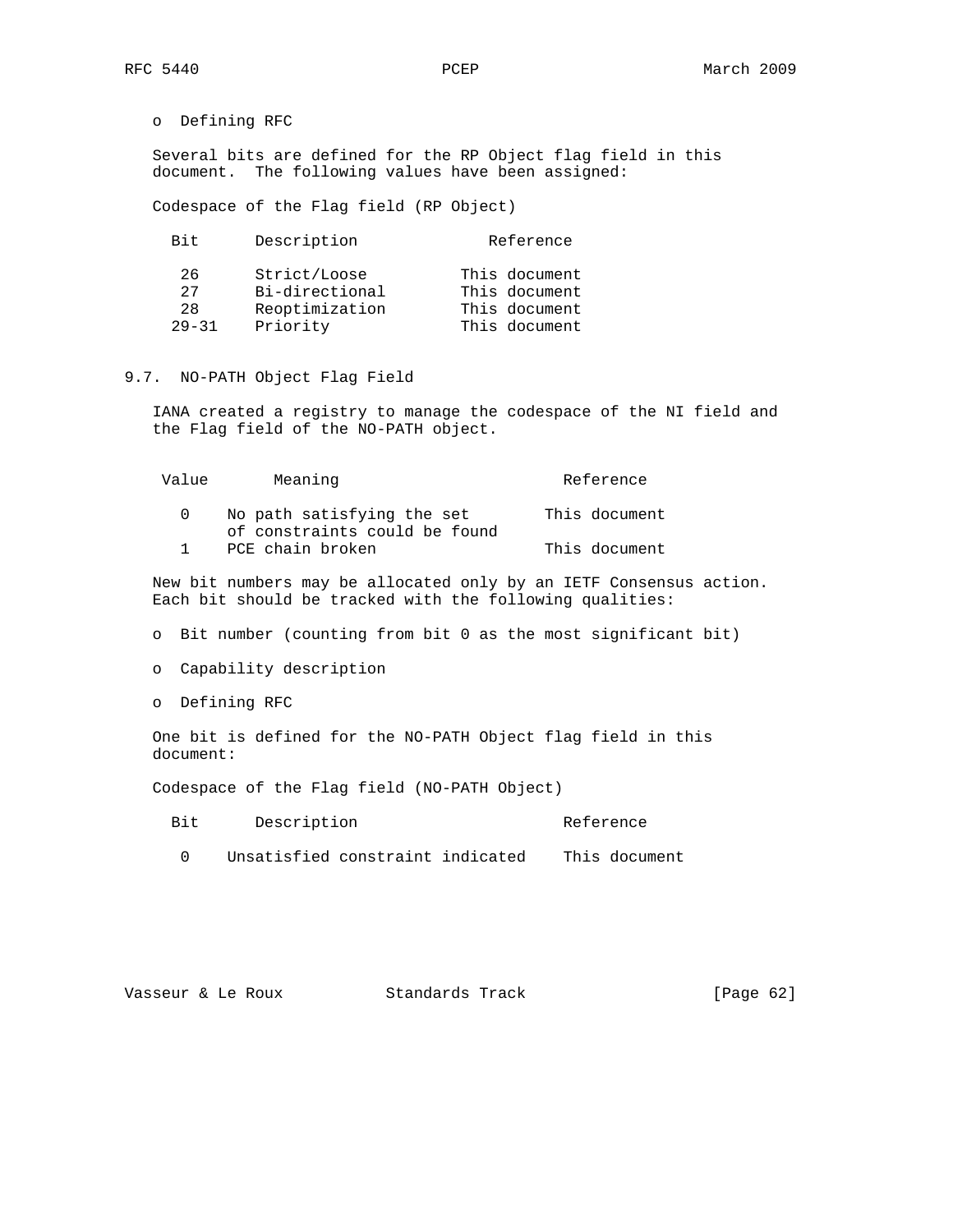# 9.8. METRIC Object

 IANA created a registry to manage the codespace of the T field and the Flag field of the METRIC Object.

Codespace of the T field (Metric Object)

| Value | Meaning    | Reference     |
|-------|------------|---------------|
|       | IGP metric | This document |
|       | TE metric  | This document |
| 2     | Hop Counts | This document |

 New bit numbers may be allocated only by an IETF Consensus action. Each bit should be tracked with the following qualities:

o Bit number (counting from bit 0 as the most significant bit)

o Capability description

o Defining RFC

 Several bits are defined in this document. The following values have been assigned:

Codespace of the Flag field (Metric Object)

| Bit. | Description     | Reference     |
|------|-----------------|---------------|
| 6    | Computed metric | This document |
|      | Bound           | This document |

## 9.9. LSPA Object Flag Field

IANA created a registry to manage the Flag field of the LSPA object.

 New bit numbers may be allocated only by an IETF Consensus action. Each bit should be tracked with the following qualities:

- o Bit number (counting from bit 0 as the most significant bit)
- o Capability description
- o Defining RFC

One bit is defined for the LSPA Object flag field in this document:

Vasseur & Le Roux Standards Track [Page 63]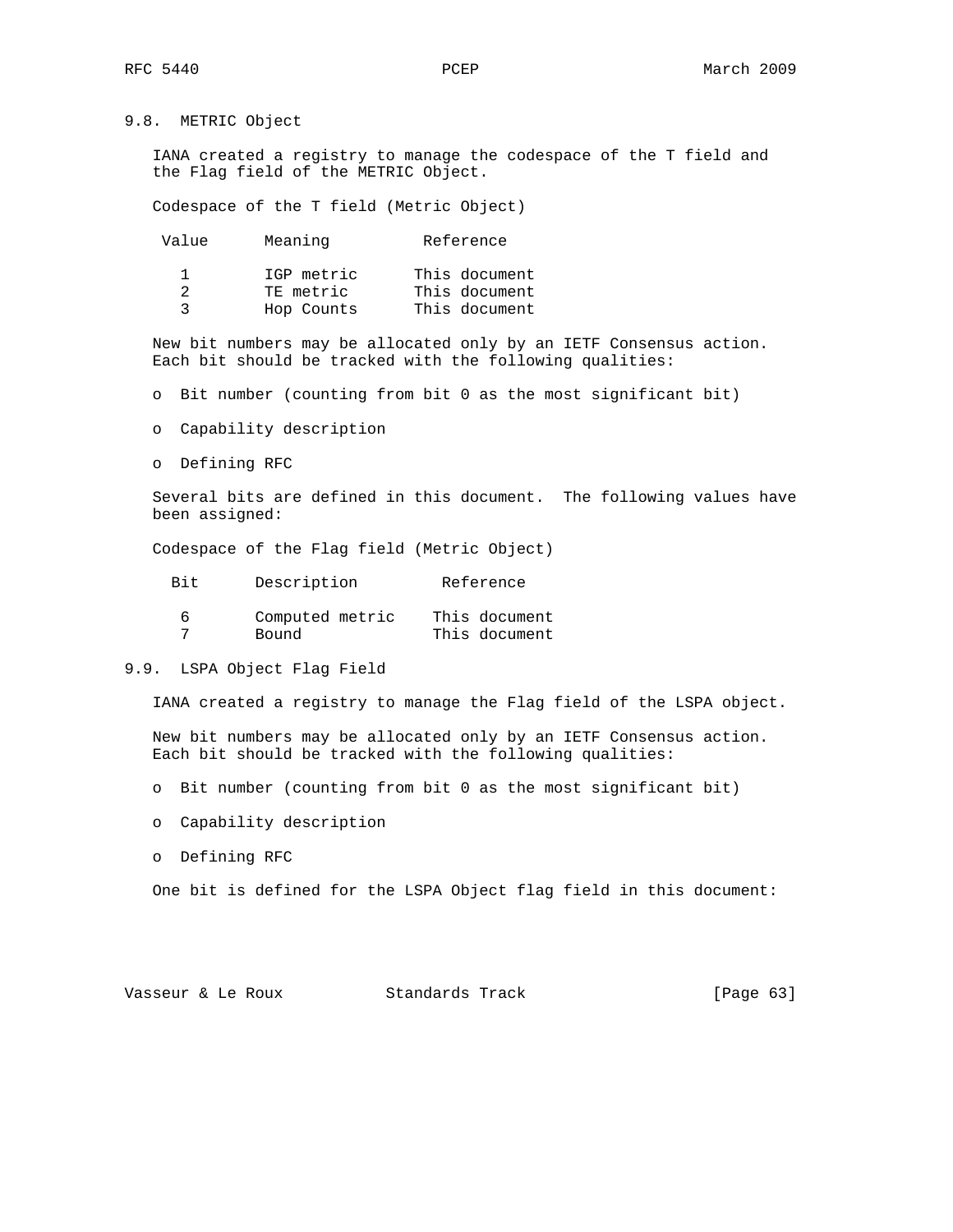Codespace of the Flag field (LSPA Object)

- Bit Description Reference
- 7 Local Protection Desired This document

9.10. SVEC Object Flag Field

IANA created a registry to manage the Flag field of the SVEC object.

 New bit numbers may be allocated only by an IETF Consensus action. Each bit should be tracked with the following qualities:

- o Bit number (counting from bit 0 as the most significant bit)
- o Capability description
- o Defining RFC

 Three bits are defined for the SVEC Object flag field in this document:

Codespace of the Flag field (SVEC Object)

| Bit.     | Description                  | Reference                      |
|----------|------------------------------|--------------------------------|
| 21<br>22 | SRLG Diverse<br>Node Diverse | This document<br>This document |
| クマ       | Link Diverse                 | This document                  |

# 9.11. NOTIFICATION Object

 IANA created a registry for the Notification-type and Notification value of the NOTIFICATION object and manages the code space.

| Notification-type | Name                                     | Reference     |
|-------------------|------------------------------------------|---------------|
|                   | Pending Request cancelled                | This document |
|                   | Notification-value                       |               |
|                   | 1: PCC cancels a set of pending requests |               |
|                   | 2: PCE cancels a set of pending requests |               |
| $\mathfrak{D}$    | Overloaded PCE                           | This document |
|                   | Notification-value                       |               |
|                   | 1: PCE in congested state                |               |
|                   | 2: PCE no longer in congested state      |               |
|                   |                                          |               |

| [Page $64$ ]<br>Standards Track<br>Vasseur & Le Roux |  |  |  |  |
|------------------------------------------------------|--|--|--|--|
|------------------------------------------------------|--|--|--|--|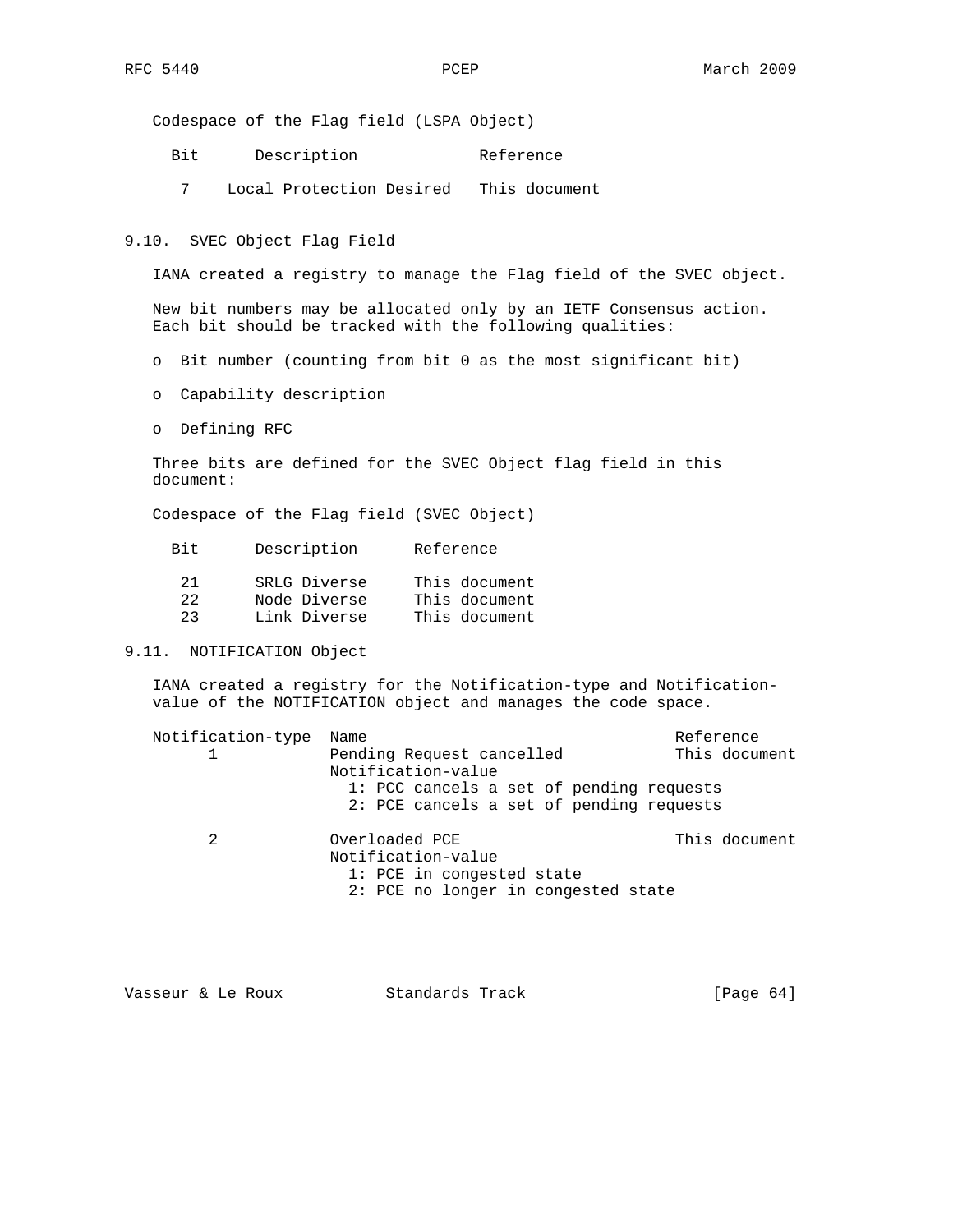IANA created a registry to manage the Flag field of the NOTIFICATION object.

 New bit numbers may be allocated only by an IETF Consensus action. Each bit should be tracked with the following qualities:

- o Bit number (counting from bit 0 as the most significant bit)
- o Capability description
- o Defining RFC

No bits are currently for the Flag Field of the NOTIFICATION object.

9.12. PCEP-ERROR Object

 IANA created a registry for the Error-Type and Error-value of the PCEP Error Object and manages the code space.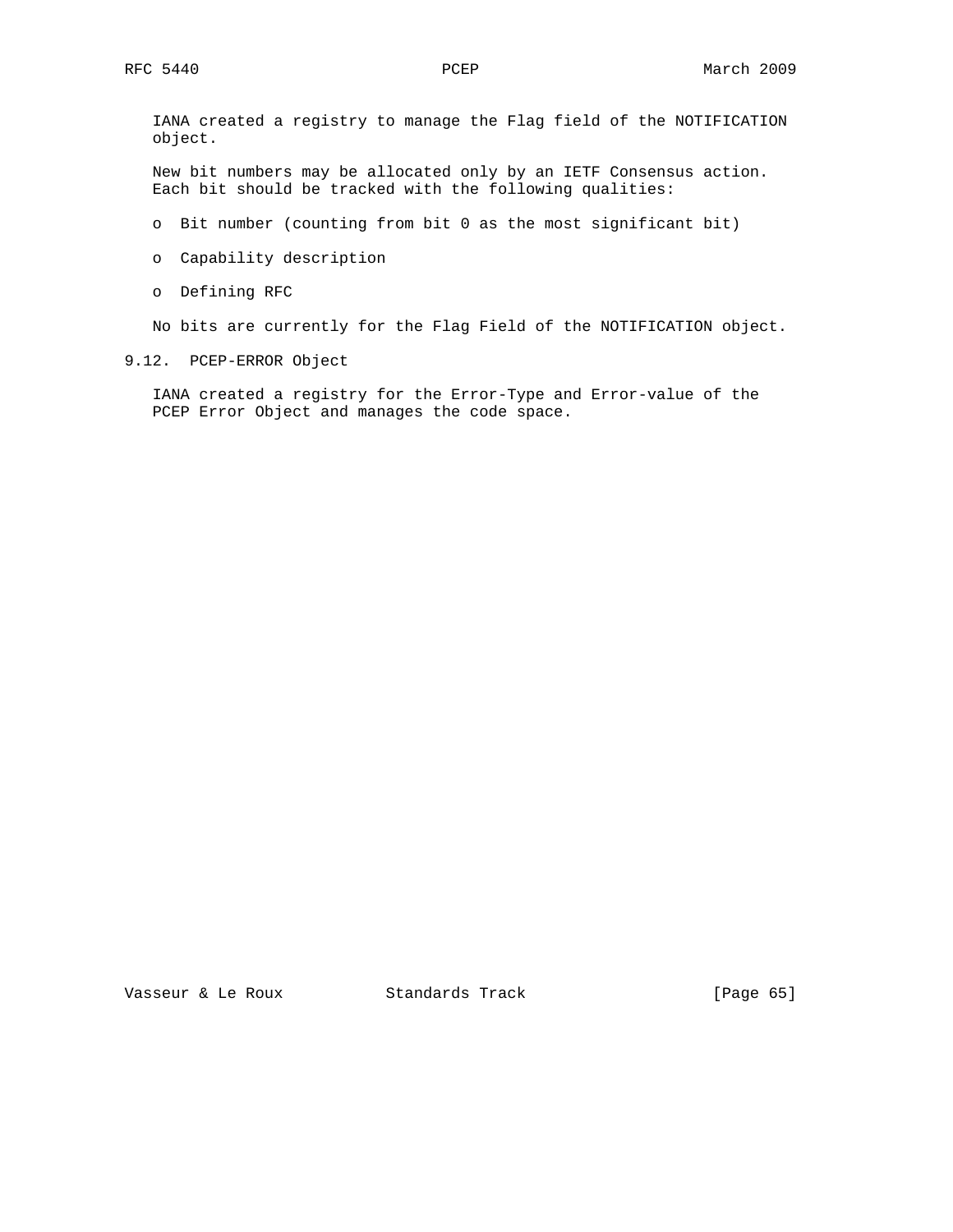For each PCEP error, an Error-Type and an Error-value are defined. Error- Meaning and Reference and Reference Type 1 PCEP session establishment failure This document Error-value=1: reception of an invalid Open message or a non Open message. Error-value=2: no Open message received before the expiration of the OpenWait timer Error-value=3: unacceptable and non-negotiable session characteristics Error-value=4: unacceptable but negotiable session characteristics Error-value=5: reception of a second Open message with still unacceptable session characteristics Error-value=6: reception of a PCErr message proposing unacceptable session characteristics Error-value=7: No Keepalive or PCErr message received before the expiration of the KeepWait timer Error-value=8: PCEP version not supported 2 Capability not supported This document 3 Unknown Object This document Error-value=1: Unrecognized object class Error-value=2: Unrecognized object Type 4 Not supported object This document Error-value=1: Not supported object class Error-value=2: Not supported object Type 5 Policy violation This document Error-value=1: C bit of the METRIC object set (request rejected) Error-value=2: O bit of the RP object cleared (request rejected) 6 Mandatory Object missing This document Error-value=1: RP object missing Error-value=2: RRO missing for a reoptimization request (R bit of the RP object set) Error-value=3: END-POINTS object missing<br>7 Synchronized path computation request miss Synchronized path computation request missing This document 8 Unknown request reference This document 9 Attempt to establish a second PCEP session This document 10 Reception of an invalid object This document Error-value=1: reception of an object with P flag not set although the P flag must be set according to this specification.

 IANA created a registry to manage the Flag field of the PCEP-ERROR object.

Vasseur & Le Roux Standards Track [Page 66]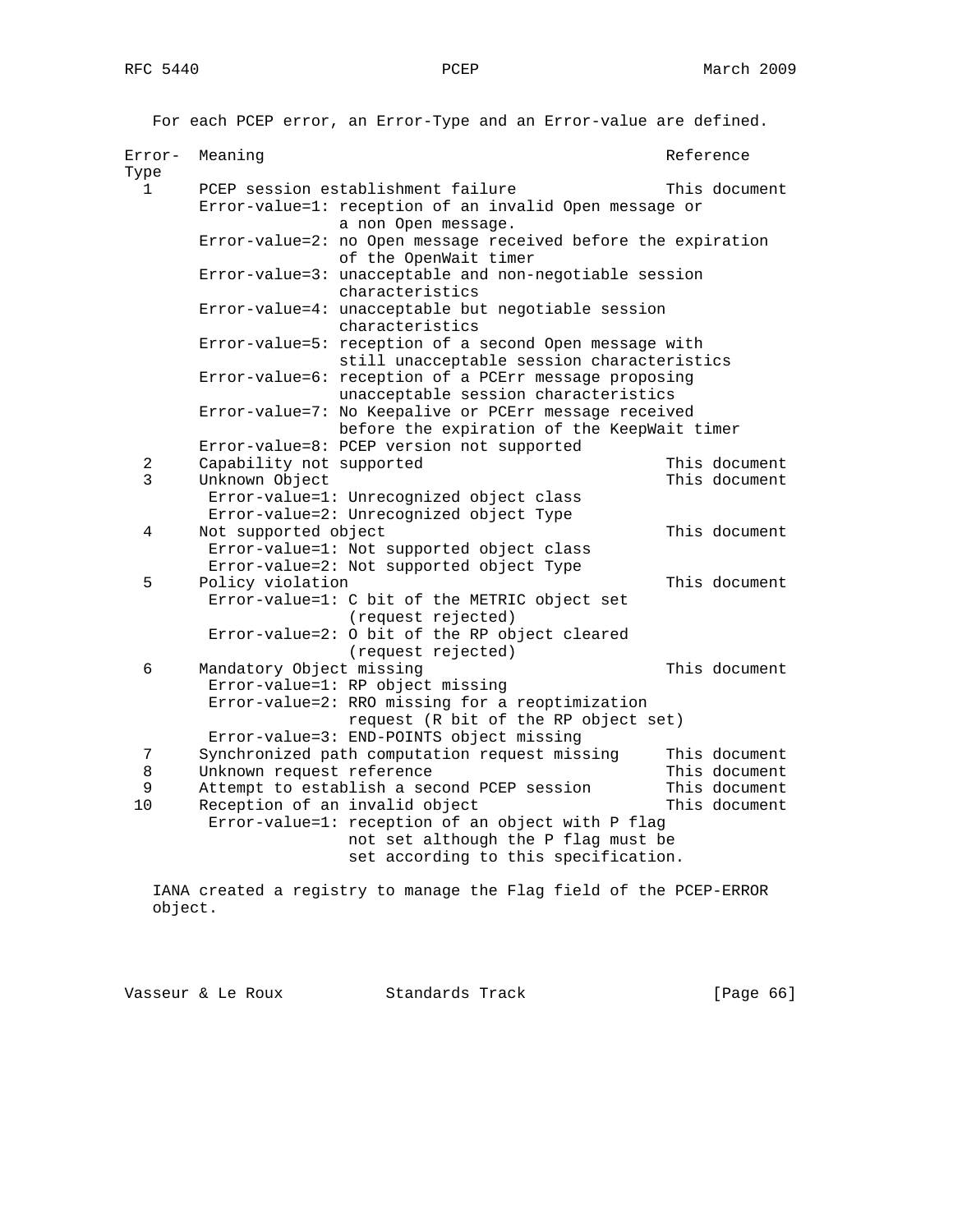New bit numbers may be allocated only by an IETF Consensus action. Each bit should be tracked with the following qualities:

- o Bit number (counting from bit 0 as the most significant bit)
- o Capability description
- o Defining RFC

No bits are currently for the Flag Field of the PCEP-ERROR Object.

9.13. LOAD-BALANCING Object Flag Field

 IANA created a registry to manage the Flag field of the LOAD- BALANCING object.

 New bit numbers may be allocated only by an IETF Consensus action. Each bit should be tracked with the following qualities:

- o Bit number (counting from bit 0 as the most significant bit)
- o Capability description
- o Defining RFC

 No bits are currently for the Flag Field of the LOAD-BALANCING Object.

9.14. CLOSE Object

 The CLOSE object MUST be present in each Close message in order to close a PCEP session. The reason field of the CLOSE object specifies the reason for closing the PCEP session. The reason field of the CLOSE object is managed by IANA.

Reasons

| Value        | Meaning                                             |
|--------------|-----------------------------------------------------|
| $\mathbf{1}$ | No explanation provided                             |
| 2            | DeadTimer expired                                   |
| 3            | Reception of a malformed PCEP message               |
| 4            | Reception of an unacceptable number of unknown      |
|              | requests/replies                                    |
| 5            | Reception of an unacceptable number of unrecognized |
|              | PCEP messages                                       |

IANA created a registry to manage the flag field of the CLOSE object.

| Standards Track<br>Vasseur & Le Roux | [Page 67] |  |  |
|--------------------------------------|-----------|--|--|
|--------------------------------------|-----------|--|--|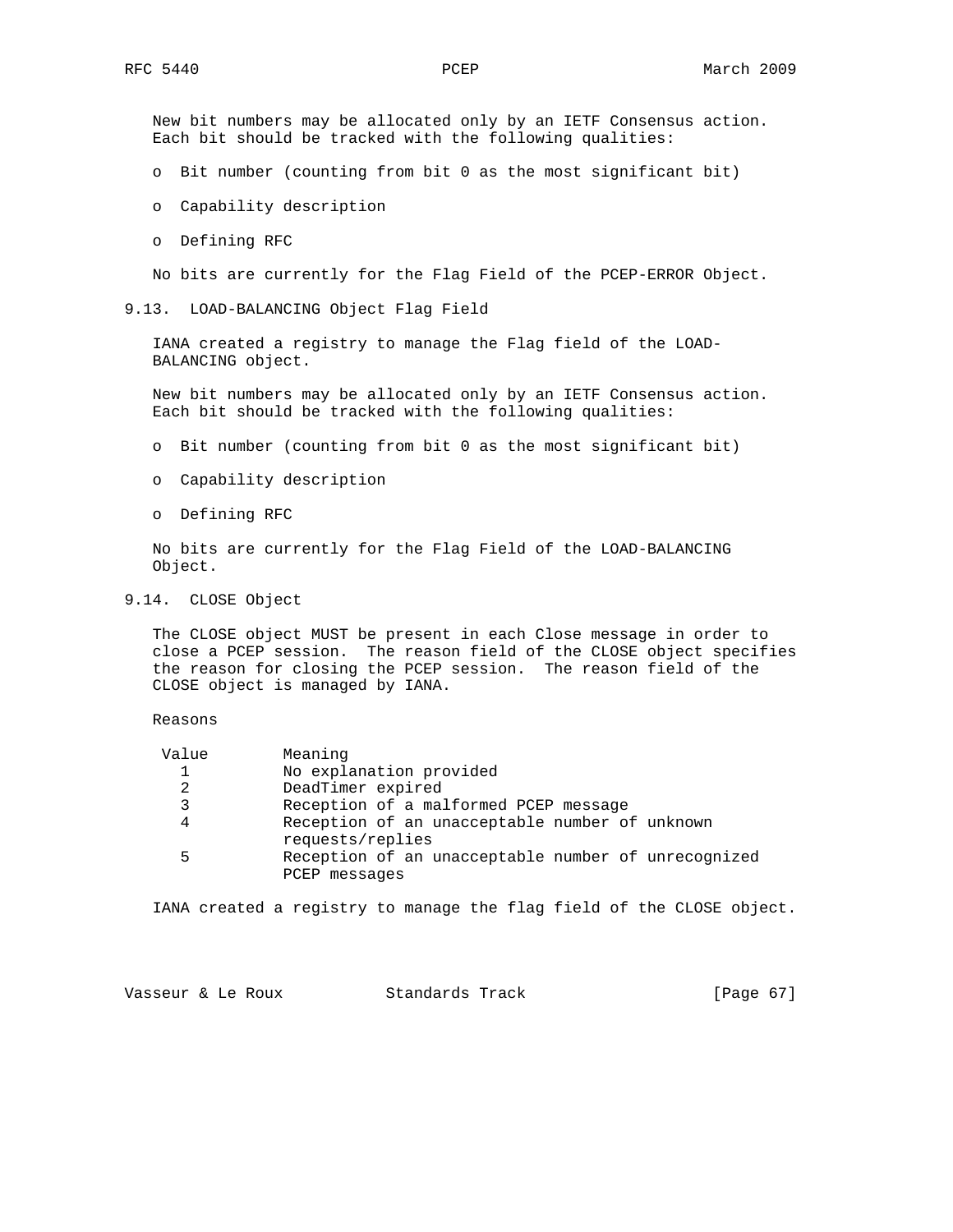New bit numbers may be allocated only by an IETF Consensus action. Each bit should be tracked with the following qualities:

o Bit number (counting from bit 0 as the most significant bit)

- o Capability description
- o Defining RFC

No bits are currently for the Flag Field of the CLOSE Object.

9.15. PCEP TLV Type Indicators

IANA created a registry for the PCEP TLVs.

| Value | Meaning               | Reference     |
|-------|-----------------------|---------------|
|       | NO-PATH-VECTOR TLV    | This document |
|       | OVERLOAD-DURATION TLV | This document |
|       | REO-MISSING TLV       | This document |

#### 9.16. NO-PATH-VECTOR TLV

 IANA manages the space of flags carried in the NO-PATH-VECTOR TLV defined in this document, numbering them from 0 as the least significant bit.

New bit numbers may be allocated only by an IETF Consensus action.

Each bit should be tracked with the following qualities:

o Bit number (counting from bit 0 as the most significant bit)

o Name flag

o Reference

| Bit Number | Name                      | Reference     |
|------------|---------------------------|---------------|
| 31         | PCE currently unavailable | This document |
| 30.        | Unknown destination       | This document |
| 29         | Unknown source            | This document |
|            |                           |               |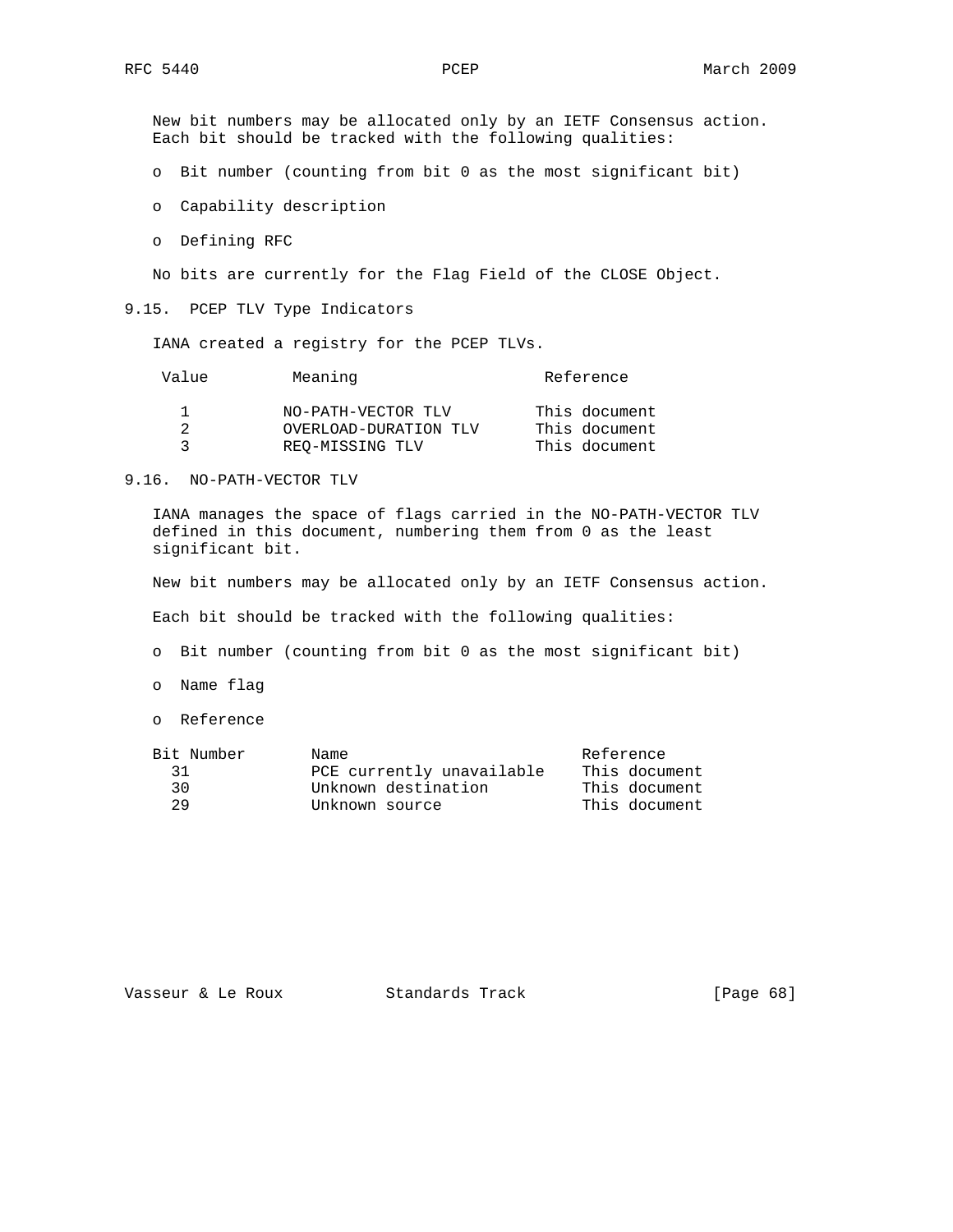# 10. Security Considerations

#### 10.1. Vulnerability

 Attacks on PCEP may result in damage to active networks. If path computation responses are changed, the PCC may be encouraged to set up inappropriate LSPs. Such LSPs might deviate to parts of the network susceptible to snooping, or might transit congested or reserved links. Path computation responses may be attacked by modification of the PCRep message, by impersonation of the PCE, or by modification of the PCReq to cause the PCE to perform a different computation from that which was originally requested.

 It is also possible to damage the operation of a PCE through a variety of denial-of-service attacks. Such attacks can cause the PCE to become congested with the result that path computations are supplied too slowly to be of value for PCCs. This could lead to slower-than-acceptable recovery times or delayed LSP establishment. In extreme cases, it may be that service requests are not satisfied.

PCEP could be the target of the following attacks:

- o Spoofing (PCC or PCE impersonation)
- o Snooping (message interception)
- o Falsification
- o Denial of Service

 In inter-AS scenarios when PCE-to-PCE communication is required, attacks may be particularly significant with commercial as well as service-level implications.

 Additionally, snooping of PCEP requests and responses may give an attacker information about the operation of the network. Simply by viewing the PCEP messages someone can determine the pattern of service establishment in the network and can know where traffic is being routed, thereby making the network susceptible to targeted attacks and the data within specific LSPs vulnerable.

 The following sections identify mechanisms to protect PCEP against security attacks.

Vasseur & Le Roux Standards Track [Page 69]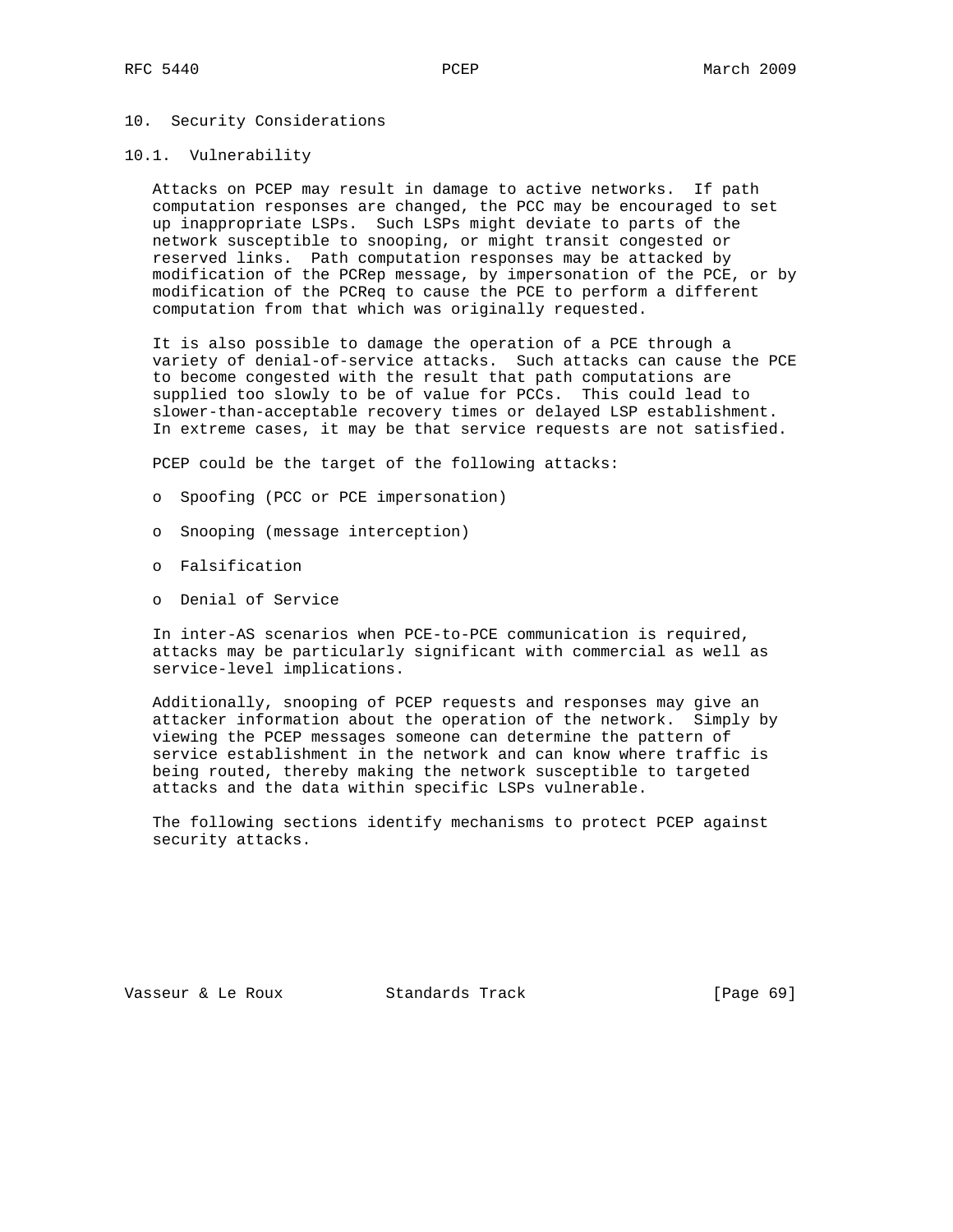# 10.2. TCP Security Techniques

 At the time of writing, TCP-MD5 [RFC2385] is the only available security mechanism for securing the TCP connections that underly PCEP sessions.

 As explained in [RFC2385], the use of MD5 faces some limitations and does not provide as high a level of security as was once believed. A PCEP implementation supporting TCP-MD5 SHOULD be designed so that stronger security keying techniques or algorithms that may be specified for TCP can be easily integrated in future releases.

 The TCP Authentication Option [TCP-AUTH] (TCP-AO) specifies new security procedures for TCP, but is not yet complete. Since it is believed that [TCP-AUTH] will offer significantly improved security for applications using TCP, implementers should expect to update their implementation as soon as the TCP Authentication Option is published as an RFC.

 Implementations MUST support TCP-MD5 and should make the security function available as a configuration option.

 Operators will need to observe that some deployed PCEP implementations may pre-date the completion of [TCP-AUTH], and it will be necessary to configure policy for secure communication between PCEP speakers that support the TCP Authentication Option, and those that don't.

 An alternative approach for security over TCP transport is to use the Transport Layer Security (TLS) protocol [RFC5246]. This provides protection against eavesdropping, tampering, and message forgery. But TLS doesn't protect the TCP connection itself, because it does not authenticate the TCP header. Thus, it is vulnerable to attacks such as TCP reset attacks (something against which TCP-MD5 does protect). The use of TLS would, however, require the specification of how PCEP initiates TLS handshaking and how it interprets the certificates exchanged in TLS. That specification is out of the scope of this document, but could be the subject of future work.

10.3. PCEP Authentication and Integrity

 Authentication and integrity checks allow the receiver of a PCEP message to know that the message genuinely comes from the node that purports to have sent it and to know whether the message has been modified.

Vasseur & Le Roux Standards Track [Page 70]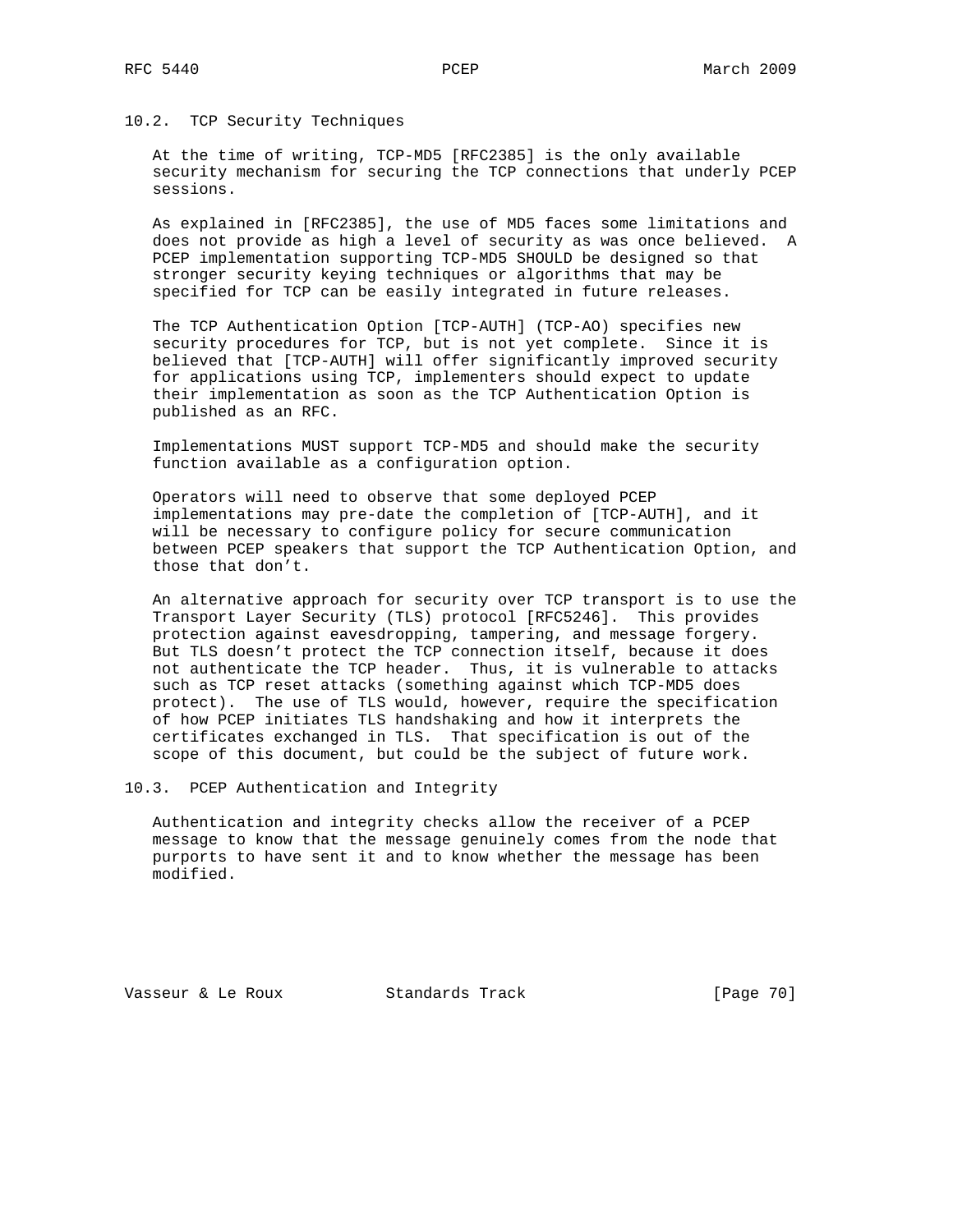The TCP-MD5 mechanism [RFC2385] described in the previous section provides such a mechanism subject to the concerns listed in [RFC2385] and [RFC4278]. These issues will be addressed and resolved by [TCP-AUTH].

# 10.4. PCEP Privacy

 Ensuring PCEP communication privacy is of key importance, especially in an inter-AS context, where PCEP communication end-points do not reside in the same AS, as an attacker that intercepts a PCE message could obtain sensitive information related to computed paths and resources.

 PCEP privacy can be ensured by encryption. TCP MAY be run over IPsec [RFC4303] tunnels to provide the required encryption. Note that IPsec can also ensure authentication and integrity; in which case, TCP-MD5 or TCP-AO would not be required. However, there is some concern that IPsec on this scale would be hard to configure and operate. Use of IPSec with PCEP is out of the scope of this document and may be addressed in a separate document.

10.5. Key Configuration and Exchange

 Authentication, tamper protection, and encryption all require the use of keys by sender and receiver.

 Although key configuration per session is possible, it may be particularly onerous to operators (in the same way as for the Border Gateway Protocol (BGP) as discussed in [BGP-SEC]). If there is a relatively small number of PCCs and PCEs in the network, manual key configuration MAY be considered a valid choice by the operator, although it is important to be aware of the vulnerabilities introduced by such mechanisms (i.e., configuration errors, social engineering, and carelessness could all give rise to security breaches). Furthermore, manually configured keys are less likely to be regularly updated which also increases the security risk. Where there is a large number of PCCs and PCEs, the operator could find that key configuration and maintenance is a significant burden as each PCC needs to be configured to the PCE.

 An alternative to individual keys is the use of a group key. A group key is common knowledge among all members of a trust domain. Thus, since the routers in an IGP area or an AS are part of a common trust domain [MPLS-SEC], a PCEP group key MAY be shared among all PCCs and PCEs in an IGP area or AS. The use of a group key will considerably simplify the operator's configuration task while continuing to secure

Vasseur & Le Roux Standards Track [Page 71]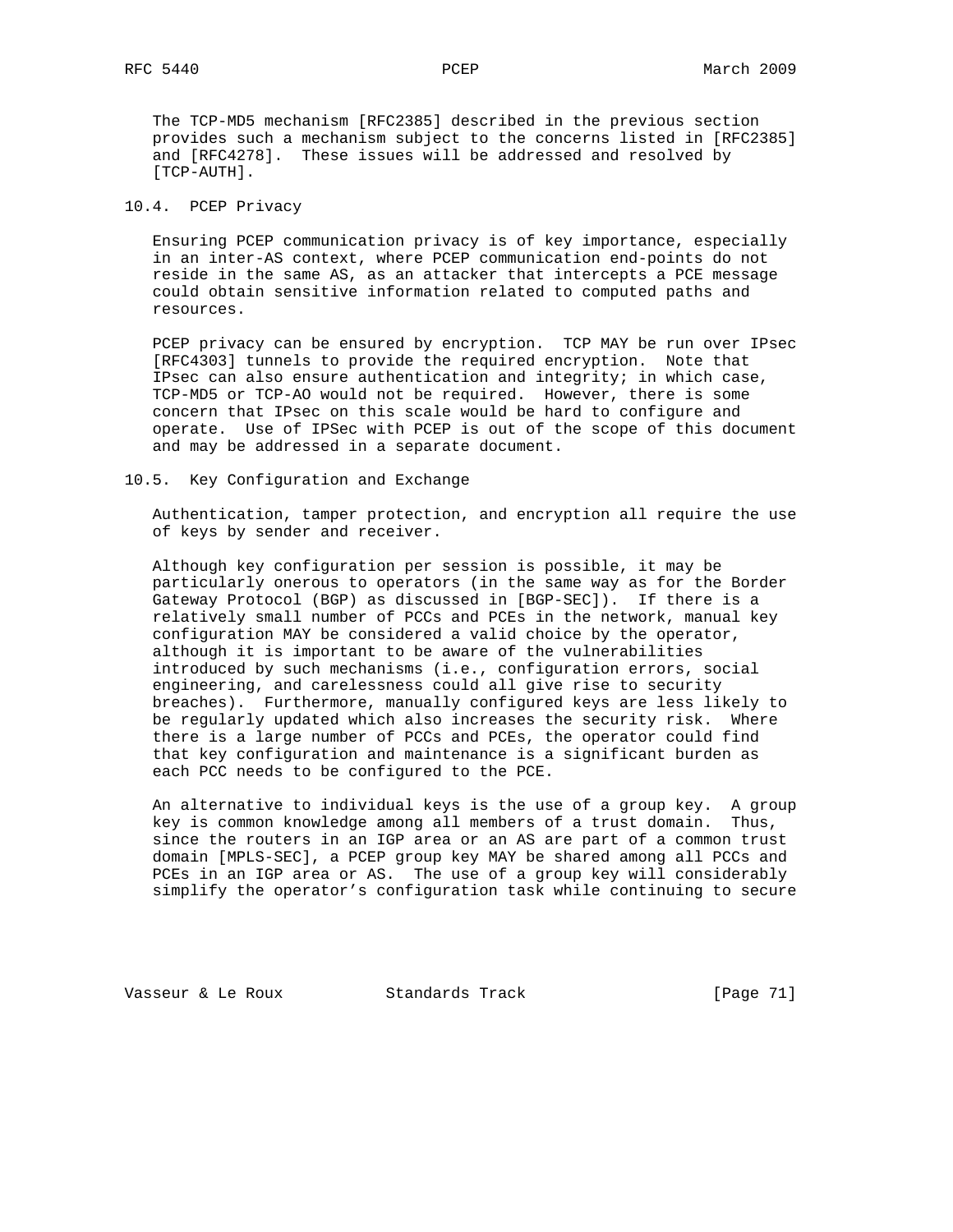PCEP against attack from outside the network. However, it must be noted that the more entities that have access to a key, the greater the risk of that key becoming public.

 With the use of a group key, separate keys would need to be configured for the PCE-to-PCE communications that cross trust domain (e.g., AS) boundaries, but the number of these relationships is likely to be very small.

 PCE discovery ([RFC5088] and [RFC5089]) is a significant feature for the successful deployment of PCEP in large networks. This mechanism allows a PCC to discover the existence of suitable PCEs within the network without the necessity of configuration. It should be obvious that, where PCEs are discovered and not configured, the PCC cannot know the correct key to use. There are three possible approaches to this problem that retain some aspect of security:

- o The PCCs may use a group key as previously discussed.
- o The PCCs may use some form of secure key exchange protocol with the PCE (such as the Internet Key Exchange protocol v2 (IKE) [RFC4306]). The drawback to this is that IKE implementations on routers are not common and this may be a barrier to the deployment of PCEP. Details are out of the scope of this document and may be addressed in a separate document.
- o The PCCs may make use of a key server to determine the key to use when talking to the PCE. To some extent, this is just moving the problem, since the PCC's communications with the key server must also be secure (for example, using Kerberos [RFC4120]), but there may some (minor) benefit in scaling if the PCC is to learn about several PCEs and only needs to know one key server. Note that key servers currently have very limited implementation. Details are out of the scope of this document and may be addressed in a separate document.

 PCEP relationships are likely to be long-lived even if the PCEP sessions are repeatedly closed and re-established. Where protocol relationships persist for a large number of protocol interactions or over a long period of time, changes in the keys used by the protocol peers is RECOMMENDED [RFC4107]. Note that TCP-MD5 does not allow the key to be changed without closing and reopening the TCP connection which would result in the PCEP session being terminated and needing to be restarted. That might not be a significant issue for PCEP. Note also that the plans for the TCP Authentication Option [TCP-AUTH] will allow dynamic key change (roll-over) for an active TCP connection.

Vasseur & Le Roux Standards Track [Page 72]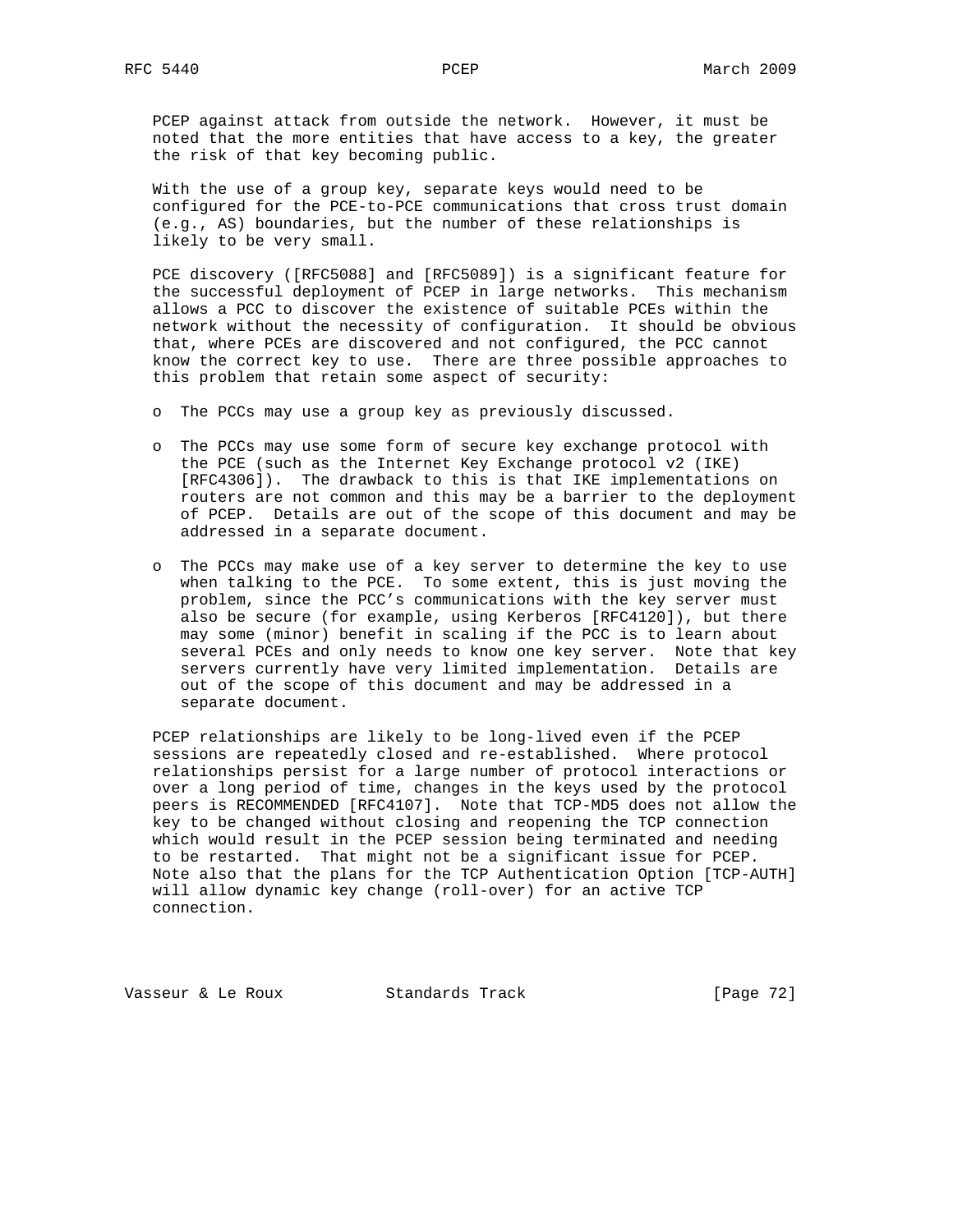If key exchange is used (for example, through IKE), then it is relatively simple to support dynamic key updates and apply these to PCEP.

 Note that in-band key management for the TCP Authentication Option [TCP-AUTH] is currently unresolved.

 [RFC3562] sets out some of the issues for the key management of secure TCP connections.

10.6. Access Policy

 Unauthorized access to PCE function represents a variety of potential attacks. Not only may this be a simple denial-of-service attack (see Section 10.7), but it would be a mechanism for an intruder to determine important information about the network and operational network policies simply by inserting bogus computation requests. Furthermore, false computation requests could be used to predict where traffic will be placed in the network when real requests are made, allowing the attacker to target specific network resources.

 PCEs SHOULD be configurable for access policy. Where authentication is used, access policy can be achieved through the exchange or configuration of keys as described in Section 10.5. More simple policies MAY be configured on PCEs in the form of access lists where the IP addresses of the legitimate PCCs are listed. Policies SHOULD also be configurable to limit the type of computation requests that are supported from different PCCs.

 It is RECOMMENDED that access policy violations are logged by the PCE and are available for inspection by the operator to determine whether attempts have been made to attack the PCE. Such mechanisms MUST be lightweight to prevent them from being used to support denial-of service attacks (see Section 10.7).

10.7. Protection against Denial-of-Service Attacks

 Denial-of-service (DoS) attacks could be mounted at the TCP level or at the PCEP level. That is, the PCE could be attacked through attacks on TCP or through attacks within established PCEP sessions.

10.7.1. Protection against TCP DoS Attacks

 PCEP can be the target of TCP DoS attacks, such as for instance SYN attacks, as is the case for all protocols that run over TCP. Other protocol specifications have investigated this problem and PCEP can share their experience. The reader is referred to the specification

Vasseur & Le Roux Standards Track [Page 73]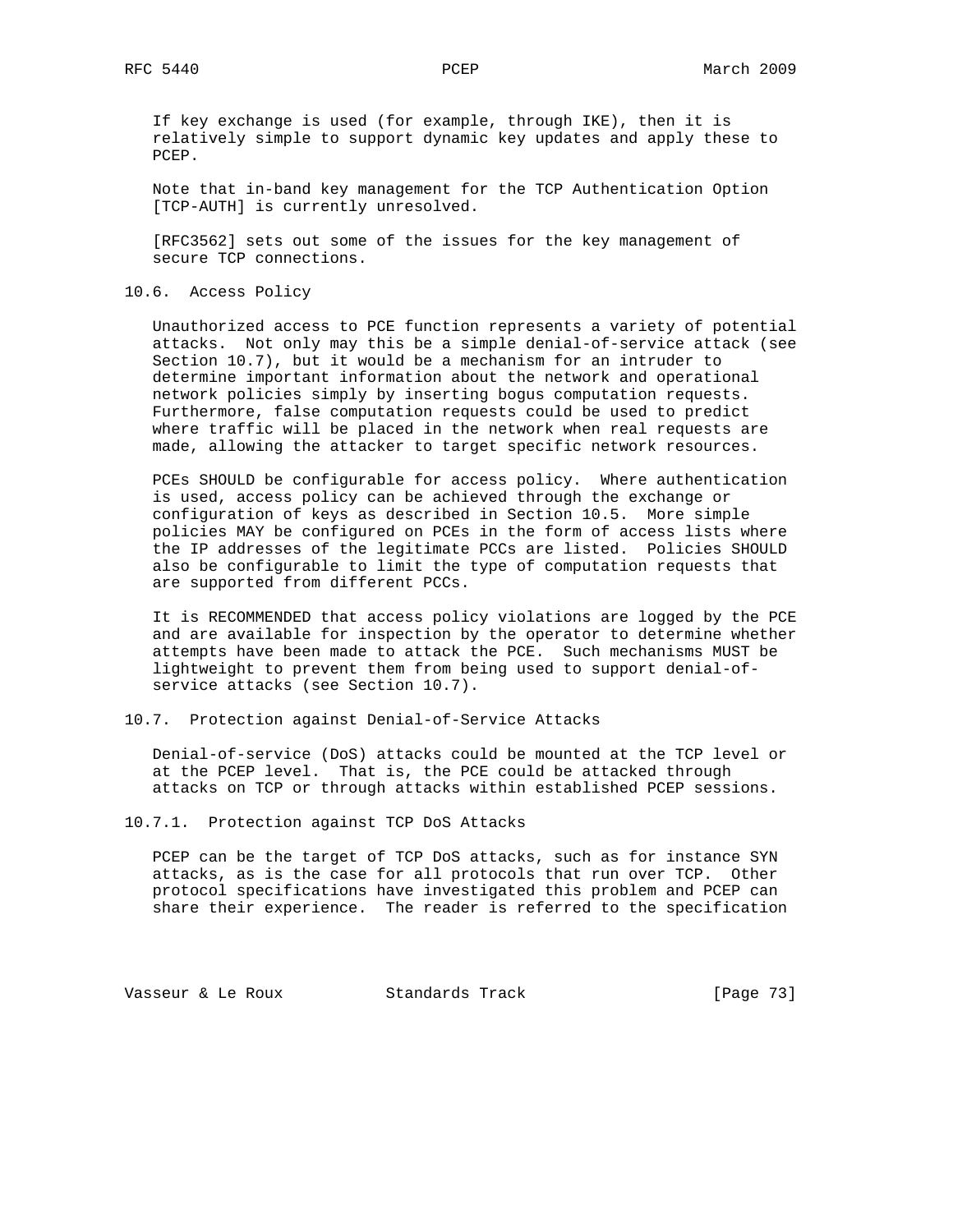of the Label Distribution Protocol (LDP) [RFC5036] for example. In order to protect against TCP DoS attacks, PCEP implementations can support the following techniques.

- o PCEP uses a single registered port for all communications. The PCE SHOULD listen for TCP connections only on ports where communication is expected.
- o The PCE MAY implement an access list to immediately reject (or discard) TCP connection attempts from unauthorized PCCs.
- o The PCE SHOULD NOT allow parallel TCP connections from the same PCC on the PCEP-registered port.
- o The PCE MAY require the use of the MD5 option on all TCP connections, and MAY reject (or discard) any connection setup attempt that does not use MD5. A PCE MUST NOT accept any SYN packet for which the MD5 segment checksum is invalid. Note, however, that the use of MD5 requires that the receiver use CPU resources to compute the checksum before it can decide to discard an otherwise acceptable SYN segment.
- 10.7.2. Request Input Shaping/Policing

 A PCEP implementation may be subject to DoS attacks within a legitimate PCEP session. For example, a PCC might send a very large number of PCReq messages causing the PCE to become congested or causing requests from other PCCs to be queued.

 Note that the direct use of the Priority field on the RP object to prioritize received requests does not provide any protection since the attacker could set all requests to be of the highest priority.

 Therefore, it is RECOMMENDED that PCE implementations include input shaping/policing mechanisms that either throttle the requests received from any one PCC, or apply queuing or priority-degradation techniques to over-communicative PCCs.

 Such mechanisms MAY be set by default, but SHOULD be available for configuration. Such techniques may be considered particularly important in multi-service-provider environments to protect the resources of one service provider from unwarranted, over-zealous, or malicious use by PCEs in another service provider.

Vasseur & Le Roux Standards Track [Page 74]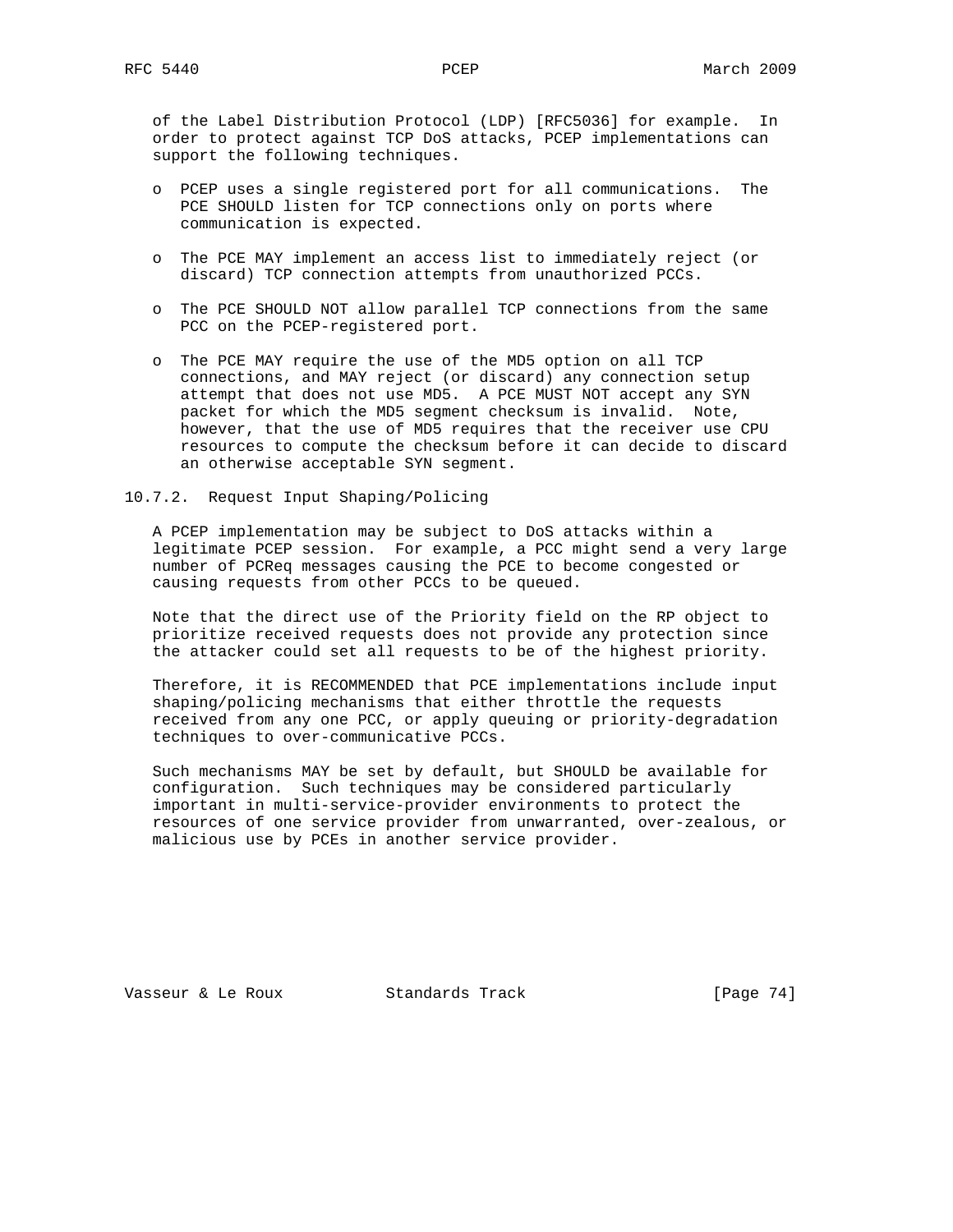11. Acknowledgments

 The authors would like to thank Dave Oran, Dean Cheng, Jerry Ash, Igor Bryskin, Carol Iturrade, Siva Sivabalan, Rich Bradford, Richard Douville, Jon Parker, Martin German, and Dennis Aristow for their very valuable input. The authors would also like to thank Fabien Verhaeghe for the very fruitful discussions and useful suggestions. David McGrew and Brian Weis provided valuable input to the Security Considerations section.

 Ross Callon, Magnus Westerlund, Lars Eggert, Pasi Eronen, Tim Polk, Chris Newman, and Russ Housley provided important input during IESG review.

- 12. References
- 12.1. Normative References
	- [RFC2119] Bradner, S., "Key words for use in RFCs to Indicate Requirement Levels", BCP 14, RFC 2119, March 1997.
	- [RFC2205] Braden, B., Zhang, L., Berson, S., Herzog, S., and S. Jamin, "Resource ReSerVation Protocol (RSVP) -- Version 1 Functional Specification", RFC 2205, September 1997.
	- [RFC2385] Heffernan, A., "Protection of BGP Sessions via the TCP MD5 Signature Option", RFC 2385, August 1998.
	- [RFC3209] Awduche, D., Berger, L., Gan, D., Li, T., Srinivasan, V., and G. Swallow, "RSVP-TE: Extensions to RSVP for LSP Tunnels", RFC 3209, December 2001.
	- [RFC3473] Berger, L., "Generalized Multi-Protocol Label Switching (GMPLS) Signaling Resource ReserVation Protocol-Traffic Engineering (RSVP-TE) Extensions", RFC 3473, January 2003.
	- [RFC3477] Kompella, K. and Y. Rekhter, "Signalling Unnumbered Links in Resource ReSerVation Protocol - Traffic Engineering (RSVP-TE)", RFC 3477, January 2003.
	- [RFC4090] Pan, P., Swallow, G., and A. Atlas, "Fast Reroute Extensions to RSVP-TE for LSP Tunnels", RFC 4090, May 2005.

| Standards Track<br>Vasseur & Le Roux | [Page 75] |  |
|--------------------------------------|-----------|--|
|--------------------------------------|-----------|--|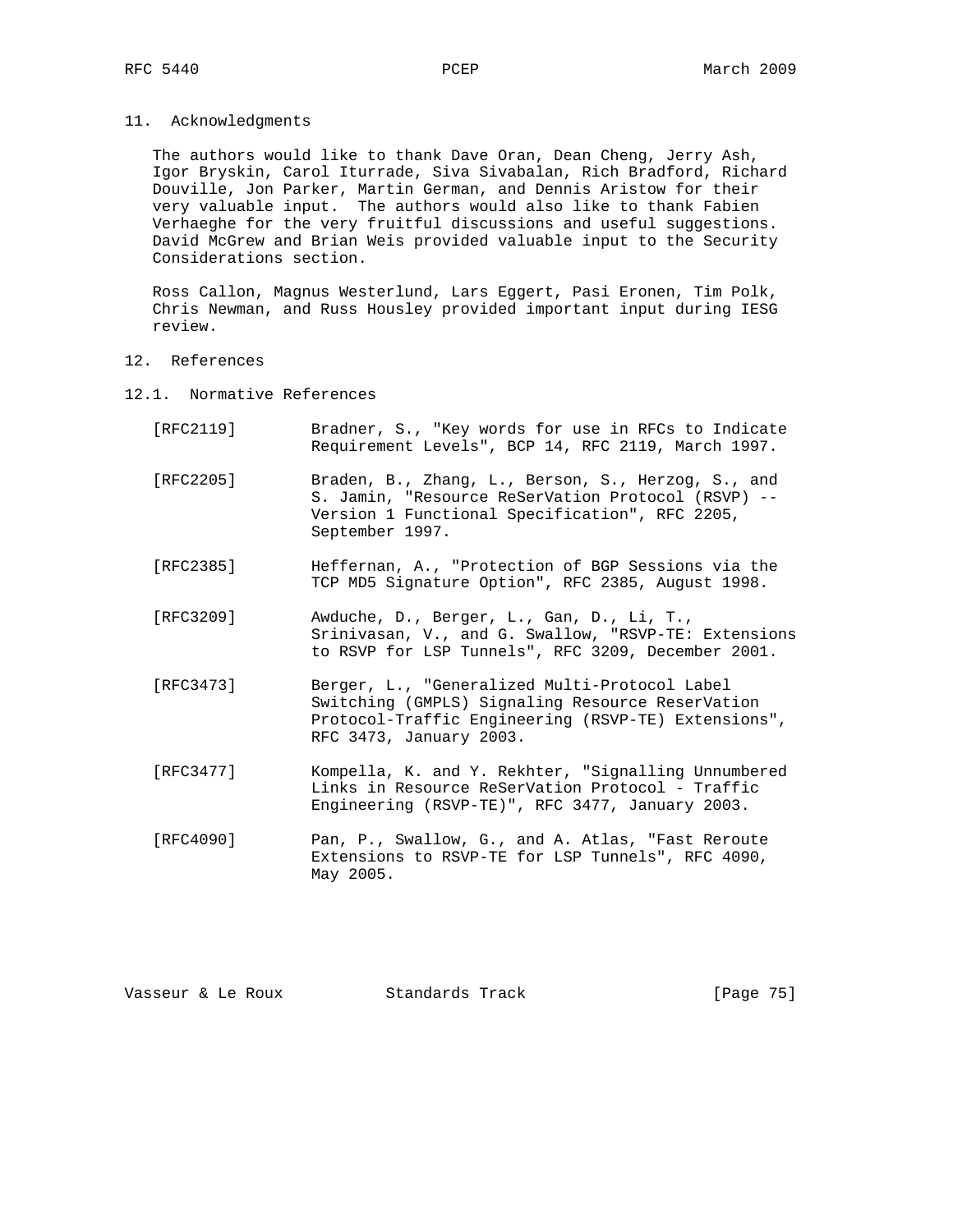| [RFC5226] |                             | Narten, T. and H. Alvestrand, "Guidelines for |  |  |                                                  |  |
|-----------|-----------------------------|-----------------------------------------------|--|--|--------------------------------------------------|--|
|           |                             |                                               |  |  | Writing an IANA Considerations Section in RFCs", |  |
|           | BCP 26, RFC 5226, May 2008. |                                               |  |  |                                                  |  |

## 12.2. Informative References

- [BGP-SEC] Christian, B. and T. Tauber, "BGP Security Requirements", Work in Progress, November 2008.
- [IEEE.754.1985] IEEE Standard 754, "Standard for Binary Floating- Point Arithmetic", August 1985.
- [INTER-LAYER] Oki, E., Roux, J., Kumaki, K., Farrel, A., and T. Takeda, "PCC-PCE Communication and PCE Discovery Requirements for Inter-Layer Traffic Engineering", Work in Progress, January 2009.
- [MPLS-SEC] Fang, L. and M. Behringer, "Security Framework for MPLS and GMPLS Networks", Work in Progress, November 2008.
- [PCE-MANAGE] Farrel, A., "Inclusion of Manageability Sections in PCE Working Group Drafts", Work in Progress, January 2009.
- [PCE-MONITOR] Vasseur, J., Roux, J., and Y. Ikejiri, "A set of monitoring tools for Path Computation Element based Architecture", Work in Progress, November 2008.
- [PCEP-MIB] Stephan, E. and K. Koushik, "PCE communication protocol (PCEP) Management Information Base", Work in Progress, November 2008.
- [RBNF] Farrel, A., "Reduced Backus-Naur Form (RBNF) A Syntax Used in Various Protocol Specifications", Work in Progress, November 2008.
- [RFC1321] Rivest, R., "The MD5 Message-Digest Algorithm", RFC 1321, April 1992.
- [RFC3471] Berger, L., "Generalized Multi-Protocol Label Switching (GMPLS) Signaling Functional Description", RFC 3471, January 2003.
- [RFC3562] Leech, M., "Key Management Considerations for the TCP MD5 Signature Option", RFC 3562, July 2003.

| Standards Track<br>Vasseur & Le Roux | [Page 76] |  |
|--------------------------------------|-----------|--|
|--------------------------------------|-----------|--|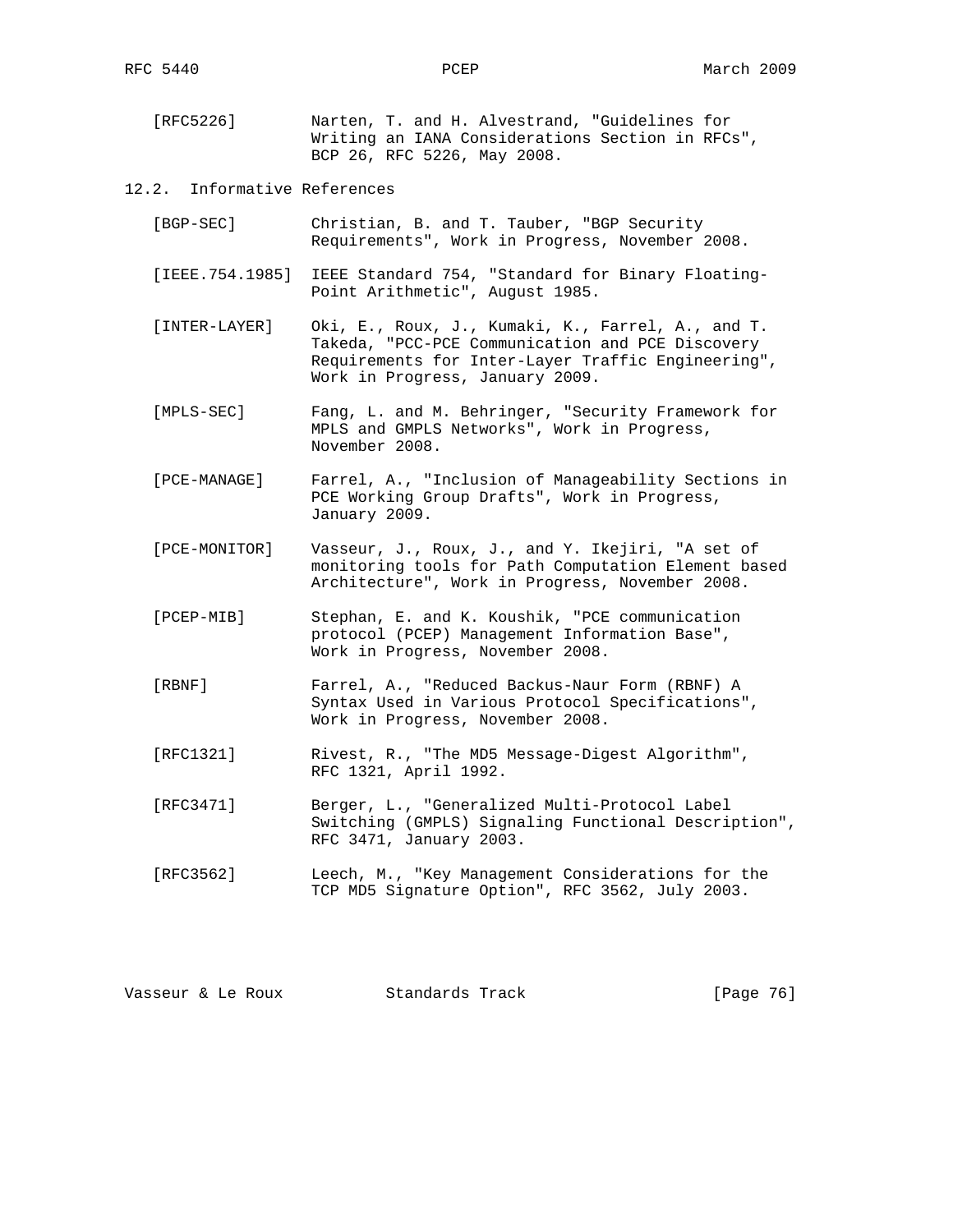- [RFC3785] Le Faucheur, F., Uppili, R., Vedrenne, A., Merckx, P., and T. Telkamp, "Use of Interior Gateway Protocol (IGP) Metric as a second MPLS Traffic Engineering (TE) Metric", BCP 87, RFC 3785, May 2004. [RFC4022] Raghunarayan, R., "Management Information Base for the Transmission Control Protocol (TCP)", RFC 4022, March 2005. [RFC4101] Rescorla, E. and IAB, "Writing Protocol Models", RFC 4101, June 2005. [RFC4107] Bellovin, S. and R. Housley, "Guidelines for Cryptographic Key Management", BCP 107, RFC 4107,
- [RFC4120] Neuman, C., Yu, T., Hartman, S., and K. Raeburn, "The Kerberos Network Authentication Service (V5)", RFC 4120, July 2005.

June 2005.

- [RFC4278] Bellovin, S. and A. Zinin, "Standards Maturity Variance Regarding the TCP MD5 Signature Option (RFC 2385) and the BGP-4 Specification", RFC 4278, January 2006.
- [RFC4303] Kent, S., "IP Encapsulating Security Payload (ESP)", RFC 4303, December 2005.
- [RFC4306] Kaufman, C., "Internet Key Exchange (IKEv2) Protocol", RFC 4306, December 2005.
- [RFC5420] Farrel, A., Ed., Papadimitriou, D., Vasseur, JP., and A. Ayyangarps, "Encoding of Attributes for MPLS LSP Establishment Using Resource Reservation Protocol Traffic Engineering (RSVP-TE)", RFC 5420, February 2009.
- [RFC4655] Farrel, A., Vasseur, J., and J. Ash, "A Path Computation Element (PCE)-Based Architecture", RFC 4655, August 2006.
- [RFC4657] Ash, J. and J. Le Roux, "Path Computation Element (PCE) Communication Protocol Generic Requirements", RFC 4657, September 2006.
- [RFC4674] Le Roux, J., "Requirements for Path Computation Element (PCE) Discovery", RFC 4674, October 2006.

Vasseur & Le Roux Standards Track [Page 77]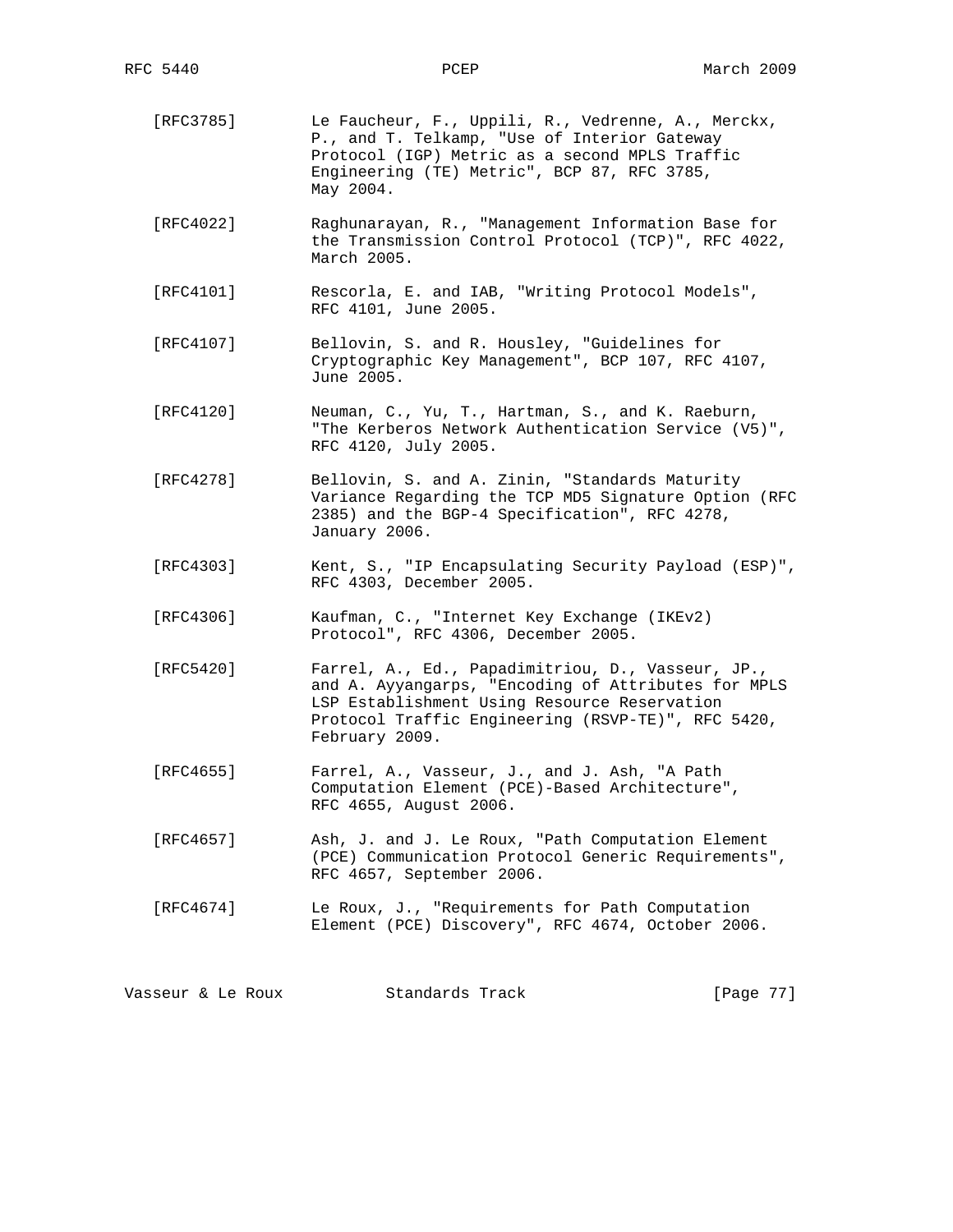- [RFC4927] Le Roux, J., "Path Computation Element Communication Protocol (PCECP) Specific Requirements for Inter- Area MPLS and GMPLS Traffic Engineering", RFC 4927, June 2007.
- [RFC5036] Andersson, L., Minei, I., and B. Thomas, "LDP Specification", RFC 5036, October 2007.
- [RFC5088] Le Roux, JL., Vasseur, JP., Ikejiri, Y., and R. Zhang, "OSPF Protocol Extensions for Path Computation Element (PCE) Discovery", RFC 5088, January 2008.
- [RFC5089] Le Roux, JL., Vasseur, JP., Ikejiri, Y., and R. Zhang, "IS-IS Protocol Extensions for Path Computation Element (PCE) Discovery", RFC 5089, January 2008.
	- [RFC5246] Dierks, T. and E. Rescorla, "The Transport Layer Security (TLS) Protocol Version 1.2", RFC 5246, August 2008.
	- [RFC5376] Bitar, N., Zhang, R., and K. Kumaki, "Inter-AS Requirements for the Path Computation Element Communication Protocol (PCECP)", RFC 5376, November 2008.
	- [TCP-AUTH] Touch, J., Mankin, A., and R. Bonica, "The TCP Authentication Option", Work in Progress, November 2008.

Vasseur & Le Roux Standards Track [Page 78]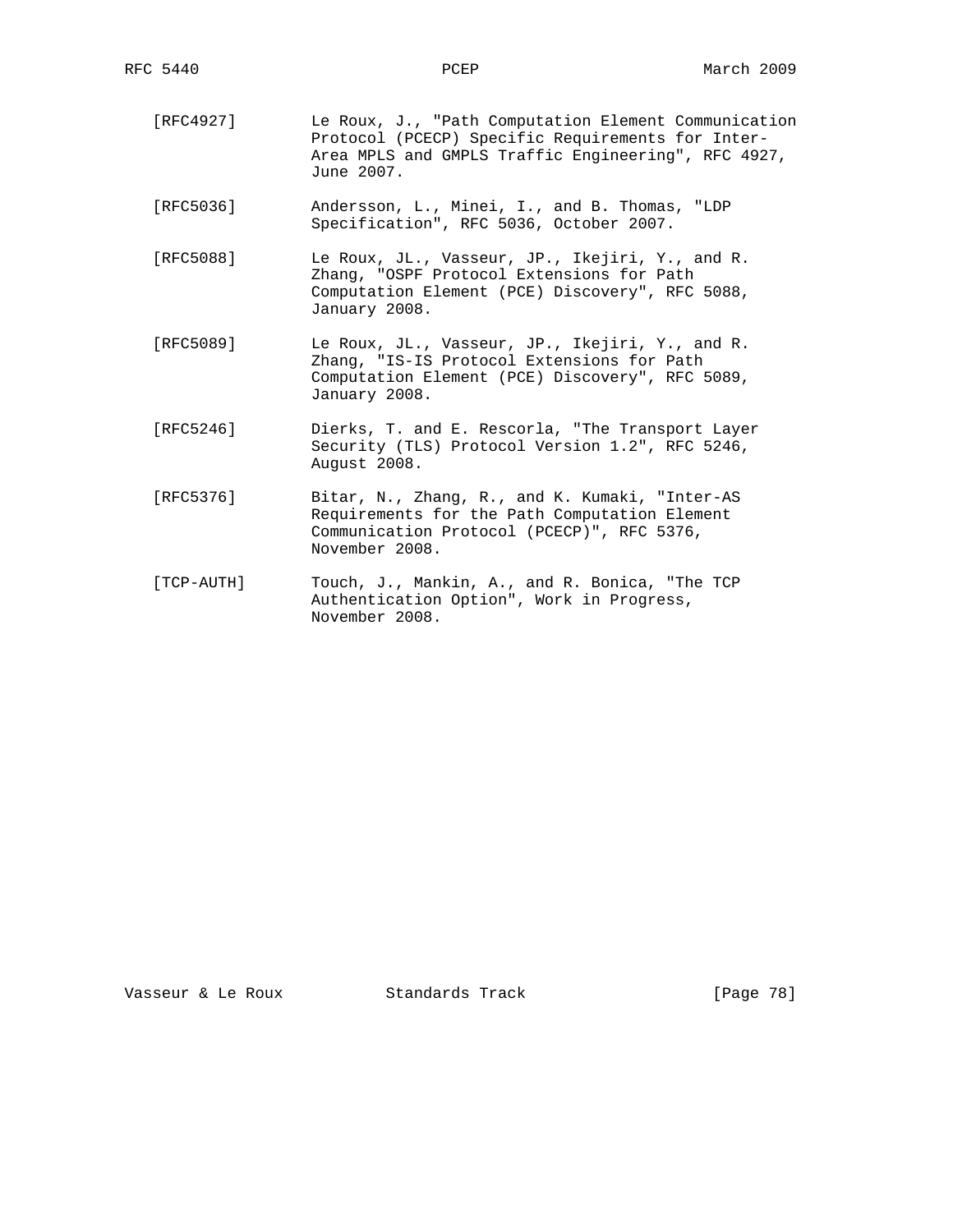Appendix A. PCEP Finite State Machine (FSM)

 The section describes the PCEP finite state machine (FSM). PCEP Finite State Machine



Figure 23: PCEP Finite State Machine for the PCC

PCEP defines the following set of variables:

 Connect: the timer (in seconds) started after having initialized a TCP connection using the PCEP-registered TCP port. The value of the Connect timer is 60 seconds.

 ConnectRetry: the number of times the system has tried to establish a TCP connection with a PCEP peer without success.

Vasseur & Le Roux Standards Track [Page 79]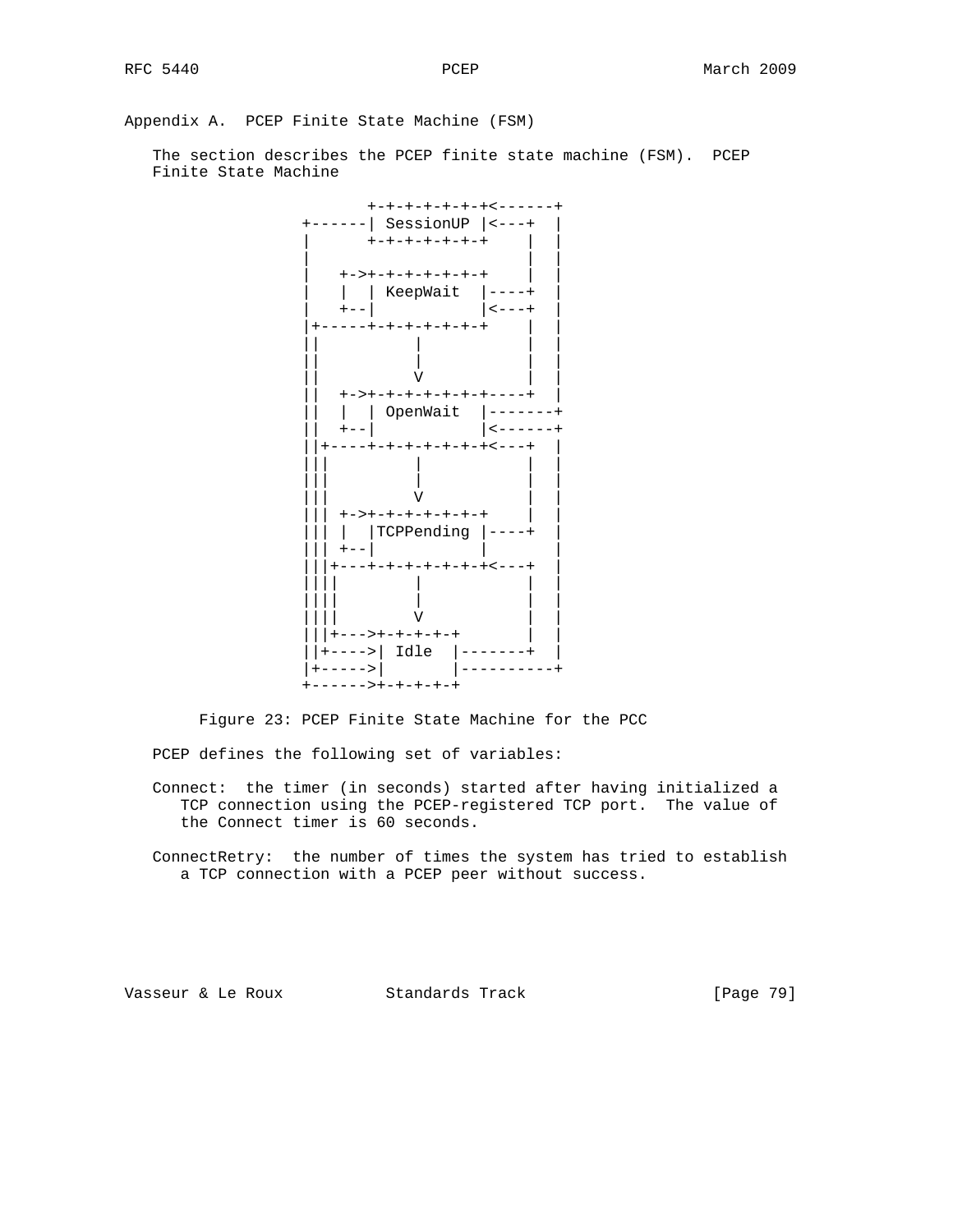- ConnectMaxRetry: the maximum number of times the system tries to establish a TCP connection using the PCEP-registered TCP port before going back to the Idle state. The value of the ConnectMaxRetry is 5.
- OpenWait: the timer that corresponds to the amount of time a PCEP peer will wait to receive an Open message from the PCEP peer after the expiration of which the system releases the PCEP resource and goes back to the Idle state. The OpenWait timer has a fixed value of 60 seconds.
- KeepWait: the timer that corresponds to the amount of time a PCEP peer will wait to receive a Keepalive or a PCErr message from the PCEP peer after the expiration of which the system releases the PCEP resource and goes back to the Idle state. The KeepWait timer has a fixed value of 60 seconds.
- OpenRetry: the number of times the system has received an Open message with unacceptable PCEP session characteristics.

The following two state variables are defined:

- RemoteOK: a boolean that is set to 1 if the system has received an acceptable Open message.
- LocalOK: a boolean that is set to 1 if the system has received a Keepalive message acknowledging that the Open message sent to the peer was valid.

Idle State:

 The idle state is the initial PCEP state where the PCEP (also referred to as "the system") waits for an initialization event that can either be manually triggered by the user (configuration) or automatically triggered by various events. In Idle state, PCEP resources are allocated (memory, potential process, etc.) but no PCEP messages are accepted from any PCEP peer. The system listens to the PCEP-registered TCP port.

The following set of variables are initialized:

TCPRetry=0,

LocalOK=0,

RemoteOK=0,

OpenRetry=0.

Vasseur & Le Roux Standards Track [Page 80]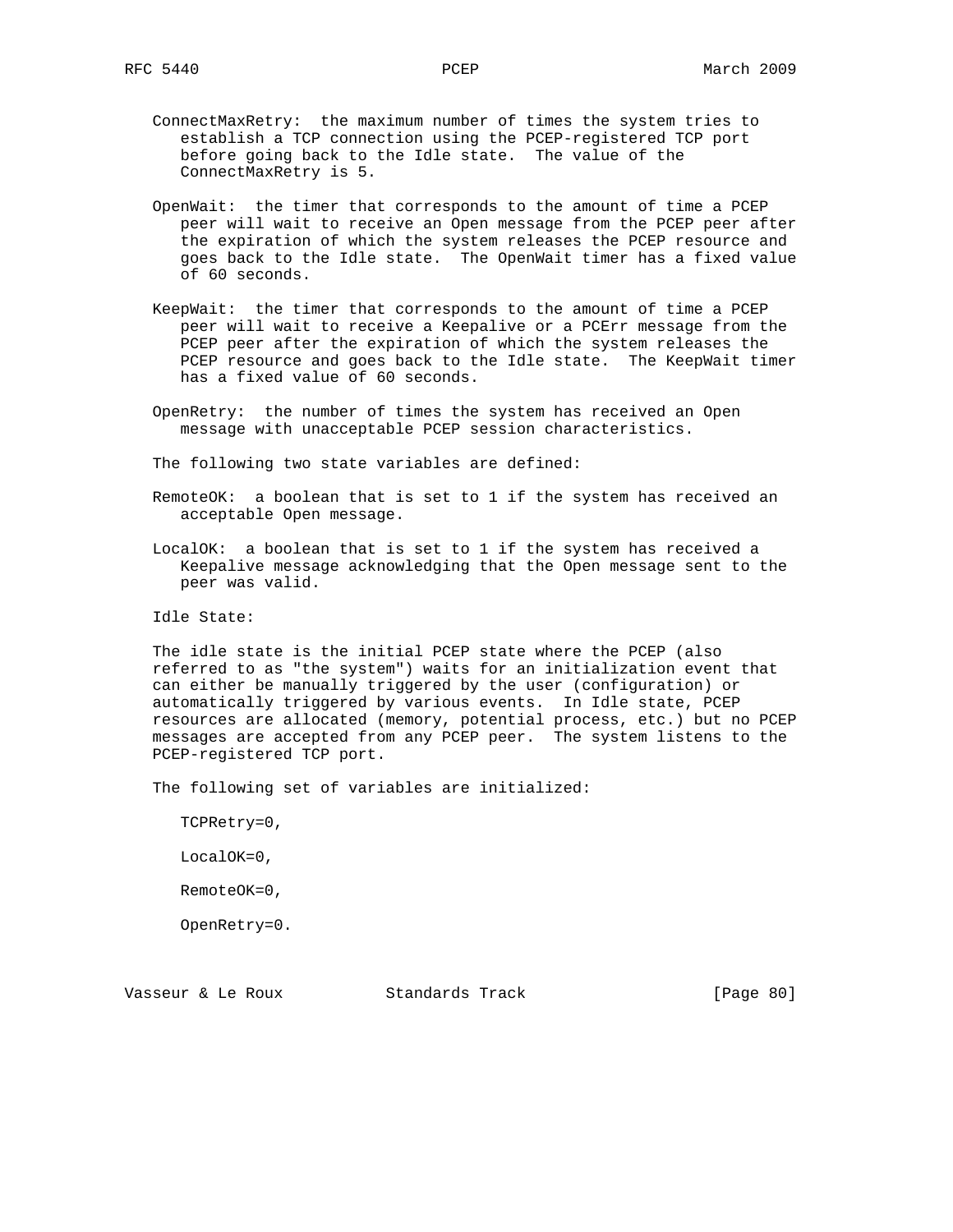Upon detection of a local initialization event (e.g., user configuration to establish a PCEP session with a particular PCEP peer, local event triggering the establishment of a PCEP session with a PCEP peer such as the automatic detection of a PCEP peer), the system:

- o Initiates a TCP connection with the PCEP peer,
- o Starts the Connect timer,
- o Moves to the TCPPending state.

 Upon receiving a TCP connection on the PCEP-registered TCP port, if the TCP connection establishment succeeds, the system:

- o Sends an Open message,
- o Starts the OpenWait timer,
- o Moves to the OpenWait state.

 If the connection establishment fails, the system remains in the Idle state. Any other event received in the Idle state is ignored.

 It is expected that an implementation will use an exponentially increasing timer between automatically generated Initialization events and between retries of TCP connection establishment.

TCPPending State:

- If the TCP connection establishment succeeds, the system:
- o Sends an Open message,
- o Starts the OpenWait timer,
- o Moves to the OpenWait state.

 If the TCP connection establishment fails (an error is detected during the TCP connection establishment) or the Connect timer expires:

 o If ConnectRetry = ConnectMaxRetry, the system moves to the Idle State.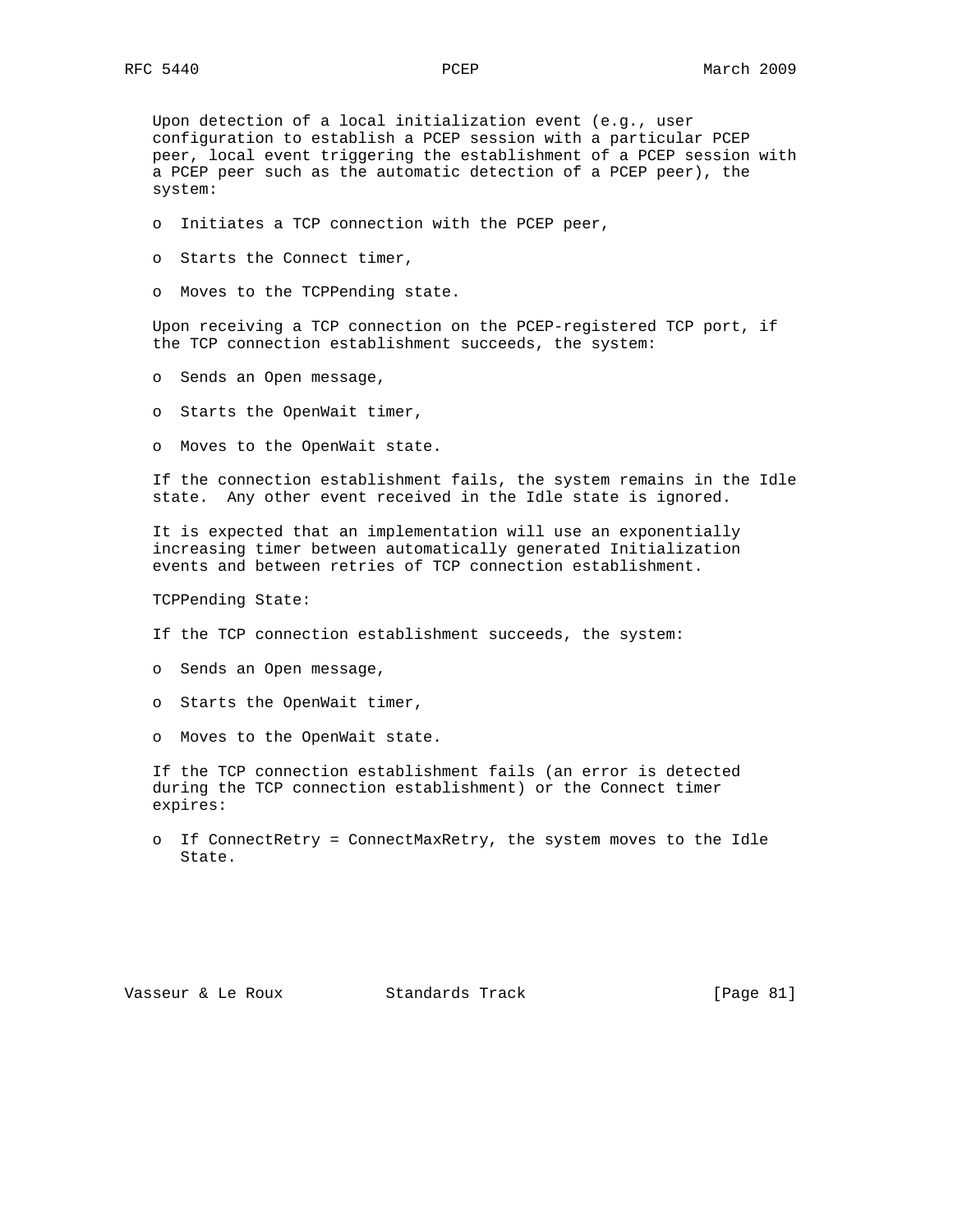- o If ConnectRetry < ConnectMaxRetry, the system:
	- 1. Initiates of a TCP connection with the PCEP peer,
	- 2. Increments the ConnectRetry variable,
	- 3. Restarts the Connect timer,
	- 4. Stays in the TCPPending state.

 In response to any other event, the system releases the PCEP resources for that peer and moves back to the Idle state.

OpenWait State:

 In the OpenWait state, the system waits for an Open message from its PCEP peer.

 If the system receives an Open message from the PCEP peer before the expiration of the OpenWait timer, the system first examines all of its sessions that are in the OpenWait or KeepWait state. If another session with the same PCEP peer already exists (same IP address), then the system performs the following collision-resolution procedure:

- o If the system has initiated the current session and it has a lower IP address than the PCEP peer, the system closes the TCP connection, releases the PCEP resources for the pending session, and moves back to the Idle state.
- o If the session was initiated by the PCEP peer and the system has a higher IP address that the PCEP peer, the system closes the TCP connection, releases the PCEP resources for the pending session, and moves back to the Idle state.
- o Otherwise, the system checks the PCEP session attributes (Keepalive frequency, DeadTimer, etc.).

 If an error is detected (e.g., malformed Open message, reception of a message that is not an Open message, presence of two OPEN objects), PCEP generates an error notification, the PCEP peer sends a PCErr message with Error-Type=1 and Error-value=1. The system releases the PCEP resources for the PCEP peer, closes the TCP connection, and moves to the Idle state.

Vasseur & Le Roux Standards Track [Page 82]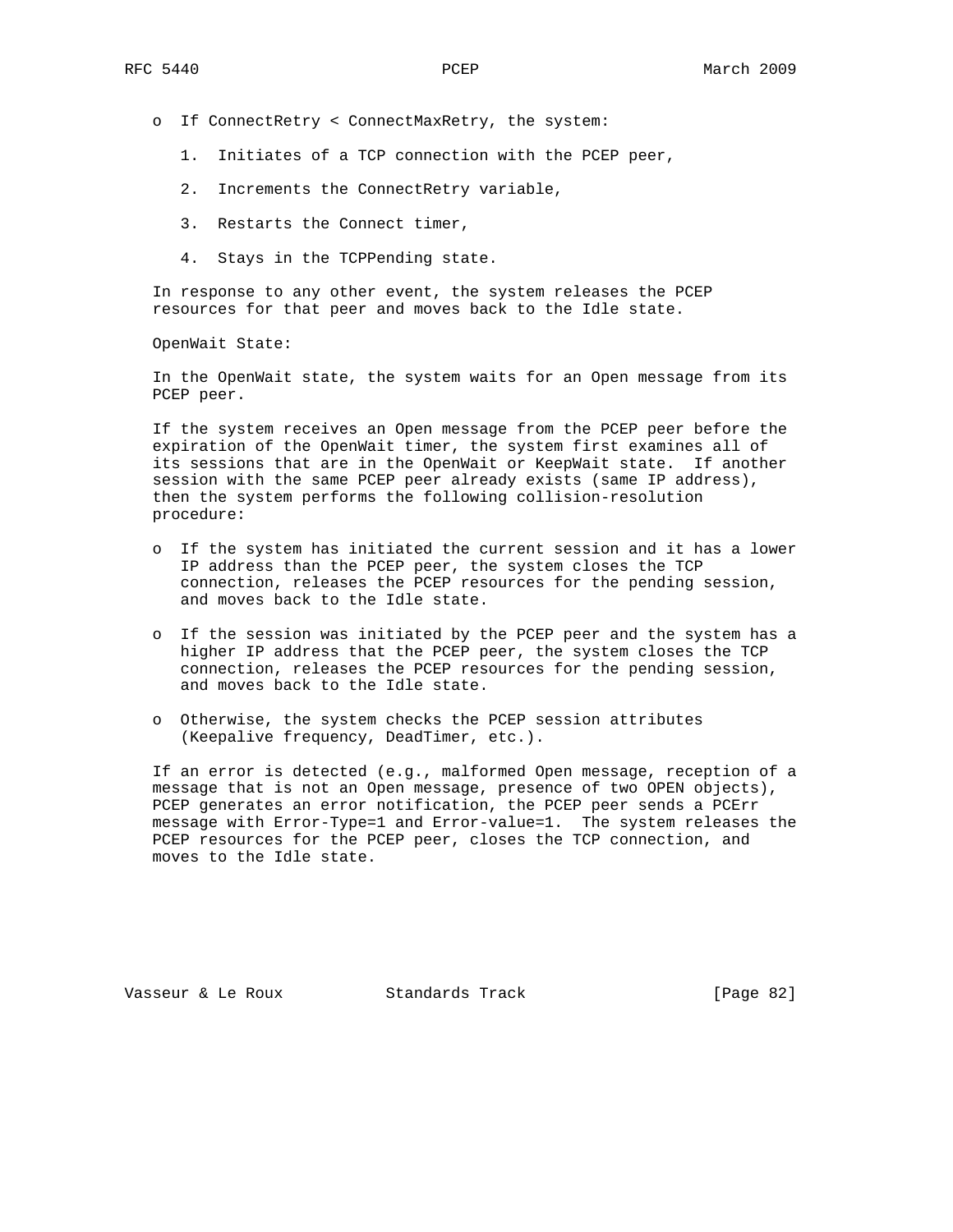If no errors are detected, OpenRetry=1, and the session characteristics are unacceptable, the PCEP peer sends a PCErr with Error-Type=1 and Error-value=5, and the system releases the PCEP resources for that peer and moves back to the Idle state.

 If no errors are detected, and the session characteristics are acceptable to the local system, the system:

o Sends a Keepalive message to the PCEP peer,

o Starts the Keepalive timer,

o Sets the RemoteOK variable to 1.

 If LocalOK=1, the system clears the OpenWait timer and moves to the UP state.

 If LocalOK=0, the system clears the OpenWait timer, starts the KeepWait timer, and moves to the KeepWait state.

 If no errors are detected, but the session characteristics are unacceptable and non-negotiable, the PCEP peer sends a PCErr with Error-Type=1 and Error-value=3, and the system releases the PCEP resources for that peer and moves back to the Idle state.

 If no errors are detected, and OpenRetry is 0, and the session characteristics are unacceptable but negotiable (such as, the Keepalive period or the DeadTimer), then the system:

- o Increments the OpenRetry variable,
- o Sends a PCErr message with Error-Type=1 and Error-value=4 that contains proposed acceptable session characteristics,
- o If LocalOK=1, the system restarts the OpenWait timer and stays in the OpenWait state.
- o If LocalOK=0, the system clears the OpenWait timer, starts the KeepWait timer, and moves to the KeepWait state.

 If no Open message is received before the expiration of the OpenWait timer, the PCEP peer sends a PCErr message with Error-Type=1 and Error-value=2, the system releases the PCEP resources for the PCEP peer, closes the TCP connection, and moves to the Idle state.

 In response to any other event, the system releases the PCEP resources for that peer and moves back to the Idle state.

Vasseur & Le Roux Standards Track [Page 83]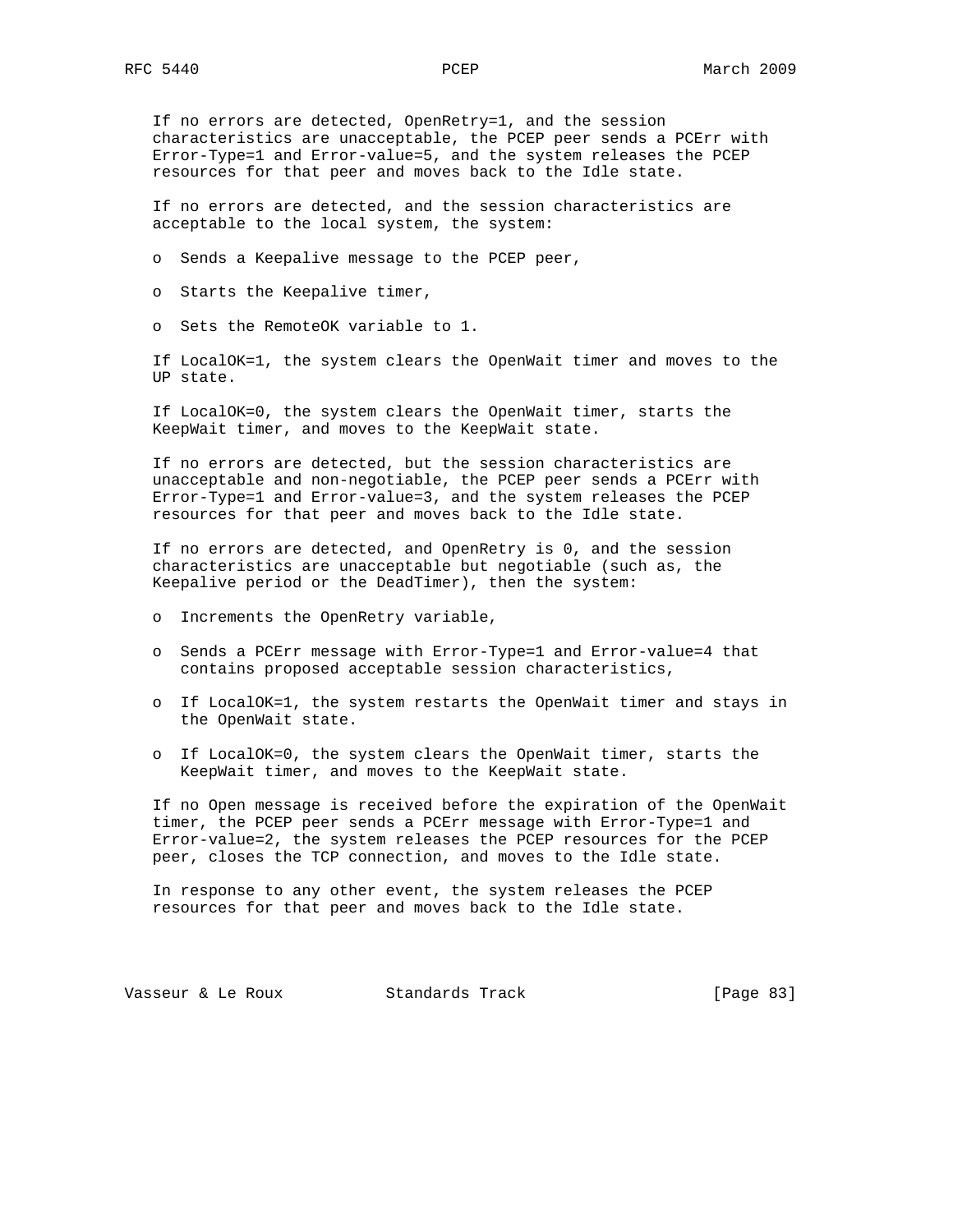KeepWait State:

 In the Keepwait state, the system waits for the receipt of a Keepalive from its PCEP peer acknowledging its Open message or a PCErr message in response to unacceptable PCEP session characteristics proposed in the Open message.

 If an error is detected (e.g., malformed Keepalive message), PCEP generates an error notification, the PCEP peer sends a PCErr message with Error-Type=1 and Error-value=1. The system releases the PCEP resources for the PCEP peer, closes the TCP connection, and moves to the Idle state.

 If a Keepalive message is received before the expiration of the KeepWait timer, then the system sets LocalOK=1 and:

- o If RemoteOK=1, the system clears the KeepWait timer and moves to the UP state.
- o If RemoteOK=0, the system clears the KeepWait timer, starts the OpenWait timer, and moves to the OpenWait State.

 If a PCErr message is received before the expiration of the KeepWait timer:

- 1. If the proposed values are unacceptable, the PCEP peer sends a PCErr message with Error-Type=1 and Error-value=6, and the system releases the PCEP resources for that PCEP peer, closes the TCP connection, and moves to the Idle state.
- 2. If the proposed values are acceptable, the system adjusts its PCEP session characteristics according to the proposed values received in the PCErr message, restarts the KeepWait timer, and sends a new Open message. If RemoteOK=1, the system restarts the KeepWait timer and stays in the KeepWait state. If RemoteOK=0, the system clears the KeepWait timer, starts the OpenWait timer, and moves to the OpenWait state.

 If neither a Keepalive nor a PCErr is received after the expiration of the KeepWait timer, the PCEP peer sends a PCErr message with Error-Type=1 and Error-value=7, and the system releases the PCEP resources for that PCEP peer, closes the TCP connection, and moves to the Idle State.

 In response to any other event, the system releases the PCEP resources for that peer and moves back to the Idle state.

Vasseur & Le Roux Standards Track [Page 84]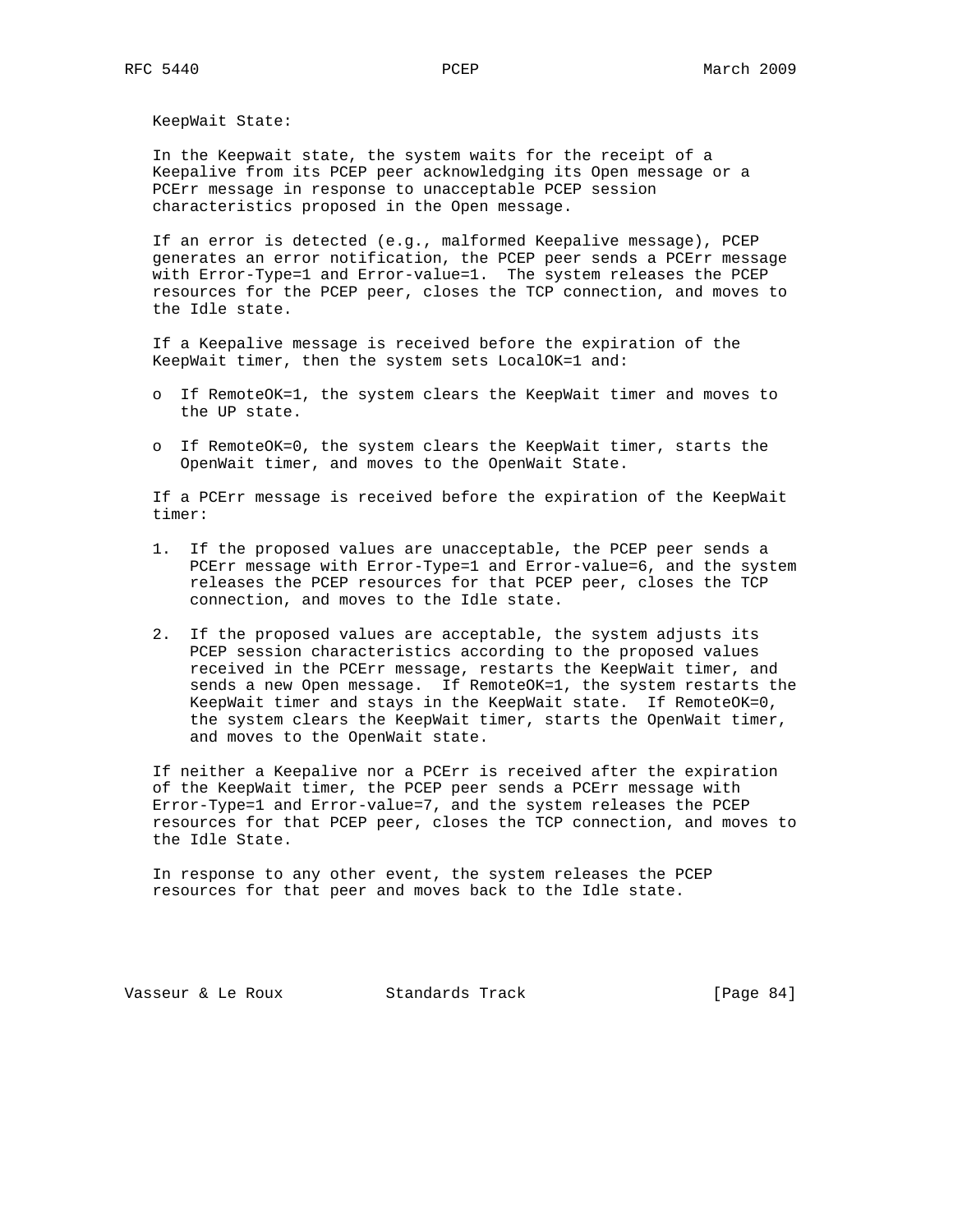UP State:

 In the UP state, the PCEP peer starts exchanging PCEP messages according to the session characteristics.

 If the Keepalive timer expires, the system restarts the Keepalive timer and sends a Keepalive message.

 If no PCEP message (Keepalive, PCReq, PCRep, PCNtf) is received from the PCEP peer before the expiration of the DeadTimer, the system terminates the PCEP session according to the procedure defined in Section 6.8, releases the PCEP resources for that PCEP peer, closes the TCP connection, and moves to the Idle State.

 If a malformed message is received, the system terminates the PCEP session according to the procedure defined in Section 6.8, releases the PCEP resources for that PCEP peer, closes the TCP connection and moves to the Idle State.

 If the system detects that the PCEP peer tries to set up a second TCP connection, it stops the TCP connection establishment and sends a PCErr with Error-Type=9.

 If the TCP connection fails, the system releases the PCEP resources for that PCEP peer, closes the TCP connection, and moves to the Idle State.

Appendix B. PCEP Variables

PCEP defines the following configurable variables:

 Keepalive timer: minimum period of time between the sending of PCEP messages (Keepalive, PCReq, PCRep, PCNtf) to a PCEP peer. A suggested value for the Keepalive timer is 30 seconds.

 DeadTimer: period of timer after the expiration of which a PCEP peer declares the session down if no PCEP message has been received.

 SyncTimer: timer used in the case of synchronized path computation request using the SVEC object defined in Section 7.13.3. Consider the case where a PCReq message is received by a PCE that contains the SVEC object referring to M synchronized path computation requests. If after the expiration of the SyncTimer all the M path computation requests have not been received, a protocol error is triggered and the PCE MUST cancel the whole set of path computation requests. The aim of the SyncTimer is to avoid the storage of unused synchronized requests should one of them get lost for some reason (e.g., a misbehaving PCC). Thus, the value

Vasseur & Le Roux Standards Track [Page 85]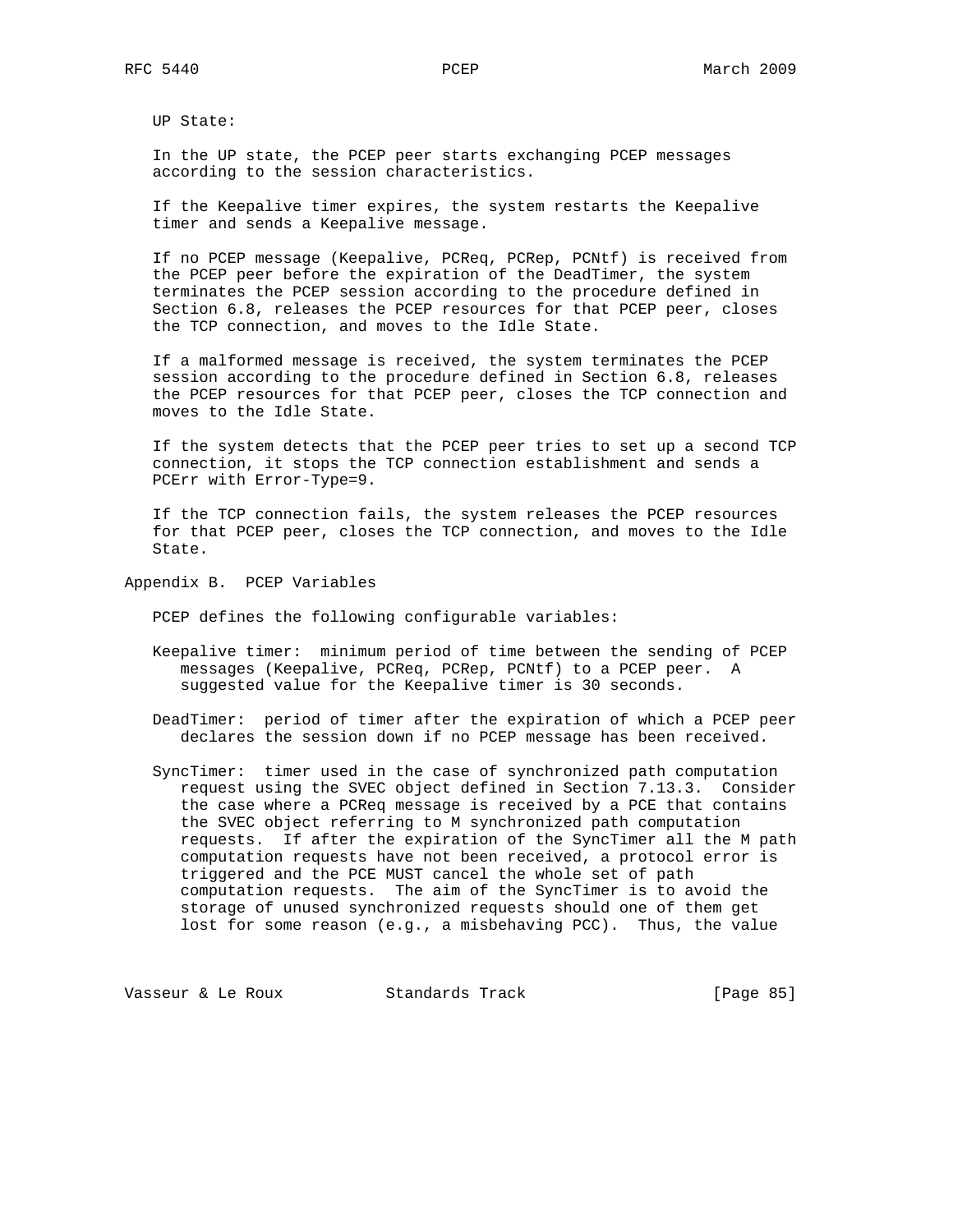of the SyncTimer must be large enough to avoid the expiration of the timer under normal circumstances. A RECOMMENDED value for the SyncTimer is 60 seconds. MAX-UNKNOWN-REQUESTS: A RECOMMENDED value is 5. MAX-UNKNOWN-MESSAGES: A RECOMMENDED value is 5. Appendix C. Contributors The content of this document was contributed by those listed below and the editors listed at the end of the document. Arthi Ayyangar Juniper Networks 1194 N. Mathilda Ave Sunnyvale, CA 94089 USA EMail: arthi@juniper.net Adrian Farrel Old Dog Consulting Phone: +44 (0) 1978 860944 EMail: adrian@olddog.co.uk Eiji Oki NTT Midori 3-9-11 Musashino, Tokyo, 180-8585 JAPAN EMail: oki.eiji@lab.ntt.co.jp Alia Atlas British Telecom EMail: akatlas@alum.mit.edu

Vasseur & Le Roux Standards Track [Page 86]